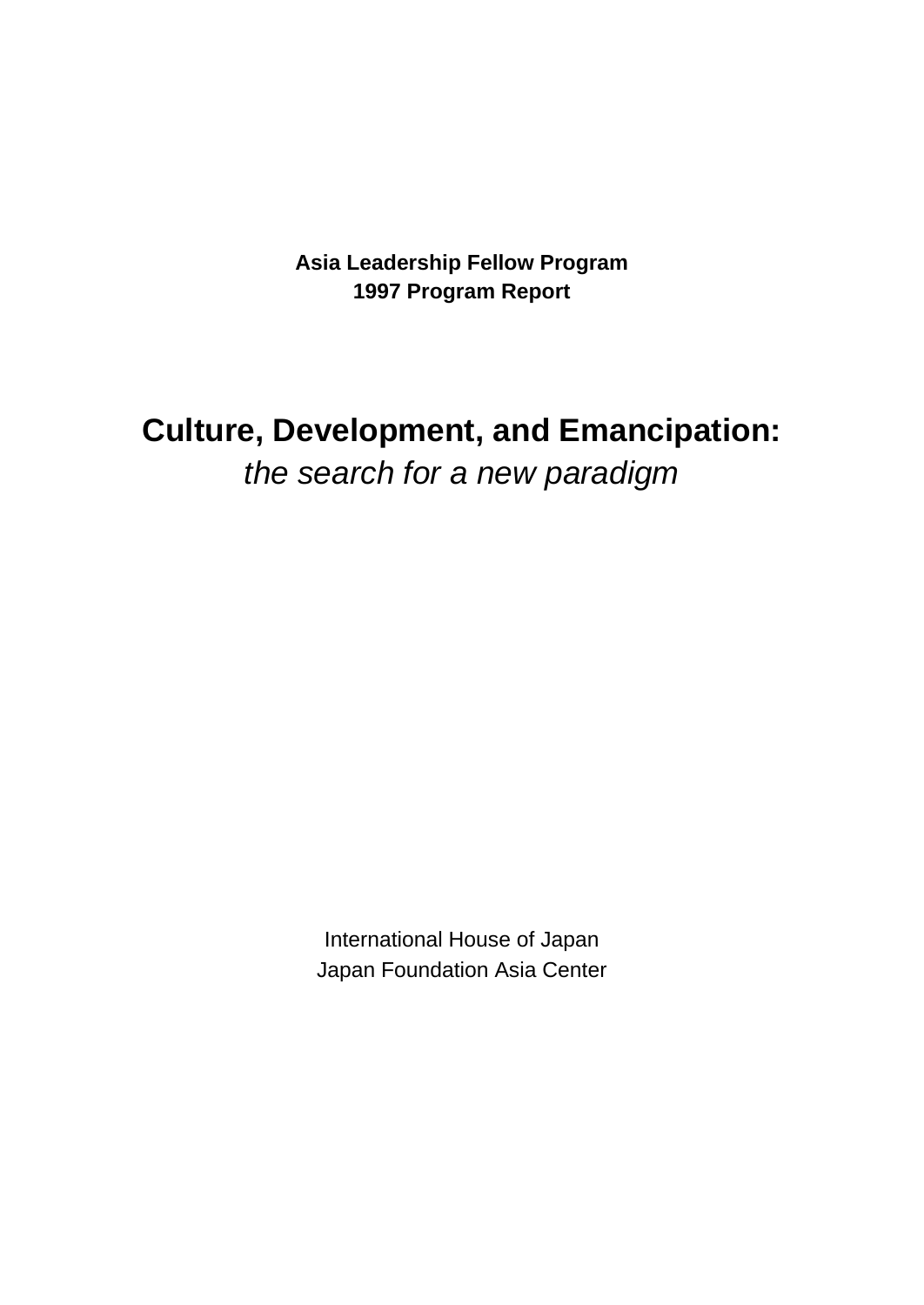# **Contents**

| Profiles of the Fellows <b>Election</b> 6                                                                                                                                                     |     |
|-----------------------------------------------------------------------------------------------------------------------------------------------------------------------------------------------|-----|
| Program Schedule <b>Exercise Schedule</b> 8                                                                                                                                                   |     |
| Introduction                                                                                                                                                                                  |     |
| <b>Asian Public Intellectuals:</b><br>New Millenium, Old Challenges, Same Tasks<br>Tanami Tatsuya <b>www.warendo.com/marginalisation</b> 10                                                   |     |
| <b>Program Reports of the Fellows</b>                                                                                                                                                         |     |
| <b>Challenges to Asian Public Intellectuals</b>                                                                                                                                               |     |
| <b>Track-three Intellectuals</b><br>and the Asia Leadership Fellow Program<br>Goenawan Mohamad (1897) and the substitution of the substitution of the substitution of the substitution of the |     |
| <b>Notions of and Questions on Identity</b><br><b>Notions of and Questions on Identity</b><br>Ota Yoshinobu                                                                                   |     |
| Asian Public Intellectuals and 'Development with Soul'                                                                                                                                        | 66  |
| Asia Leadership Fellow Program Report                                                                                                                                                         |     |
| <b>Research Papers</b>                                                                                                                                                                        |     |
| <b>Baldwin's Garment: Identity and Fetishism</b><br>and Other Issues of Difference<br>Goenawan Mohamad <b>Warrell Street Community</b> 33                                                     |     |
| <b>Globalization and Human Development</b><br>Ishak Bin Shari                                                                                                                                 | 105 |
| <b>Nation in Doubt, Identity in Question,</b><br>and Hybrid Society<br>Ota Yoshinobu                                                                                                          | 113 |
| <b>Program Staff and Resource Persons </b>                                                                                                                                                    | 124 |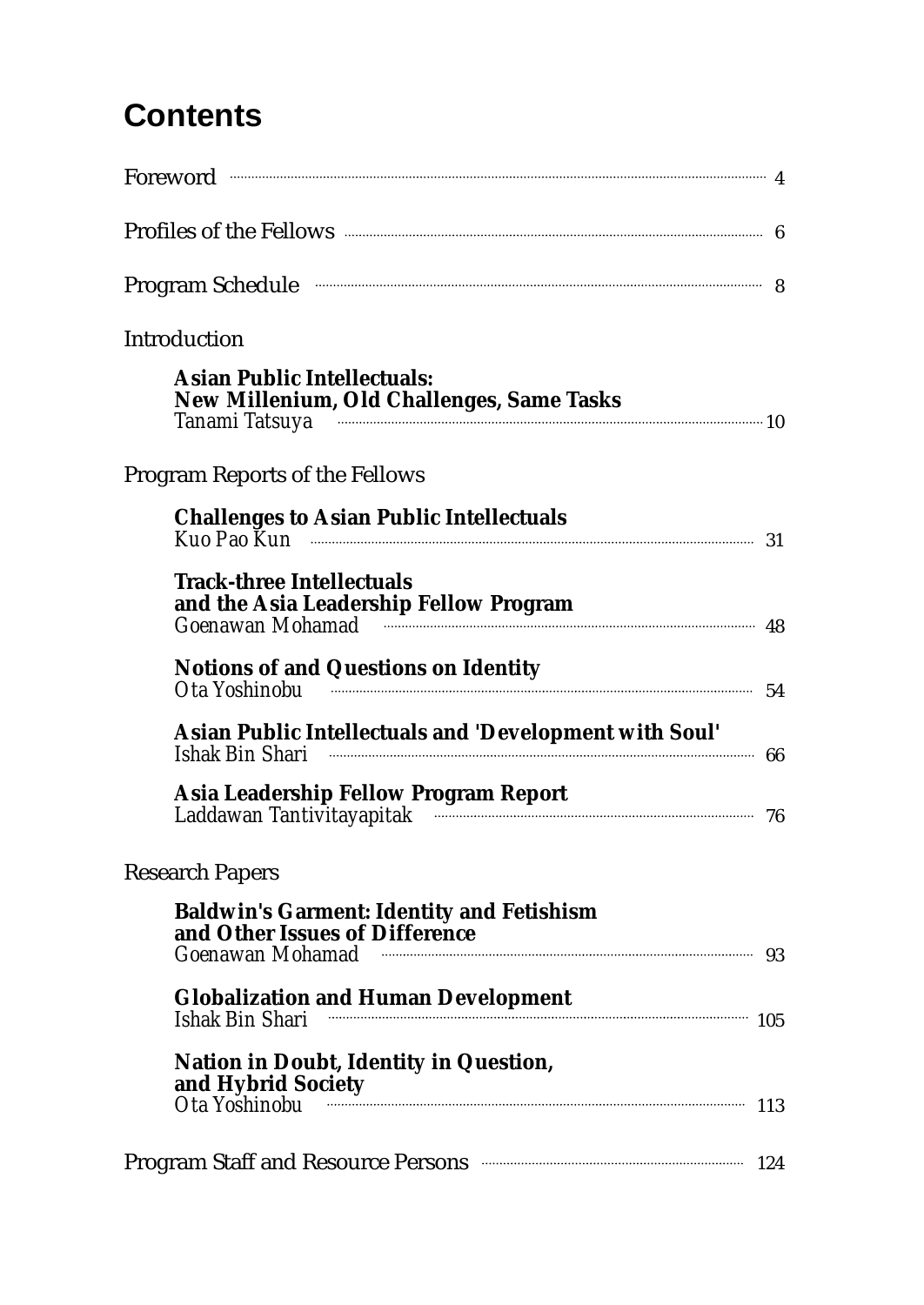### **Foreword**

The publication of the 1997 Program Report of the Asia Leadership Fellow Program (ALFP) marks its second year of implementation. The International House of Japan and the Japan Foundation Asia Center created jointly this extremely novel program in 1996. The program enables selected Asian public intellectuals (a) to engage in collaborative interactions and intellectual discourses with their fellow Asians in Japan; (b) to conduct their own individual research; and (c) to undertake exchange activities—if opportunities arise—with their Japanese counterparts that further promote mutual understanding and cooperation, and deepen contactbuilding and networking.

It is the objective of the ALFP, among others, to take the current level of intellectual discourse and dialogue among Asian public intellectuals, including Japanese, to a new horizon: one that will nurture the development of new norms and value-orientation in approaching and analyzing various pertinent issues and in searching for a new Asian paradigm for the future.

As in the first volume of this report, the present one carries the program reports of the ALFP fellows. The 1997 ALFP fellows are: Kuo Pao Kun, Singapore; Goenawan Mohamad, Indonesia; Ota Yoshinobu, Japan; Ishak Bin Shari, Malaysia; and Laddawan Tantivitayapitak, Thailand.

The International House of Japan and the Japan Foundation Asian Center express their profound gratitude and highest appreciation to all the generous people who directly and indirectly made the 1997 ALFP another resounding success. In particular, the scholars, researchers, and public intellectuals in Japan and other Asian countries who shared their time by serving as members of the screening/steering committee and who recommended superb candidates for the program and who also shared their expertise and views as resource persons in numerous seminars; the Japanese people who acted as 'local hosts' for the field trips of the fellows, and the many others who quietly worked on but contributed tremendously to the program, especially those who labored patiently behind the scenes.

The International House of Japan and the Japan Foundation Asia Center are confident that the second volume of the ALFP fellows program report will enable its readers to have firmer grasp and better understanding of the program dynamics and its initial accomplishments.

> The International House of Japan The Japan Foundation Asia Center Tokyo, March 1999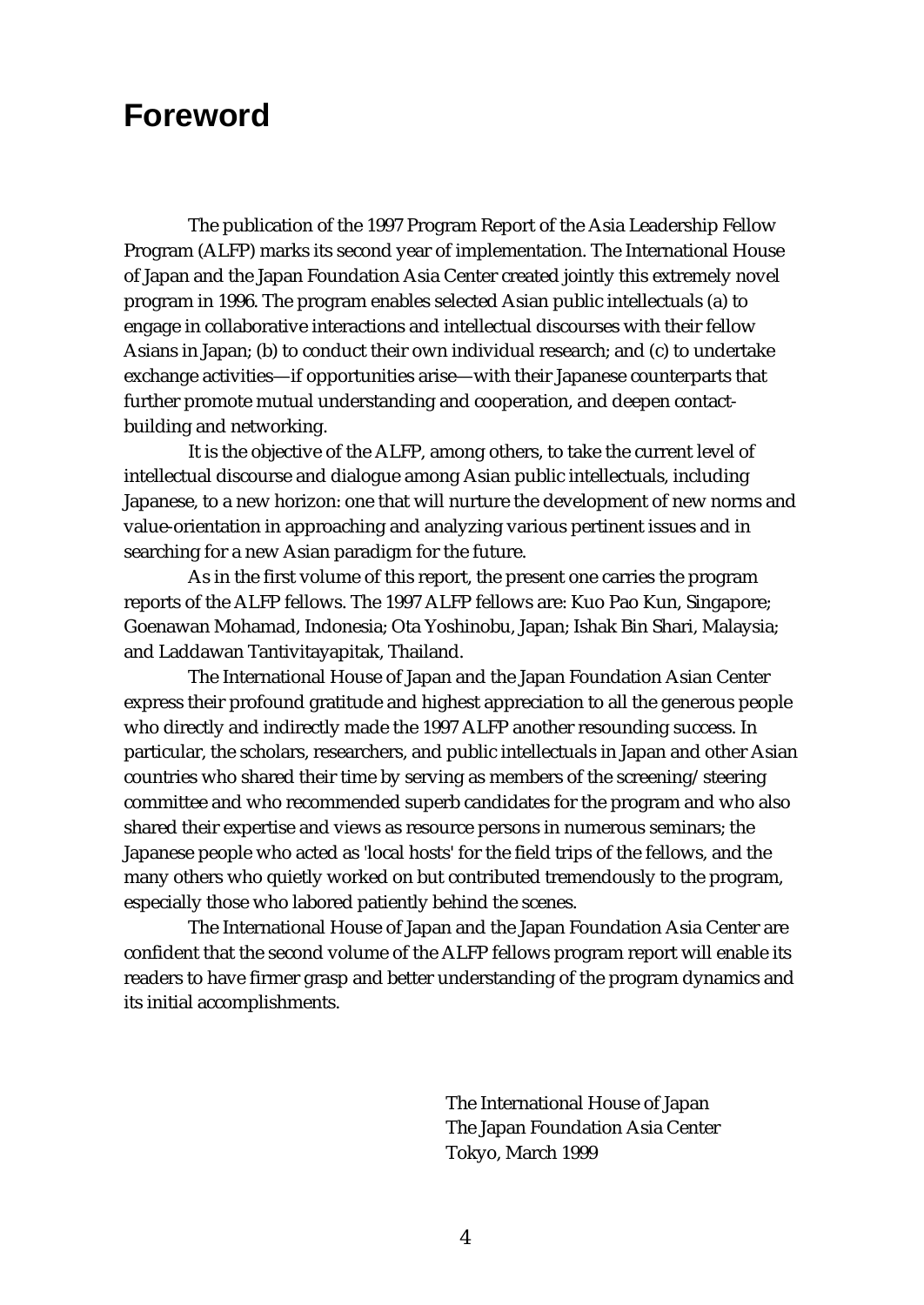# **Profiles of the 1997 Fellows**

#### **Kuo Pao Kun (Singapore)**

Artistic Director, Practice Performing Arts Center Ltd.

Mr. Kuo is one of Singapore's most dynamic dramatists whose works have been produced and performed at international festivals. Through his works and writings, Mr. Kuo has been arousing serious and deep discussions on various problems and challenges facing Singapore and

the Asian region. He is at the forefront of promoting cross-cultural communication and arts education through public seminars, theater projects, and conferences on the arts and society. His most recent play, partly conceptualized during his tenure as a fellow of the ALFP, was a major event at the Singapore Arts Festival in June 1998 and at the Chinese Theater Festival in Hong Kong in November 1998. There are plans to stage this particular play, inspired by the Japanese cemetery in Singapore, in Japan.

#### **Goenawan Mohamad (Indonesia)**

Director, Institute for the Study of Free Flow of Information

Mr. Mohamad is recognized as one of Indonesia's key intellectuals. He is a journalist, poet, an art critic, and an activist. He is famous as the founder and editor-in-chief of *Tempo Magazine* when it was banned by the Indonesian government in 1994. He is well-respected among civil

libertarians in Indonesia as a champion and advocate of people's rights. He has published several volumes of essays and poetry.

#### **Ota Yoshinobu (Japan)**

Associate Professor, Graduate School of Social and Cultural Studies, University of Kyushu

Prof. Ota is an anthropologist who has done extensive research in Yaeyama, Okinawa Prefecture. He is currently doing research on Mayan identity-formation in Guetamala. He received his M.A. from Northwestern University and his Ph.D. from the University of

Michigan. Exploring the political implications of discourses on culture, he is studying the links between tradition and modernity, and their effects on development, nationalism, ethnicity, and gender. His most recent book, *Transposition: Toward a Reimagining of Anthropology* (in Japanese), started in 1994 and finally completed during the ALFP fellowship, was published by the Sekai Shisosha.





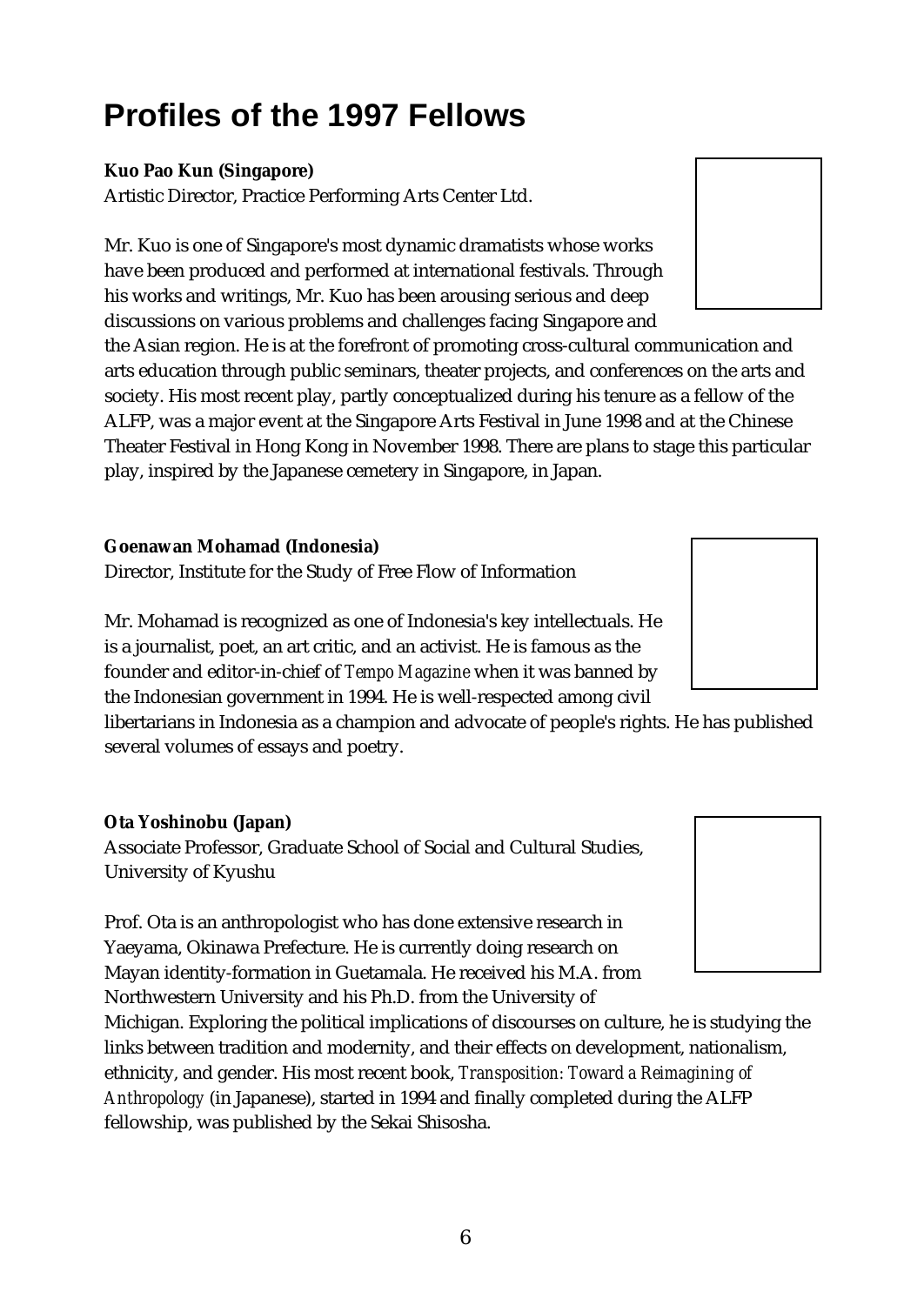#### **Ishak Bin Shari (Malaysia)**

Professor and Director, Institute of Malaysian and International Studies, Universiti Kebangsaan Malaysia

Prof. Shari is one of the most respected economics professors in Malaysia. He earned his master's from the London School of Economics and his Ph.D. from the University of Malaya. He has served as president of the Malaysian Social Science Association 1990-1994. He is a noted commentator on economic affairs, often interviewed by the mass media.

#### **Laddawan Tantivitayapitak (Thailand)**

Co-founder and Assistant Secretary, The PollWatch Foundation

Ms. Laddawan started her career as a human rights worker in 1976 and has since been active in non-governmental organizations' advocacy campaigns. At PollWatch, an election monitoring body created by the prime minister of Thailand through an order, she is responsible for

planning, coordinating, administering, and reporting on general elections since 1992.

(From L to R, back row:) Alan Feinstein, Japan Foundation Asia Center; Izumi Koide, I-House; Tatsuya Tanami, I-House; Isami Ikeda, Dokkyo University; Ota Yoshinobu, Japan; Ishak Bin Shari, Malaysia; Kuo Pao Kun, Singapore; Isamu Maruyama, I-House; Goenawan Mohamad, Indonesia; (Front row) Maho Sato, Japan Foundation Asia Center; Mariko Oka-Fukuroi, Japan Foundation Asia Center; Michiko Yoshida, I-House; Naoko Shimamura, I-House; Ibarra C. Mateo, and Laddawan Tantivitayapitak, Thailand



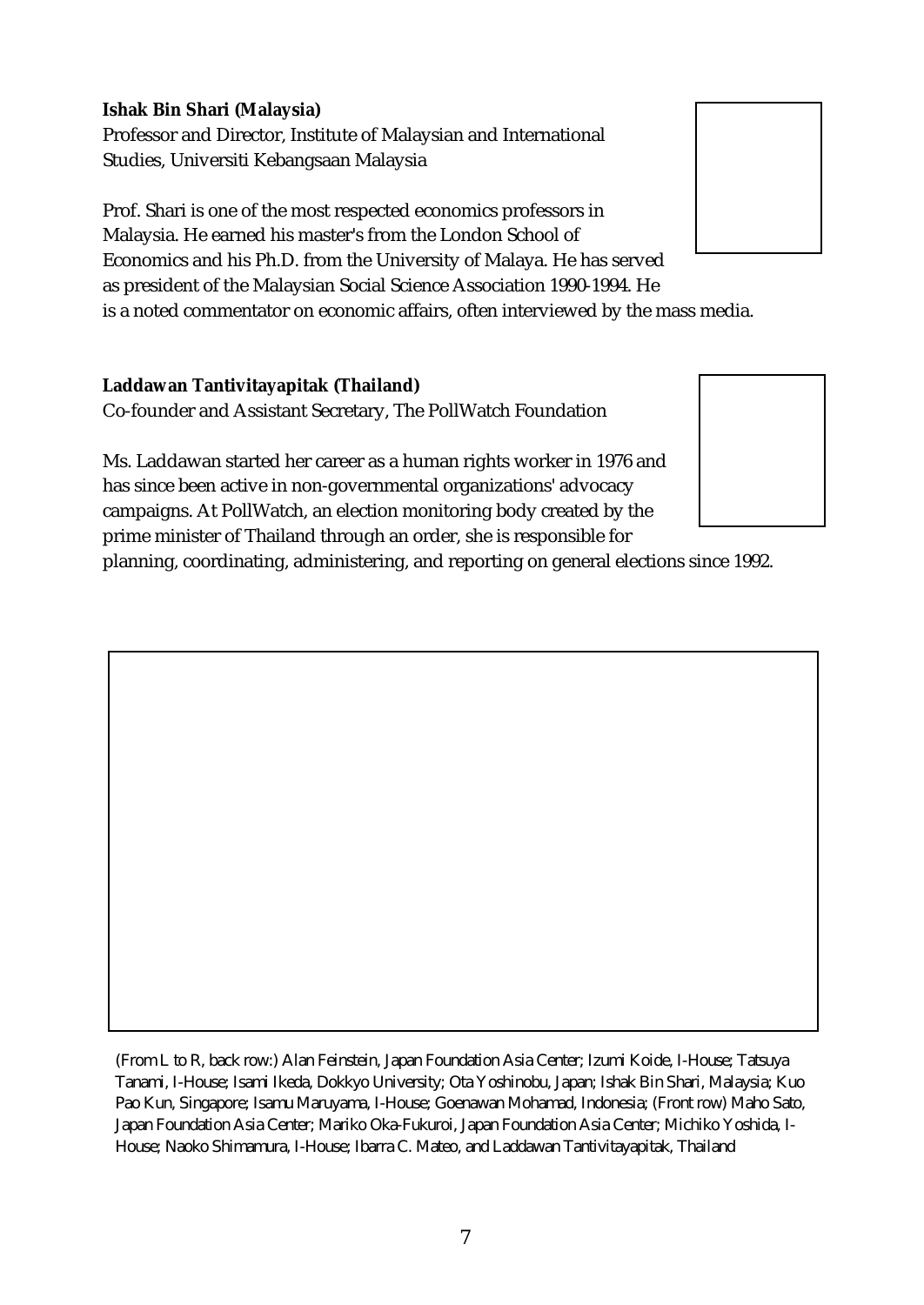## **Asia Leadership Fellow Program 1997 Schedule of Activities**

| Sept. 2  | <b>Introductory Meeting</b>                                                                                                                                               |
|----------|---------------------------------------------------------------------------------------------------------------------------------------------------------------------------|
| Sept. 3  | <b>Welcome Reception</b>                                                                                                                                                  |
| Sept. 8  | Workshop I<br>Presentation by Kuo Pao Kun<br>(During workshop-presentation, each fellow talked about his/her<br>research interest. Discussion followed the presentation.) |
| Sept. 9  | Workshop II<br>Presentations by Goenawan Mohamad and Ota Yoshinobu                                                                                                        |
| Sept. 10 | Workshop III<br>Presentation by Laddawan Tantivitayapitak                                                                                                                 |
| Sept. 11 | Workshop IV<br>Free discussion among fellows                                                                                                                              |
| Sept. 16 | Seminar at the University of Tokyo - Institute of Oriental Culture                                                                                                        |
| Sept. 19 | Special meeting with Dr. Muhammad Haji Salleh                                                                                                                             |
| Sept. 22 | Workshop V<br>Free discussion among fellows                                                                                                                               |
| Sept. 23 | Workshop VI<br>Free discussion among fellows                                                                                                                              |
| Sept. 24 | Workshop VII<br>Free discussion among fellows                                                                                                                             |
| Sept. 25 | Seminar on Japanese Media and Asia<br>Resource Person: Mr. Wakisaka Noriyuki,<br>Asahi Shimbun, Editorial writer                                                          |
|          | Visit to the Japan International Cooperation Agency headquarters                                                                                                          |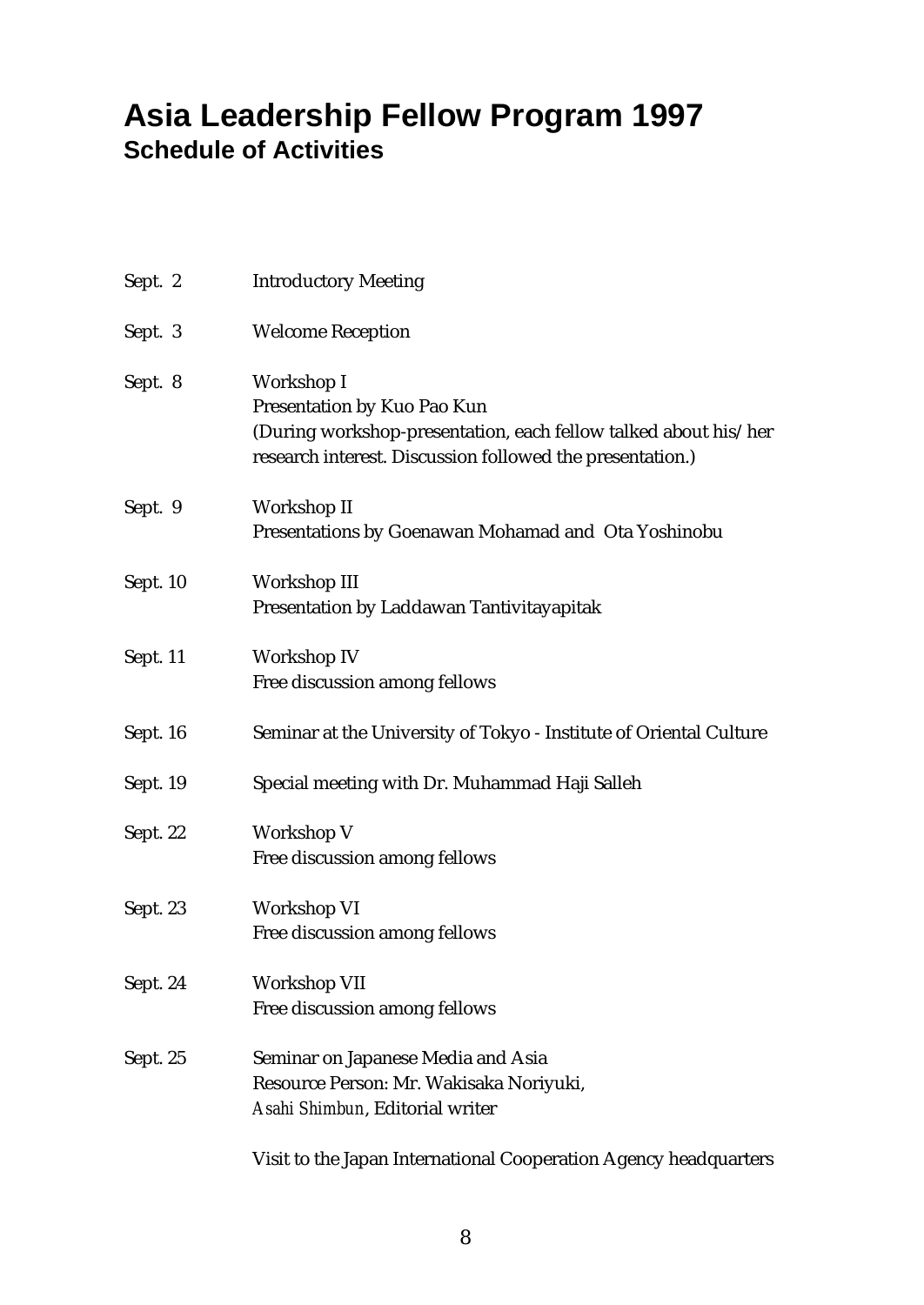| Sept. 26   | Seminar on Asia-Pacific Regional Security                                                    |
|------------|----------------------------------------------------------------------------------------------|
|            | Resource Person: Col. Yamaguchi Noboru, National Defense Agency                              |
| Sept. 30   | Seminar with Representatives of Japanese                                                     |
|            | Non-Governmental Organizations                                                               |
| Oct. 1     | Seminar at Kyoto University - Center for Southeast Asian Studies                             |
|            | Organized by Prof. Shiraishi Takashi, Kyoto University                                       |
| Oct. 3     | Seminar at Kyoto Bunkyo University                                                           |
|            | Organized by Prof. Shiraishi Saya, Bunkyo University                                         |
| Oct. 8     | Seminar on Nationalism                                                                       |
|            | Resource Person: Prof. Yoshino Kosaku, University of Tokyo                                   |
| Oct. 10-13 | Seminar in Hokkaido                                                                          |
|            | Organized by Prof. Kajiwara Kageaki, Hokkaido University                                     |
| Oct. 16    | Seminar on 'Re-appraisal of Development in Asian Viewpoint'                                  |
|            | Resource Person: Prof. Nishikawa Jun, Waseda University                                      |
| Oct. 17    | Seminar on 'A New Look at the Chrysanthemum and the Sword'                                   |
|            | Resource Person: Prof. Douglas Lummis, Tsuda College                                         |
| Oct. 19-21 | Out-of-Tokyo Retreat Conference                                                              |
|            | Pegasus House, Ito City                                                                      |
| Oct. 27    | <b>Seminar on Civil Society</b>                                                              |
|            | Resource Person: Prof. Sakamoto Yoshikazu, University of Tokyo,<br><b>Professor Emiritus</b> |
|            | Seminar on Japanese Foreign Policy Agenda in East Asia                                       |
|            | Resource Person: Mr. Katakami Keiichi, Ministry of Foreign Affairs                           |
| Oct. 29    | Debriefing and Evaluation Session                                                            |
| Oct. 30    | Public Symposium on 'Culture, Development, and Emancipation:                                 |
|            | The Search for A New Paradigm'                                                               |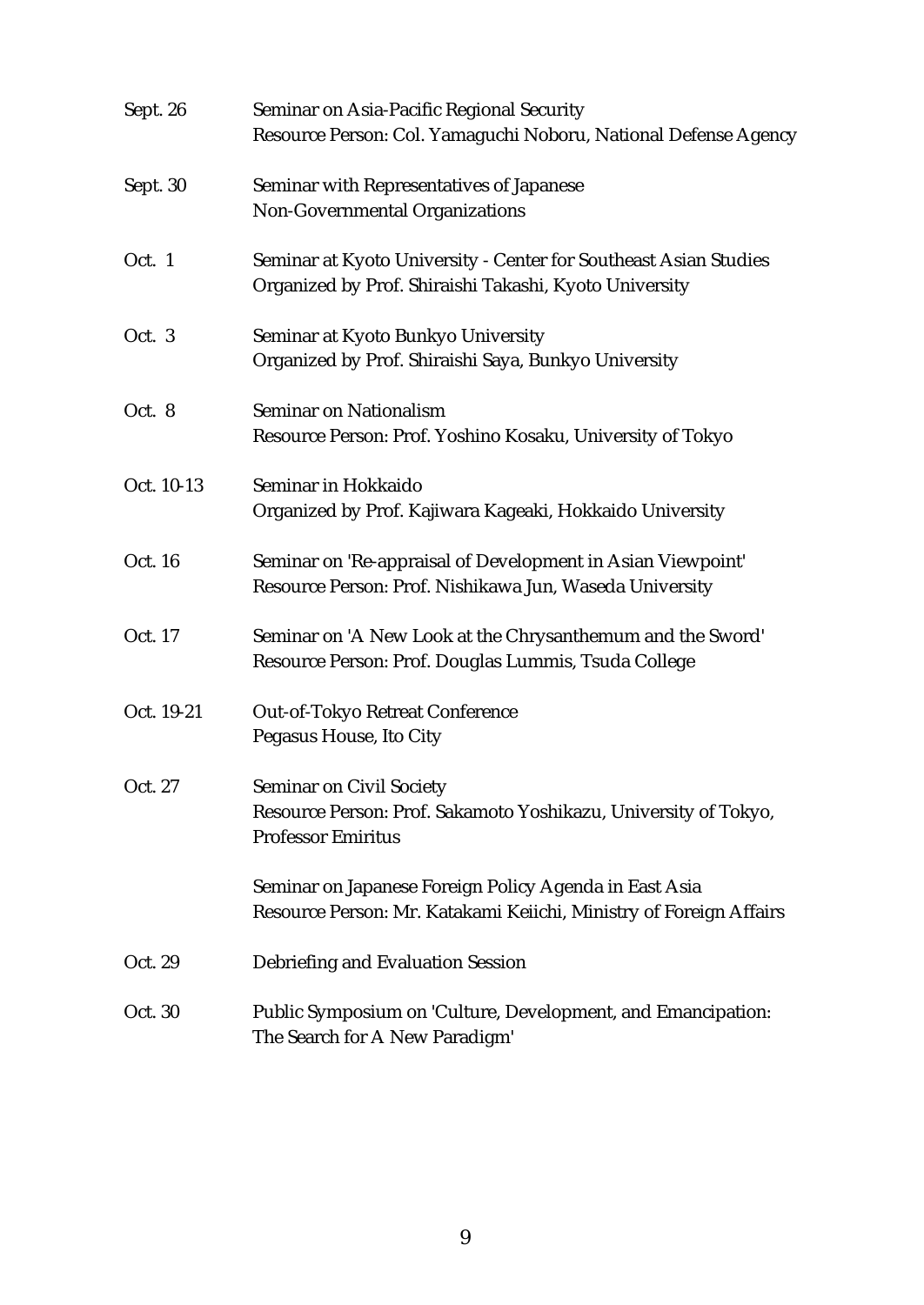## **Asian Public Intellectuals: New Millenium, Old Challenges, Same Tasks**

**Tatsuya Tanami**

Public intellectuals, according to social critic Russel Jacoby, is a category hard to define and riddled with complexities. Although, he conceded that a 'public intellectual' must be at least 'an incorrigibly independent soul' answerable to no one and committed not only and simply to a professional or private domain but to a public world—to a wider educated world. The decisive factor to be considered or to be labeled a public intellectual is one's contribution to open discussion: one's influence in enriching public life and revitalizing public culture.<sup>1</sup> In May 1998, eleven years later, another definition of 'public intellectuals' was forwarded by the Social Science Research Council Regional Advisory Panel for Southeast Asia which characterized them as 'individuals articulating and representing novel political presents and futures.'2

In contesting the concept of public intellectuals and their roles in the public life and culture, some are of the opinion that 'public intellectuals who initiate, define and become established as the arbiters of public debate' these days, come not from the ranks of the academe but from among the varied leading political groups and their allies, and that these politically active sectors are complemented by their 'handsomely supported publicists' in shaping the contours of the national debate.<sup>3</sup> There are those who are predicting the decline of influence of public intellectuals and had questioned in fact the 'viability' of their existence as a distinctive social faction in the future.<sup>4</sup> Some had analyzed the 'contradictory' positions of public intellectuals as being both dominated and dominant. They are considered members of the dominant class because of their possession of power and privileges that emanate from their significant cultural capital, and yet they are dominated by the real owners of economic power and by the wielders of political power.<sup>5</sup>

In my seminal writings on the topic, I had tentatively conceptualized the elusive term 'public intellectuals' as people who act in public space, civil society, and think, discuss, and take action outside of the immediate policy concerns. 'Public intellectuals' may also be leaders 'who are keen in articulation, conceptualization, and participation in societal transformation'—beyond the categories which I had termed as *first-track*, meaning those belonging to government circles, and *second-track* or those related to various research institutes and think tanks for strategic and international studies. It must be mentioned that many of these institutes and think tanks have working relations or close ties with national governments of their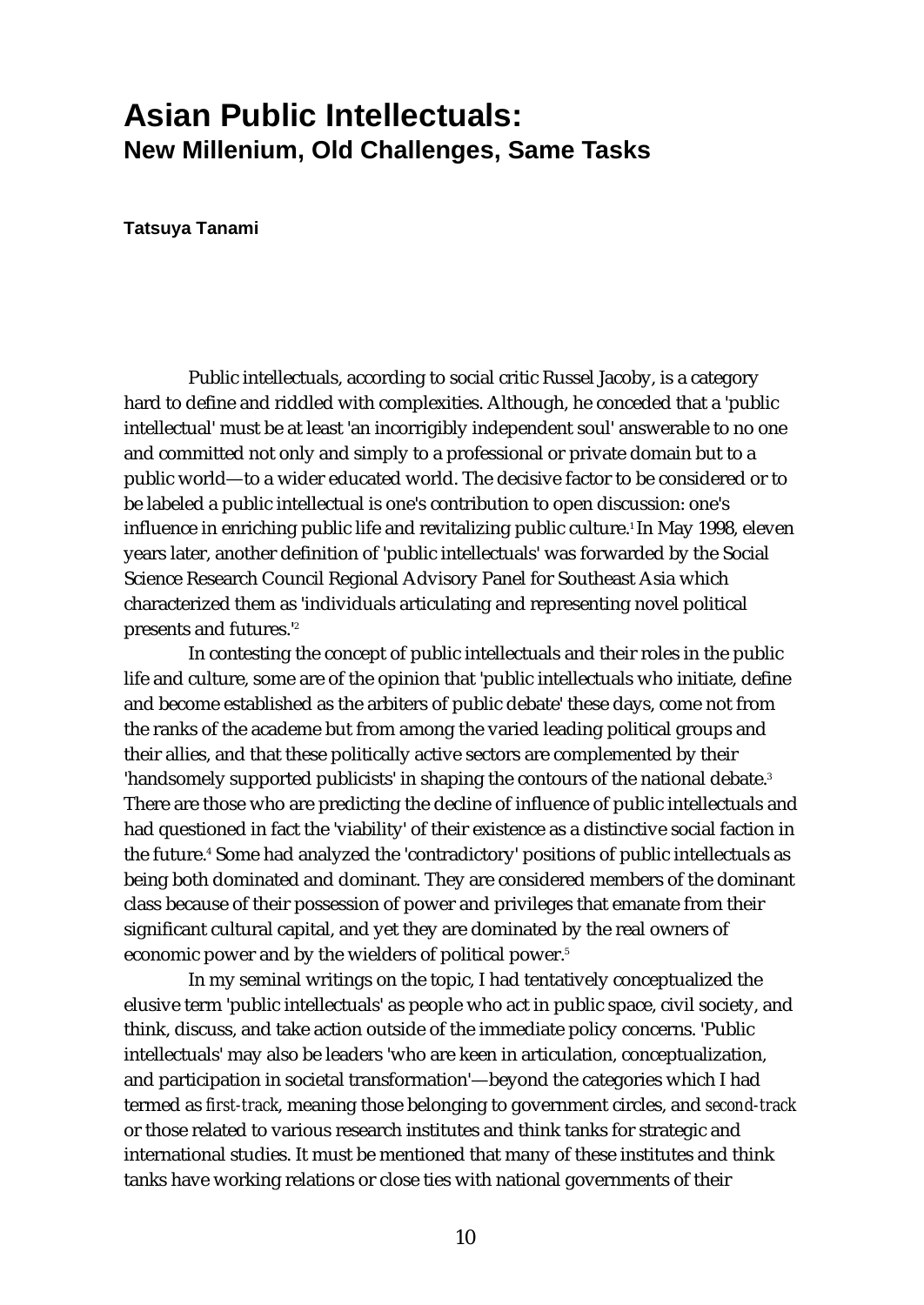respective countries. I had sometimes referred to 'public intellectuals' as *track-three* intellectuals vis-à-vis the first-track and the second-track.<sup>6</sup>

#### **Public Intellectuals in Asia and the Regional Crises**

As we approach the new millenium, public intellectuals in Asia are once again being summoned to register their clear dominant voices and prevailed upon to act with a sense of utmost urgency amid the persistent crises that had buffeted the region, resulting in tensions and turmoil accompanying the inevitable contemporary strides of history sometimes called globalization of national economies. Recent political struggles and transformations within the region had also manifested how fragile national consensus are, even under iron-strong leaders who had ruled for decades, leading to violence victimizing ethnic minority groups and politically marginalized factions. Swiftly as globalization became a buzzword and massive international capital flight wreaked havoc within Asia, there are those who warn now of imminent disintegration of the global economic system. At no other time during contemporary history we had witnessed and continue to observe how the foundations of and assumptions governing various social, political, and economic institutions are being shaken profoundly and called into question. Indeed, these are interesting and trying but challenging times for all of us, and most especially to public intellectuals whose exceptional tasks of grasping the 'real social world' have become more pressing than ever.

Public intellectuals in Asia within the academe with their 'researched knowledge' and those outside of the confines of universities with their 'located knowledge'7 are being prompted to overcome and cross the deep divides separating them that, together academic and non-academic public intellectuals may become influential actors in these present moments of chaotic public life in various countries in the Asian region. In short, Asian public intellectuals are encouraged—if not pressured by present volatile circumstances—to inspire and to invigorate the current confused public life, sieve through and divine order in the regional mess. As in the past great historical junctures, public intellectuals are urged to be 'passionately involved in the world's work as passionate participants rather than as detached observers.'8Public intellectuals are being tasked to reinterpret the past, reappraise the present, and become instrumental catalysts and potent actors in the future-making processes which are here with us now. Asian public intellectuals must return to their 'real calling'9 as intellectuals: provoke, if not stir, honest reflection and candid evaluation which are imperative for renewing various institutions of our public life and culture.

Having enumerated the unenviable demands on public intellectuals for significant engagement and meaningful intervention in public life and culture, it must be explained—for pragmatic considerations—that they have delicate, ambiguous, and ambivalent relationships toward their public: the citizens of their respective countries. Let me quote here in detail a succint explanation of a Thai

11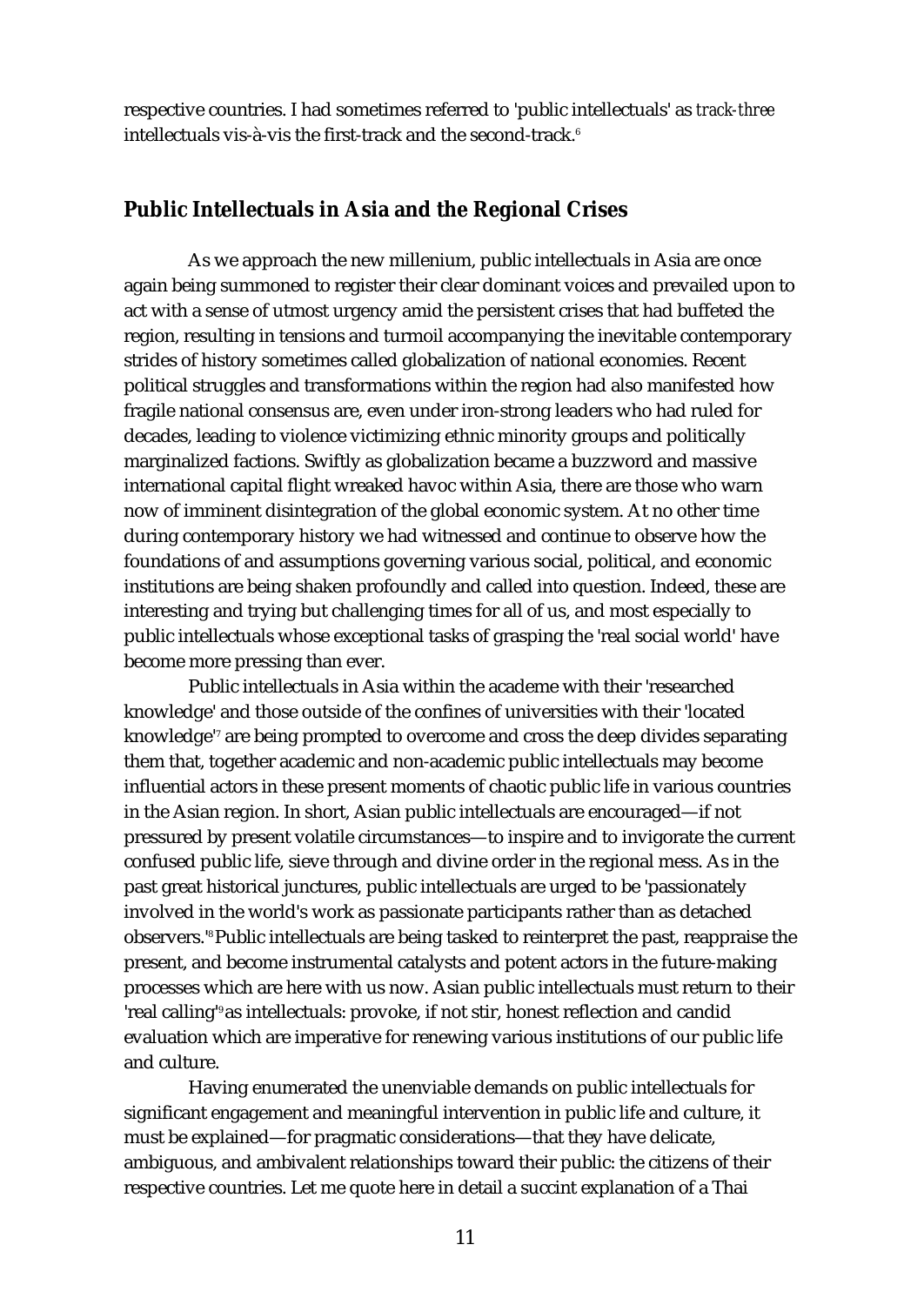scholar of these rather tenuous links between Asian public intellectuals and the 'people.'

*'The peculiar position of public intellectuals in the questions of minorities has to do with their problematic, troublesome, love-hate relationship with their presumed audience or constituency under the name of 'the people.' For, in most cases, public intellectuals are isolated and not-always-understandable intellectual minority within a minority. They can't live without the people who are the public consumers of their ideas but neither can they live in peace with them. Public intellectuals usually have to argue with, cajole and criticize the public who don't always heed their suggestions, and more often than not disappoint and desert them. So many public intellectuals often feel hopeless about and disdainful toward the people, and then feel unconscionably guilty about it.*

*The opposite, no less troublesome, attitude is to hold to the cult of the people which regards it as the font of wisdom and final arbiter of all issues, to whom the intellectuals are unquestioningly bound to adhere. Thus characterized, one can say that the public intellectuals'relationship to the people is one in which they try to sell their reasoned arguments to it, or try to buy it with their accumulated and borrowed cultural capital (read resources for argumentation, signification, communication and persuasion available in society's cultural repertoire). Their capacity to win over the people seems to vary with (for want of a better term) the current, given structure of plausibility or cultural opportunity structure.'10*

However, before any Asian public intellectual can exert substantial influence in the public life and public discourse and actively interact with 'the people,' he must make himself 'socially relevant' and his intellectual's presence publicly felt. Otherwise, his power and intellectual capital emanating from his recognized expertise lose their value. Again, allow me to quote lengthily another Asian scholar who advised any public intellectual to penetrate 'public spaces' where he can become 'an effective intellectual.'

*'To become socially relevant, an intellectual must be able to disseminate the alternative ways of thinking that her/his work can create/enable. Indeed, the more public her or his dissemination becomes, the more recognized her or his 'expertise' on the subject; and hence her or his ability to be an effective intellectual. There are at least two crucial kinds of public spaces that an Asian intellectual needs to access: first, conventionally recognized public spaces, particularly those involving mass media exposure; and second, privatized public spaces, the closed door spaces where one enters into discussions with politically powerful experts, i.e., state and government officials. In these secret spaces you can be given 'facts' that others are not privy to. Hence the intellectual can be in the know and yet not have the right to dispense this*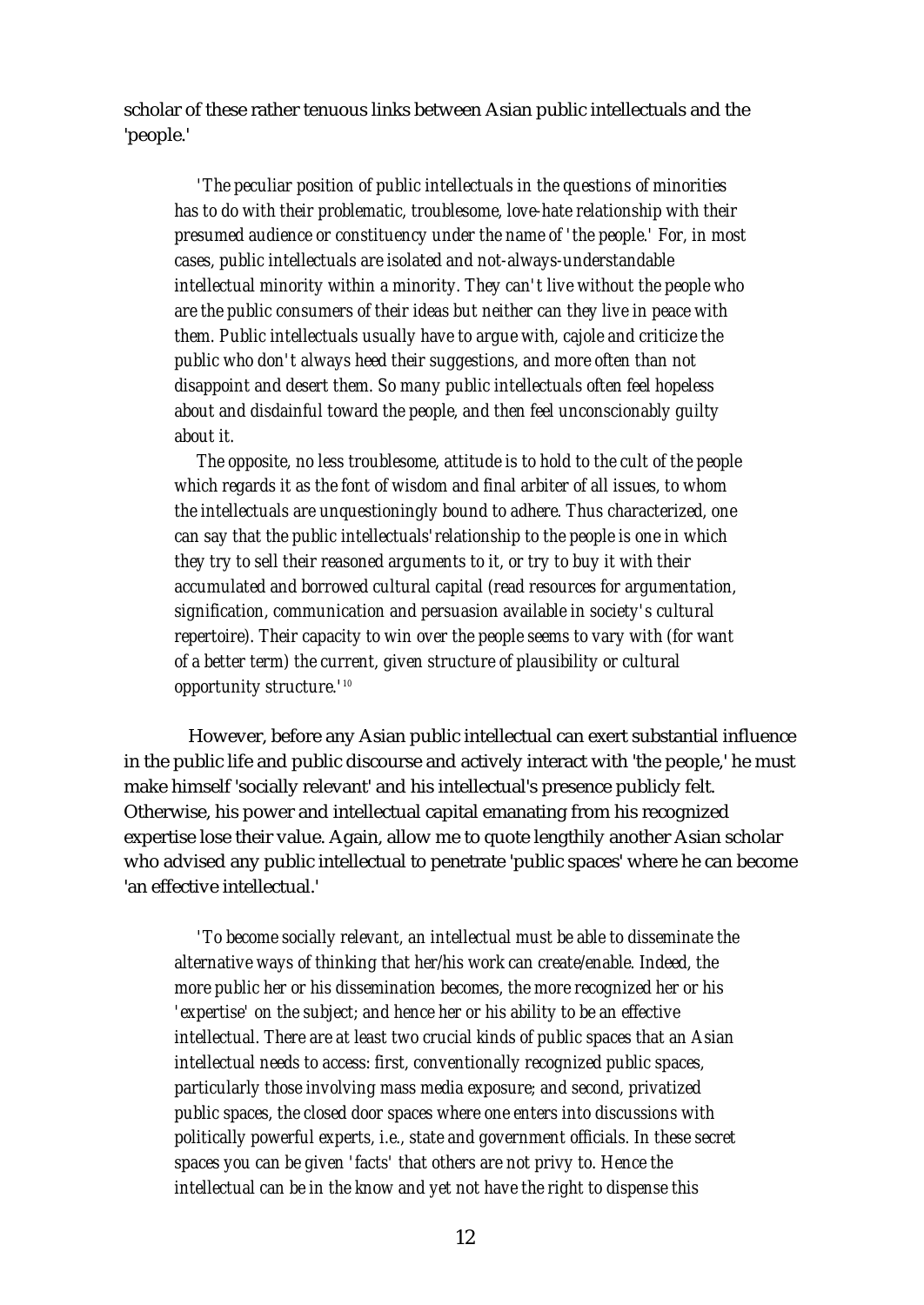*received knowledge. In this respect, such a space gives an intellectual a particular distinction which, effectively, can be used to win him/her over and give him/her the legitimacy to make statements without having to fully clarify them…*

*In sum, the intellectual's public relevance is 'public' because s/he locates herself/himself in given spaces and sites of authority. But as the prestige and influence that follow from being a public intellectual increase, they can and have taken some intellectuals further and further away from the ground whence they first spoke. Additionally, it legitimizes that growing distance because they now know more and more about that which is secret or private—including the personal relationships and hence true character of individuals in power.'11*

#### **The Asia Leadership Fellow Program**

To a large extent, the Asia Leadership Fellow Program (ALFP)—under the auspices of the International House of Japan and the Japan Foundation Asia Center provides select public intellectuals in Asia a *novel space*, *wider arena*, and a *fertile site* where they are afforded opportunities to spend several months in Japan to conduct their own individual research, while at the same time encountering fellow public intellectuals from neighboring countries as they work on a 'collaborative'project on a chosen topic pertinent to the Asian region. While specific topics vary each year, the collaborative project must revolve around the general theme of 'development and culture.' The ALFP aims to create a close network of public intellectuals in Asia, and to further promote mutual understanding and deepen cooperation and contact among them and their counterparts in Japan. The ALFP offers public intellectuals in Asia an imagined, socially-constructed 'regional space' where they can learn from their fellows and where they can share their knowledge and wisdom to the rest of Asia. $12$ 

The establishment of the Japan Foundation Asia Center gave an important impetus for the International House of Japan's initial interest to create a new network of public intellectuals from and within Asia and Japan. While fellows are invited to spend several months in Japan, the ALFP is mainly intended to initiate encounters among themselves. The major concerns of ALFP are to keep track of intellectual visions for Asia by Asian public intellectuals and to project developments and foresee future directions of Asia. One of the strengths, if not its main feature, of the ALFP is its experimental nature based on flexibility, open and critical methods of analysis, and the use of an 'Asian' perspective in approaching varied issues affecting the region.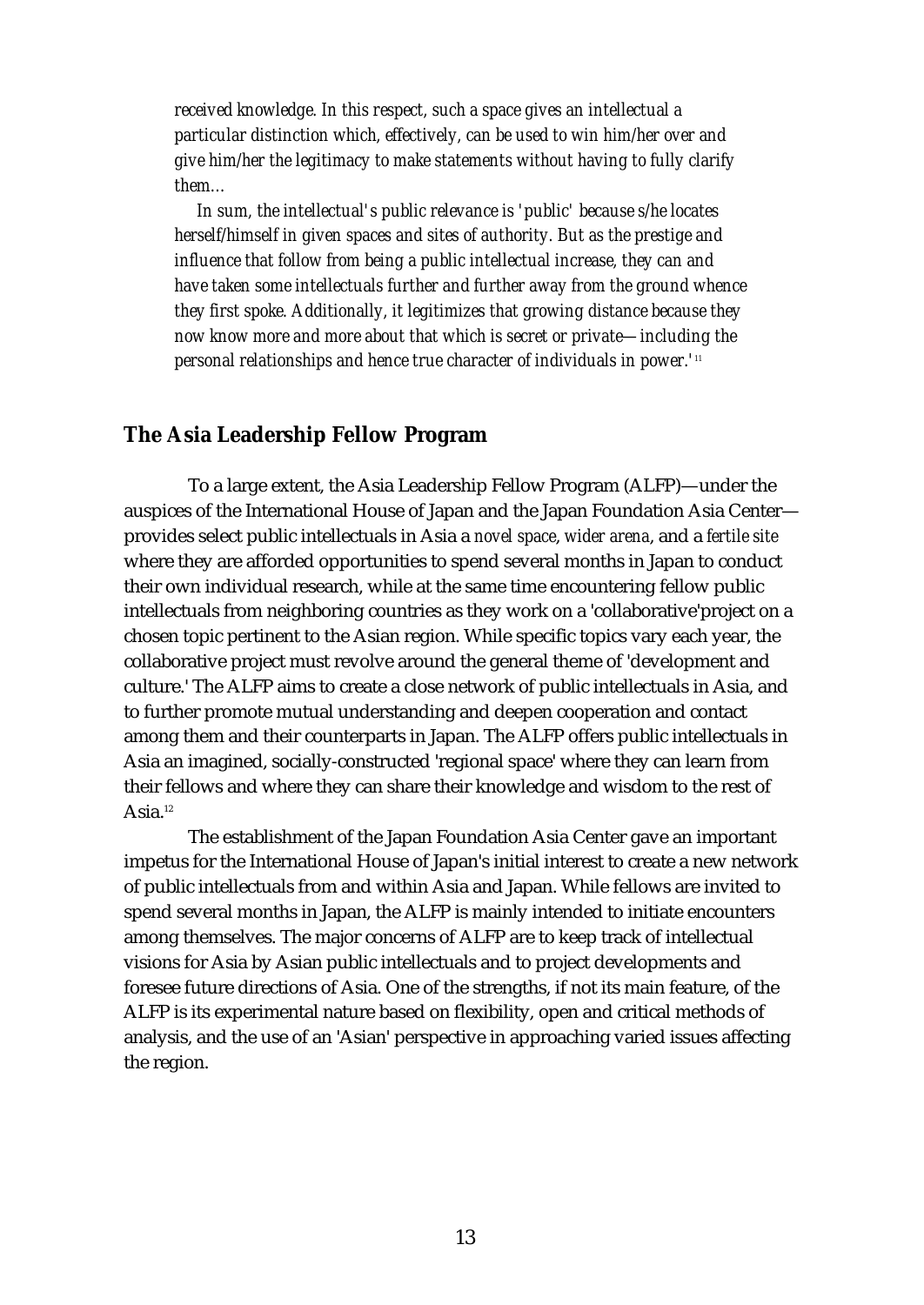#### **The ALFP Fellows for 1997**

The fellows of the ALFP 1997 were: Goenawan Mohamad, journalist, director of the Institute for the Study of Free Flow of Information, (Indonesia); Ishak Bin Shari, professor of economics, director of the Institute of Malaysian and International Studies in the University of Kebangsaan Malaysia, (Malaysia); Kuo Pao Kun, creative writer and theater director, artistic director of the Practice Performing Arts Center, (Singapore); Laddawan Tantivitayapitak, a leader of NGO, co-founder and assistant secretary of Pollwatch Foundation, (Thailand); and Ota Yoshinobu, an associate professor of anthropology in the Graduate School of Social and Cultural Studies in the University of Kyushu, (Japan).

The ALFP program always started with the initial presentation by each of the fellows on his particular area of interest and work. Talking about one's work or professional concerns had proven to be an effective way of drawing out a fellow's life history, philosophies, and beliefs. It also thawed the initial tensions expected when a group of individuals gather for an intensive interaction lasting a couple of months. The contents of the no-holds barred interactions that took place after each of the presentation unfortunately could not be captured by this article. It may indeed be that this entire volume not do justice to the sheer intellectual energies evolved and unleashed, and to the deep camaraderie that had been kindled and developed while the fellowship was in progress.

As if to further stoke the intellectual fire within each fellow into a full-blown intellectual conflagration, **Kuo Pao Kun** urged all present in his initial presentation to heed his 'plea to be totally irresponsible' within the context of the 'unstructured nature' of the fellowship by 'getting away from the confines of institutions and mindset.' His initial presentation focused on his 'journey as an artist' which began during his lonely childhood. Pao Kun said his specialization on theater arts had helped him cope with his loneliness and resolved his frustrations, and in the process, he found companionship and relationship with his people, his audience. He was detained for four years and six months by the Singaporean authorities on suspicions of being a subversive. His detention, he said, was 'a good educational experience' that strengthened him.

Pao Kun described the Singaporean government's policy on the arts as: it should make life more refined and more entertaining; art must not challenge the status quo; and art must be a money-making venture. He also said that Singaporeans 'live in the margins of culture and civilization' since they have 'no nation to revive, no cultural heritage.' However, he said that one positive aspect of this phenomenon was that 'it is easier for Singaporeans to enter a conglomeration of cultures.'

**Goenawan Mohamad**, started his presentation by narrating the tragedies surrounding his life which coincided with the succession of Dutch and Japanese occupations of Indonesia. He said the series of politically-related violence that marked his life had left a deep impact on his views toward life and death, and more especially on his current activities.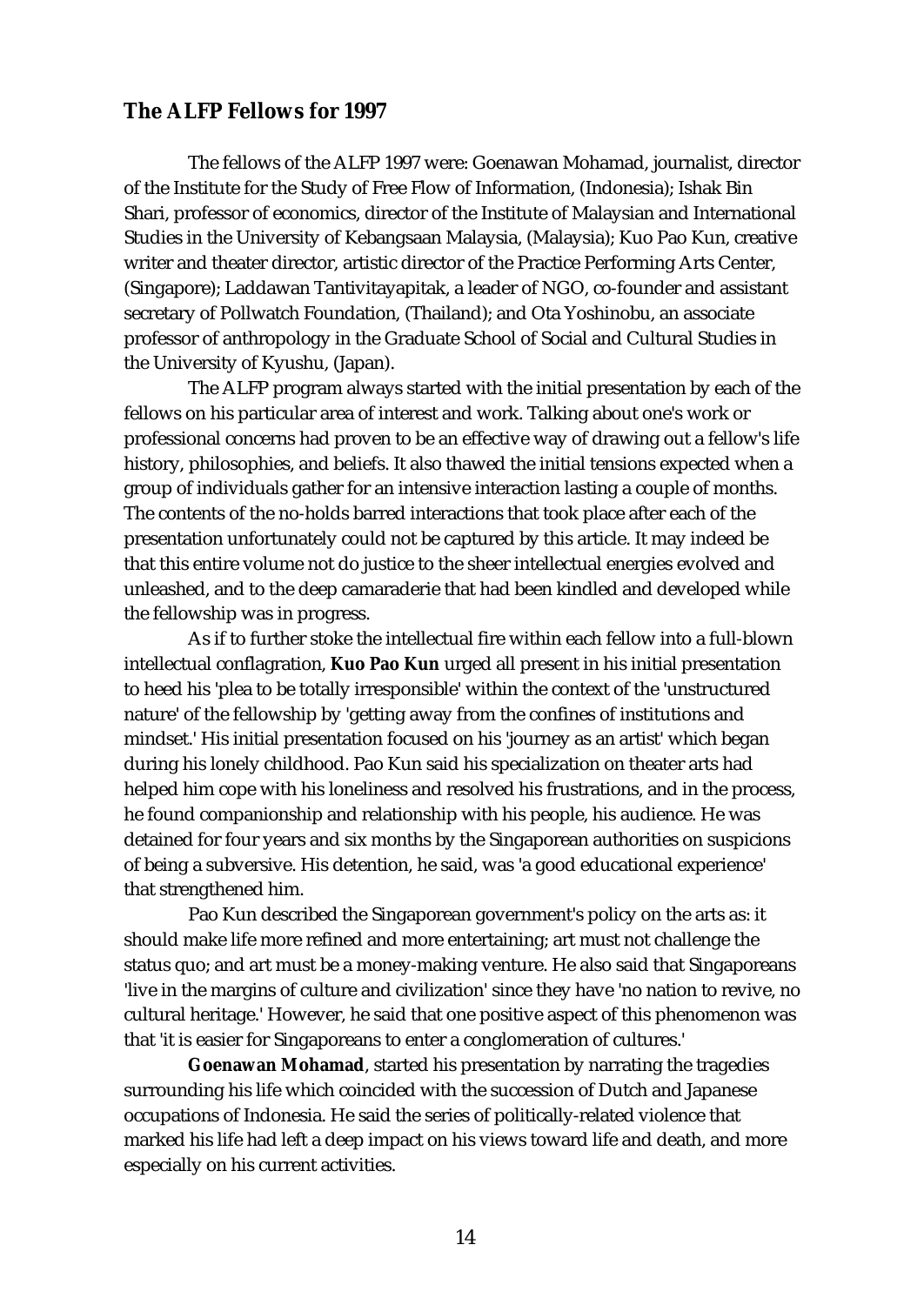Goenawan invited his co-fellows to 'think on the political implications of the idea of culture' and their influence on artistic and intellectual productions. He said there was 'always a hint of violence in the intellectual effort to understand reality, to control it, and to use it for a designed end.' An accomplished literary writer himself, Goenawan said he had attempted 'to distance' his literary works from the trend to make writings a kind of means or subject to political ends. He said politics do not have to dominate one's life completely. A 'sanctuary' or a 'private space' was necessary to feel and appreciate again the beauty of life, he said.

**Ota Yoshinobu**, for his part, discussed in broad strokes the three projects he had been working on. First, decolonizing anthropology which is social anthropology as a western discipline and trying to historicize the western discipline of anthropology and looking for possible routes that can be used by anthropology and attempting to locate it within the Japanese context. Second, the formation of identity, and third, understanding culture in anthropological sense: 'the symbiotic mediation occurring in society and the world.'

Among others, Ota questioned the proposition of the progressive narrative of march of history from traditional to modern undertaken by various societies. He refused to concede that societal evolution could be this simple, adding that he was trying to find another model that would deviate from the 'tradition and modernity' model. He said the question of 'hybridization' was a controversial one for it involved the 'authenticity and dilution' of a culture. He said the intrusion of colonialism made culture political.

**Laddawan Tantivitayapitak** likened herself to a 'theater-maker' in the sense that she managed to move people to change in the same manner that theater arts could transform people. She recalled the February 1991 massacre in Bangkok, saying one of its lessons was that 'there are situations that cannot be controlled as there are always many actors in a (theater) production.' Laddawan said the 'production' ended violently when 'uninvited audience' disrupted the process by agitating other members of the audience.

She said the works of non-governmental organizations were 'difficult and frustrating' because struggling against the powerful is 'burdensome'. She admitted being surprised by calls of Thai nationals that the military seize power from corrupt politicians, manifesting the people's inadequate understanding of the dynamics of politics and political reforms.

One of her major concerns in her work as an NGO leader, she said, was the process of enshrining people's rights in the constitution, while at the same time striking a healthy balance between rights and rules that would govern societies.

**Ishak Bin Shari** said his interest on the issues of poverty and equitable income distribution stemmed from the impact of the Malaysian riot in 1969. Initially, he was distrustful of the Malaysian government's direct intervention on market forces and of its national economic development policies. However, by late 1970s, he said that his position toward government economic policies changed gradually as the reduction of poverty became evident and income disparity narrowed, leading to the growth of a middle class. He said that from then on, he began doing research on the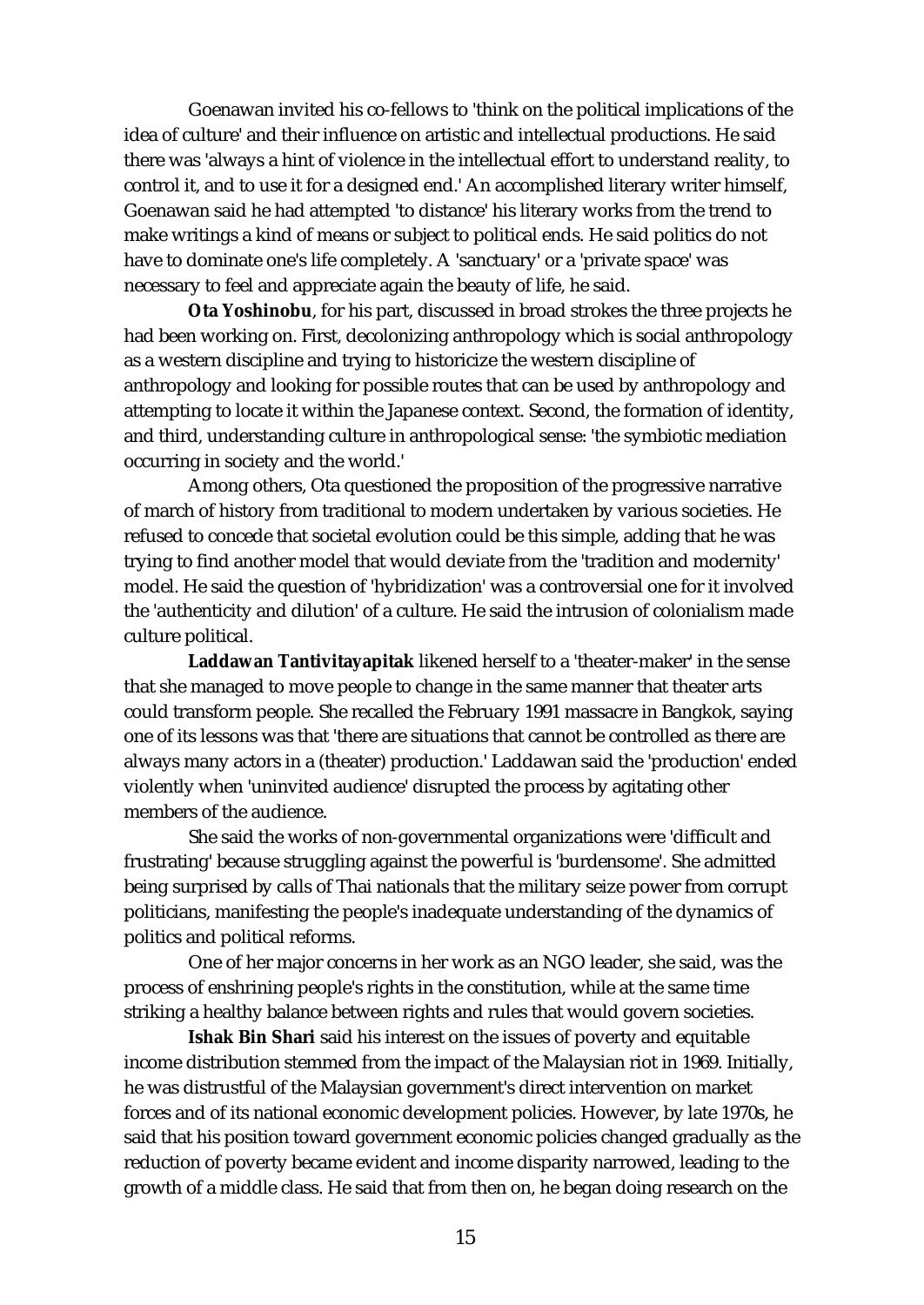important role that the Malaysian government played in economic development and its influence on harmonizing ethnic relations in Malaysia. He said there would always be a need for a mechanism that could 'check' emerging inequality, especially in a setting like Malaysia, which is multi-ethnic and multi-religious.

He said his concern with poverty and unequal income distribution are related to their political and social implications such as the use of politicians of divisive issues within the society. He proposed the following courses of action that could be taken as the globalization of economies proceed: the need for active role of the state again in regulating the market; the recognition of the negative aspects of government intervention such as inefficiency and totalitarian tendencies; and the setting of the precondition that active state intervention on the economy would be premised on 'human development' and 'participatory development.'

#### **Culture, Development, and Emancipation: A Search for a New Paradigm**

The ALFP 1997 fellows decided that 'Culture, Development, and Emancipation: A Search for a New Paradigm' would be their main theme, while the following sub-themes were enumerated after three days of initial presentations: multiculturalism and multiracialism; globalization, migration, and uprootedness; role of tradition and ethnicity; role of religion; question of identity/nation-states; role of capital and state in development; role of people's participation in development (civil society); role of the arts; and the role of public intellectuals.

Pao Kun called on the fellows to create 'new words, new terms, new concepts, and new paradigms' to enable them to escape from and be separated from the 'old'. He also cautioned his co-fellows to be conscious of the 'need for equal strength from other participants' in order to avoid domination of some and relegation to the background of the others.

Goenawan exhorted his co-fellows to be rigorous to the point of exhaustion because 'the exercise of asking questions and reflections is good.' He also voiced out the problem that multi-cultural projects such as the ALFP always had the initial difficulties of 'where to start from and what tradition to use.'

Issues such as identity as a tool for survival and as an empowering mechanism, and the friction resulting from the collision between tradition and modernity were also touched upon by the fellows.

#### **Summary of Sessions with Resource Persons**

Dr. **Muhammad Haji Salleh** said scholars in Asia work within religion itself such as Buddhism and Islam instead of competing with or rejecting it. He also said that literary works such as poetry are still valid in these times of great industrial change in spite of their seeming irrelevance. In his case, his poetry were his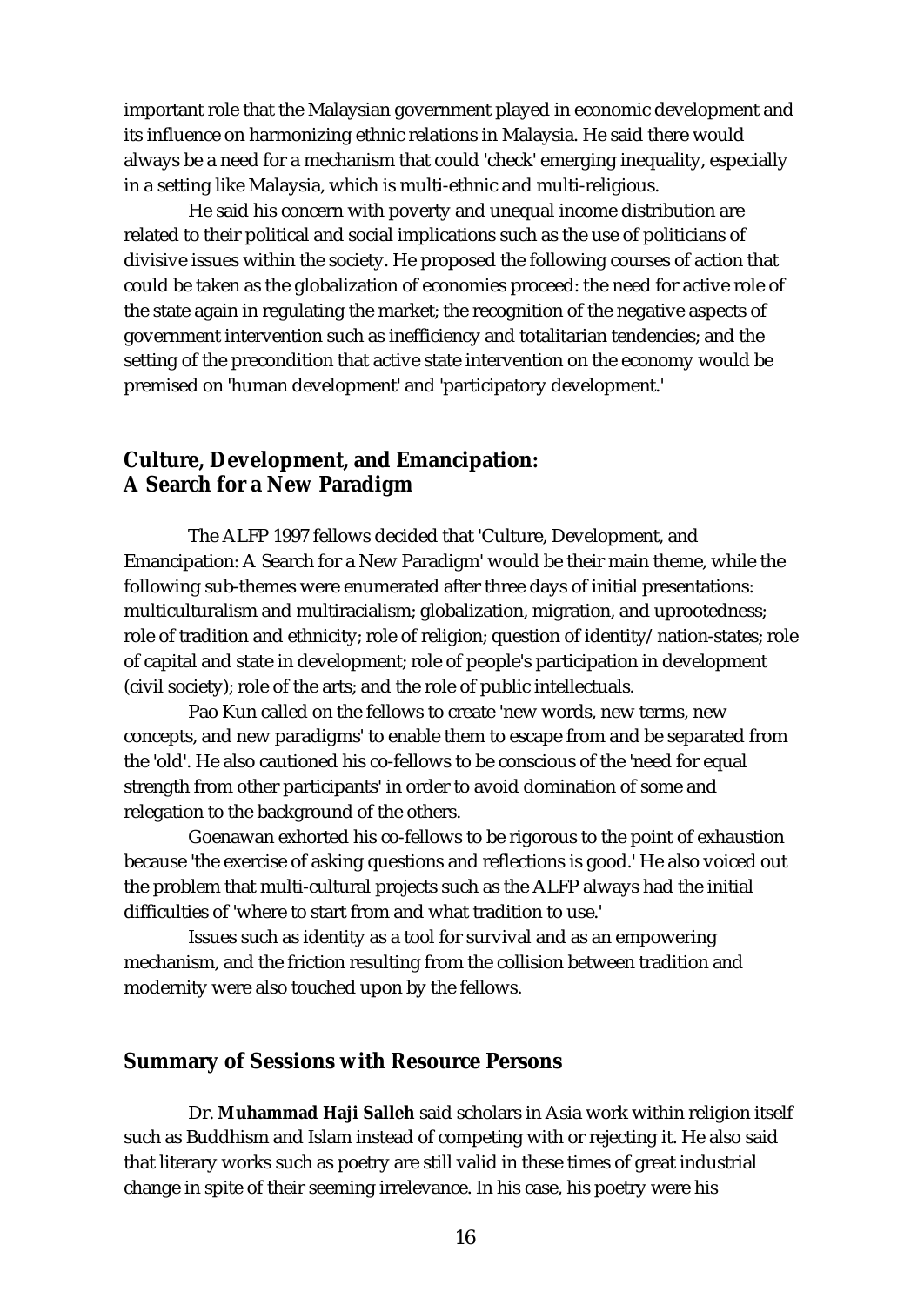contributions to human kind. 'In poetry, you play with metaphors, you say things indirectly, this is the Asian way,' he said.

He said Asians have to move beyond comparing themselves with the west and cast away the idea that if they did not measure up to the western standards, they were nothing. He said the breaking down of borders brought about by globalization would mean a 'frightful' future, that of one single global culture. 'Homogenization brings monotony,' he said. 'We have to reconfirm our uniqueness in this age of globalization,' he said.

Salleh said writers have the task of bringing out our uniqueness, but not the chauvinistic kind. 'Identity of colonized people should be seen outside of the stereotyped images, that of the downtrodden and victims,' he said.

**Wakisaka Noriyuki**, a journalist working for the Asahi Shimbun and in charge of the Asian affairs and overseas development aid matters for the same newspaper company, talked about the general situation of newspaper industry in Japan.

He said Japanese readers had been complaining of the deteriorating quality of Japanese newspapers such as their lack of in-depth analyses and weak editorial opinion and stance. He did not categorically state that his newspaper could influence the general Japanese public's opinion, but said that bureaucrats who make decisions read Asahi Shimbun and other newspapers, allowing mass media to play a role in shaping government policies.

Wakisaka said his newspaper had always advocated that Japan should squarely face its history, apologized about its wrong doings during World War II, and try to emulate Germany's example in handling its past. He said that Japanese intellectuals at present have a weak voice in participating in debates or discussions that could lead to sound government policies.

Col. **Yamaguchi Noboru**, of the National Defense Agency, talked about the importance of Southeast Asian region in the maritime security of Japan, Japan's security policies and projections, and Japan's security roles.

Yamaguchi said the Southeast Asian maritime jurisdiction and borders are not well-demarcated, resulting in increased tension in the region. He said Japan was trying to work within the framework of 'stability through prosperity' in maintaining peace in the region.

He outlined Japan's securities toward the Asian region as: first, multilateral cooperation for regional security—Asian confidence-building measure is positive because it is anchored on cooperation rather than reducing suspicion and securing the economic prosperity of the region; second, the region's need for U.S. commitment since it is the only remaining superpower and this, he said, was directly linked to the U.S.-Japan bilateral defense cooperation; and third, maintaining constructive relationship between Japan and major political actors in the region such as China.

A group of NGO leaders from Japan met with the ALFP 1997 fellows. Among the Japanese NGO representatives were: **Ito Michio**, secretary general of the Japanese NGO Center for International Cooperation; **Hata Tatsuya**, secretary general of the Sotoshu Volunteer Association; **Inoue Reiko**, of the Pacific Asia Resource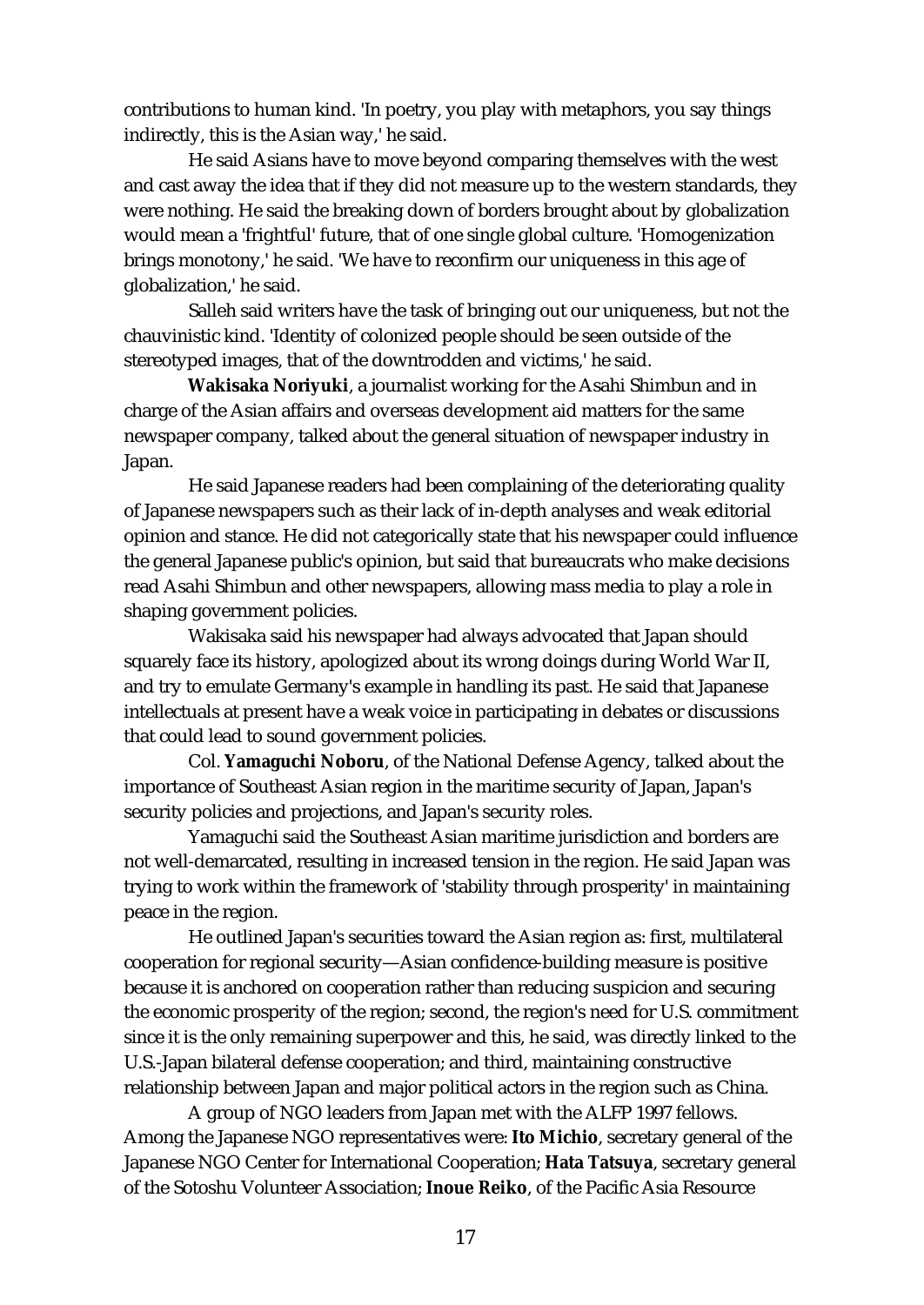Center; **Taniyama Hiroshi**, secretary general of the Japan International Volunteer Center, and **Tsuru Akiko**, former executive secretary of the Japan NGO Network on Indonesia.

The Japanese NGO representatives enumerated problems that beset their operations. Notable among these problems were the perpetual lack of financial base further aggravated the Japanese government's stringent policies toward NGO personnel management costs; the inadequate educational exposure of the Japanese public on NGO activities and their importance in dealing with regional issues; the convoluted Japanese legal system blocking efforts of NGOs, and the lack of individual initiative on the part of Japanese public.

It was suggested that efforts should be made to persuade young Japanese people to visit and learn from Southeast Asia as a way of deepening their social awareness and getting them involved.

Prof. **Shiraishi Takashi**, of the Kyoto University-Center for Southeast Asian Studies, said Southeast Asia was 'created' in 1949 in Washington D.C. when China became communist. Before this change in China, it was always 'China and its vicinities.'He said Southeast Asia is an 'empty notion' and that the term is a conceptual device used by the U.S. for its geopolitics. He said that in the 1950s, there was a clear U.S. hegemonic project to contain Japan and Southeast Asia. He called this 'double containment'—containment of communism and containment of Japan. The political implication of this was the creation of a collection of U.S. bilateral military treaties.

Shiraishi called for a deeper understanding of the experiences of Southeast Asia and Japan. He said that since Southeast Asia is an American hegemonic project, it could be co-opted and the notion be re-oriented by lessening the American influence.

Prof. **Yoshino Kosaku**, a sociology professor from the University of Tokyo, talked about contemporary nationalism in Japan and the *Nihonjinron*, loosely translated to English as 'discussions/discourses on Japanese uniqueness.'

He said nationalism can be categorized into two: political nationalism which emphasizes the nation's collective experience as a political reality by trying to achieve a representative state for its community, and cultural nationalism which is intended to generate a national community by creating, preserving, and strengthening a people's cultural identity when it is felt to be lacking.

Yoshino said there are three general propositions regarding Nihonjinron. First, that the patterns of Japanese communication are characterized by silence, ambivalence, emotionality, non-logic in contrast to the West's eloquence, rigid principles and rationality, and dichotomous logic. Second, that the Japanese society is characterized by groupism, vertical stratification, dependence, other-directedness, inter-company ties as opposed to the west's individualism, horizontal stratification, class solidarity, and independence. And third, that the Japanese society is homogenous or uniracial as opposed to the west's which is heterogeneous or multiracial. He said that Nihonjinron is not unique at all to Japan. He said the British have their own brand or way of expressing their 'Englishness'. He said the British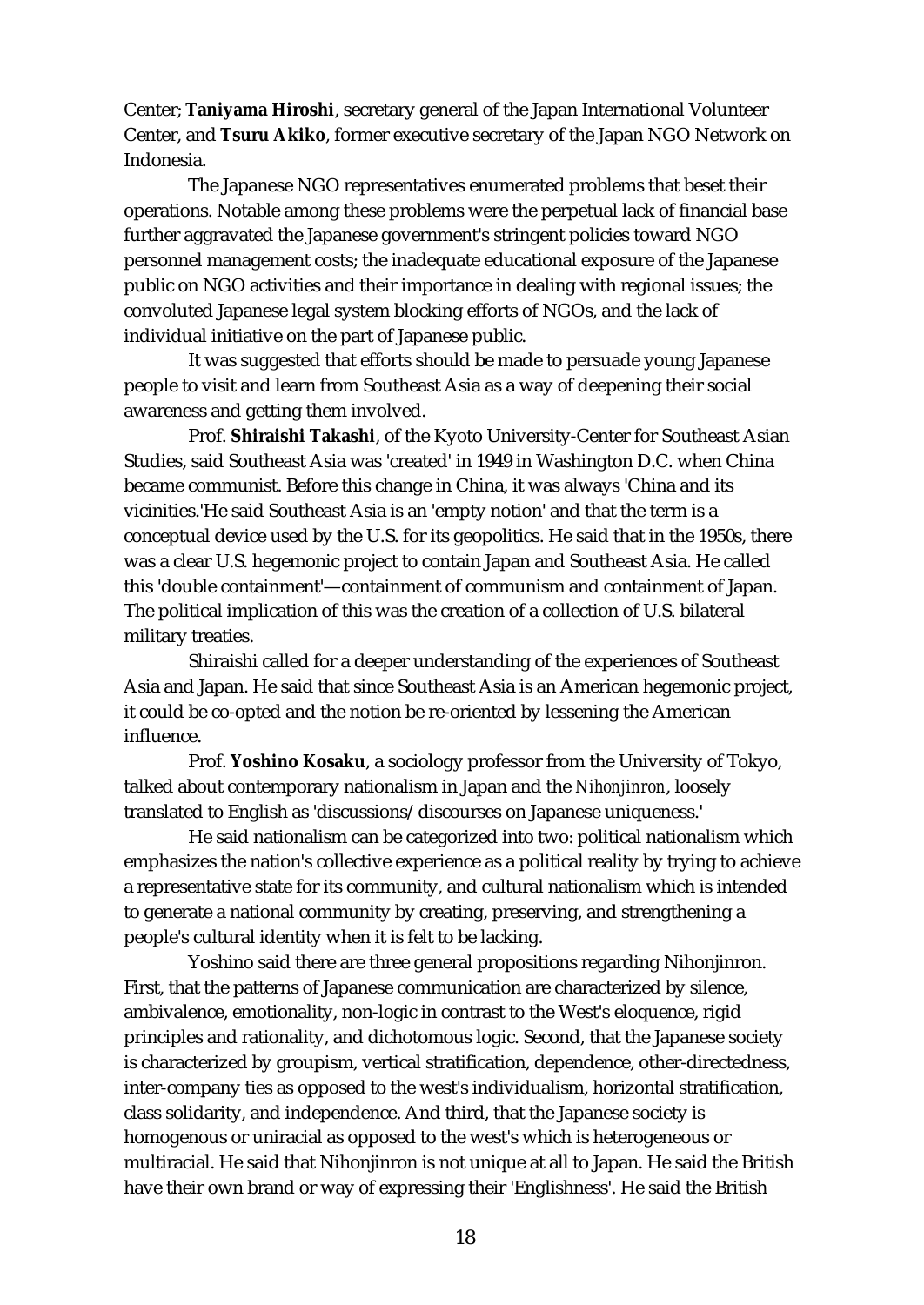objectify or institutionalize their Britishness while the Japanese explores cultural ethos or what lies behind institutions. He said the British enjoy reading books written by French or other nationals stereotyping them.

Prof. **Nishikawa Jun**, an economics professor from Waseda University, said economic development in Southeast Asia or East Asia was a project of the government and supported by the idea of nation-state. He said this had led to the concept of development-oriented dictatorship system, state bureaucracy-dictated industrialized policies with the clear idea of income distribution. He said economic development in the Asian region was theorized under the label 'wild geese theory' initiated by the Japanese experts during the 1930s. He said this meant that latecomers can copy the example of the early developed countries at lesser cost. However, he said these experts did not say anything about the future of the early developed economies.

Nishikawa said industrialization and economic growth in the region had led to deterioration of social relations and imbalances in social relations among classes, nations, and with the environment hampering a sustainable development. He said that the globalization of economies is based on modernization theory which holds that all countries would pass through the same stages of economic development. However, Nishikawa said it is difficult to equate 'happiness' with economic development, and that this is the problem with modernization theory: it equates people's happiness with economic development.

Prof. **Douglas Lummis**, of Tsuda College, tackled Ruth Benedict's classic book *Chrysanthemum and The Sword* which sold more than 1.4 million copies, a very rare feat for a 'social science book.' He said the book exerted a considerable influence in viewing Japan by providing a 'model' for Nihonjinron. He said, however, that it would be a mistake to analyze the book as a work of social science because it contains many inaccuracies. And in spite of this widely known fact, the book is still widely read, he said. The fascination with the book, he said, had nothing to do with its inaccuracies, but because it is a work of political literature, and that most of those 'troubled' by the book are the subjects themselves (the Japanese) and not the readers (consumers of information).

Lummis said that Benedict successfully managed to establish a different basis for discrimination: culture not race. He said the sources of patterns in her book were: orientalism (western stereotyping); historical moment in which it was written (from the perspective of the victors and that the campaign against racism was useful in war to justify killings perpetrated by soldiers); and Benedict's own personal way of thinking (fascination with death).

In discovering that Benedict had a Japanese co-author in writing the book, he said this factor explains why the book was 'accurate but not really accurate' and that the work had undercurrents of 'intense alienation.' He said Robert Hashima, an important informant of Benedict, shaped the book in an influential way, reflecting his experiences of being bullied in Japan. Lummis said that Hashima had told him that Benedict was lost and confused, until he started to help her in the project.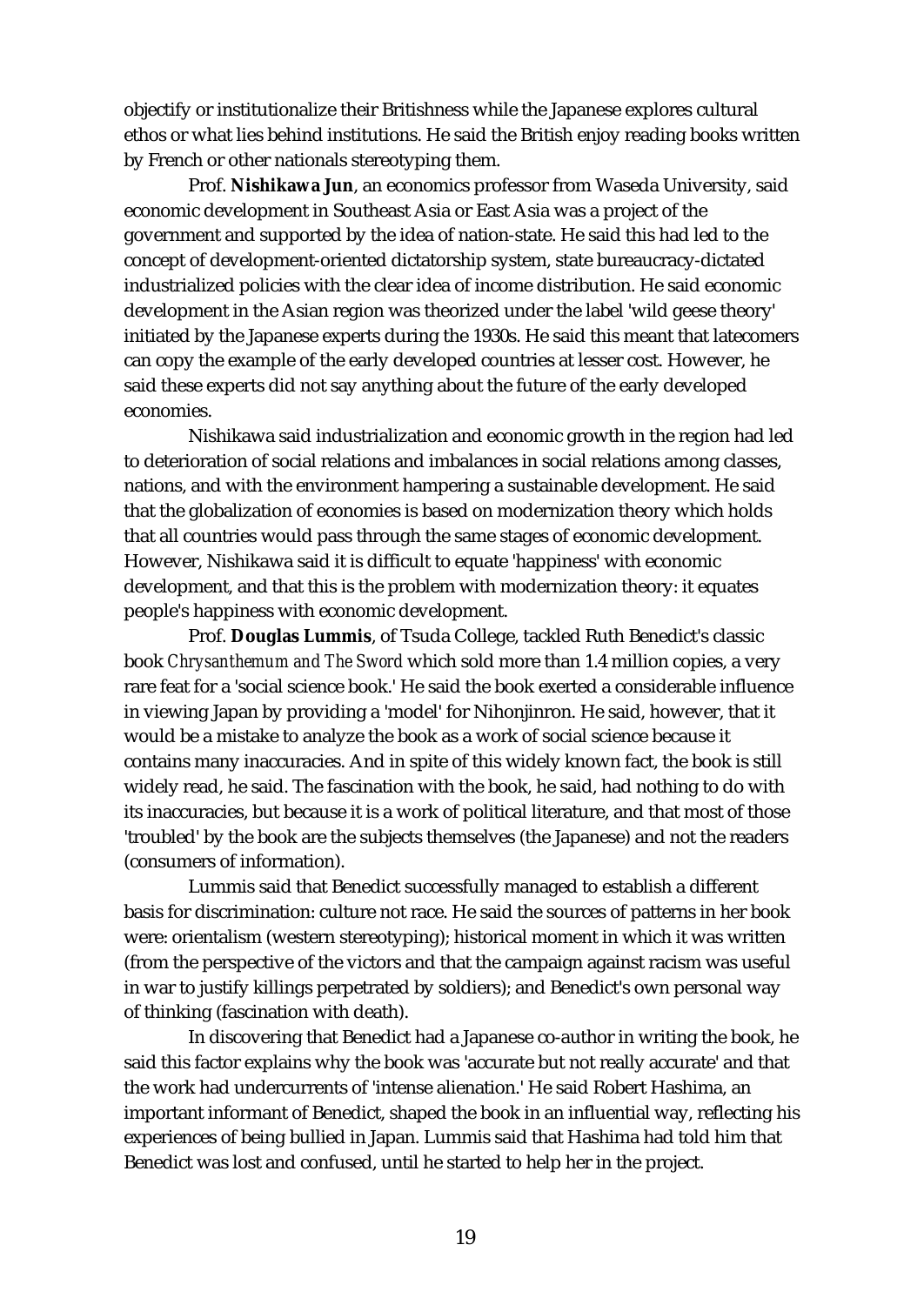Lummis said Benedict's intent was not to describe the whole for she did no field work before writing the book, but instead listened to informants, and that she imagined the situation before starting to write her book. He said he decided to conduct this particular research on the book because of his decision to live in Japan, which according to Benedict, was 'impossible'.

Prof. **Sakamoto Yoshikazu**, a leading exponent of civil society in Japan, talked of civil society as an agent of democratization, which particularly refer to the role of the civil society in humanizing social relations. He said the concept of civil society is geared toward the creation of public space that recognizes the dignity and equal rights of human beings, not a public space that is 'static, timeless, and ahistorical.'

He said the main engines of changes today are the markets and civil society, while the state and international organizations largely perform 'reactive functions.' In post-war Japan, he said civil society developed because of influences from abroad and from 'above' in the form of demilitarization and democratization initiated by the U.S. occupation forces whose aims included the dismantling of the imperial army, police, and to institutionalize democratic rights and abolish semi-feudal political and social structures. Peace issues, he said, remain crucial in the formation and strengthening of the civil society and democratization of post-war Japan. The formation and predominance of the 'middle class' in Japan led to the decline of civil society, leaving the advocates of disarmament and ecology as civil society's major constituents.

Sakamoto said that it may appear that individual groups may seem not effective in making changes, but they generate enormous transformative power upon reaching a critical mass. The problem, he said, is the difficulty of predicting a time table for attaining the needed critical mass.

**Katakami Keiichi**, an official from the Japanese Ministry of Foreign Affairs, said Japanese diplomacy up until recently did not emphasize human rights. He said Japanese diplomacy had a vague policy toward the issue and treated it in a very low profile manner. He accounted for this low priority given to human rights as a corner stone of Japanese foreign policy as an indication of 'very shallow' awareness among Japanese public of the issue, as opposed to western countries. He said it could also be due to the emphasis in Japan of social stability that would usher in economic development, rather than on individual rights. He said that the effort to skirt the issue of human rights may be an attempt to side track possible complaints about Japanese violations of human rights within Japan and in the international arena. He said Japan had now put human rights issue at the forefront of its foreign policy dealings.

Katakami said no country would deny that there is a universal value called human rights that should be complied with and respected, but the point that should also be considered is the need for flexibility in approaches in complying with and applying this particular value with respect to each country's historical development and stage of economic development. He said Japan is more flexible in handling issues of human rights in its foreign policy dealings which created some problems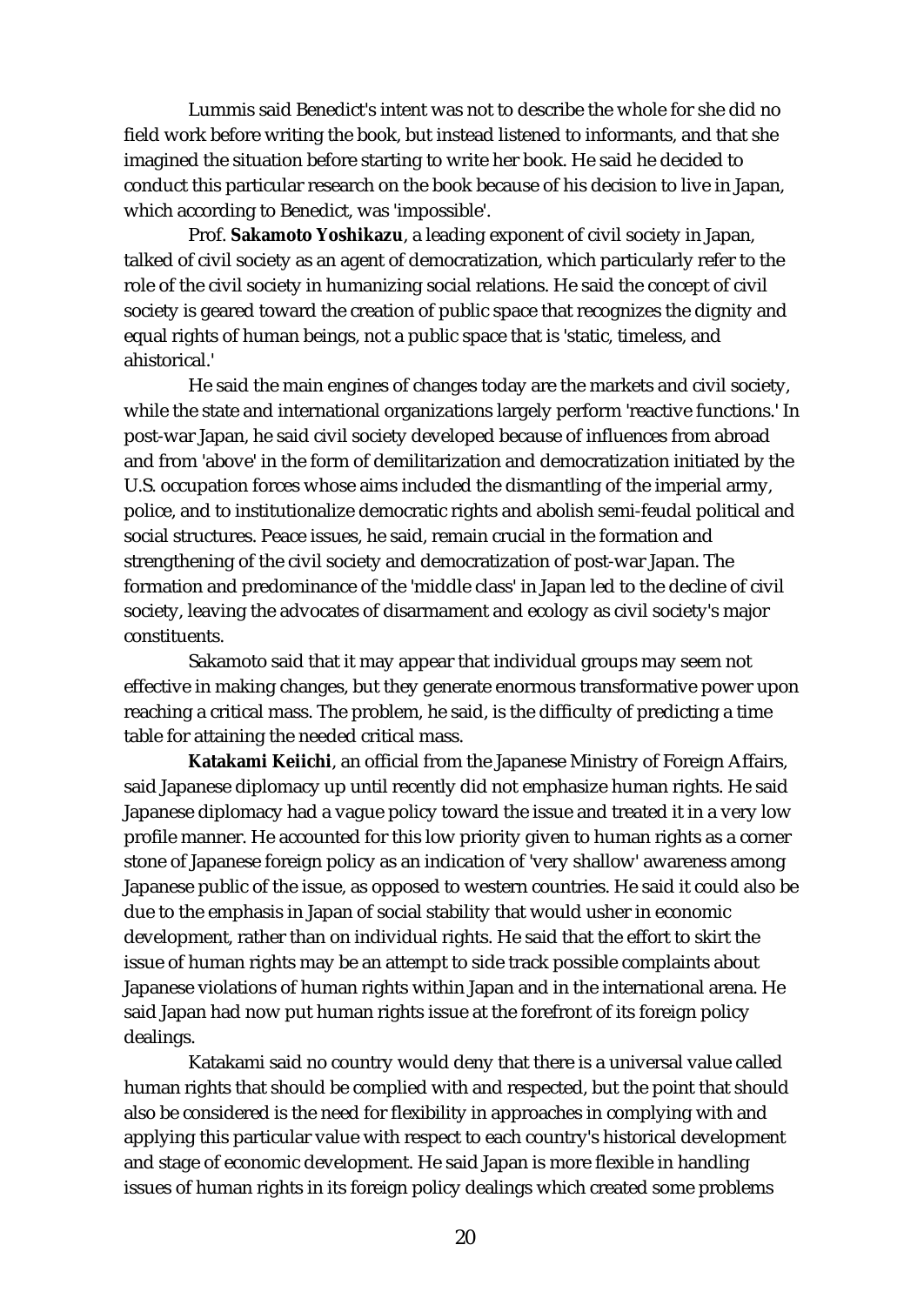with respect to the U.S. and its strong emphasis on human rights. He admitted that one of the difficulties of working within the government and as an official of the government is that officials could not just bypass counterparts in foreign countries or other governments.

#### **Izu Retreat Conference**

During the two months of collaborative work, the ALFP 1997 fellows—as a group—had various opportunities to interact with Japanese scholars, researchers, and journalists who made individual presentations to them. The Izu retreat conference was one of the few occasions when the ALFP 1997 fellows interacted as a group with their Japanese counterparts who also went as a group. The Izu retreat conference, as in the previous year, was somewhat like a group encounter and dialogue between Asian public intellectuals and their Japanese counterparts, including other scholars from Asia who were in Japan during the time of the ALFP fellowship.

Initially, the ALFP fellows made individual presentations before the Japanese participants. Much of the fellow presentations was already discussed in the section on 'The ALFP Fellows for 1997.' However, the issues of multiculturalism took a significant and considerable time of the open discusion sessions.

Goenawan argued that Asians should approach the issue of multiculturalism 'cautiously' and avoid being restricted by terms defined by western paradigms. The challenge for Asians, he said, is how to manage differences that would lead to lesser tension in the region, instead of emphasizing national or regional identities in a geographical area as varied and diverse connoted by 'Asian region.' He cited the example of prejudices against ethnic Chinese in Indonesia or ethnic Malays in Singapore. Prof. **Nagafuchi Yasuaki**, of Nagoya Institute of Technology, said multiculturalism in the Indonesian context is a complementary concept to the nationstate manifested strongly in the slogan 'unity in diversity.' He also supported the importance of recognizing that the concept of culture in a multicultural setting carries the burden of 'which among the cultures is the appropriate culture for a nation.' Prof. **Thanet Aphorusuvan**, of Thammasat University, said the construction of western regional identity was an easy project for they had the Greek civilization as a foundation to start with, and the Asian context of regional identity is 'totally different' from the western project. He said the predominant influence of western thinking on Asia is manifested by the existing problem of western-oriented structure in the construction of knowledge.

Aphorusuvan pushed the discussion on multiculturalism further by commenting that the U.S. context of the issue of multiculturalism was meant to give equal opportunities to minorities or the marginalized. He said the unintended effect of making minorities act like 'white' Americans blurs the original concept of multiculturalism. He said legally speaking, all ethnic groups in the U.S. should be treated equally, but in reality and practice, this is not happening.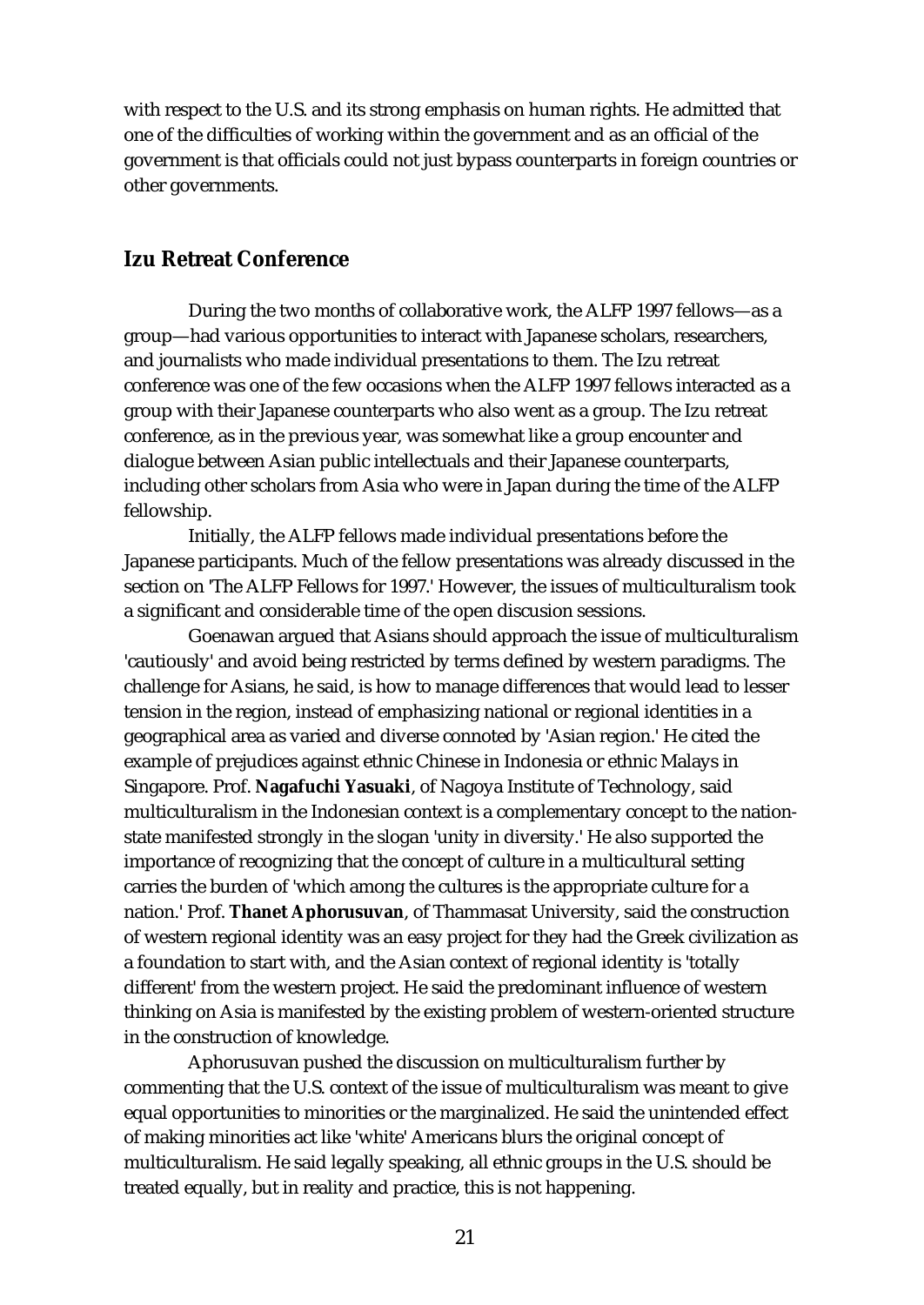Pao Kun said the so-called ASEAN project is promoted by the various governments in the region, but for the people of Southeast Asia, the region denoted by 'Southeast Asia' means stronger issues such as a shared history of western colonialism and lifestyle as in rice being the main staple instead of bread.

Prof. **Tsuboi Yoshiharu**, of Waseda University, said that 'multiculturalism' could be likened to a 'jazz fusion' where each instrument could retain its own identity or character while at the same time contributing to the music-making process. Pao Kun said the Singaporean context of multiculturalism means 'different' cultures embodied by predominantly 'monocultured' people.

Goenawan urged that the term multiculturalism be redefined, asking whether culture could be equated to race in the concept of multiculturalism in Asia. To this, Ishak said ethnicity plays a more vital role in defining Asian cultures. Pao Kun, however, disagreed with Ishak, citing the Singaporean national policy of forcing citizens to learn their mother tongue as a second language as a requirement for university entrance. He said people opposed this policy by leaving Singapore. Ota said what seems to be happening now is a kind of denial of a cosmopolitan type of identity or a decline of the modernist type of aspiration.

Turning to the issue of multiculturalism and political struggles, Nagafuchi raised the issue multiculturalism and political struggles, Nagafuchi raised the issue of fundamentalism and identity-formation which appear to down play multiculturalism. Goenawan said the issue of fundamentalism is related to the issue of survival by certain groups. He said people are lured by the appeals of fundamentalism when they are threatened by the complexities of the modern world. He said fundamentalism is a political struggle or a weapon used to attain a certain leverage of power and one of the components of this struggle is the purification of identity. Tsuboi linked the emergence of fundamentalism to socio-political issues, economic disparity, or societal alienation. Ota said fundamentalists use culture to advance certain political agenda such as Bangladeshi nationals in England.

Prof. **Sekimoto Teruo**, of the University of Tokyo, said a good example of dangers that could be caused by the recent resurgence of fundamentalism is the 'Aum Supreme Cult' which resorted to mass gas poisoning of innocent people. He said the cult reflected the loss of legitimacy of the national government and national polity hence, people turn to pure forms of fundamentalism like the Aum Supreme Cult which believe in a certain kind of sacredness.

Among the changes occurring in Japan in relation to identity-formation, according to Tsuboi, is the 'collapse' of the traditional belief that Japan is homogeneous, while at the same time predicting the gradual opening of Japanese society. Sekimoto sounded more pessimistic in assessing the future direction of Japan, saying the sociological 'Other' is met inside the country in the form of juvenile delinquents.

Relating identity to globalization, Pao Kun talked of the social impact of tourism industry on locals. Ota said that in reality, only five percent of the total human population could travel as tourists and behind this profitable tourism industry is a huge economic hierarchy. Laddawan said the case of Thailand shows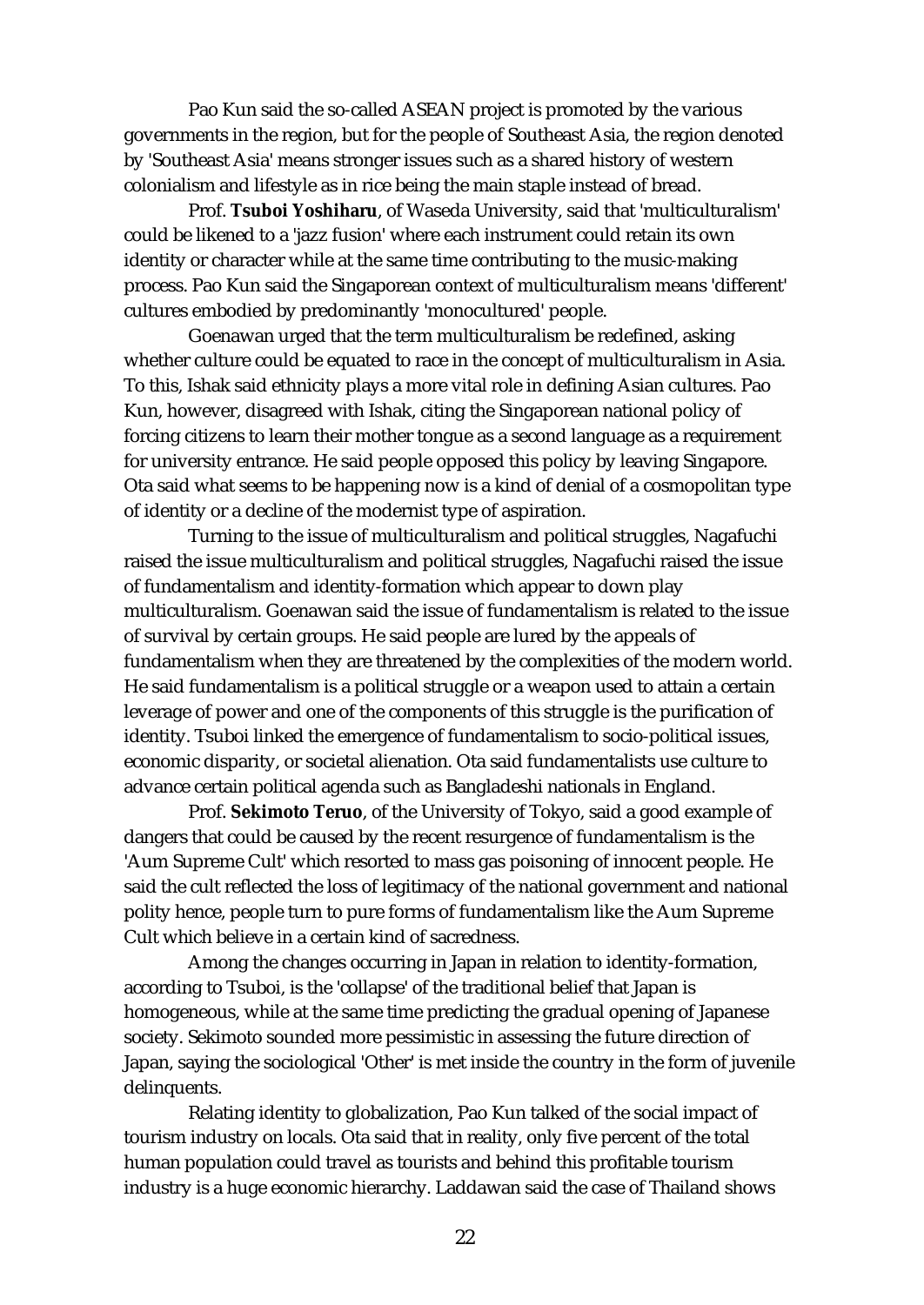how the tourism industry could exert destructive forces on rural villages or spawn the emergence of a well-developed sex industry catering to tourists.

Issues of globalization translated to dominance of very few countries such as the U.S. or Japan, and linking globalization with Americanization or Japanization were also raised. Other participants had pointed out the absence of the socialist concept of 'internationalism' in the current discussion of globalization.

#### **Public Symposium**

After two months (September-October 1997) of collaborative research which enabled the ALFP 1997 fellows to meet and discuss with Japanese scholars/intellectuals, journalists, researchers, and government and non-government personnel, a public symposium was held at the International House of Japan on October 30. Theme of the public symposium was 'Culture, Development, and Emancipation: The Search for New Paradigm.'

Noro Masahiko, the managing director of the Japan Foundation Asia Center, delivered the opening remarks where he stated the purpose of the ALFP which was to create a network of public intellectuals in Asia who would facilitate cultural exchanges in the region. He said while economic and political exchanges flourish in the region, cultural exchanges are still inadequate.

Tanami Tatsuya said the ALFP attempts to locate people who work more closely with the civil societies of the Asian countries and bring them together to discuss various issues which are crucial in shaping Asian societies. He said their discussions could be used to seek or create a new paradigm to understand Asia.

Pao Kun said that there is 'a need to fit arts into the development paradigm.' He said he would like to see the emergence of development that would allow the release of creative energies of people. He said that we should 'nurture the spirit of exploration, experimentation, and play,' adding that art is the 'ultimate form' of human play. 'Art makes children adult and adults human,' he said.

Laddawan discussed the roles of civil society in the  $21<sup>st</sup>$  century, by defining civil society as 'transborder peoples in all circles and grassroots but excluding politicians and state or government agencies.' She said civil society people are the actors that would bring a new world order together with peace, non-violence, and harmony between people and nature. She said power resides in everyone of us, and that knowledge alone is not enough. Knowledge must be combined with goodness, she said.

Ishak linked globalization and human development. He said development should be seen as 'a process of liberation or emancipation of individuals, classes, and society from poverty, deprivation, dependence, and exploitation.' He said that it is important to acknowledge the influential role of culture in development process and not just reduce culture as an adjunct of development. He said that without considering culture and people's control over their destinies and their ability to view the world in a way which reflects their particular experience, development is simply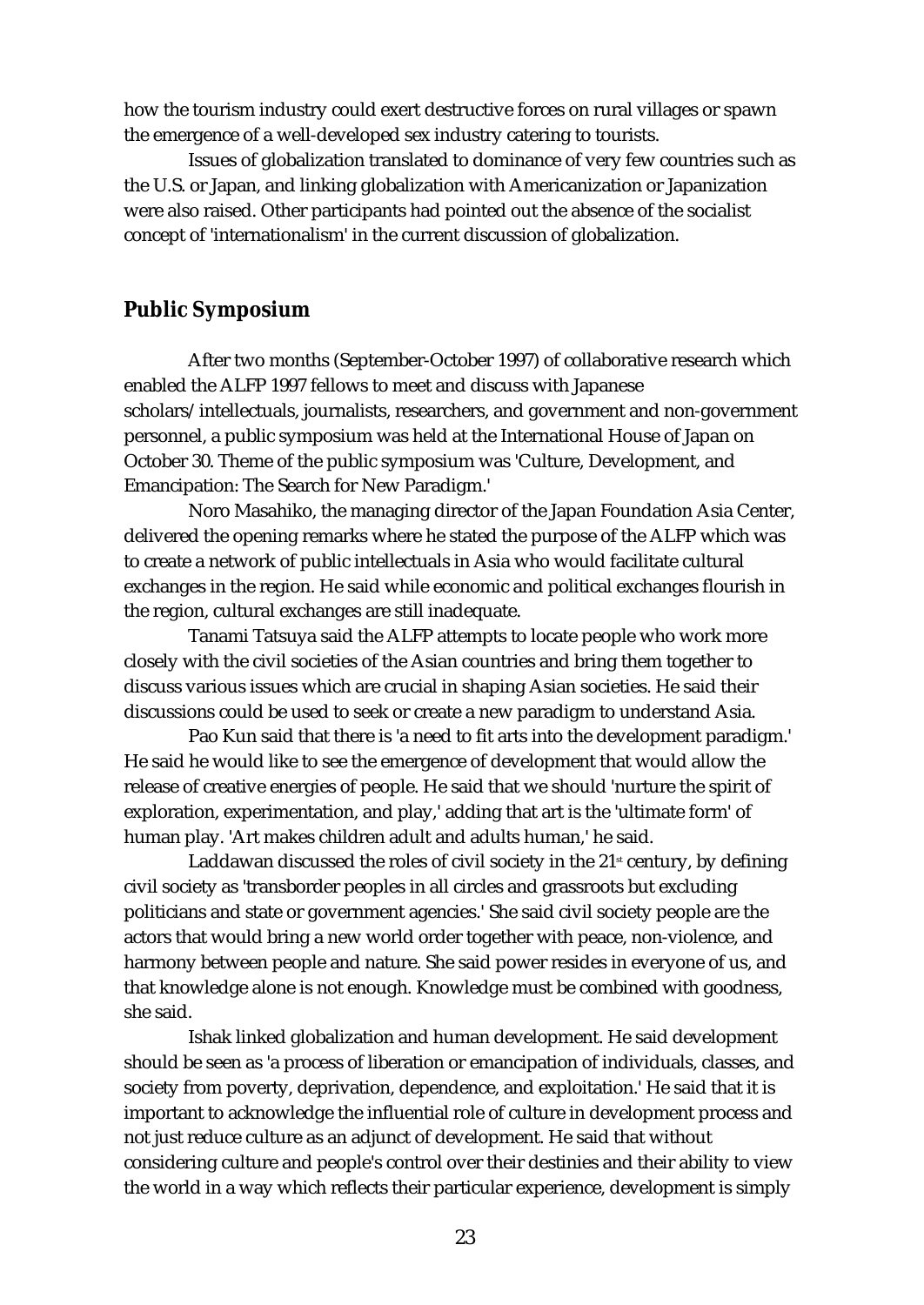a global process of social engineering that enables the economically and militarily powerful to control more and to dominate and shape the lives of the weak.

He said development is 'more than the simple transfer' of economic, political, and technological processes from one part of the world called developed to underdeveloped.

Ota talked about globalization and its impact on identity and culture. He said under globalization, two contradictory social processes are occurring on the cultural planes. First, the emergence of global post-modern, cosmopolitan lifestyle that various metaphors of travel and displacement capture. Second, the strong pull to mobilize by means of culture. He said that globalization had produced neither the cultural homogenization nor the decline of local identity as manifested by the persistence of indigenous movements, Asian diaspora communities in Great Britain, and various ethnic mobilizations in the former Eastern Europe.

He said there is a need to be sensitive to the specificity of discourse such as 'who is saying what to whom.' He said the terrain in which the discussion of identity and culture under globalization takes place needs to be contextualized. He said identity is always formed in relational terms, that is in opposition to the 'other'. He said what is crucial in discussing identity is 'the ability to fathom the power structure of the world in which each identifier moves and the concrete world in which an act of identification occurs.'

Goenawan said development also brings discontents and that the processes of modernization and economic growth are also accompanied by 'a set of dilemmas' that could be simplified into 'liberty and justice.' He said freedom is 'not a luxury good' and that it is deeply related with justice, and that 'there is no way to get rid of dilemma' connected with development.

He said people must know and acknowledge their limitations and that we must be humble before history.

#### **Toward a Summing Up**

The following section will attempt to highlight, in very bold strokes, some of the points made by the 1997 fellows in their individual program report which somehow echoed and elaborated the points they had earlier raised during the period of collaborative interactions and intellectual discourses, the focus of which was 'culture, development, and emancipation: the search for a new paradigm.' However, it is always a difficult task to capture—even approximate at its slightest level—the intense discussions and exchanges that took place during a prolonged period, and added to this is the fact that the more interesting and thought-provoking ones occurred outside the seminar halls, when no one was there to take down notes.

In his report, Pao Kun sounded the pressing call for Asians to have a 'moral voice' that will push for the cause of peace and 'balanced development regionally and globally.' Pao Kun was emphatic in stating that this 'moral voice' should be 'people-based' referring to the ever-growing importance of the role of civil society.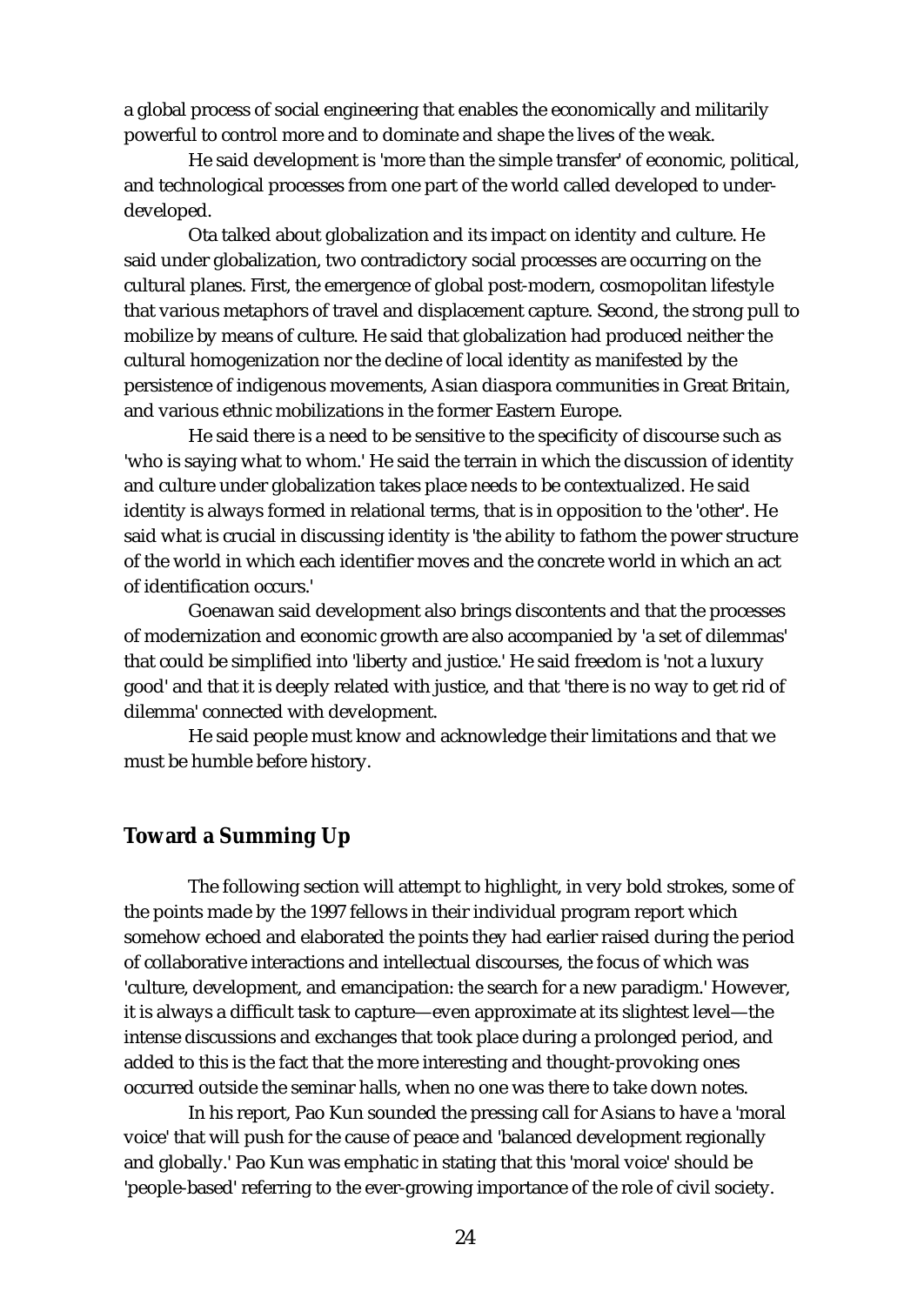In urging his fellow Asian leaders to veer away from western orientation and to create an Asian outlook, Pao Kun said public intellectuals in Southeast Asia are 'faced with an historic task of initiating dialogue on these critically important subjects and issues, and to evolve ways and means to create a network of peoples and ideas for exchange, debates, dissemination, and prompt action.' He said Asians 'owe it to themselves to run on their own steam in the mammoth task of evolving an awareness of their own, of finding out what Southeast Asia is all about, of identifying its own energies, and of the role it defines for itself for the future.'

Goenawan, probing on the current issues of immediate importance t the region—that of the 'promises and pains' of changing societies, said alumni of the ALFP, who currently compose and will compose in the future, members of a network of Asian public intellectuals are 'essential to generate a cross-national support promoting democratic reforms' within the region. 'A cross-national network of civil societies free from any government control may bring back the belief that there are worthy values to be universally shared by different people with different people with different identities,' he said.

The first-ever Japanese ALFP fellow took a somewhat different approach in looking at the issues raised by his fellow ALFP fellows. Ota said among the most intriguing points during the discussions were as follows: 'Is it possible to enter modernity as Asians?; How does 'modern' individual emerge in Asia?; What does 'culture' do under the strong state control of artistic productions. Ota recommended that the issues of the 'rise of Asian regionalism' and the lure of nationalism in the age of globalization' should be given due consideration by future participants to the ALFP.

The economist in the group, Ishak, forwarded the position that economic development must have a 'soul' and that development should take into consideration 'all the realities' of culture. He said there is a 'real need for building new theories and practices in order to achieve development with emancipation.' He said that his future research will attempt 'to make culture not a servant of 'development objectives, but rather as the social basis of those objectives.'

Touching on the relationship between intellectuals and their audience, Ishak said social mobilization is particularly important for intellectuals since it is only through people and popular movements that ideas can become socially relevant.' He said: 'Without an audience, the intellectual can still play a role, but unfortunately cannot become an agent for social change.'

Laddawan said that while the world has already been transformed into a multi-cultural one, 'mutual relationship and mutual understanding are key words' that do not necessarily translate 'cleanly as they sound in the real world.'

Adding her voice to that of her colleagues calling for further networking, Laddawan said 'if small groups of people throughout the world can organize and link up with another, they can also have a say in how the world is being run by big institutions. We seem to forget the fact that there are more small people than big people. Why do small numbers always have the bigger say?'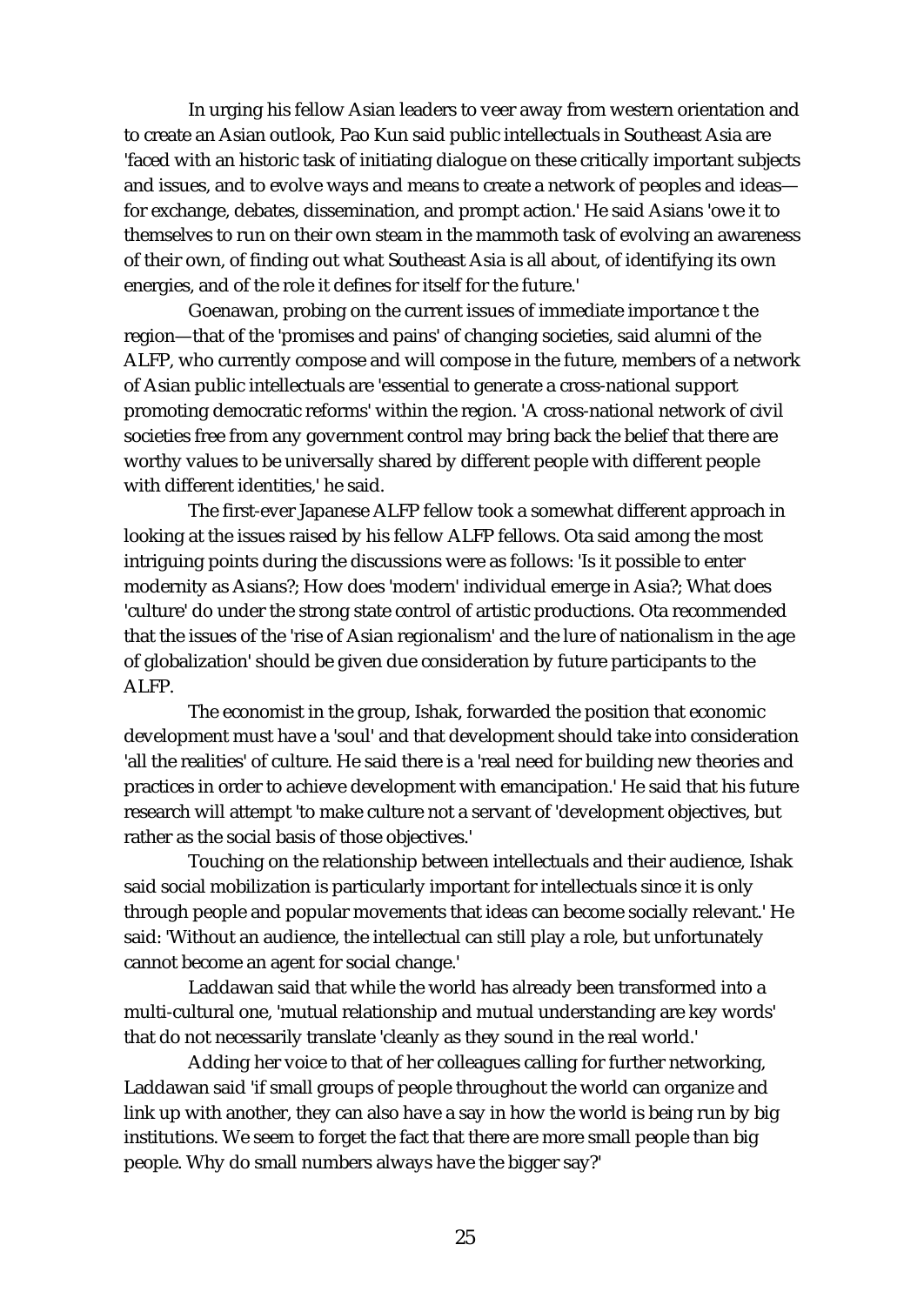Allow me to end this introduction by thanking in behalf of the International House of Japan and the Japan Foundation Asia Center, the 1997 fellows of the ALFP for their participation in the program, and all those who helped and assisted us in making the 1997 ALFP possible.

#### **NOTES**

\_\_\_\_\_\_\_\_\_\_\_\_

<sup>1</sup> Jacoby, Russell (1987) *The Last Intellectuals: American Culture in the Age of Academe*, New York: Basic Books, pp. 221-237.

<sup>2</sup> ———— 'Public Intellectuals: A View from Southeast Asia' in *Items* 52:4 (December 1998), p 79. This particular issue of *Items* is worth noting for it featured articles culled from discussions during a workshop sponsored by the Social Science Research Council Regional Advisory Panel for Southeast Asia. Theme of the May 8-9, 1998 workshop was 'History, Civil Society, and Social Change: Public Intellectuals in Contemporary Southeast Asia.'

<sup>3</sup> See Kessler, Clive (1998) 'The Abdication of the Intellectuals: Sociology, Anthropology and the Asian Value Debate-Or, What Everybody Needed to Know About 'Asian Values' That Social Scientists Failed to Point Out,' a draft paper presented at the International Conference on Asian Values on Trial—Miracle or Failures organized by the Malaysian Academic Movement, held in Kuala Lumpur on November 28-29, 1998.

<sup>4</sup> Chaney, David (1994) *The Cultural Turn: Scene-setting Essays on Contemporary Social History*, London and New York: Routledge, p. 3.

<sup>5</sup> Swartz, David (1997) *Culture and Power: The Sociology of Pierre Bourdieu*, Chicago and London: The Univesity of Chicago Press, p. 223.

<sup>6</sup> See Tanami, Tatsuya (1998) 'New Forces for Social Transformation in Asia: Track-3 Intellectual Network and Civil Society,'a draft paper presented at the International Conference on Asian Values on Trial—Miracle or Failures organized by the Malaysian Academic Movement, held in Kuala Lumpur on November 28-29,1998. Also see Tanami, Tatsuya (1998) 'The 1996 Program: An Introduction' in *Intellectual Concerns and Critiques in Southeast Asia—Asia Leadership Fellow Program 1996 Program Report*, Tokyo: International House of Japan and Japan Foundation Asia Center, pp. 9-26.

7 Reynolds, Craig J., 'Located Knowledges' in *Items* 52:4 (December 1998), pp. 79-81.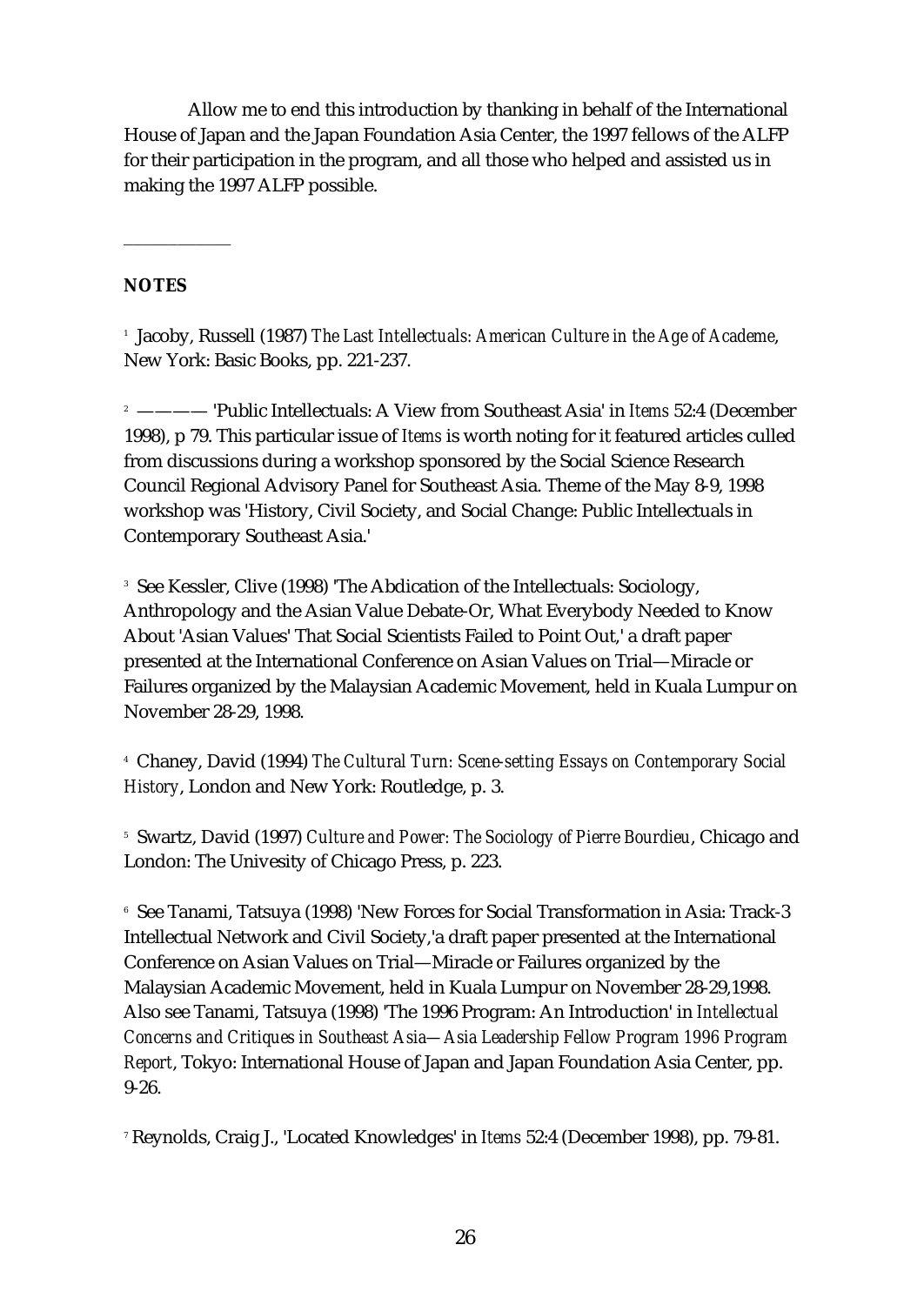8 Hall, Peter Dobkin (1992) *Inventing the Nonprofit Sector and Other Essays on Philanthropy, Voluntarism, and Nonprofit Organizations*, Baltimore and London: Johns Hopkins University Press, p. x.

9 Hall, *ibid*. p. xi.

10 Tejapira, Kasian. 'Questions of Minorities'in *Items* 52:4 (December 1998), p. 82.

<sup>11</sup> PuruShotam, Nirmala, 'The Possibilities of 'Asian' Intellectuals' ibid., pp. 86.

<sup>12</sup> See *Intellectual Concerns and Critiques in Southeast Asia: Asia Leadership Fellow Program 1996 Program Report* (1998) Tokyo: International House of Japan and Japan Foundation Asia Center for a comprehensive account of the program for the first batch of ALFP fellows. The winter 1999 edition of the International House of Japan Bulletin also carried a short article on the history and objectives of the ALFP.

*I would like to acknowledge the assistance of Ibarra C. Mateo, who edited this volume and was also the rapporteur for the Asia Leadership Fellow Program 1997, in the preparation of this introduction.*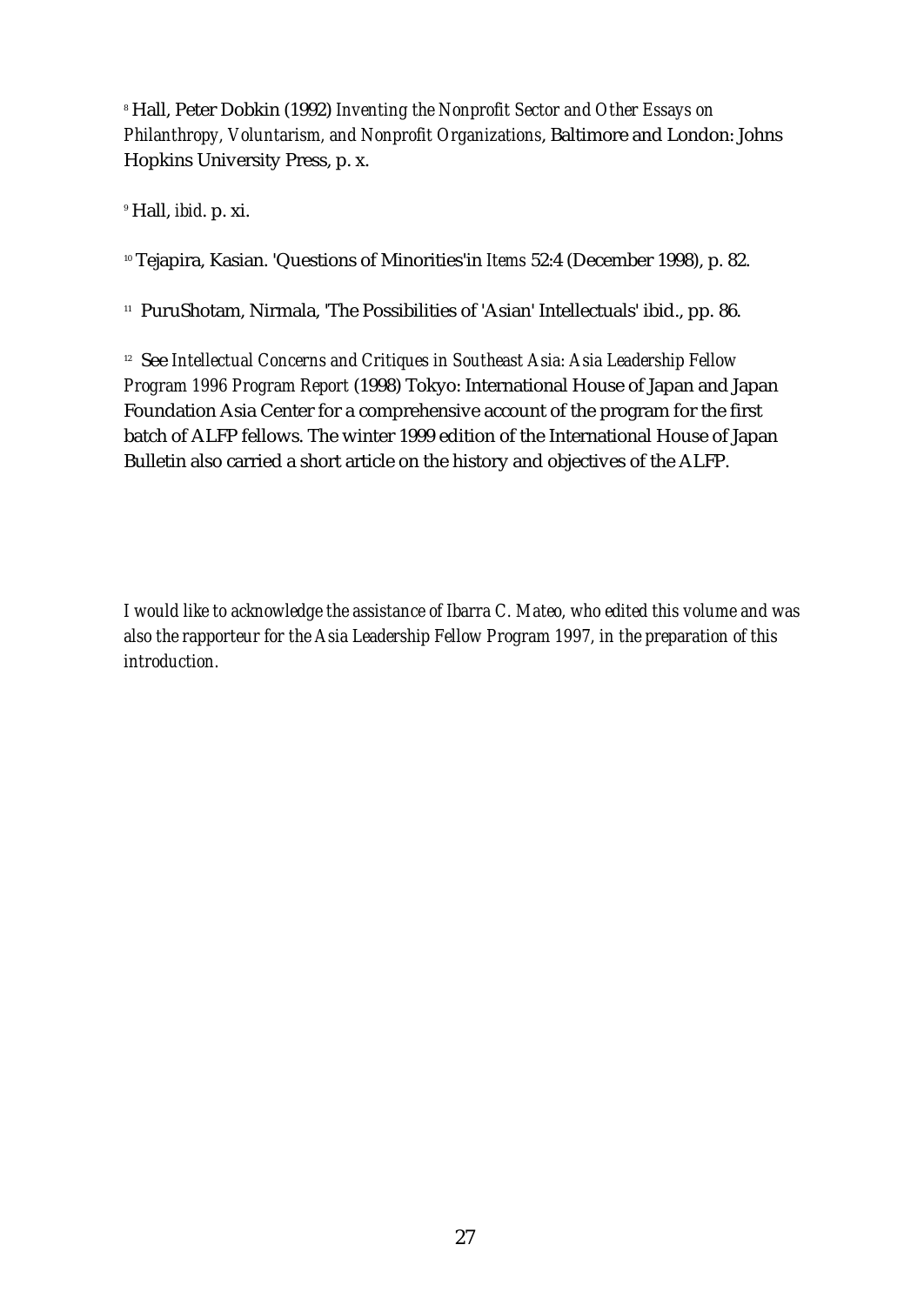## **Reports of the Fellows**

*This chapter contains the formal reports submitted by the fellows evaluating and reflecting on their research and residence in Japan.*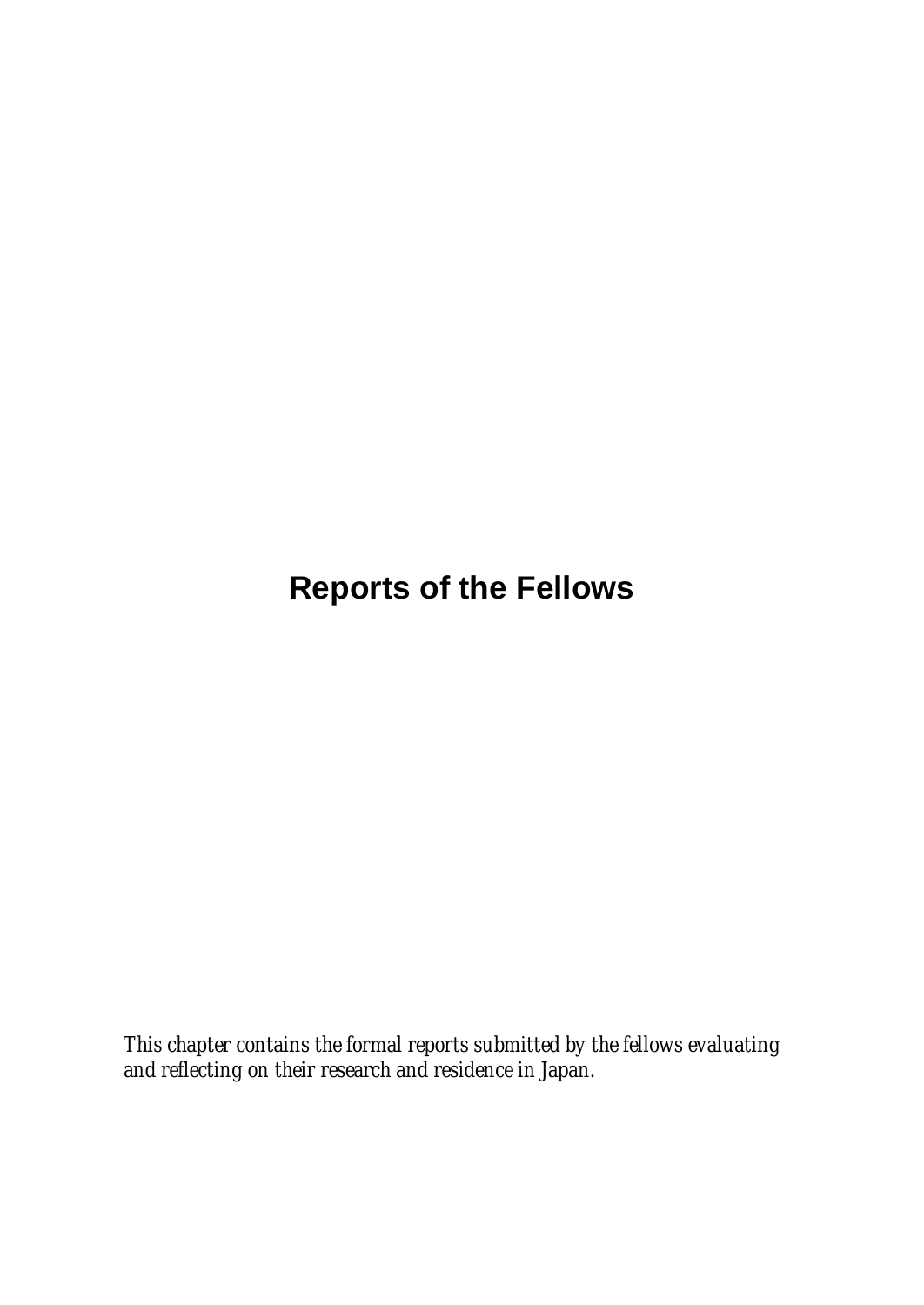## **Challenges to Asian Public Intellectuals: Asia Leadership Fellow Program 1997 Report**

**Kuo Pao Kun**

#### **The Program**

This is my longest participation in a program away from my theater work since the four months I had spent in the U.S. on a Fulbright Exchange Fellowship in 1989. The intellectual nature of this project in Japan has been inspiringly complementary to my long-time artistic focus.

The Asian Leadership Fellow Program's general theme of 'Culture and Development' is as inclusive as it is provocative, as currently relevant as it is intellectually poignant. The program has a broad spectrum for the free flight of the intellect as it is for the free flow of the senses. It is also broad enough to make each participant's contribution integrally connected. Above all, as an international program, it is a confluencing effort potently related to the fundamental issues and problems confronting almost every nation and people on earth. Although I had planned to spend two more months after the seminar period in and around Tokyo to research and write a new play, I knew the intellectual dimension of the program would continue to dominate my remaining stay in Japan. Indeed it did.

During my personal presentation on Sept. 8, 1997, I spoke of intentionally upholding an attitude of 'total irresponsibility' in relation to my artistic profession, my institution, my country, my people, my culture, even my convictions. Taken somewhat as a joke at first, my colleagues soon realized I was as serious as I could be. What I meant was, I wanted to detach myself as much as possible from the habitual ideas and feelings, and patterns and structures, I have been so used to. As in an acting exercise, I wished to extricate myself as much as possible from my formed reflexes and cliche responses in order to arrive at a state closest to intellectual and emotional 'neutralness'—if ever that was possible—in order to be most spontaneously receptive of new things.

The company I've had the privilege of being part of during the ALFP has been exceptionally brilliant. I wish to express my sincere admiration to the leaders of the International House of Japan and the Japan Foundation Asia Center for their extraordinary ability in identifying such a fine group of dynamic and committed people. Goenawan never failed to inspire us with his erudite, insightful, and passionate articulations—always tinged with wry humor. Ishak's quiet deliberations were always founded on solid scholarship and research. Ota-san soon became my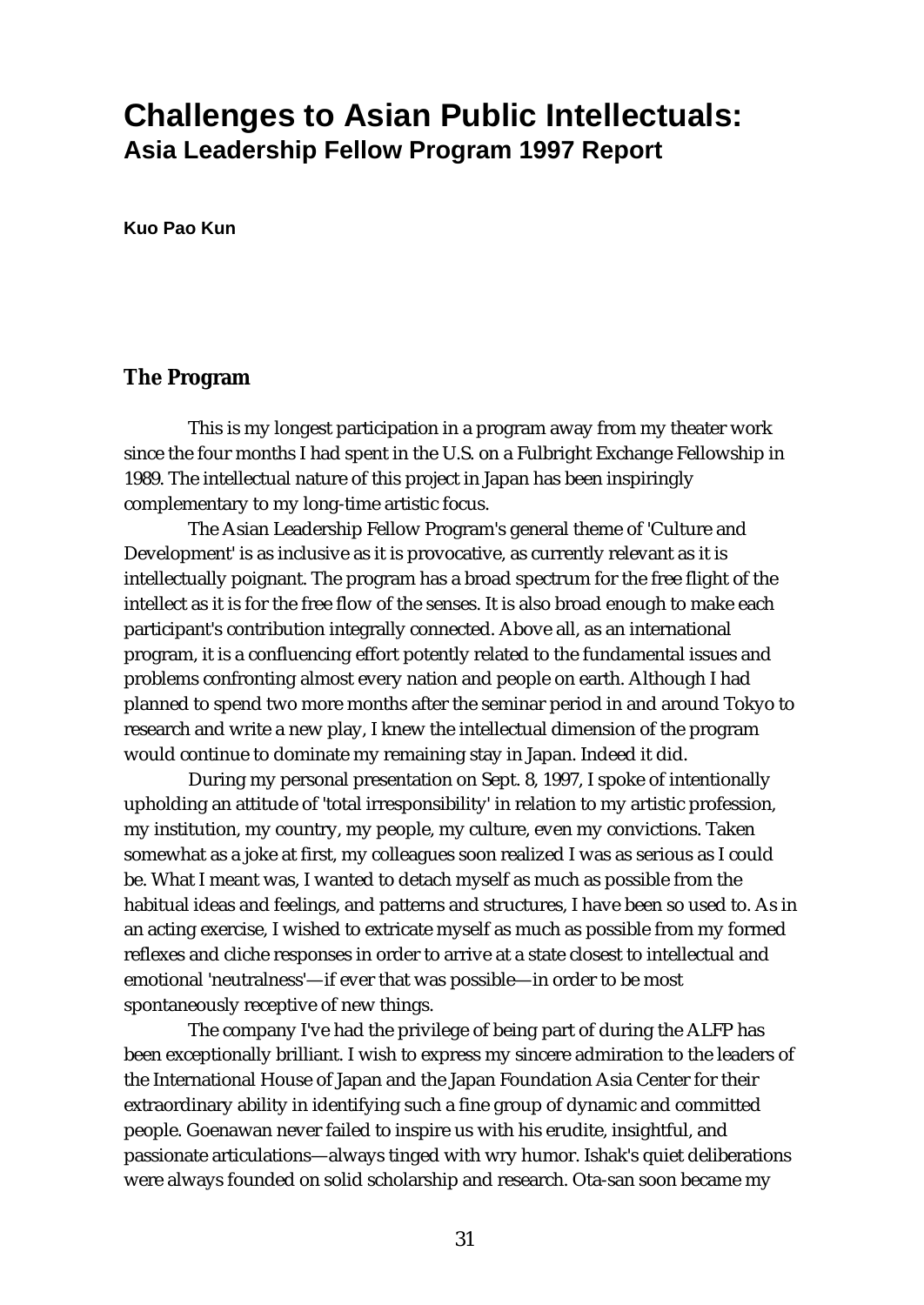teacher in modernity theory—ever patiently impatient, his passionate humane concern for the deprived minorities of the world enhanced the moral character of our deliberations. Laddawan, more than anyone else, was the child of the land forever conscious of her mission to speak for the working masses, advocating a philosophy and lifestyle of organic simplicity. In his inimitable subdued way, Tanami-san, our Program Director, was capable of making his omnipresence almost invisible, gave us an intellectual and organizational leadership by his exceptional understatements and insightful, non-intrusive interventions. The care and meticulous support and warm understanding which Maruyama-san and Shimamura-san gave us was of an order I have never experienced before—all my research and living problems were given their serious attention. The staff at front desk and the library made me feel totally at home and forever welcome. And then, I must mention the inspiration of Kato-san. Though always fleeting in our encounters, he nevertheless gave me numerous and significant guidance and inspirations—on sources, references, issues, people, and events. Not to forget Matsumoto-san who played his self-effacing role of 'innkeeper' with quiet modesty. Indeed, the Asian Leadership Fellow Program has had a remarkably deep impact upon me. Much of this awareness comes from the fact that I now need to try very hard in order to make sense of it. In the best sense of the word, my temporary 'disorientation' is the best proof of achievement.

#### **The Journey**

My personal journey through the program comprised of:

- 1. the two-month group seminar in Tokyo;
- 2. the three-day Aspen seminar in Amagi; and

3. the two-month of personal research spent partly in Tokyo, partly traveling around Honshu, and partly living in Niino, a remote village-town on the southern tip of Nagano Prefecture.

#### **The Two-month Tokyo Seminar**

The series of lectures and seminars were very informative most of the time (except those with bureaucrats). The following were exceptionally inspiring:

1. the history seminar facilitated by Prof. Shiraishi Takashi, Center for Southeast Asian Studies, Kyoto University. Prof. Shiraishi's approach to Southeast Asian studies was refreshing and multi-dimensioned.

2. The mangga lecture given by Prof. Shiraishi Saya, Bunkyo University. She introduced to me a cultural phenomenon in Japan (and of the global youths) which had previously escaped my serious attention. Due to her initiation, I later saw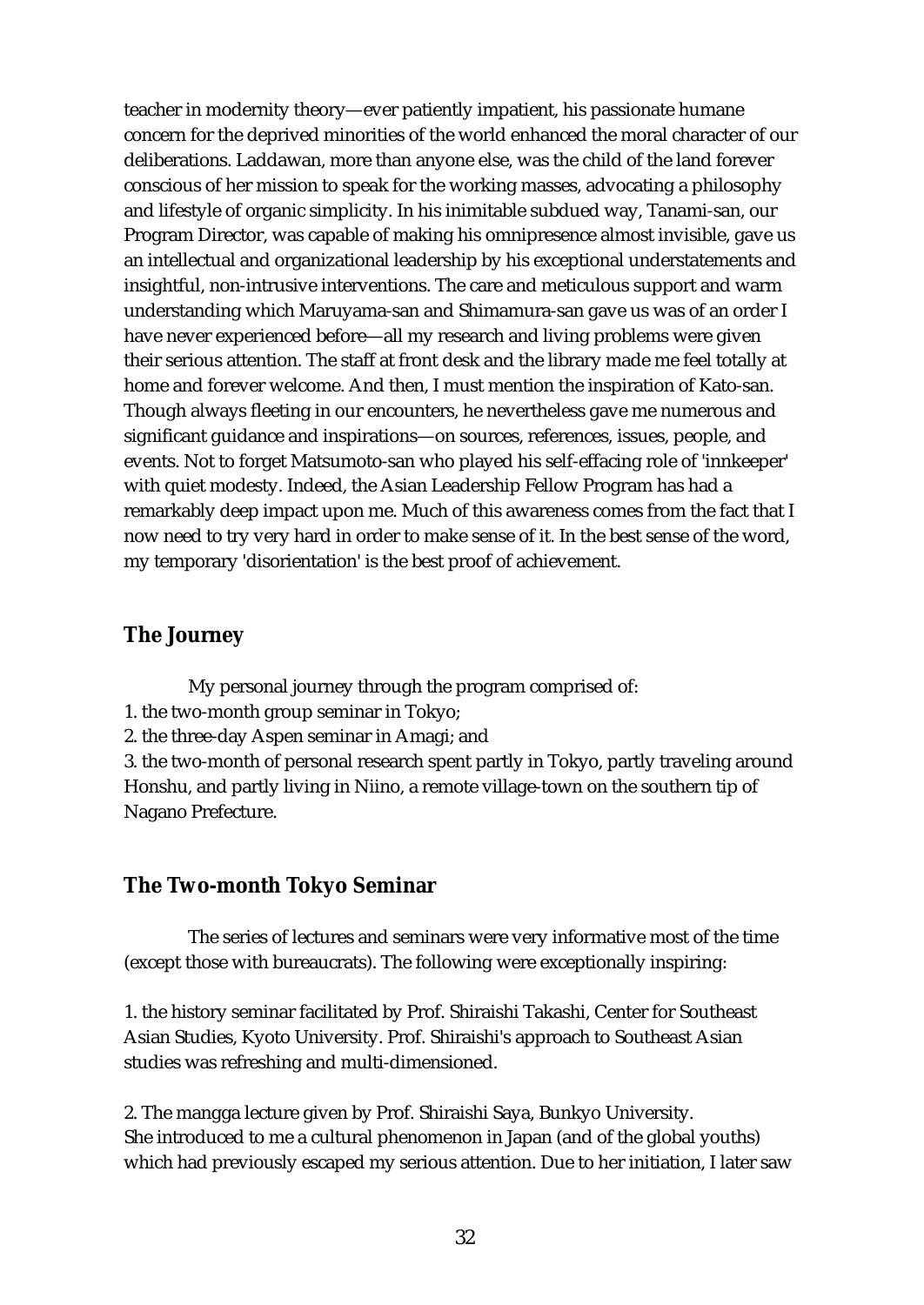the animation film Mononoke Hime by Miyazaki, the model example of the artistic achievement and cultural significance of this art form.

3. seminars in Hokkaido hosted by Prof. Kajiwara Kageaki, Hokkaido University. The unique character of the land and people of Hokkaido presented a diversity and complexity of the Japan nation unknown to me. This is also my first introduction to the Ainu culture. Prof Kajiwara's arrangements substantially broadened my cultural and geographical mind-scape vis-a-vis Japan.

4. the Asian development viewpoints seminar chaired by Prof. Nishikawa Jun, Waseda University. He presented a wide spectrum of indigenous Asian perspectives on development.

5. the civil society seminar given by Prof. Sakamoto Yoshikazu, University of Tokyo who ushered us deep into the potential world of 'down-up' governance and its major current expressions.

6. the East Asian history lecture given by Prof. Hamashita Takeshi, Institute of Oriental Culture, Tokyo University during our pleasantly productive Ito retreat. He threw new light upon the indigenous East Asian forces at work in the Asian modernization process prior to the coming of the western powers.

These seminars gave me seminal ideas vis-a-vis the larger subject of 'culture and development.' It also gave clearer context to the contemporary situation of culture and development in East Asia.

#### **The Public Symposium**

Billed as 'Culture, Development, and Emancipation—The Search for a New Paradigm,' our public symposium was presented on Oct. 30 as the group's final collective exercise. It was the culmination of two months of intense interaction between the Fellows and an interim report of our respective research. In a way, it was also a collective exposure of the group's philosophies and major concerns, and a chance to exchange views with the wider Japanese intellectual community. The attendance was good and the discussion showed a degree of depth and openness.

On reflection, the public symposium presented more problems and dilemmas than inspirations and answers. While I have doubts about the degree of impact it had upon those who were present, I detected a committed concern and a passionate desire among my fellow fellows to seek new alternatives confronting the world—particularly in relation to Southeast Asia and the underprivileged peoples and classes of the world in general. Even with Ishak, the economist, the hope of resolving many of the fundamental issues transcended the socio-politcal-economic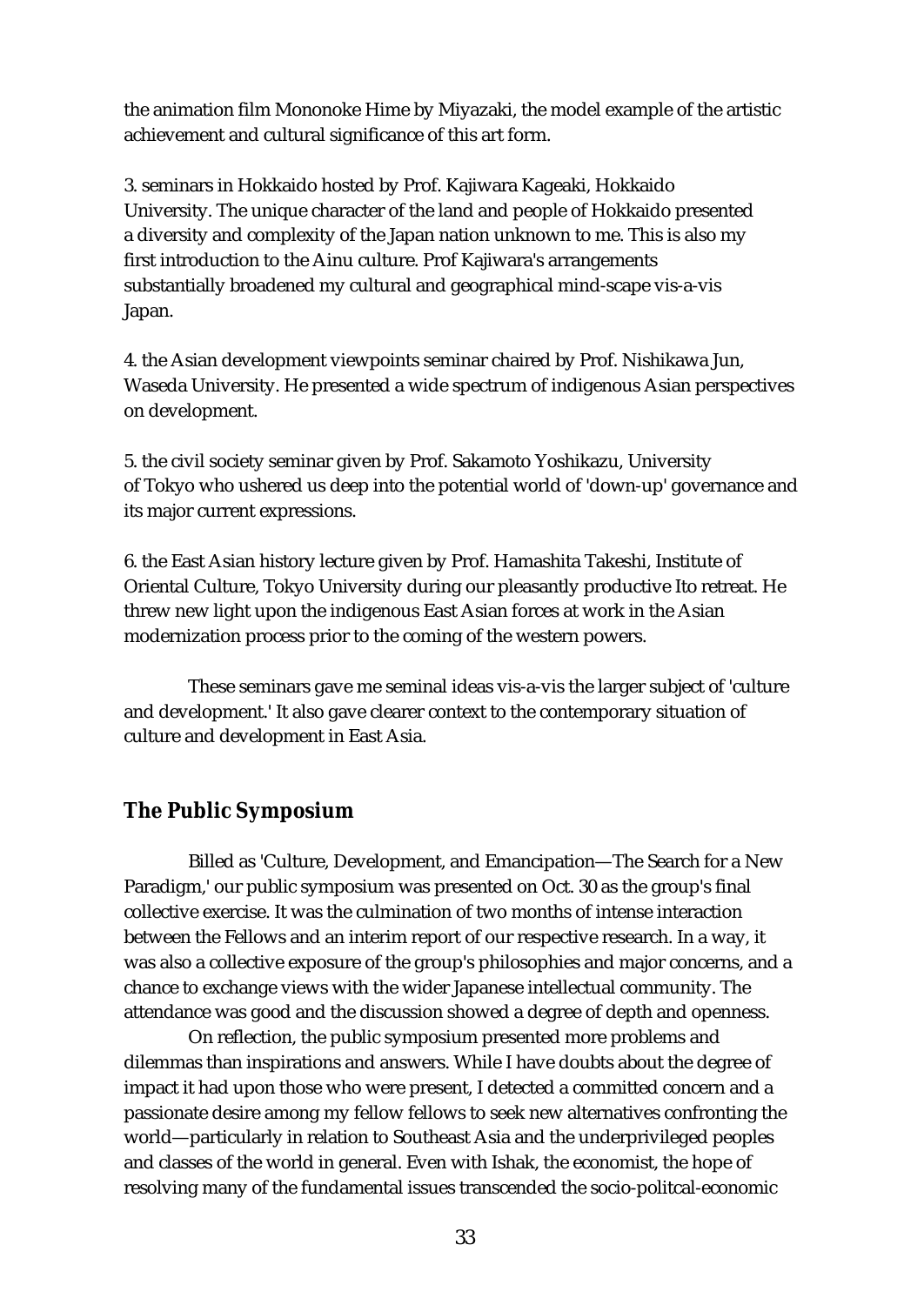realm. A philosophical strand clearly underlined every paper; a humanistic approach colored every speaker. It could well be described as a macro and organic concern that the problems of the world cannot be genuinely recognized unless we bring in the moral dimension—a dimension which complements the dollar/price-tagged evaluations with the values of human life, of human feelings, the worthiness of the air, water, earth, plants, and animals. Although the new paradigm was not effectively established, the desire to seek one was unmistakably clear.

My presentation—Creativizing Culture—was an outline report of my intellectual preoccupation over that period in Japan. Raw and fragmented as it was, I can see now that it was nevertheless a very good reflection of the new meanings and relationships I had found by then concerning arts and culture and their inner connections with the new mode of production in the information age. Culture, in this context, was related to sports, leisure and the arts, and customs, folklore, rituals and beliefs. I tried to describe a realm of activities which can be loosely enveloped by the idea of a 'leisure dimension'—a dimension which has experienced an explosion in the more developed world. Affluence and abundance had given energy to a huge proliferation of forms of leisure/pleasure seeking.

They may even be grouped under a more fun-evoking description—Play. Parallel to the *Homo Faber* (humans that work) and *Homo Sapiens* (humans that think), the mode of humans as *Homo Ludens* (humans that play) has come to the fore. Much of the problem of the world can be viewed from the perspective that, suddenly becoming affluent with all these abundant material resources, we don't know what to do with them—apart from intoxicating, dis-enabling, corrupting, maiming, and killing ourselves. We need to learn how to play; how to make human play less destructive, more positive, even creative—from child's play to the arts, the highest form of human play. I am by and large optimistic about the future. In particular, seeing the fact that, post Berlin Wall, the reduction of world armament has been progressing with the increase of investment in leisure/play activities. Although these investments have not all gone to the creative arts and humanities, the trend moving towards humanistic concerns is reason enough for optimism.

#### **The Aspen-Amagi Seminar**

At Kato-san's invitation, I reaped much knowledge and insight from this highly energized seminar. With 'Human Values in a Digital Age' as the theme, the unusually articulate group of about 20 Japanese and international participants gave the subject a many-stranded in-depth analysis. Prof Inose, one of the co-chairs, was exceptionally inspiring with his broad-band knowledge bridging the diverse fields of knowledge. Comprising scientists, technologists, educators, business executives, publishers, humanities scholars, artists, media people as well as financial and legal professionals, this seminar exploited the subject in a very thorough manner. The breadth and depth of knowledge, the intensity, commitment and candidness of the two-day seminar was distinctly informative and challenging. It was by far the most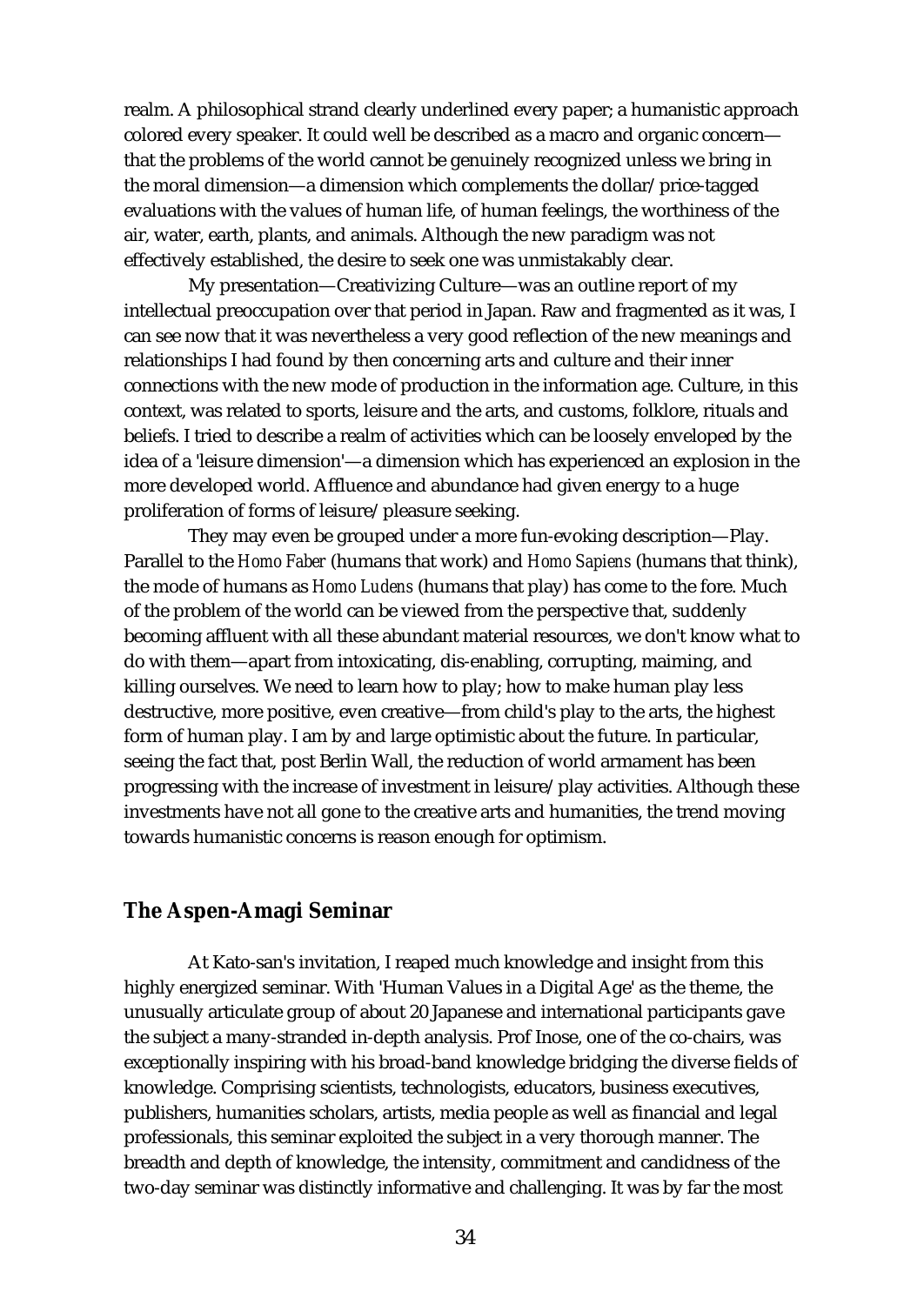'talkative' group of Japanese intellectuals I have ever met. I must also record the excellence of the three lady interpreters whose bilingual fluency was in no small measure instrumental to the smooth and dynamic conduct of the seminar.

#### **Derivative Activities**

The International House of Japan, being the intellectual center it is, has a way of extrapolating its programs into all sorts of unexpected possibilities. In my case, the following off-shoots took place during the Program:

1. Sept. 19 - a panel discussion with Muhamad Haji Saleh of Malaysia and my fellow ALFP comrade Goenawan Mohamad on literature and the arts in Southeast Asia. Held at I-House.

2. Nov. 14 - cultural seminar organized by Shimamura Naoko-san for Prof. Kawasaki Kenichi's committee on comparative studies in arts and culture. I was asked to give a report on the arts scene in Singapore. Held at I-House.

3. Nov. 15 - seminar at the Setagaya public theater after the readings of my two monodramas, namely, 'The Coffin Is Too Big For The Hole' and 'No Parking On Odd Days.' The discussion centered on Singapore theater, my own work, and some general issues concerning theatre.

On Dec. 22, the International House of Japan invited me to give a public report on arts in Singapore and the significance of 'The Substation' which I founded in 1990 and ran it as artistic director for five years. It added to the pre-Christmas festivity.

#### **Trips Away from Japan During the Program**

Of the five fellows, I stayed in Japan longest—four months. Within that period, I was absent from Japan briefly on two occasions.

1. Nov. 29. - Dec. 4, 1997: I returned to Singapore to meet with my colleagues and plan work and productions for 1998.

2. Dec. 8 - Dec. 21, 1997: I went to China, firstly to attend a commemorative symposium in Shijiazhuang on Cao Yu, the greatest modern Chinese playwright on the anniversary of his death, at the invitation of the Institute of Hua Ju Research at the China Academy of Arts; secondly, I spent a few days doing research in the province of Hebei for the new play I was writing).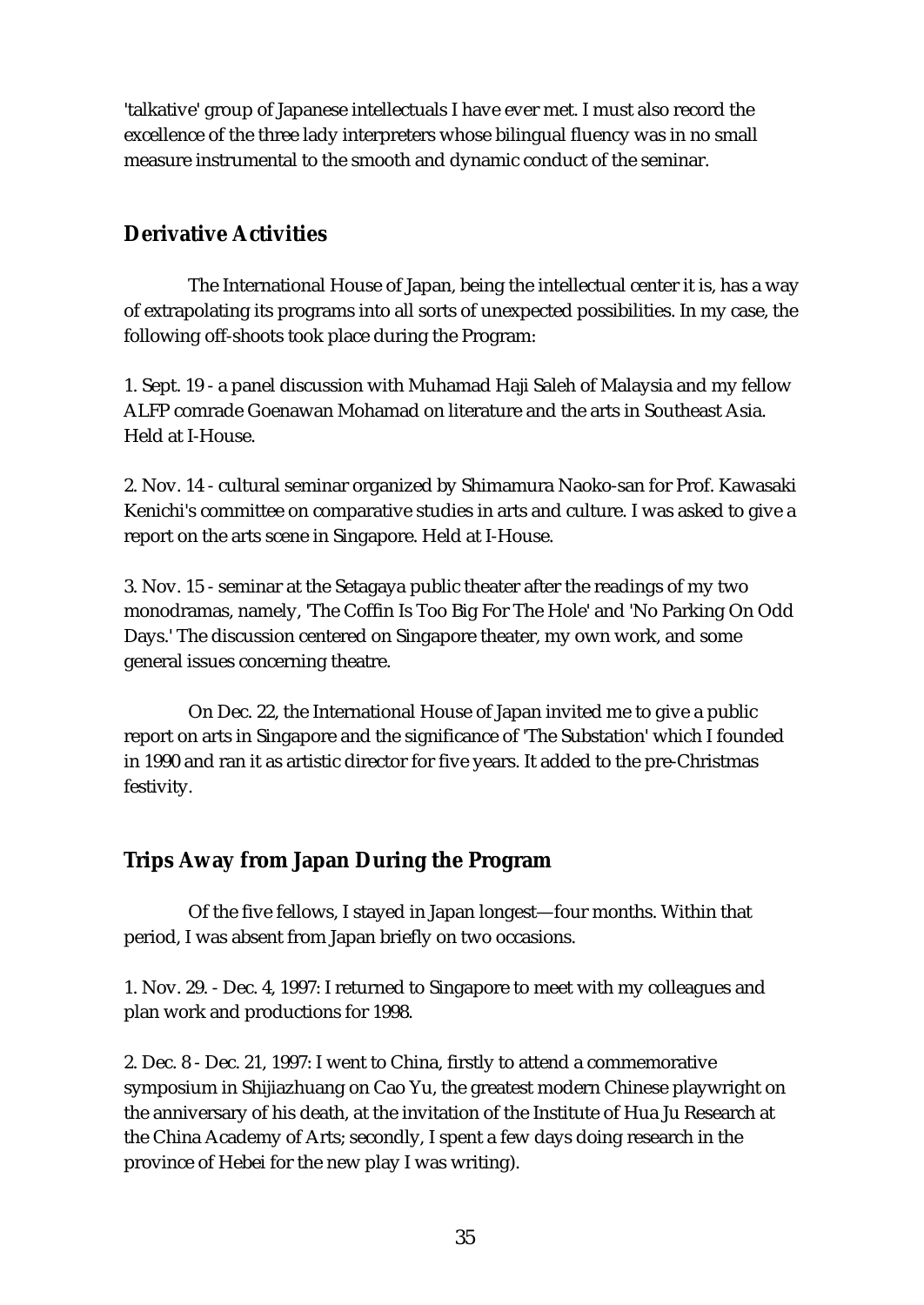#### **A Month in the Countryside**

With unwavering support from Shimamura-san, and through the introduction of Prof. Kawasaki, my request to spend some time in the Japanese countryside was fully materialized. Prof. Ogawa Hiroshi of Kansai University kindly offered me his country house in Niino, Nagano Prefecture, for more than a month. Its was an extraordinarily rich experience which I will elaborate later in the Report.

#### **An Unexpected Epilogue**

I concluded my Asian Leadership Fellow Program officially on Jan 16, 1998. Just as I was feeling enormously fulfilled, a bonus arrived in the form of an overwhelming epilogue which took me back to Tokyo less than ten days after the program's completion.

No one who has some knowledge of the post-war Japanese response to the war could have expected Japanese theater director Makoto Sato to do it that way, but he did it. On the very eve of Chinese new year (Jan. 27), Sato-san and the Japan Director's Association convened a week-long Southeast Asian theater conference in his Setagaya public theater. The one theme which most Japanese have shunned for half a century—the Pacific War—was courageously chosen as the conference theme. Here, over one whole week of talking and interacting, the honesty and goodwill of this small group of Japanese artist-intellectuals conducted themselves in a manner I could never have expected in my wildest imaginations. They began to openly and publicly confront the memory of the Second World War.

These are exceptional citizens of Japan whose conscience could not accept the long, deafening silence which Japan as a people and nation have shown concerning the Pacific War over the past 50 years. Struggling in pain, dozens of Japanese friends endeavored during the conference to write a new chapter in their intellectual and spiritual life. They faced the cruelties and atrocities that, for many of the younger conferencees, remain guarded information. And they conscientiously accepted moral responsibilities although they were born many years after such inhumanities were committed by the Japanese militarism. In so doing, they have begun the arduous process of building a channel practically blocked by the conservative forces in Japan for more than half a century. It was a heart-warming event.

On the first day, I was invited to give a keynote address on war. The gist of my speech was that, we must not allow the tens of millions of people in Asia and the Pacific (including the millions of Japanese) die for nothing. We who are alive today must take up the responsibility to talk to each other and hear what the spirits of the dead had to say. To be evasive is the best way to ensure the repeat of such inhumanities.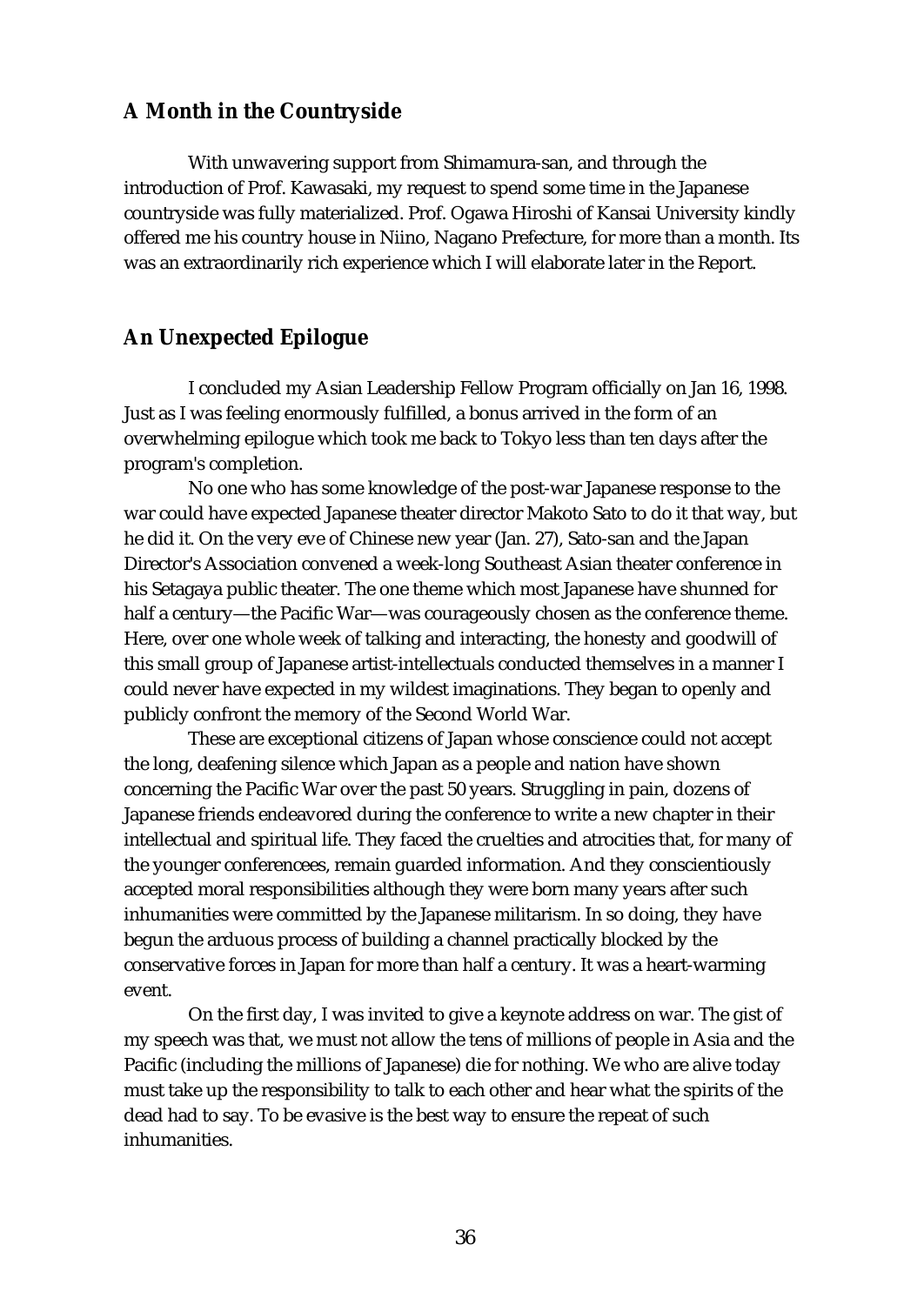It was a powerful epilogue, a deepening extrapolation, to four months of rich and solid learning in Japan. It has made a difference in my intellectual and artistic sensitivities. And my understanding and relationship with the people of Japan which for decades have been colored by personal memories of the War. While the program has created a big network connecting me with numerous new Japanese friends, it has also entrenched my belief that the war remains the single most important barrier to a more honest and constructive relationship between Japan and the peoples in Asia and the Pacific, especially between Japan and East and Southeast Asia.

#### **Some Reflections**

#### **Exceptional Discipline**

Frankly, I have never seen a more courteous people, or a more disciplined nation. The universal internalization of the sense of civility, of respect for knowledge and culture, the non-negotiable respect and responsibility for work and the passion for cleanliness are so arresting that it grew to become something exceedingly difficult to understand. Remarkably, throughout the four months I was in Japan, I had seen no quarrel between people and no parents bashing their children and the policemen I have met never exuded violence or arrogance. How could this be possible and what does it mean?

In the end, it was a film made by an American in Hokkaido focused on a school in a remote village on the northern island which gave me a clue: education. A 'wide-spectrum' education system which was able to mobilize the energies, knowhow, and the concerns of principals and teachers in school, parents at home and full municipal human and material support. Theirs seems to be an organic education system encompassing all the major living spaces a child experiences in his/her life as a human being. There is a unity in purpose, attitude, methodology and form in this education system. Generally, a comprehensive set of values almost dominate the entire nurturing process. The degree of 'homogeneity' is awesomely high in comparison to most countries in the world—possibly the most 'homogenous' among developed nations.

There is a curious exception, though. Given this unity of purpose and attitude, it is appalling to see how the Japanese streets are littered with millions of cigarette butts.

#### **Chance Encounters in the Country**

Getting an opportunity to stay over a month in the village/township of Niino has been a singular privilege. As with most countries with a substantial nonurban dimension, the heart and soul of the Japanese people is still very much rooted in the countryside.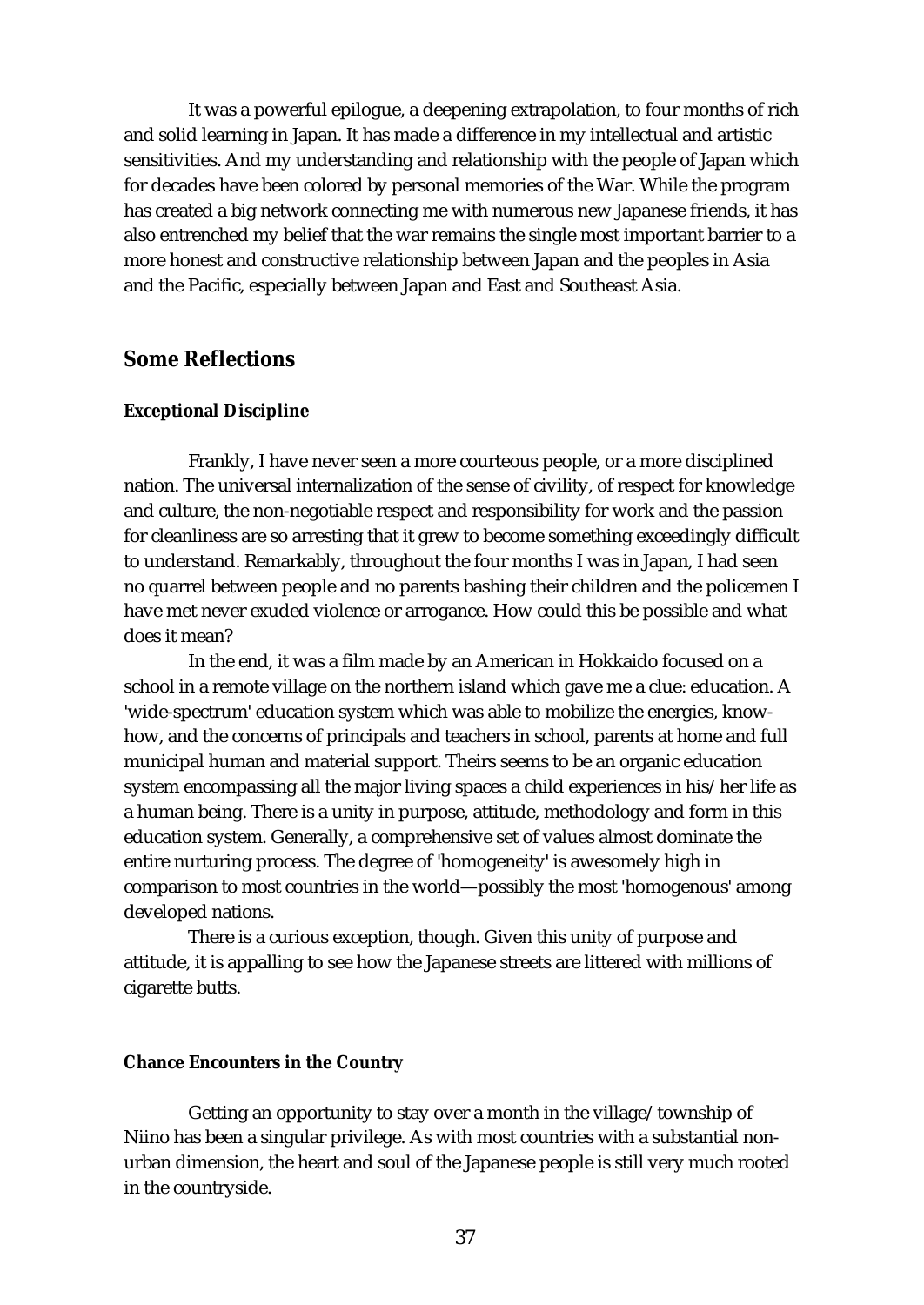About six hours by train from Tokyo along the Iida line off the shinkansen, Niino has only a few hundred households. Situated in the remote mountainous region on the southern tip of Nagano, it is surrounded by passionately conserved forests and rivers and streams—they are clear as crystal. Modernization has come upon the people here long ago but almost every household still retains a plot of land for rice, vegetables, orchards, or mushroom farming. Almost without exception, all the dwellings are detached houses. In most cases, their ancestors' graves are part of their habitat.

The affluence of the village folks is incredible. Apart from all the powered conveniences and modern heating, almost without exception, every household owns a car or two, or a saloon with 4WD wagon. And all the necessary mechanized farming tools. Much to my amazement, I found that even the toilet seats are heated throughout winter! Because they have ready access to the national media networks of print, radio, TV, fax, and the Internet, the Japanese country folks are very well informed. But none of these conveniences seem to have blunted their diligent, hardworking traits. Rain or shine, even in coldest snowy weather, they work a full day, sometimes into the night. And as meticulously clean and tidy and courteous as the city folks; if there is any difference, they are more so.

Here, the spiritual dimension is more enhanced than meets the eye in cities like Tokyo. The presence of ancestor graves in the home ground and the omnipresence of Shinto shrines exude a stronger spiritual feel. Niino, like other villages and townships, are rife with festivals deeply marked by religion. I had the privilege of witnessing the well-known Snow Festival on Jan. 14 when the whole village/township celebrated, along with a big contingent of tourists who came specially for this event. From morning, when they called on the gods, to the next morning. In heavy snow, up the hill, about 300 people spent the whole night singing, dancing, praying and merry-making. They expressed a strong sense of unity with the land, the sky, the plants, the animals, the elements and their fellow humans. Children before their teens, dressed in traditional costumes, were patiently initiated into the culture. Teenagers were methodically taught the ceremonial songs and dances, the rituals and the processions. Experiencing that process surrounded by a people so organically related to each other, one could almost feel that they were also celebrating with many more spirits around them—the animistic and their ancestral spirits. The sense of communion is awesomely strong.

Then the most incredible thing happened one day. As I was wandering around the village, the writing on a tablet caught my eye. I could read the kanji there —the young man had died in 1937 in Henan province in China, only a few hundred kilometers from where I was born two years later in the adjoining Hebei province. How incredible! Here I was, deep in the mountains of Nagano, feeling so remotely away from everything I was familiar with, and suddenly something that close to my early childhood exploded right in front of me. Of course, there was the bond of the war which had fatally and intricately tied us together.

The sequel to that story took place the next day when I was invited for lunch in the home of Niino's most respected master-builder. For some reason, they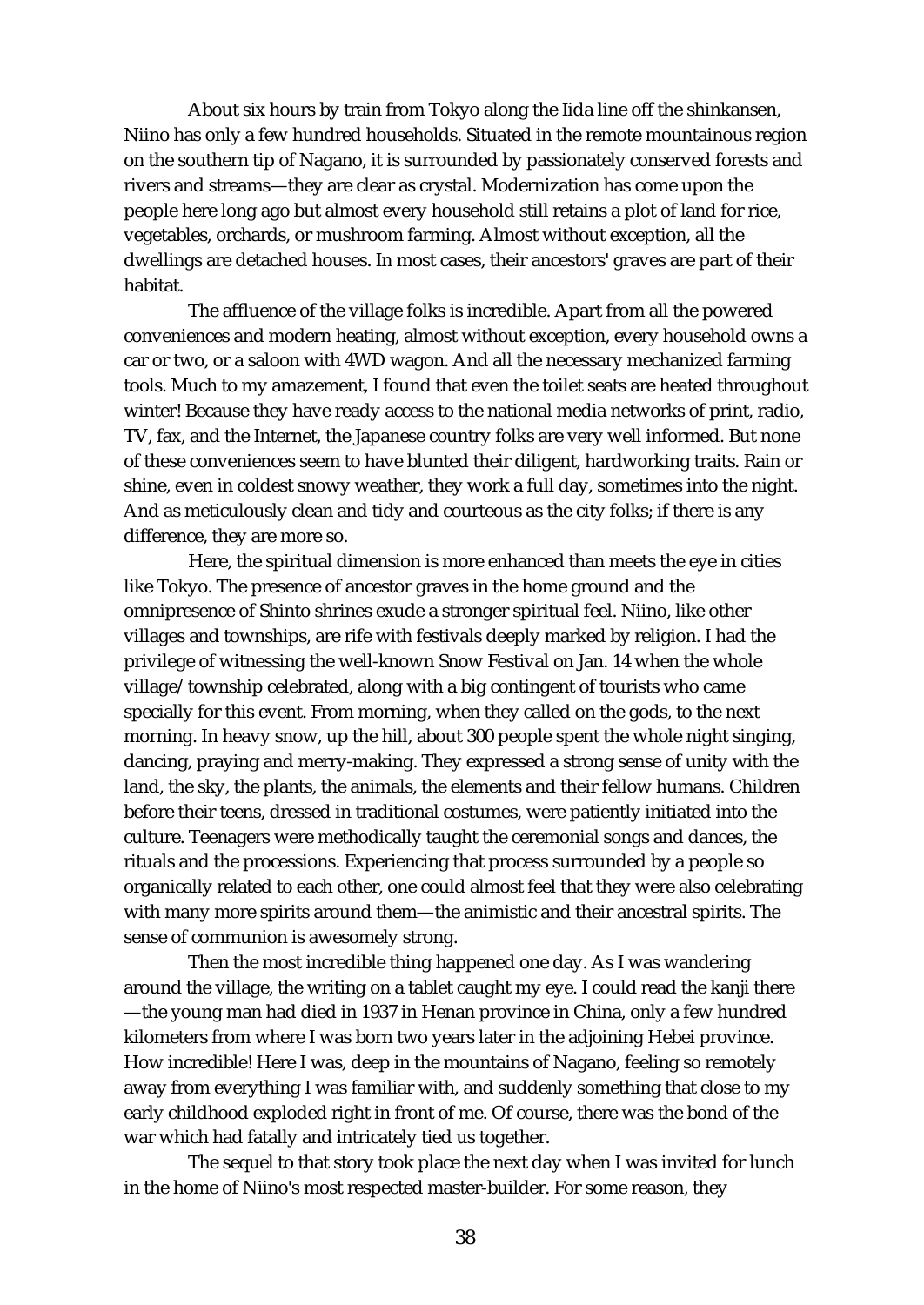mentioned that Grandpa, his father, who is semi-paralyzed and bed-ridden, had been to Manchuria. I instinctively sensed something significant dawning upon us. Indeed, again with the aid of kanji, we struggled to communicate more complicated meanings than the food. After the mistress walked in and out of Grandpa's bedroom several times to check the facts, we got it all cleared up: The old man had been soldiering first in Manchuria before being transferred to Pekan. Yes, the town of Pekan in the Malayan state of Pahang! Of course, I needn't have asked, he must have gone up to Pekan by way of Singapore.

On my way down the hill after lunch, I passed by the window of the old man who was looking out of the window, his habitual entertainment after every meal. When he saw me—for the first time—I noticed an extraordinary intensity. He must have known that the man he was looking at—me—had come from two countries where he had waged war with the local people. He knew the outcome of the war and he knew my identity. What was in his mind and how did his heart beat? I can only guess it was something extremely solemn because when I was a fair way down the slope and turned back to look at the house again, all the folks had gone back inside except the old man. He was still looking intensely at me, and he started waving at me with his healthy arm! It was the most poignant moment of my entire stay in Japan.

#### **Probing the Bowing Giant**

The Japanese countryside would probably seize my imagination for a long time to come. It is a weird mixture of the traits of modern America and underdeveloped China. In material affluence, it is as modern as the American countryside in all its power-driven amenities. In behavior, however, the Japanese countryside irresistibly reminded me of the desolate Chinese villages I knew so well. Of particular interest is a declaration certificate proudly displayed on the walls of every home I visited in Niino. It spells out the families' pledge to keep the village environmentally healthy, clean, and generative. The content is as American as the form is Chinese—it reminds me of the party- or state-initiated slogans and quotations in China evoking a strong sense of collective allegiance and personality. Yes, collective. One senses a much stronger collective mind in the Japanese village than in the cities—one that is intrinsically bound to the Shinto rituals, the gung-ho work ethics, the impeccable civic discipline, and the loyalty towards national leadership as represented by the Emperor in supreme form.

However, the Japanese farmers do not seem to have the 'self-interested' consciousness of the Chinese peasants nor the individuality of the American farmers. In this sense, we can understand why so many Chinese who left China since the opening up around 1990 have readily become citizens of other countries and, with fantastic speed and convertibility, become as 'individualistic' as the Americans. This number must be many times greater than all the Japanese who have left Japan voluntarily since the end of the war more than 50 years ago. It remains a highly collectivized community living in a largely homogenous culture with strict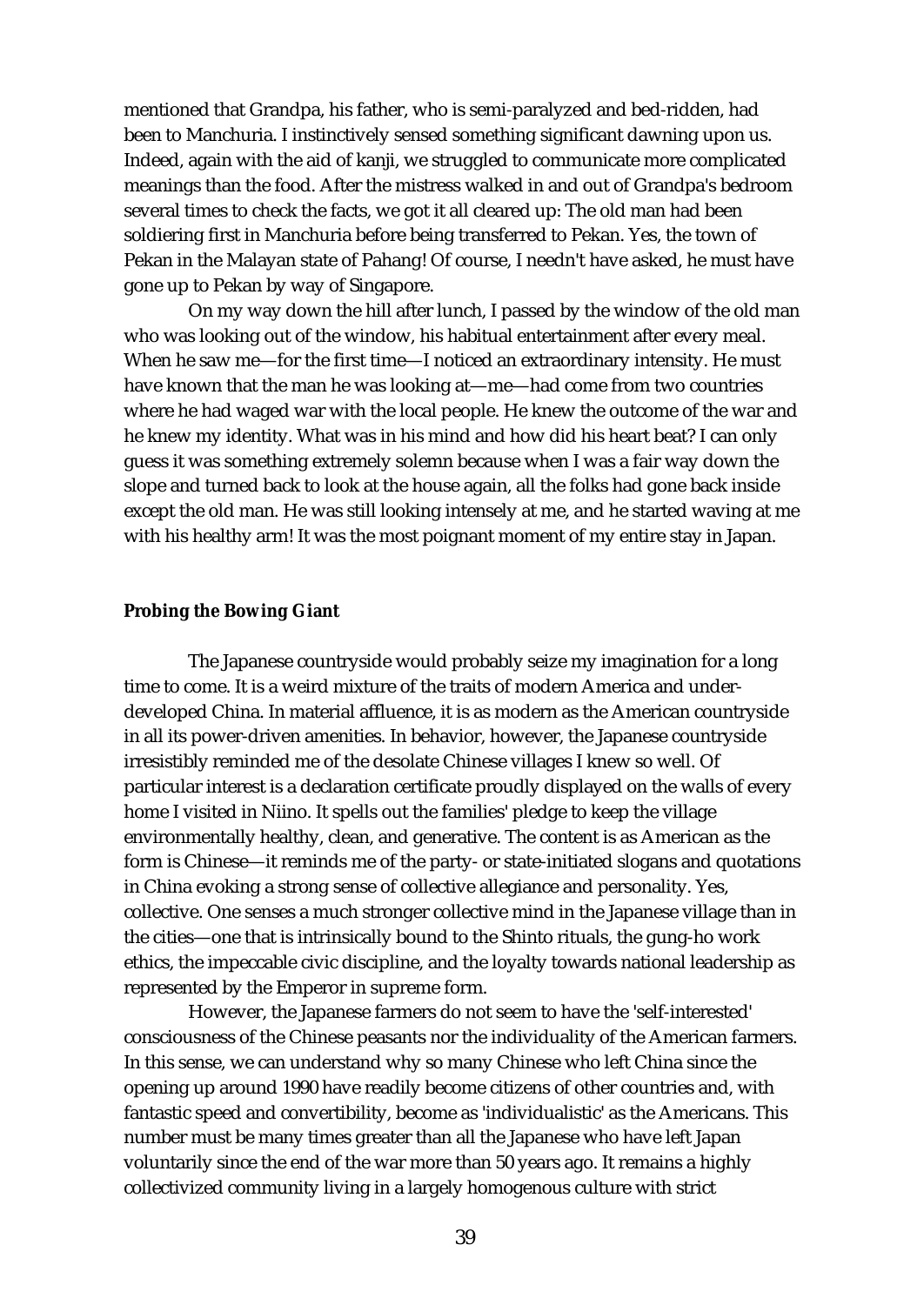hierarchies in work, articulation, play and worship. What has caused this distinctive sense of solidarity and closeness? Or closedness? The countryside experience has been immensely revealing to me in my undestanding of the Japanese character.

If I have come to understand the Japanese better, I have also found them that much more enigmatic. Here they are: hardworking, disciplined, courteous, well educated, having successfully scaled the highest peak of material achievement and civility. Its multi-dimensioned excellence has earned the unquestioned respect of the world. And yet, this is the same people who have committed some of the most heinous atrocities ever towards their fellow humankind—against not only other nations but also to their own people! (Here I must thank Kato-san for introducing to me that remarkable book *Japan At War—An Oral History* brilliantly researched and edited by Haruko Taya Cook and Theodore Cook, published in 1992 by the New Press.)

The Japanese psyche fascinates me. While visiting the numerous museums and galleries, the Japanese public impressed me deeply with their sense of genuine interest and respect for anything that is culturally refined and excellent. And they themselves possess one of the most finely preserved treasures of national arts and culture. And yet, over an extended period of observation, I have come to realize that there exists an extraordinary feeling of insecurity, especially vis-a-vis the cultures of China and the U.S.. On this side of the Pacific is a country which Japan had invaded, partially occupied but never conquered—a nation which gave Japan some of the most seminal ancient cultural enlightenment and nourishments. On the other shore of the Pacific is the nation which Japan had first vanquished but eventually lost to in war—the country which has given Japan significant inspiration and education in most things that are modern and fashionable. From one perspective, Japan had the best of the ancient and the modern. In a sense, it is sandwiched between two powers of genuine greatness. To the Japanese, however, these greatnesses seemed as awesome as they were venerable. Somehow, despite all the envious achievements Japan had won, and all the power it carries in its own hand, Japan still swings like a pendulum from extreme feelings of superiority and inferiority, unable to strike a comfortable balance in the face of China's classical splendor and the U.S.'s innovative modernity. The image of a bowing giant looking frustrated and unfulfilled often haunts my mind with deep unease. I have often wondered, and still wonder, how much that paradoxical character, that unique cultural psychology, had contributed to the powerful energy displayed in both its creative outbursts and its destructive explosions. In this respect, the mangga culture serves as a perverted expression of the tortured Japanese psyche, especially the erotic manggas (which stunned me with its spectacular popularity and availability even to young children) that always have a seemingly irreconcilable mix of loving tenderness and cruel violence.

Recently, the leading Chinese philosopher Li Ze Hou published an essay in the Ming Pao Monthly (Hong Kong, March through to June 1998) in which he advanced an observation that much of Japan's mixture of the high romantic (as expressed in such works as the *Tale of Genji*) and extreme cruelty (as in Mishima's novels) as well as the mixture of the love for life and worship for death (both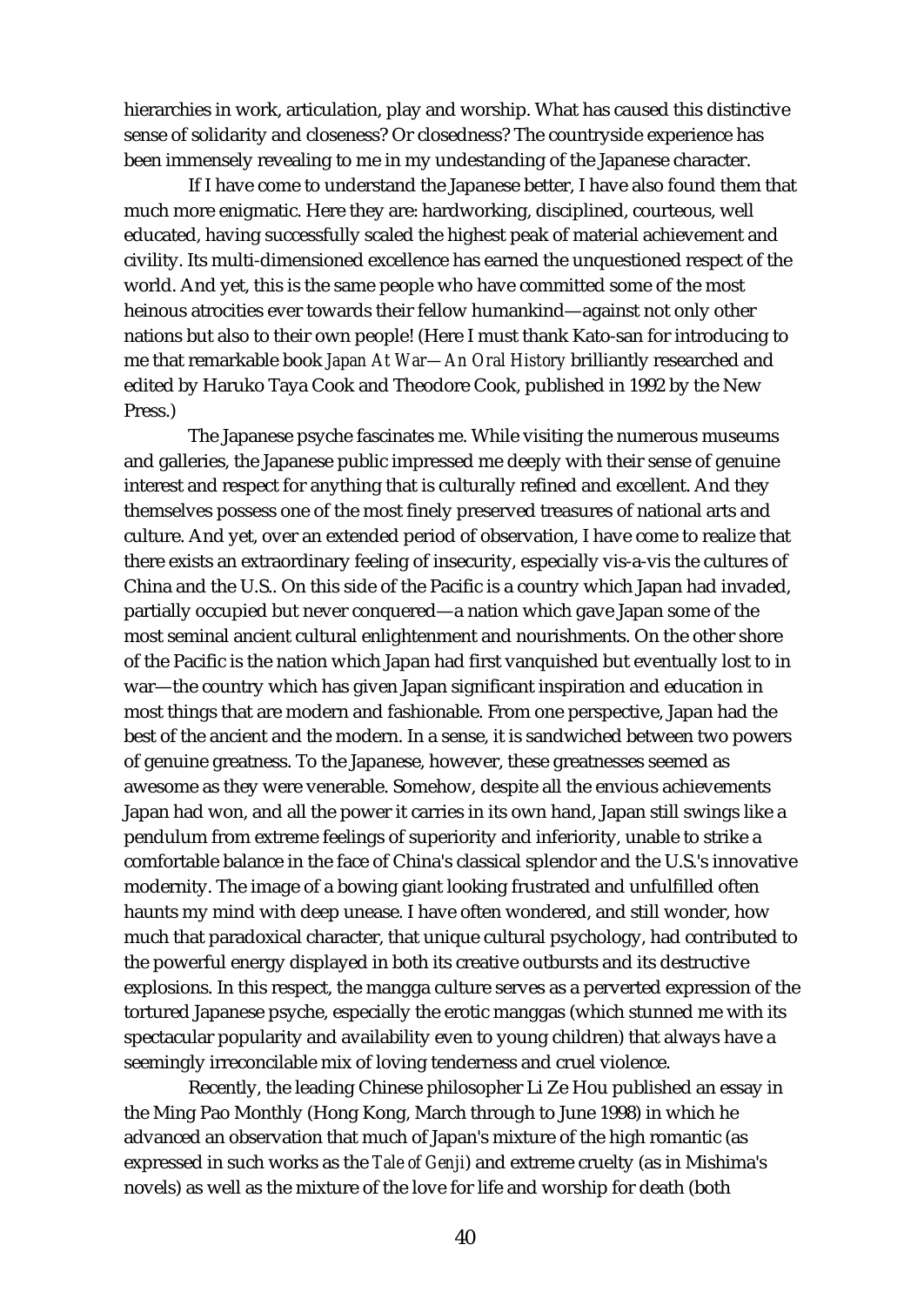expressed in their passion for the cherry blossom) had their source in Japan's unique cultural character where the sensual and aesthetic outweigh the moral and the rational. Li seems to be saying that, in spite of the tremendous achievements in its modernization, the idea of the absolute supremacy of the Emperor and the irreconcilable greatness of the Yamato race is still very much dominating the inner depths of the Japanese cultural psychology. The primordial dream of an isolated people wishing to be a singularly supreme race remains intact at the core of the Japanese psyche almost one and a half centuries after the Meiji Restoration. Having safely secured the Number Two position of the world in economic might seems to have created no relief on Japan's siege mentality. It seems to verge close to a statement made by Singapore architect Tay Kheng Soon: 'Modernization without modernity,' a comment he coined for his own country Singapore. While this is an indication that the Japanese society is still immersed in semi-feudal culture (as is the case of much of the East and Southeast Asian societies), there are other special Japanese traits which deserve special mention. Such as its self-defined aloofness.

Having come this close to the Japanese people and culture, I feel both a sense of respective admiration and a sense of uncomfortable awe. My perplexity is enhanced when I relate to how the Japanese behaves overseas. In Singapore, for instance, I have been informed by several friends running property agencies who are in one voice when they complained that the Japanese, second only to the Koreans, are his most uncivilized tenants. May of the Japanese clients dirty their residences; their furniture are often damaged and sometimes completely destroyed. I simply cannot understand how this could be possible given the extreme cleanliness and discipline I witnessed in Japan for four full months. But of course, personally, I would also concede that the Japanese I have met in Singapore and other parts of the world are never as courteous as they were in Japan itself. They always stick together. They always shop in Japanese shops and are always reluctant to speak another language. Why are these so? Why the appalling discrepancy in behaviour between living at home and overseas? On another level, the same questions are being asked by more and more people as the financial situation in Asia worsened: Why Japan, so wealthy and secure, so well endowed in financial resources and security-guaranteed by U.S. forces, is so slow in coming to the rescue of the Asian financial crisis when a country as financially weak as China had risked so much when confronted by the same crisis? Again, the haunting image of the bowing giant feeling frustrated and unfulfilled is flashed before me. Its feeling of insecure solitude exudes multiplied unease far beyond its shores.

Personally, I have never harbored any hatred toward the Japanese as a people. As a young man, our most respected heroes included those Japanese patriots who valiantly fought against Japanese militarism and got themselves killed or maimed. But, as a member of a generation which had personally witnessed the sufferings of the Pacific War, I cannot rest assured of a genuine friendship with Japan as a nation until its people as a whole had squarely faced the war honestly and fully. Having come this close to the Japanese people, I have a gut feeling that it is in the same act of honesty taking due responsibility for the war that Japan will begin to free

41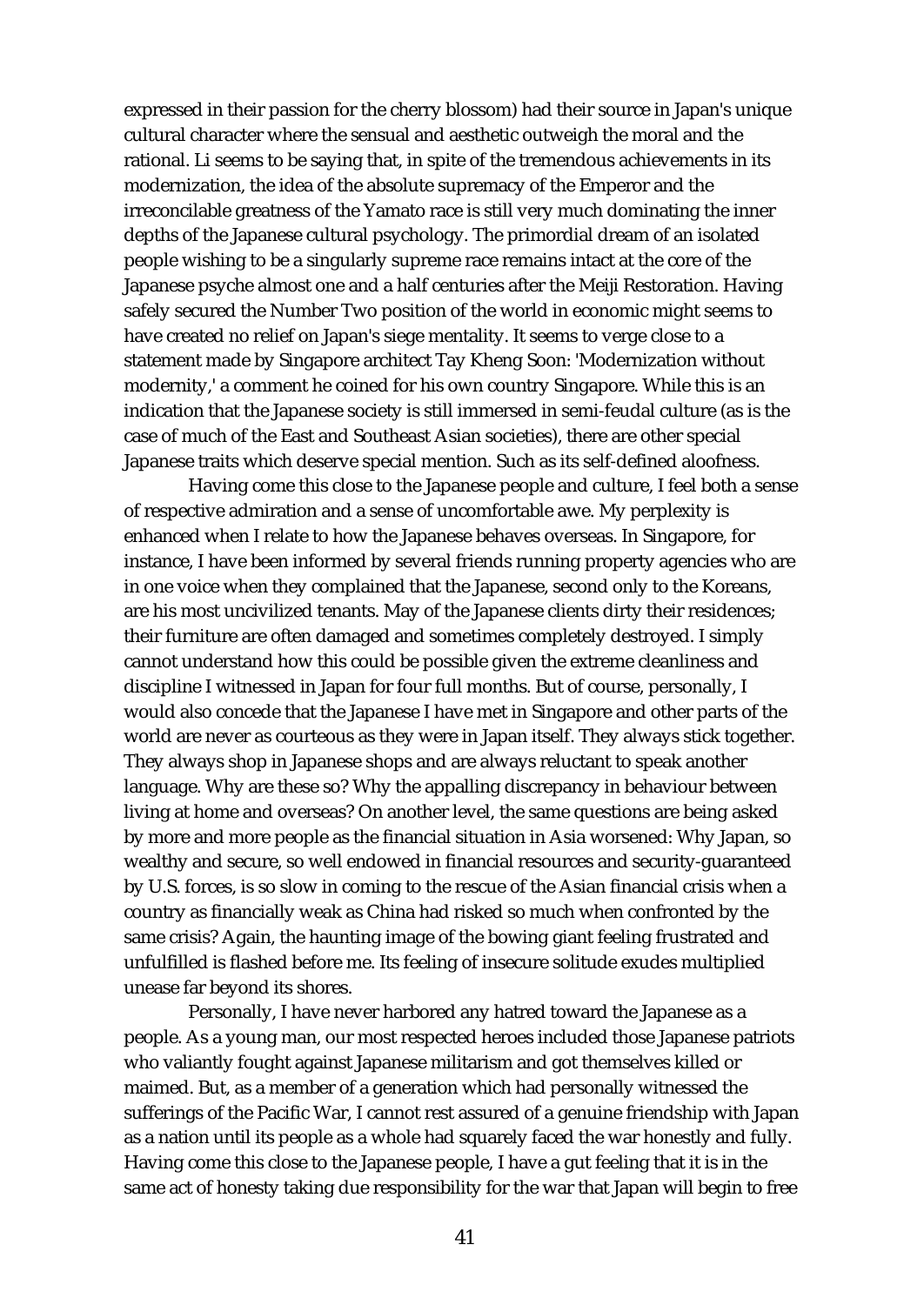itself from that extraordinary complex which has been keeping the giant's head bowed low and its spirit frustrated. It will be a very, very long process. I have a feeling that it will be in that same courageous act of confronting the War Realities which would free Japan from its self-imposed constraints to springboard itself to genuine greatness.

#### **Aspirations for an Earthian Fellowship**

As an East and Southeast Asian (born in China and raised in Singapore) I feel our nations in East and Southeast Asia share many similar baggages with Japan chiefly the semi-feudal culture which impedes our fuller entry into modernity. But our region pervades with a general openness and sense of relaxation while Japan is forever feeling threatened. If Japan feels threatened living between two giants, we should feel ten times more intimidated by high-powered presence of the U.S., China, Japan, and Europe. Because our region had once been colonies to all of them. Going by some of the Japanese scholars' assertion, Southeast Asia had for decades been seen as a vehicle for Japan to balance the might of the U.S. and China. Be that as it may, Southeast Asia had benefited from that strategic consideration. However, after a supposedly partnership for development of more than 50 years, the relationship between Japan and Southeast Asia remains problematic. I wonder how many Japanese realize that there has always been an urge in Southeast Asia, especially among the vast Indonesian intellectual community, to look towards Japan as a source of liberal ideas, democratic inspiration, and liberating support. Much as the ethnic Chinese remain suspicious of Japanese militarism, their fervent desire to re-forge friendly relations which had existed long before the Sept. 18, 1931 (The Manchurian) Incident that preceded the Asian-Pacific War, the Japanese nation singularly focused their efforts on profit-making enterprises. In spite of the increasing number of NGOs with genuine interest to create people-to-people relationship with Southeast Asia, the image of the self-centred Japan remain deeply rooted. In this context, the theme of the Asian Leadership Fellow Program, Culture and Development, exudes unusual significance. It lies in the understanding that unless there is a parallel change in attitude, in value judgment, and in the respect for people equality, talks of development and mutual progress remain veils to camouflage political and economic inroads. Well do we all know how 'aid' has aggravated exploitation of the 'have' nations against the 'have-not' nations.

Before the 1980s, development had always been treated as political, economic, and social issues. The significance of culture had been kept on the periphery, enjoying very low priority. Now we are beginning—just beginning—to know better. The cultural dimension contains deep-set emotional, rational, artistic and spiritual habits, values, and patterns which substantially affect the practical operations of any political-economic-social scheme. The ALFP has introduced many resources, including some seminal ideas which I was never aware of. For me at least, this intense four-month exposure in Japan has given me enough to begin a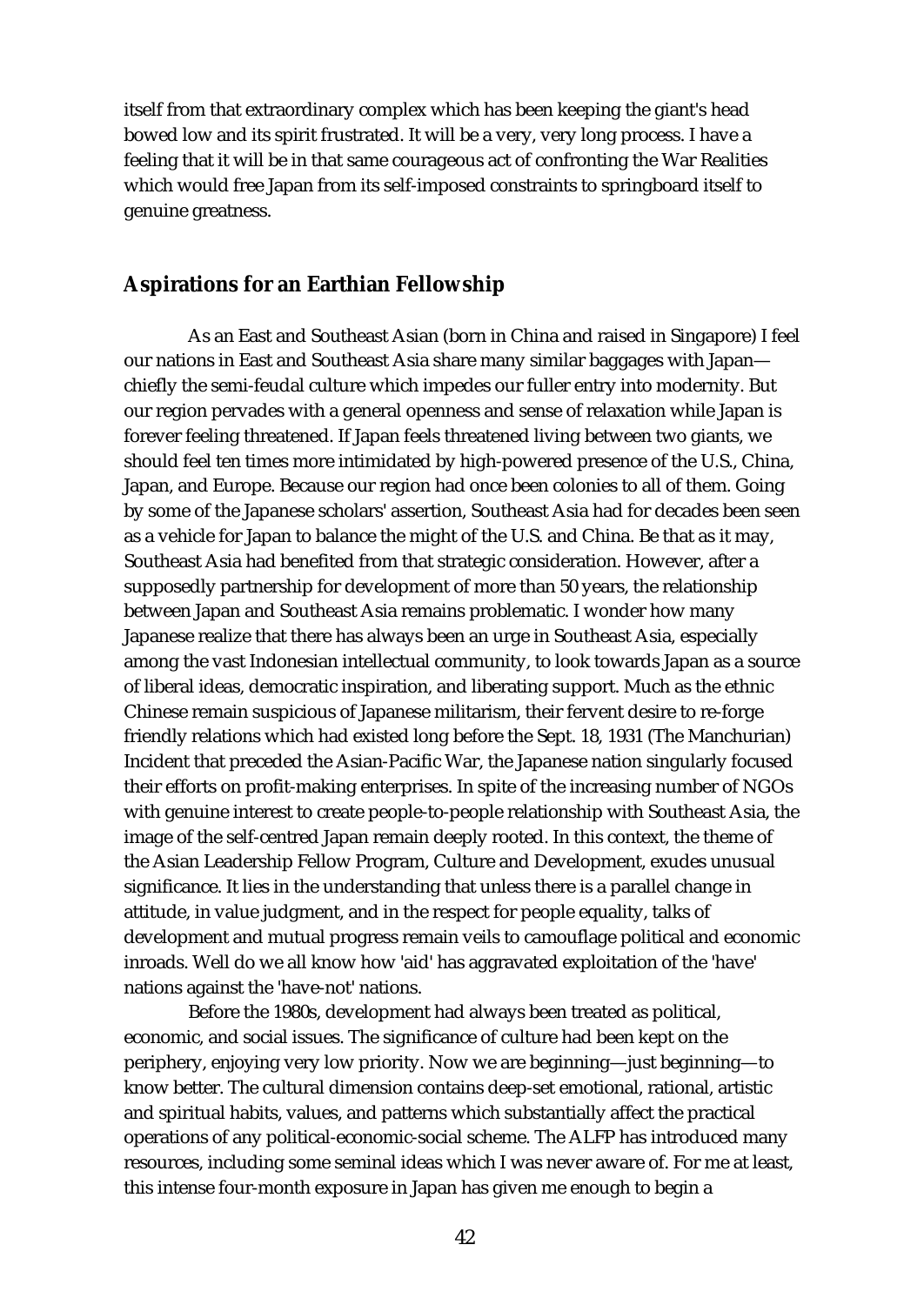comparative understanding between the cultures (or cultural psychology) of Japan, Singapore(and Southeast Asia) and China. I am particularly interested, partly due to my profession, in the expanding 'leisure dimension' which broadly include sports, tourism, fashions, entertainment and the arts (popular and elitist). This is the dimension that reaches the deeper recesses of people's minds and emotions, impulses and desires. It may be seen as simply play. But play is also a significant mode of human expression parallel as important as work and knowledge to our species. Given this, the Asian Leadership Fellow Program well lends itself to be a timely vehicle for the exchange of ideas, for networking and for subsequent practical implementation of new found concepts and practices—to reach for a deep mutual understanding.

I have found a curious affinity with Japan, as I have earlier found with the Southeast Asian countries and peoples. It's a cultural one. Specifically, I feel we are all still, in different degrees, prisoners of semi-feudal culture. We are all still locked in a mode of thinking and behaving subject to the control of hierarchical and patriarchal systems. The leading figures or institutions of these hierarchies still dominate our psyches, restraining us from transcending our narrow ethnic interests and nationalistic views. In cultural terms, they limit our potentials for autonomous thinking and creativity. In economic terms, they limit our potentials for innovation development. In political terms, they accumulate potential elements for war and destruction. But, without doubt, Japan, in Asia, still possesses the resources and potentials for advancing fully into modernity—in the liberation of the self, in the democratization of society and in the realization of the knowledge-based mode of production and exchange. Possibly more so than any other East and Southeast Asian people and nation. If we share anything at all, we share, on the one hand, a demon in our culture and our spirit or psyche which still responds to the conservative calls of narrow feudalistic desires and myopic nationalistic selfishness. One the other hand, we also share a body of rich cultural resources (together described as the eastern culture) which could offer the world now dominated by western culture a treasure of wisdom and experience with the complementary energy to help evolve a global or earthian fellowship, of peace and harmony. That the ALFP has been able to inspire such idealism is a measure of the program's worthiness. For each of us fellows from Southeast Asia, however, there is a personal challenge at hand which is specifically ours.

## **Toward a Southeast Asian Intellectual Reflection**

Many descriptions have been given to the second half of the  $20<sup>th</sup>$  century. In almost every one of them, the rise of Southeast Asia has commanded special attention. In a way, between the earlier revival of Japan and the recent awakening of China, Southeast Asia's emergence as a substantial, even major, entity has probably been more historic in significance than the other two. If not for any other reason, the very idea and practical working of Southeast Asia as a grouping had never existed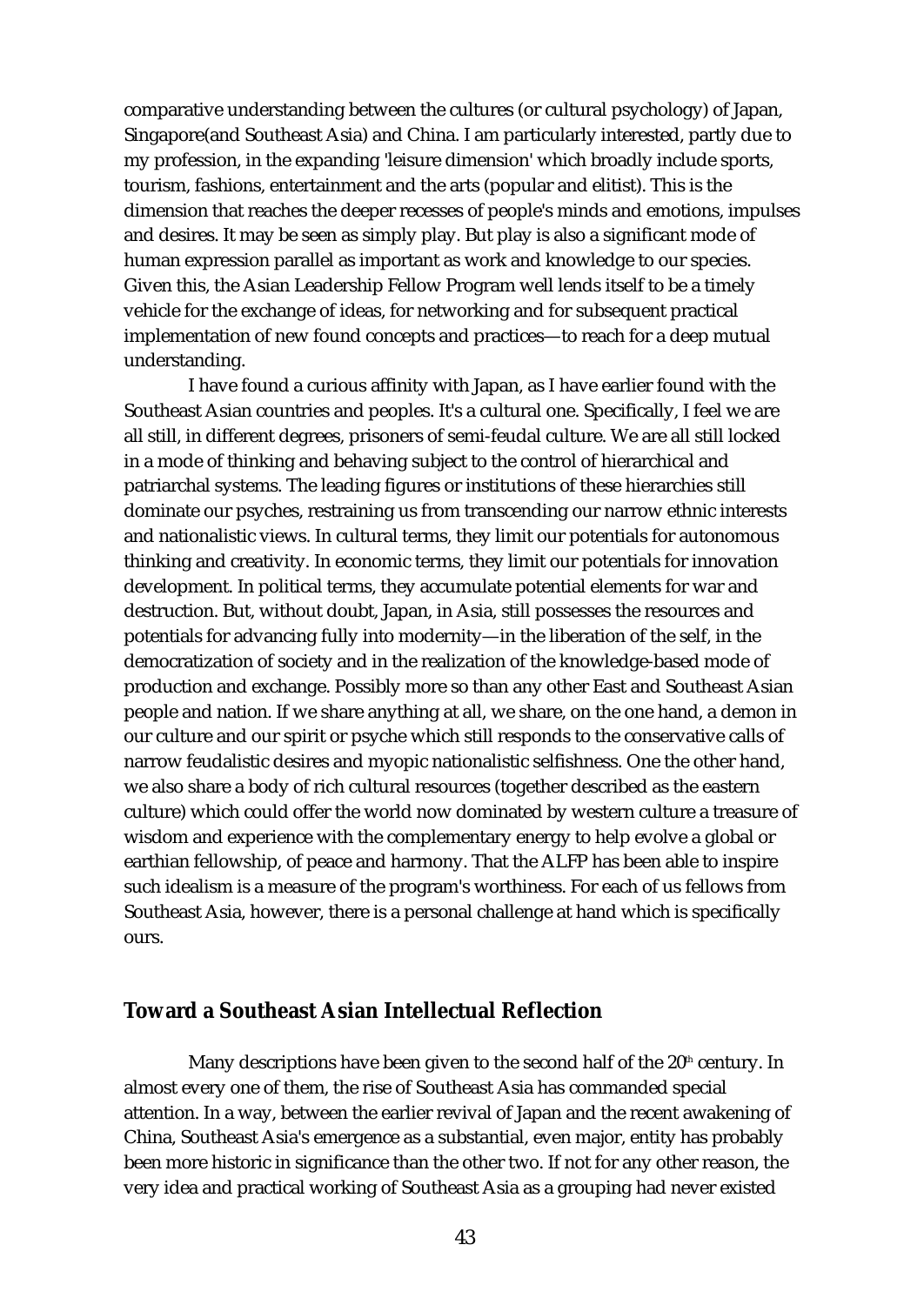before. Nanyang, to the Chinese Kingdom, was all those islands and peoples south of the sea of China whereas the East Indies, to the western powers, meant that entire vast region between India, China, and Australia which was profitably theirs over centuries of colonial exploitation. For a collosal price exacted by the Japanese aggression, the peoples of Southeast Asia began to write a new page for themselves after World War II. (I was told by a Japanese scholar that this regional name was actually given by the Japanese, its original term being East South Asia—one that the Japanese and Chinese still use today.) Partly aided by the geopolitics of the Cold War, but mainly through the perseverance of the peoples of the region, Southeast Asia has made it to the major league in world economics and politics. But, as Dr. Kwok Kian Woon has been asking in a significant manner: What is the meaning of the  $20<sup>th</sup>$  century? It is desirable and inevitable that the intellectuals of this region should confront the even more locally urgent question: What is the meaning of Southeast Asia?

At the beginning of the post-war years, Southeast Asia was largely manipulated by the major powers. It served firstly as both a major supply base of critical raw materials for industrialization and war as well as a huge market for export of goods, followed by the export of capital. Later on, despite super power efforts to retain their reigns on the region, when Southeast Asia struggled to gain relative independence and influence, the region was used as proxies for political, economic contests as well as for war mongering. It is only from the 1980s on that Southeast Asia had asserted itself as a major entity in world affairs, enjoying increasing independence. However, on the way, and it's been a long and tortuous journey, few, if anyone, had bothered to seriously study the larger question:What is the meaning and significance of Southeast Asia in the World? Indeed, I am no scholar on the subject and cannot pretend to have the answers, but I do have several concerns.

Firstly, our own experience as weaker nations and subject peoples in Southeast Asia gave us a prolonged and in-depth understanding of the horrors and injustices of colonization, cross-national exploitation, unbalanced development and war. For having been the target of direct aggression as well as battlefields and proxies of other people's wars, Southeast Asians have developed a natural bend for peace. After centuries of total and/or semi-colonization, Southeast Asian nations also deeply understand the often destructive effects of unbalanced development of humans and the environment. Now that the region has come to its own, a moral voice must be evolved to advance the cause of peace and the cause of benign balanced development regionally and globally. I don't think such a Southeast Asian voice has ever been there apart from assertions by the political leaderships such as that of ASEAN. That the voice should be distinctly 'people-based' is critically important now that the international community is already in full agreement that the civil society must increasingly take up a larger role alongside government actions.

Secondly, our geographic-cultural position has naturally awarded us the role of mediator for the major cultures and civilizations of the world. This is a paradox of history: The colonized, in their awakened rise, have turned the table on their former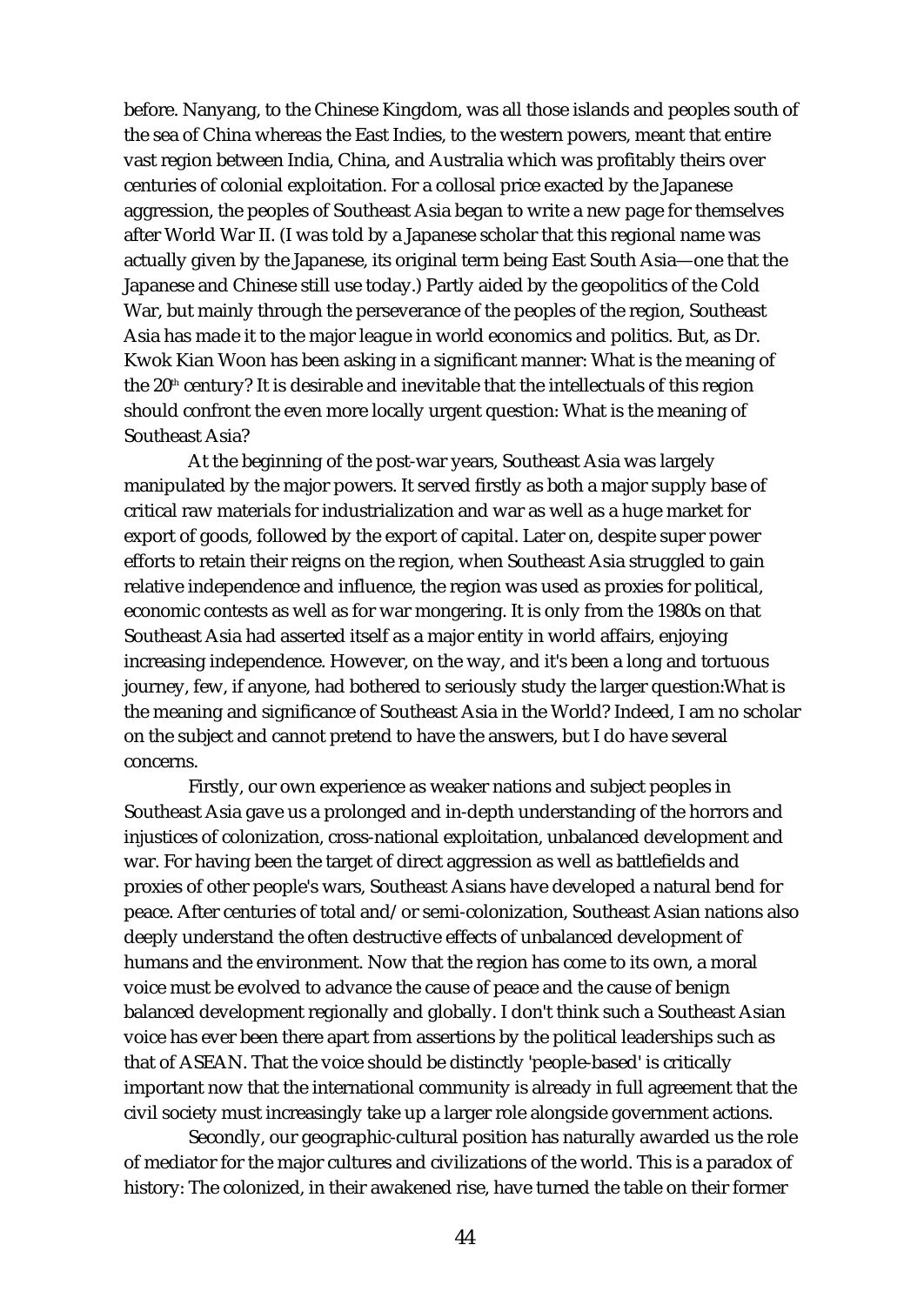rulers and are themselves now holding all the ropes, channels, and media which had yoked them for centuries. As contemporary writers of these former colonies 'write back' to their former imperial overlords, intellectuals of Southeast Asia can now utilize all the former imperial cultures for their own good. Seen in a larger perspective, all the cultures which their former colonizing powers had brought to Southeast Asia designed to subjugate and to displace the local cultures have now been absorbed and integrated into a far richer Southeast Asian culture. By its very nature a multi-sourced one, this Southeast Asian culture has the unique trait of having absorbed most of the major living civilizations and cultures of the world— Indian, Chinese, Islamic-Malay, Euro-American, Japanese, and Oceanic. Perhaps no where else in the world could one find a living multi-culture existing in such great diversity than in Southeast Asia where each strand is represented by a large identifiable thriving population currently retaining its own language and culture while living, by and large, peacefully with all the other component communities. Recent events, however, particularly in Indonesia, had begun posing a cruelly blunt question: Was this relative peace and harmony perhaps only an accident in history? The question is doubly disturbing when one considers the fact that the period of relative peace and rapid growth largely took place when the superpowers were still calling the cards. Does it mean that, when relative independence becomes a reality, Southeast Asia is proving itself incapable of creating better, more peaceful, more harmonious, more benign and more balanced progress?

Sadly, even those who have given negative answers to the foregoing questions cannot deny that the Southeast Asian 'people' (if it can be agreed at all that there is such a being) has yet to show that there really is such a clear awareness, not to mention the fact that there is definitely not yet an intellectual force engaged in such aspirations. Equally true is that, very possibly, few intellectuals would disagree that such a force should be initiated. Perhaps, more hopefully, such a gathering of forces may have already become a necessity. For in the information age, with knowledge being the most valued factor of production, the idea of retaining and expanding Southeast Asia's multi-cultural/civilizational assets will be the advantageous lifeline for the region's long-term progress and prosperity. The critical question is: Would this former colonized region, on becoming affluent, be able to retain the sense of morality which had inspired many generations and many billions of people to rise first in arms and then in productivity to reach where they are now. The relevance of this question does not stop at the pure moral level. However, unless the larger moral issues underline Southeast Asia's future development principles and strategies, this former region of subjugation and exploitation may in turn become another exploitative power in itself. And there are signs that this is actually happening. Should this become the major trend, all the diverse ethnic, religious, cultural and civilizational resources could as easily become ammunition for an extraordinarily explosive and destructive intra-regional war.

The public intellectuals in Southeast Asia are therefore faced with an historic task of initiating dialogue on these critically important subjects and issues, and to evolve ways and means to create a network of peoples and ideas—for exchange,

45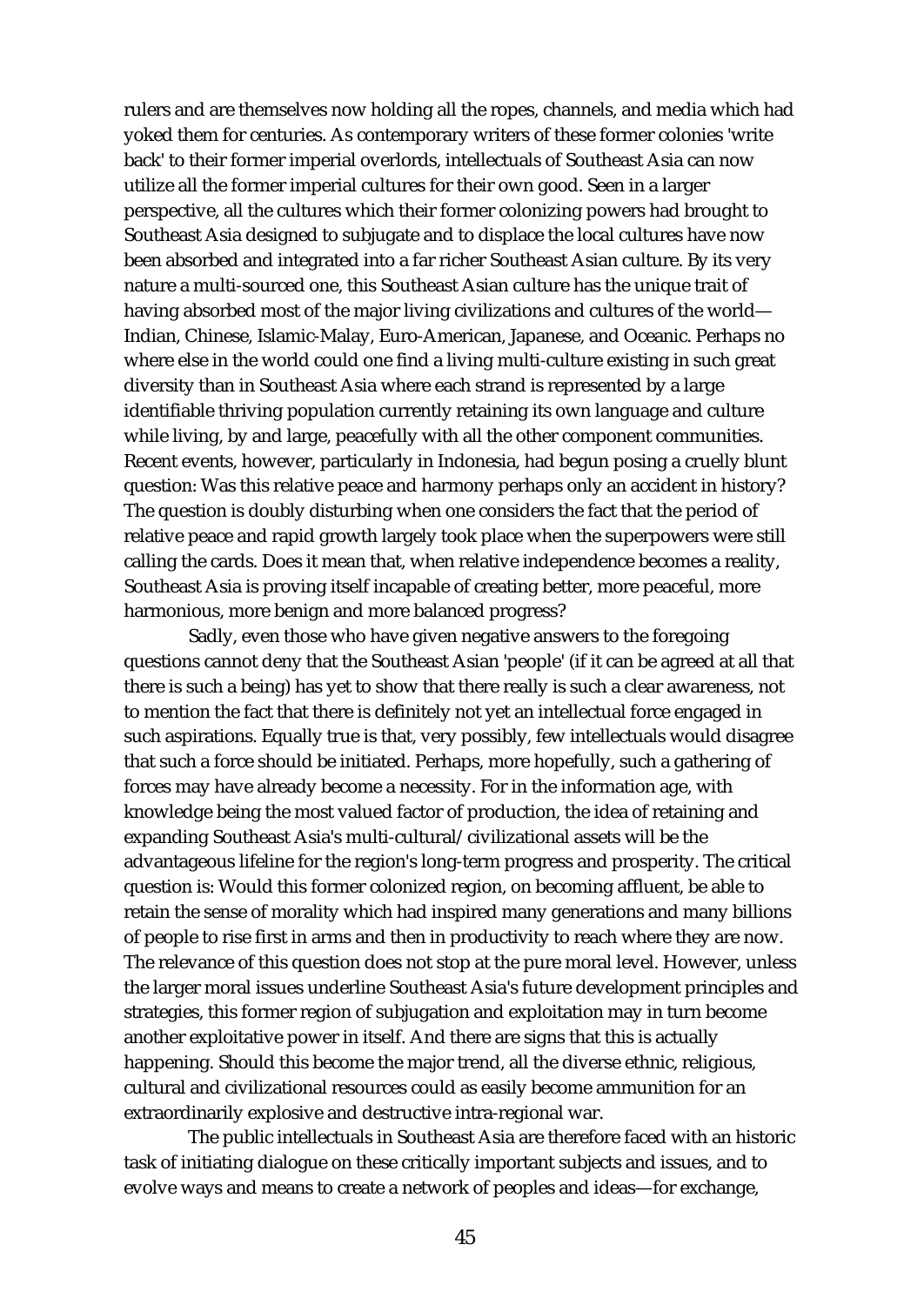debate, dissemination, and prompt action. Historically, and to date this is still true, the center of Southeast Asian networks had always been sited in the west and, more recently, in Japan. As such, much influence and control are also outside the region. Could there be autonomus Southeast Asian networks centered in the region itself? Programs such as the ALFP could initiate such awareness and connections. But to look to Japan for future leadership is a negation of the very task itself. For some time, the way to reach the capital cities of Southeast Asian nations may still go through Tokyo, London, New York, Paris, or Berlin. But once the channels are estalished, Southeast Asians owe it to themselves to run on their own steam in the mammoth task of evolving an awareness of their own, of finding out what Southeast Asia is all about, of identifying its own energies, and of the role it defines for itself for the future.

## **In Sincere Gratitude**

The benign combination of a number of reasons have unlocked a large amount of life-explaining resources to me during my four months in Japan. The people gathered around me formed a formidable field of energy. Learned and reflective, giving and inviting, challenging and inspiring, warm and sharp, free and disiciplined, caring and care-free, the ALFP companionship opened my mind and relaxed my senses. The density and intensity of the Japanese culture, the purity and beauty of the land and people, the provocative dark shadows of the Japanese culture and history, the bizarre mixture of the fragrance of the cherry blossom, the bloody scent of the sword and the crystal clarity of the mountain streams... the combined force of these and numerous other factors have somehow created a state of hypersensitiveness in me. My sense of history vis-a-vis my people was enhanced by graves sited in Nagano. My sense of artistic beauty and tragedy was enhanced by the murals of the Marugis. My sense of tragedy was enhanced by the destruction and deaths of Nogi and wife his sons. My sense of humanity was enhanced by that old man whom I stared at and looked at with wonder and awe, he who had soldiered in Manchuria and Malaya. My sense of human brotherhood was enhanced by having touched, to a depth and and an honesty never before experienced, the feelings and thoughts of a sizable group of intellectuals in East and Southeast Asia.

For all of these things (sometimes heartening, mostly frustrating and at times torturing), I wish to put on record my deep appreciation to the International House of Japan and the Japan Foundation Asia Center. For their inviting me to participate in this exceptionally well-conceived program conducted with much warmth and efficiency. If, in my direct and often blunt ways of expression, I happen to have offended anyone in anyway, I wish to seek your understanding and forgiveness. I wish to keep as long time friends all the new acquaintances I have made during the program, so I will be able to continuously learn from all of them and to share ideas of common interest for the development of a better world for the future. I don't exactly know how. I can only hope. The young speakers at the conference organized by the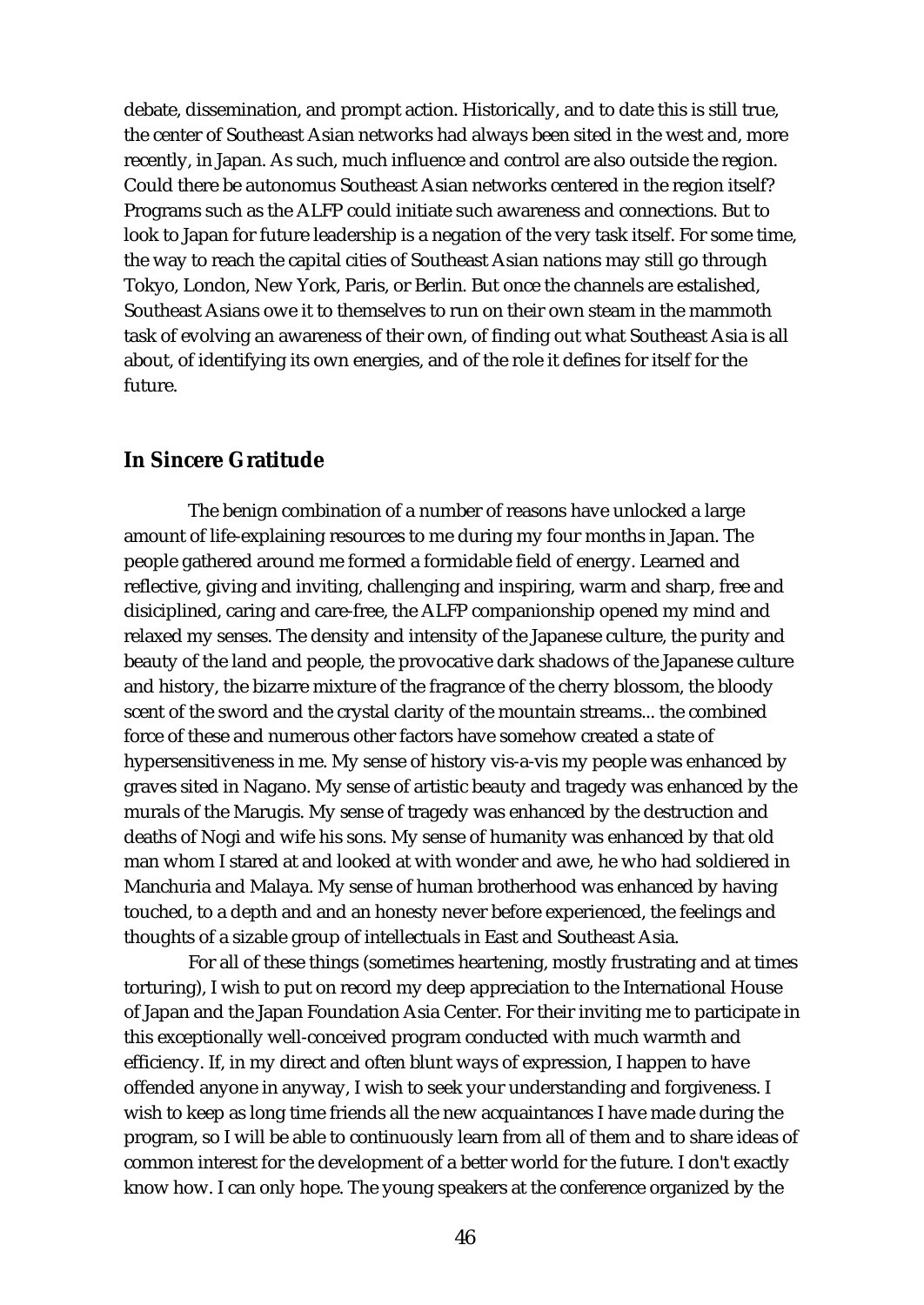Japanese Theater Directors' Association gave me reason for hope. They do not number many today, but they are young. Didn't a wise man once say, 'When the young amongst the people begin to take their culture seriously, there is great hope for its future.'

## **Postscript**

The play I did research on in Japan had been staged successfully as a major sold-out event at the Singapore Arts Festival in June 1998. Three Japanese directors and playwrights flew over for the premiere. Afterwards, we celebrated together. The play was inspired by the Japanese cemetery in Singapore. It's simply called 'The Spirits Play.' This production was invited to the Chinese Theater Festival in Hong Kong in November 1998 and played with great success to the Chinese audience there. Four Japanese directors and one producer saw it there and plans are under way to stage the play in Japan in 1999. In this regard, the support of the International House of Japan and the Japan Foundation Asia Center had already borne fruit. I gratefully acknowledge their assistance.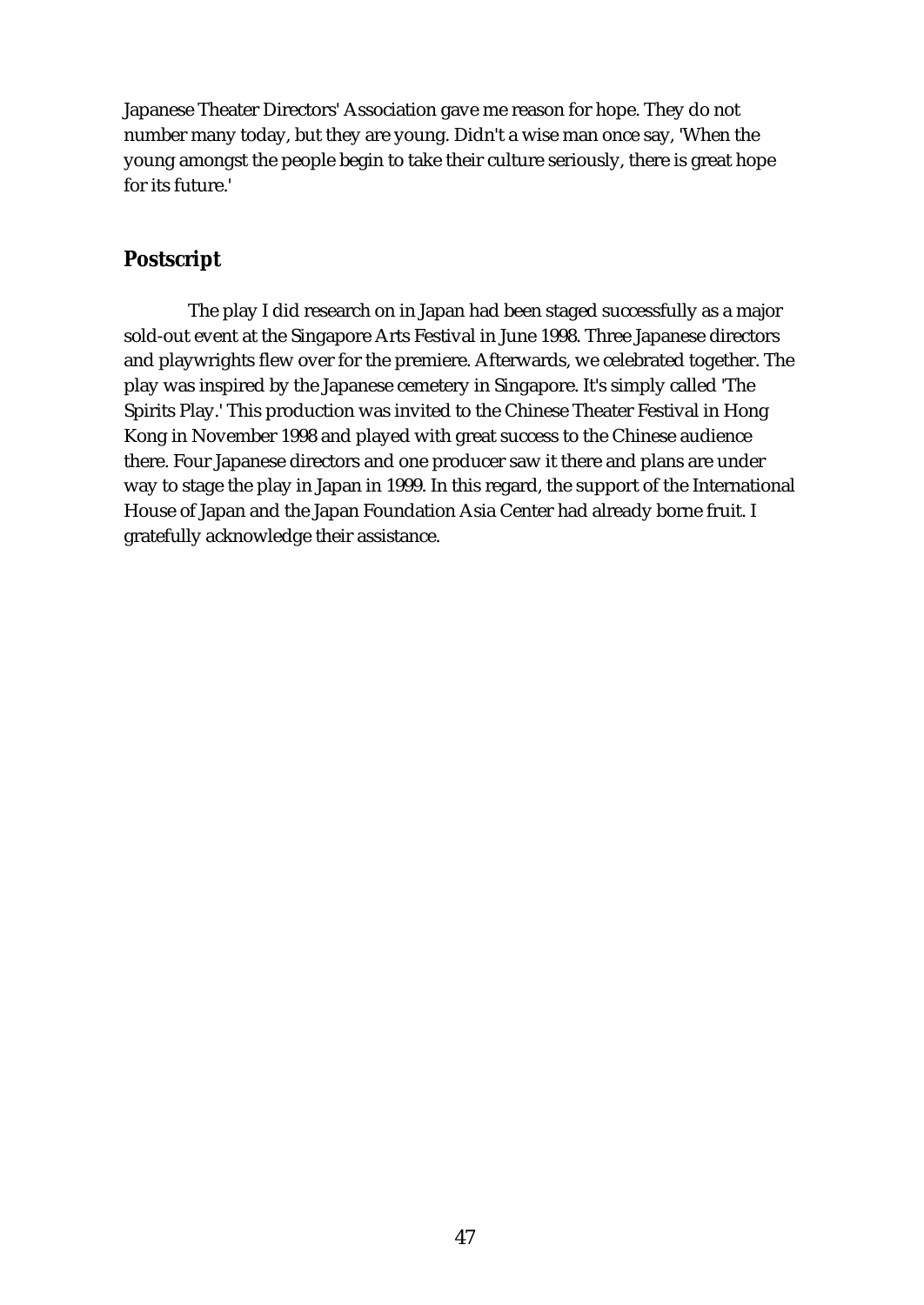## **Track-three Intellectuals and the Asia Leadership Fellow Program: Notes From A 1997 Fellow**

**Goenawan Mohamad**

## **Introduction**

In 1989, I went to Harvard as a Nieman fellow. It was a great opportunity to be at an excellent center of learning. I had access to facilities and things that in Indonesia were and still are not generally available: book stores, libraries, great lectures, and seminars. I immensely enjoyed my stay at Cambridge, Massachusetts. I thought I would never find an experience of similar kind. I was wrong. When I was selected to be a fellow of the 1997 Asia Leadership Fellow Program (ALFP) sponsored by the International House of Japan and the Japan Foundation Asia Center, I found my stay in Japan was at least as intellectually enriching and enjoyable as my two semesters at Harvard. It was even better, at some points.

Let me make a brief comparative note.

The Nieman Fellowship is an annual program designed specifically to cater to more than twenty mid-career journalists from all over the world. You meet and talk mostly to people from the same profession. It has its great advantage: we could easily talk shop to each other. The drawback is that gradually you get the feeling that you are never far from your newsroom or your old press club. You would be surprised to meet someone who is interested in, and have a first hand knowledge of, let us say, the theater or research on low-income groups. Of course, the energetic Nieman program director (they call it, curiously, "curator"), Bill Kovach, was instrumental in making sure that there was a good supply of pundits, resource persons, and people with interesting backgrounds. Yet, you could only go as far as picking their brains at professional level. If you want to have more intensive encounters and exchange of ideas with non-journalists at a more personal level, you have to go out of your way and make time for them.

#### **The Asia Leadership Fellow Program and the 1997 Fellows**

The ALFP has three strong points. First, the small number of the fellows selected for the program annually. In 1997, there were only five. Second, we came from different backgrounds and professional training, yet shared the same focus of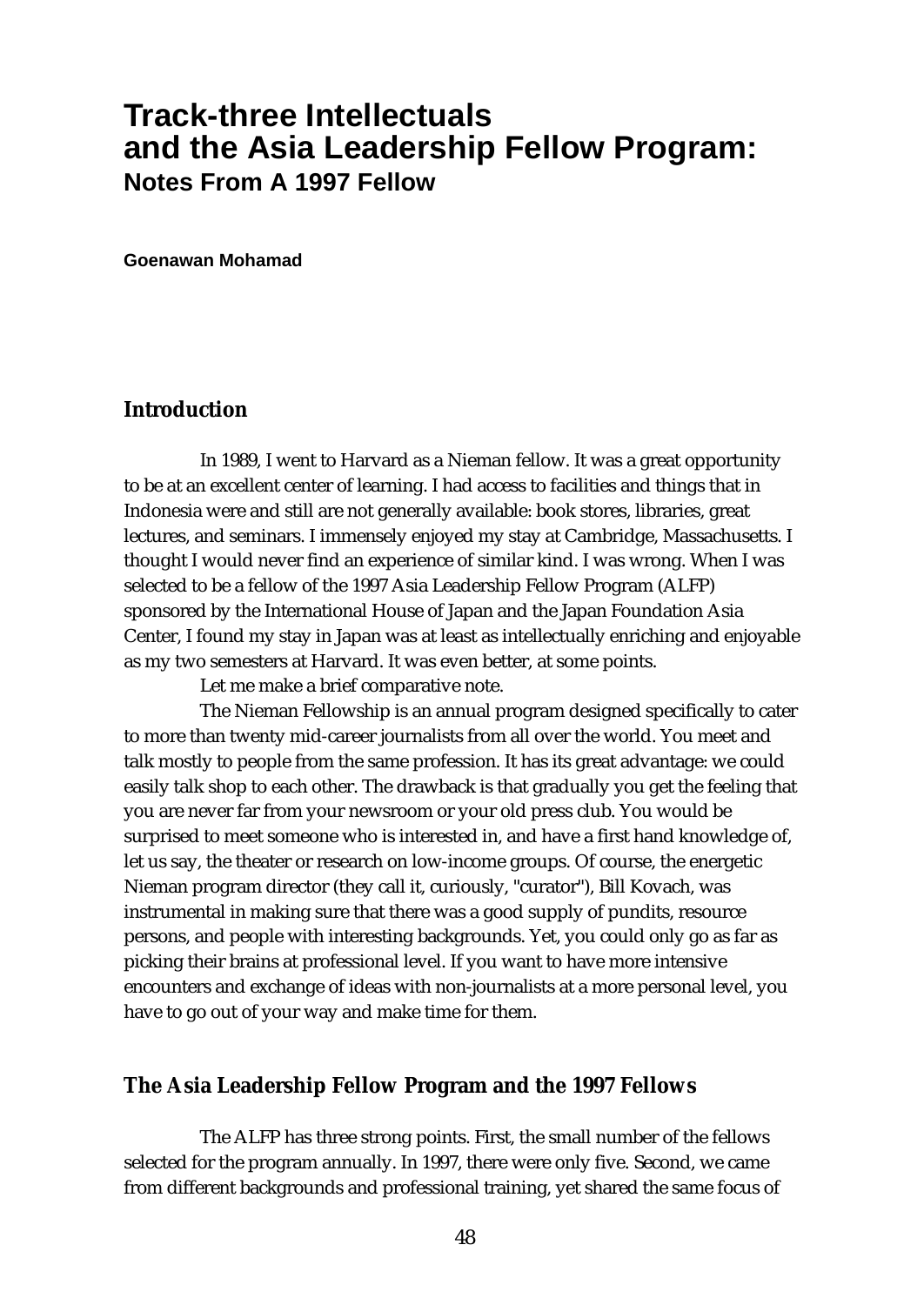concern, which largely touches upon issues of freedom, democracy, and development. Third, we were from neighboring countries (Malaysia, Thailand, Singapore, Japan, and Indonesia), with more or less similar patterns of social and cultural problems.

The small number has the advantage of being a more auspicious beginning when it comes to giving enough space for in-depth discussions and congeniality. Living next door at I-House to Ishak Bin Sari, a professor of economics who has done a lot of reasearch on Malaysian public policy dealing with income disparity, and having the chance to talk with him during my free time, I could get a better insight on the dilemma between an idea of justice and a notion of freedom and their practical consequences. From several breakfasts with another fellow, Ota-san, a Japanese anthropologist who does his research in South America, I gained more thought-provoking theses about problems of identity-formation in human societies. Ota-san is an academic versed in the current post-structuralist theories that are helpful also for non-academic, non-anthropological pursuits.

One of the fellows was Kuo Pao Kun, a playwright and theater director from Singapore. To me, he is a gentle embodiment of "the aesthetic spirit" muddling through the confines of a highly modernized non-western society—a free soul against a national obsession for orderliness. Although he is not an academic, he is an articulate man of ideas. Next to his perceptive observations of things big and small is his whole engaging personality. In this case, conversation and companionship, not theories or concept-filled discourse, opened the door for different perspectives of life. The same applied to my friendship with Laddawan, or "Job", another fellow from Thailand. She is not a woman of many words. Unlike the other fellows, she is not an intellectual who writes long academic articles. She is a social activist through-andthrough. She stands for the other side of a public intellectual: that which has a strong emphasis on praxis. To me, she did it not by engaging me in a discursive discussion, but just by telling stories of her works in Thailand—a country in transition to a more democratic nation-state.

#### **Track-three Intellectuals and the Asia Leadership Fellow Program**

My point is that by just being a member of a "team" consisting of persons from different backgrounds was such a privilege. It helped to stimulate further intellectual probing on current issues of immediate importance—especially because three of my fellow fellows are from ASEAN countries and another one has a good grasp of problems associated with the promises and the pains of a changing society. "Immediate importance" is a keyword in the life of a "track-3 intellectual".

This concept of "track-3 intellectual" is a helpful one if you want to come to terms with the order of things in "old societies, new nation-states." In this respect, the ALFP as conceived by the International House of Japan and the Japan Foundation Asia Center is commendable. It shows a good insight of things and a daring imagination. It fills the gap left by many convenors of seminars, symposia, and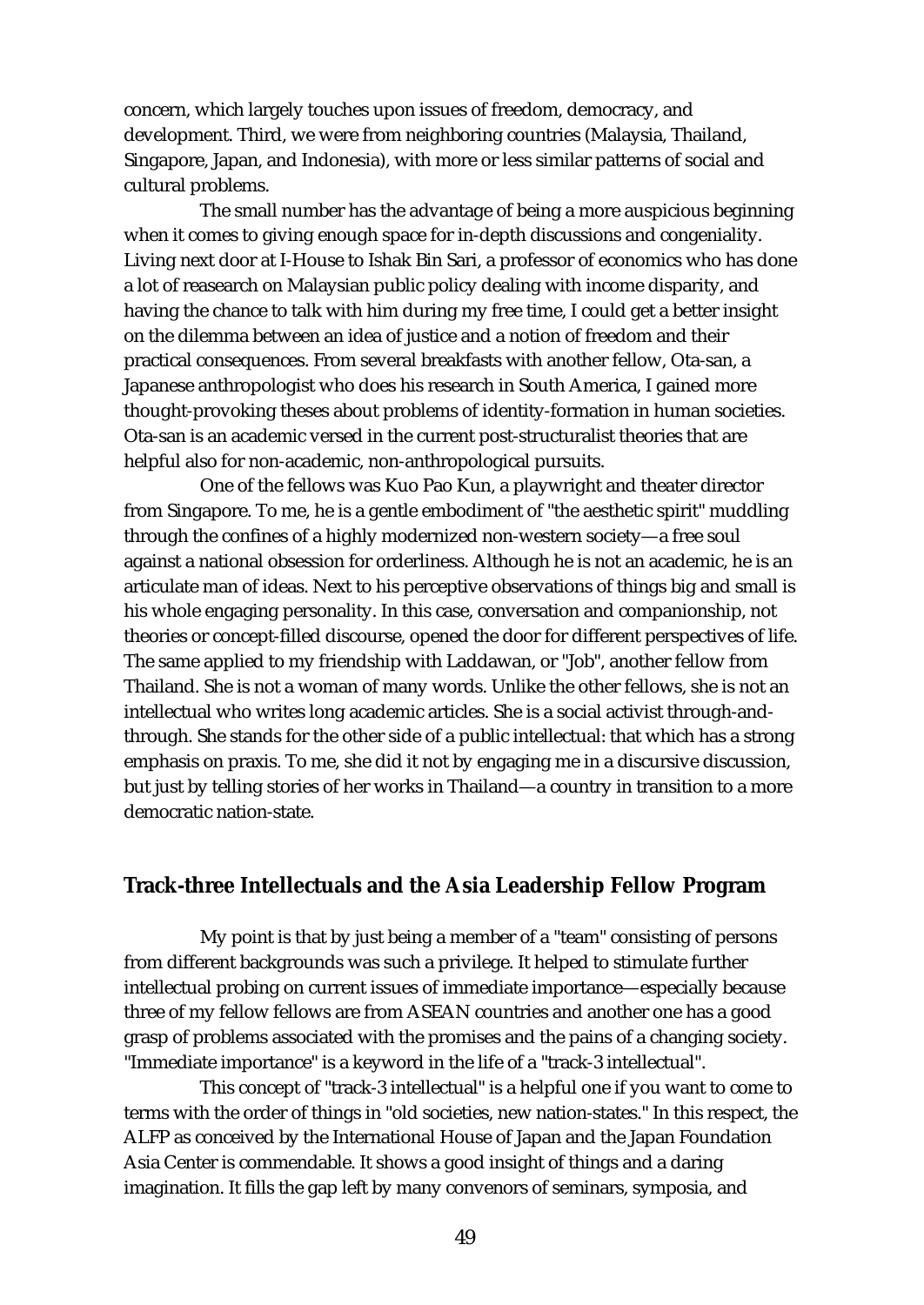conferences which normally focus on having people of ideas coming from a conventionally defined "disciplines" or having socially defined "professions". The problem is that in countries like the Phillipines and Indonesia you observe a baffling fluidity of institutions due to an abrupt break from a not-so-distant colonial past. No wonder, in these countries, significant changes—both inside and outside the arena of ideas—are to a large extent the works of the so-called "public intellectuals." In my view, these so-called "public intellectuals" are people capable of generating all kinds of alternative discourse, and improving the quality of debate through a good dosage of praxis and of politics.

What is also commendable is the ALFP's unstructured agenda. While the Harvard's Nieman Fellowship gives the fellows freedom to attend any class at the university that suits their liking, classes are classes. They are basically structured by a set of requirements like time, frequency, and certain paper works. Another problem at Harvard which proved to be inevitable was that there were too many classes to choose from. You simply had to rely on others' rating of a class and trust your luck to get something that is to your liking and hopefully, may find "useful" eventually.

The ALFP does not have these problems. You are practically free to do whatever you opt to. You create your own "classes", which are always in the form of seminars and discussions. You do not have to write a mid-term paper. The beauty is that the program always has a limited number of participants. You do not have to worry about bumping into loud-mouthed students who prided themselves in asking bad questions to lecturers. A more intensive, thoughtful discussion is always more conducive to any adventure in the realm of ideas.

Surely, the quality of small seminars/lectures chosen or attended by the fellows was not always great. At the end of my ALFP fellowship, I got invited to a conference outside Tokyo that to me had better food served than the intellectual exchange. Although, it was immensely useful to have met great people during the break. I consider myself lucky that I had, for example, the opportunity to discuss Professor Yoshikazu Sakamoto's famous ideas of "civil society" with the man himself. Prof. Teruo Sekimoto was, to me, another interesting person to meet and to talk with, not only as an academic but also as a wholesome intellectual. He is doing research for a forthcoming book on Indonesian batik industry—a book that I am sure will be of path-breaking quality, both in its wealth of materials and its theoretical thrust. I was fortunate to have met him. We became friends immediately. He allowed me to use his house in Kamakura to do my writing and to return his graciousness, I requested him to give a talk at my place in Jakarta when he visited Indonesia several months ago. Unfortunately, I missed the talk myself.

This brings me to the other plus factor of the ALFP: its approach is cosmopolitan, but its base is regional. I believe that ALFP has a role in shaping ideas of what Asia is to become someday. From my stay in Japan, I could assemble some thoughts that I would like to put in this short report.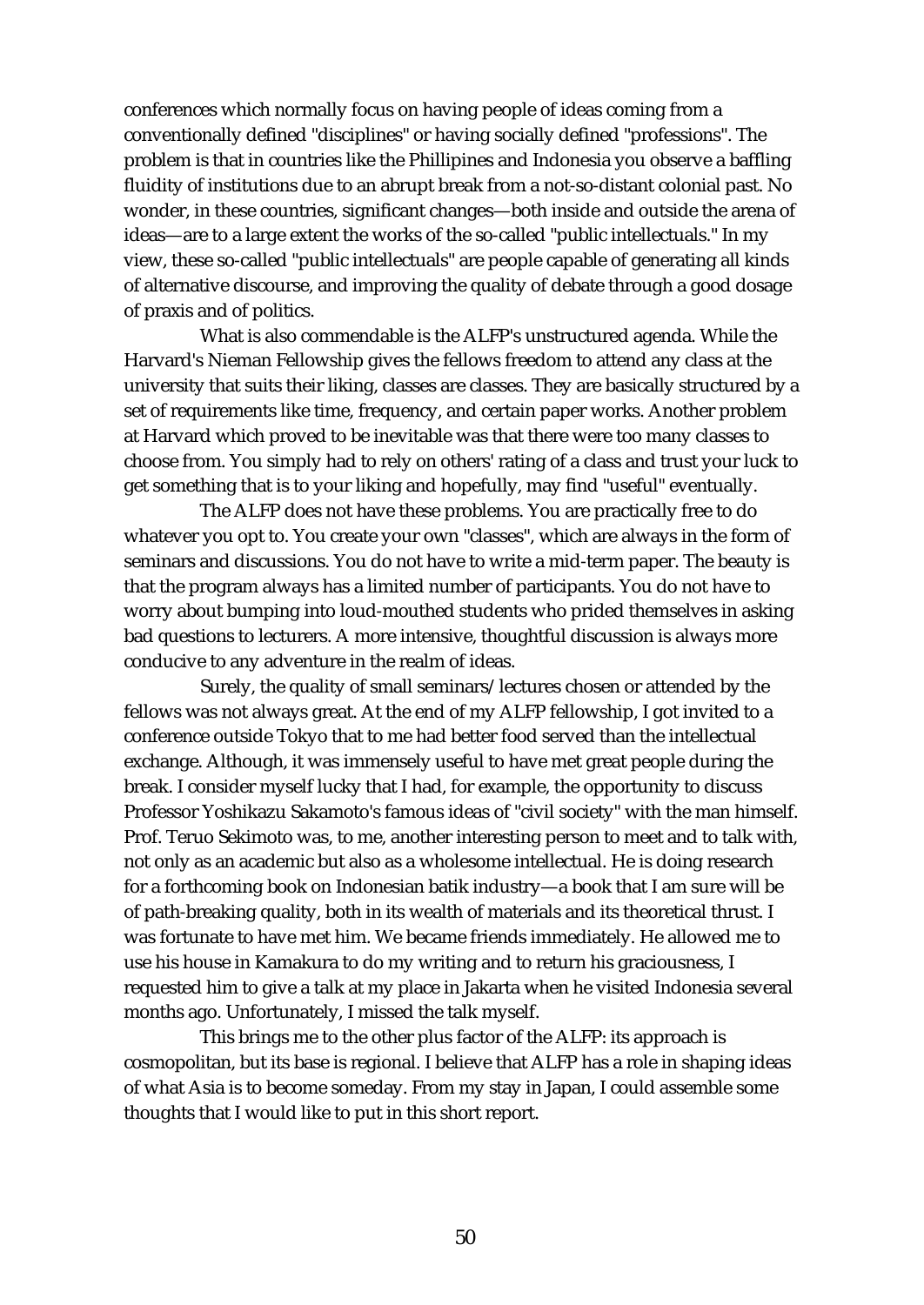## **The Asian Economic Crisis**

Five years before the current crisis, it was a shared belief that in the year 2010 Asia will be the source of 35 percent of the world's wealth, against 18 percent for the US and 17 percent for western Europe (*Financial Times*, 9 March 1993). It is not certain now whether the belief has not been shattered by the economic meltdown of 1998.

The drive for greater economic prosperity was something that sustained in one way or another the idea of "Asia" in the early 1990s. People talked of the "Asian miracle"—which was the rapid spread of wealth in many countries in the Far East. In 1970, the wealth was limited mainly to Japan. Soon the shares of other Asian countries grew. The forecast was that by 2010, Japan's share of the wealth would decline from three-quarters to one-quarter in favor of China, Korea, and the ASEAN countries. There was a sense of pride, even hubris, when people in Korea, or Singapore, or Malaysia, Thailand, and Indonesia talked about "Asian values." It was the right way not only to pave the way for economic growth, but also to manage internal conflicts of a country, underscoring less individual liberty and promoting "consensus" guided by an enlightened national leadership.

The meltdown has brought us back to the ground. Now, after not much of the old smugness left, there is one major question: what will be the axis of Asian regionalism?

Asian regionalism is in many ways different from the European one. Asia, particularly East Asia, is a wide geographical territory shaped largely more by sea routes than by continental treks. Most of the encounters took place in history as lowintensity conflicts and fragile alliances. It had no imperial centers, imagined or otherwise. Therefore, Asian regionalism has no well-defined border. Its aim has never been to create a single supranational entity or a federal political arrangement.

It is, at present, even more difficult to perceive Asia as an "imagined" order or a common entity. Under the pressure to survive the current economic crisis, even ASEAN nations—the most prominent regional cooperation in the Far East—compete with one another to get the best share of aids, investments, and trades from the US and Europe. Given the current shortage of foreign funds to revive the ASEAN economies, the economic crisis may erode the very basis of this regional association. The basis is first of all political, i.e. the political goodwill of its members to avoid regional conflicts, after the damaged done by Soekarno's politics of "konfrontasi".

The ASEAN raison d'être is still valid: no major conflict should take place between and among these neighboring countries. Proximity has its own potential hazards. Half-joking I would like to point out that last year, the haze generated by Indonesian forest fires created havoc that affected Singaporean drivers. But besides the old raison d'être, a new impetus has to be introduced to ASEAN in particular, and preferably also to an even more inclusive Asian regional cooperation. This new impetus should not be an ideological outcry against the thrusts of globalized market economy. Like it or not, the current globalized economy is here to stay and it is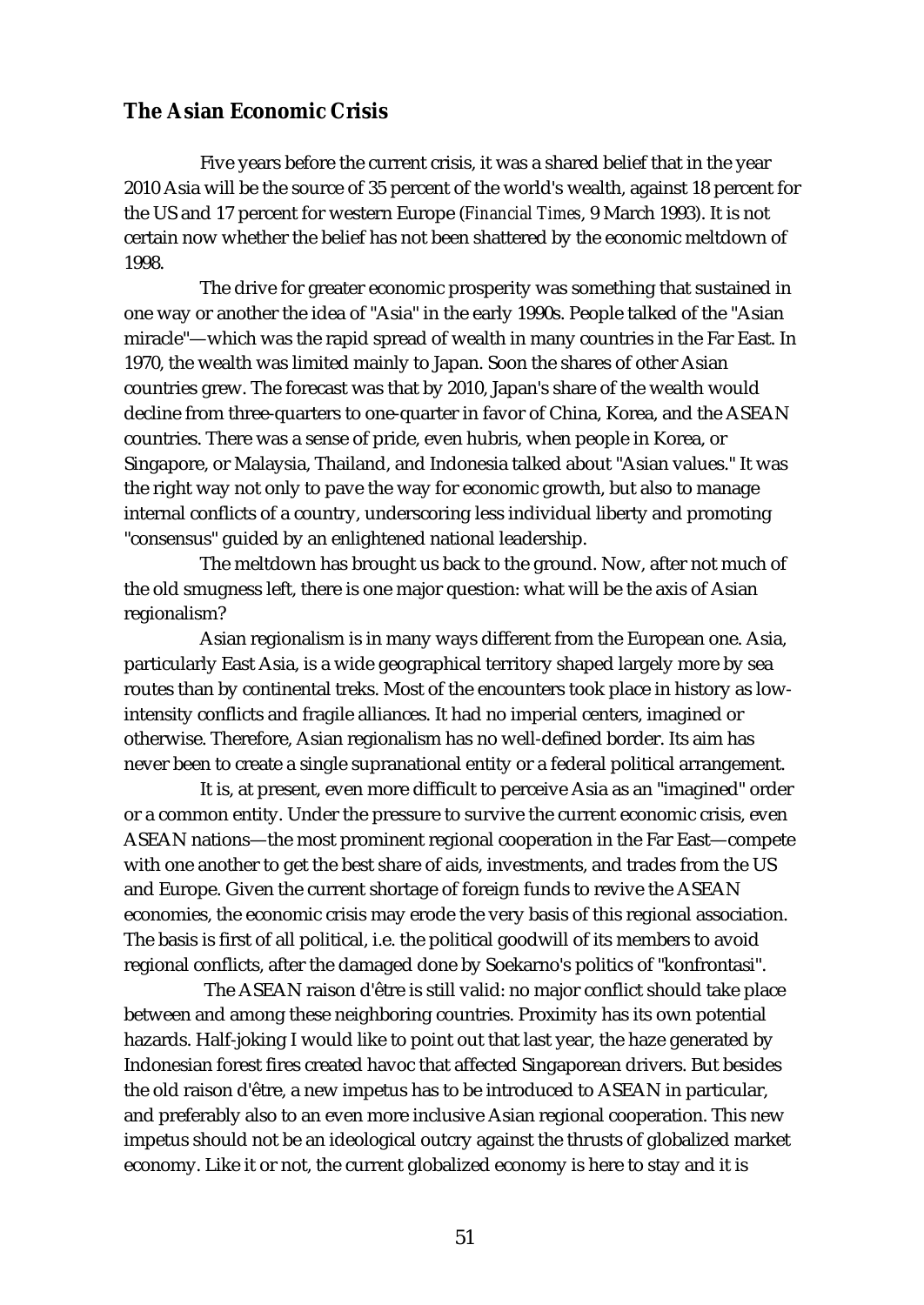marching into the next millenium with triumphant notes. The new impetus should be a more pragmatic one. For example, it should promote the potential benefits of projects like "the growth triangle" of Johore, which brings together southern Malaysia, Singapore, and Indonesia's Batan Island. The triangle will open more effective and efficient avenues to generate traffic of capital and work force in the countries concerned.

Many people are concerned about the future of Indonesia as a nation-state. Alarmists even talk of a "Balkanization" of this huge archipelago. To be sure, the mismanagement and abuses committed by the Soeharto's New Order regime in various parts of Indonesia had given rise to repressed anger and frustrations at the grass-root levels. Secessionist ideas and movements are gaining ground. However, any kind of secession will create a deep wound in the nation's psyche. It is not inconceivable that it may even lead to a large-scale violence—a greater national tragedy. To prevent or minimize potential damages, projects that give benefits to the local people and at the same time emphasize the positive sides of inter-ASEAN proximity may play a major, if not crucial, role. Projects of this nature may persuade local people to opt for more prudent and farsighted negotiations to reach a better solution to their plight and grievances vis-à-vis the "center", which is the national government controlling and administering the country from Jakarta.

There is also another reason not to undo Asia's regionalist imperative—no matter how vague, fluid, and flexible the concept is. It has something to do with the need to find ways to prevent further damages brought about by currency speculators. Some new regulatory measures have to be introduced in this globalized capital market dominated by hedge funds managers.

There is something worth looking into in George Soros's recent idea to create an international (or supranational?) body that will act like a central bank with a preemptive influence on economic policies in countries which could ultimately turn to it as an "international lender of the last resort." As Soros puts it, "free market fundamentalism"—the belief that markets are perfect—is a "false and dangerous ideology." There should be a set of regulations pressing for more disclosure of how funds are managed internationally. Because Asian countries have unwittingly become accomplices and later victims of "free market fundamentalism," they are the ones that should work together to explore new ways and means to give the market a good guidance. Obviously such a project cannot be accomplished by one country. It should be a joint undertaking of nations with great economic potentials like the ones you see in Asia.

Asians, of course, should not be concerned only with problems and issues related to economic growth. Recent political changes taking place in Taiwan, Thailand, Korea, and Indonesia are the best examples of how authoritarian regimes had failed to manage national economies. The absence of public accountability had brought about the false promise of "ersatz" or/and "crony" capitalism. To prevent a revival of authoritarianism, Asian nations should build a strong network of international and regional "civil societies." The idea of "Asian values" was misleading: it was state repression paraded as voluntary consensus.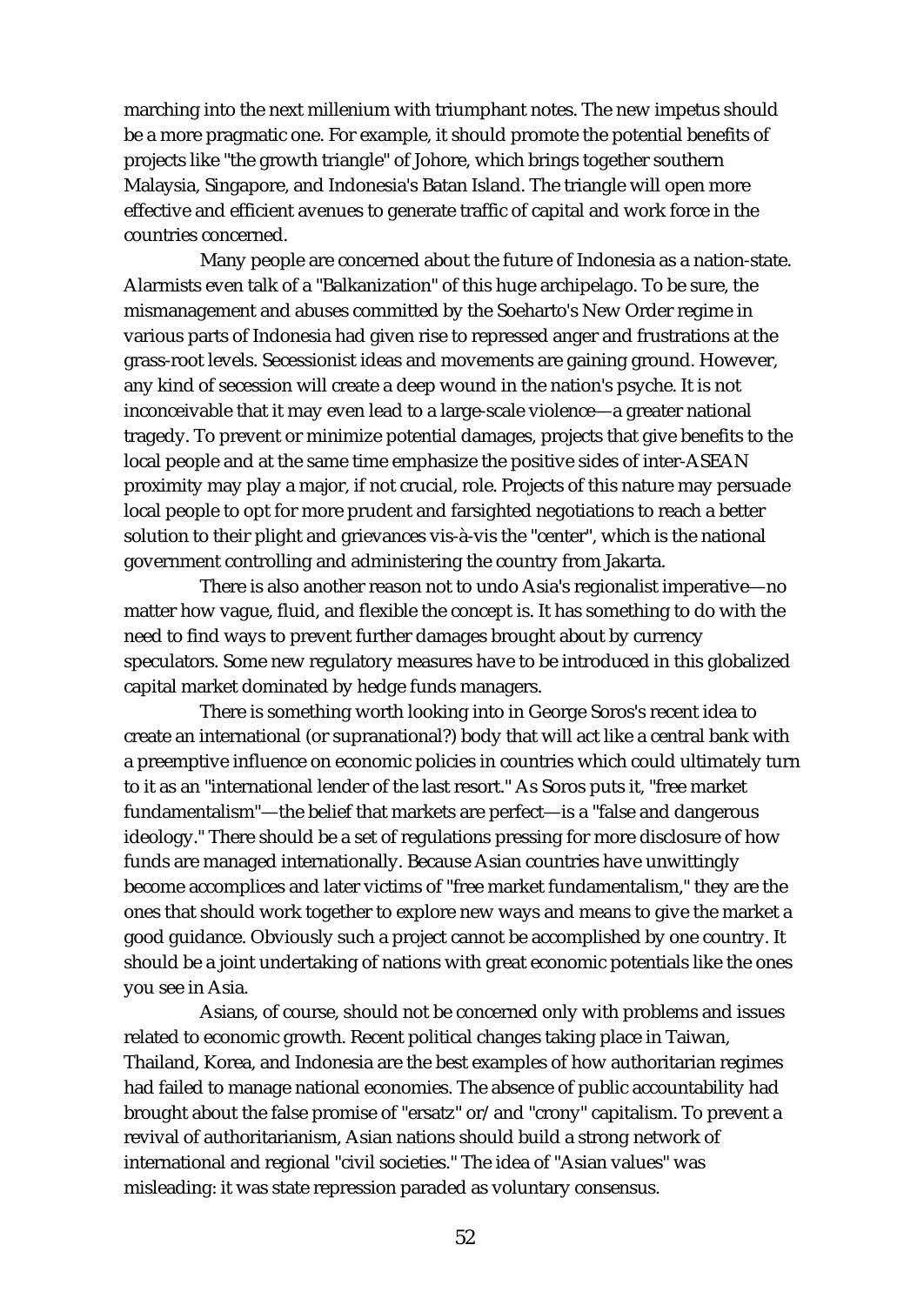However, networking is not only essential to generate a cross-national support promoting democratic reforms. A network of international and regional "civil societies" may also play a positive role in the current erosion of the "nationstate" myth.

Today, national governments everywhere have to deal with increasing explosions of "identity politics." Identity politics are, of course, political struggles waged by people who assume for themselves a definite identity (based on religion, ethnicity, or gender.). There is a risk that such political struggles will create highly conflict-ridden societies. A cross-national network of "civil societies" free from any government control may bring back the belief that there are worthy values to be universally shared by different people with different identities.

I strongly believe that the alumni of the Asia Leadership Fellow Program can contribute to this network in the near future.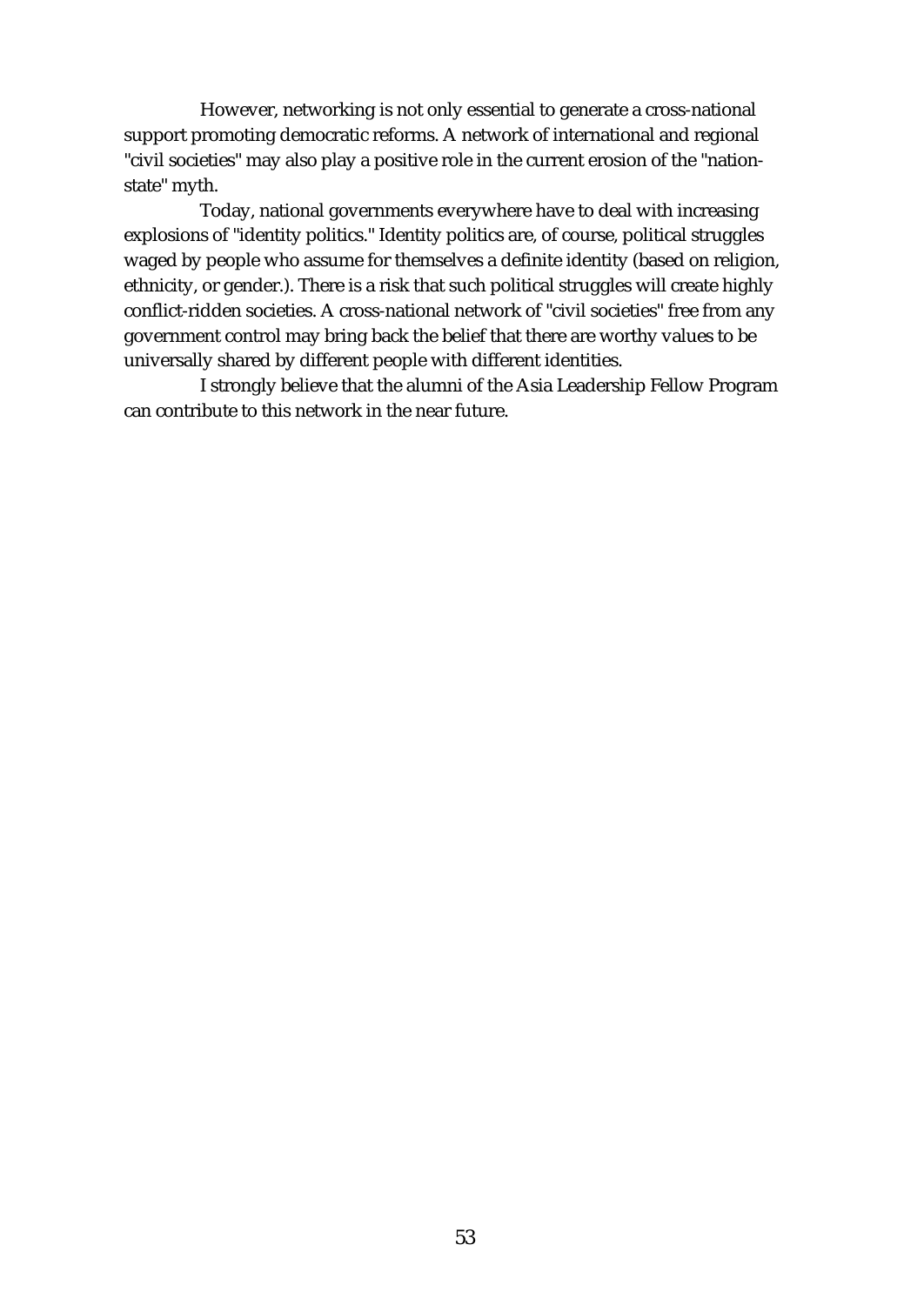# **Notions of and Questions on Identity: Asian Leadership Program Report**

**Ota Yoshinobu**

#### **I**

During the two months—from Sept. 1 till Oct. 31, 1997—I spent with other four fellows in Tokyo proved to be very important in my intellectual personal growth; I only hope I somehow managed to contribute something to others who have interacted with me. Being an academic, working within the limited area of interest, I always felt the need to broaden my vistas; this program afforded me an opportunity to do so. For this I am grateful for the invitation from Japan Foundation Asia Center and the International House of Japan to participate in the program in 1997. I also appreciate assistance from everyone at the institutions mentioned above, who made my stay in Tokyo a memorable one.

#### **II**

During the tenure of my fellowship I have completed the draft of the book which I had been working on since 1994: the book was subsequently published from Sekai Shisosha. I also finished the final draft of my paper entitled "Nation in Doubt, Identity in Question, and Hybrid Society" (later published in *IHJ Bulletin*,18:1, pp. 11- 16). The latter work reflects my own position on such issues as the effect of globalization (the issue that Isak Shari, also a fellow in residence with me, is interested) on local cultures and peoples, the question of identity (the issue that Goenawan Mohamad has addressed). I have benefited from my discussions with other fellows—Kuo Pao Kun and Laddawan—in order to finalize the draft of my paper.

Among the issues that we discussed, the most intriguing is as follows: the question of modernity in Asia. For example, we have discussed—as I understand them—the following concrete questions. Is it possible to enter modernity as Asians? Does this mean that, as some suggests, Asian modernity is characterized by Asian values? How does "modern" individual emerge in Asia? What does "culture" do under the strong state control of artistic productions? What is a nature of civil society in Asia and how is it possible to have global linkages with other nations? Or, is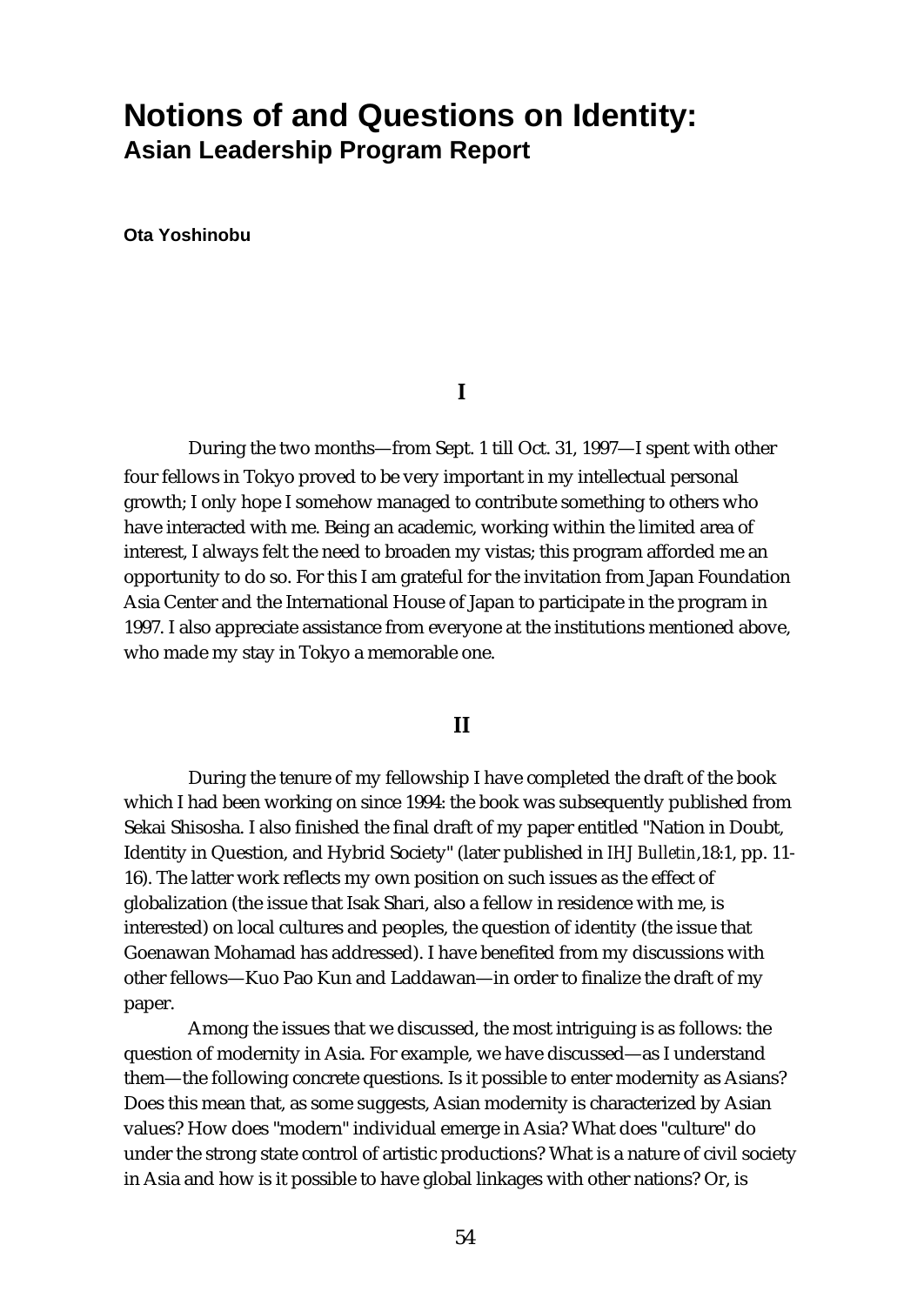"nation" already an obsolete category for the purpose of conceptualizing such a linkage.

At the same time we have had some difficulties in our discussions of such key concepts as culture: an anthropological usage of the term, on the one hand, a humanistic usage of the term, on the other. The tension between the two have persisted till the end, and I am not certain if the tension was a productive one or not. While I feel I wanted to have more focused discussions than we had, I also see the good point of more open-ended discussions where unexpected vistas would open up; therefore, I am somewhat divided what to recommend for the future as to the nature of the topic. But, the following topics might be worth investigation within the framework of this fellowship for the future: (1) the rise of Asian regionalism; (2) the lure of nationalism in the age of globalization.

#### **III**

Since I was the first Japanese participant, I have no experience to compare mine with my predecessors; however, I have immensely enjoyed an intense experience of living together at the International House of Japan. I still recommend that a local Japanese participant would be added to a group of the internationally invited participants. The weekend retreat as well as a series of visits to parts of Japan other than Tokyo and discussions I had there were all exciting. Even if I have prior contacts (such as Hokkaido University in Sapporo), I think the vistas would provide still important contacts with scholars and activists in these areas.

#### **IV**

The following is the text that I have revised and completed during my stay in Tokyo. While the topic of our fellowship dealt with the development and culture in Asia, I repeatedly questioned myself about how the notion of development came to be associated with the western society as a model. What is a shape of modernity not simply reactive to western modernity?: e.g., modernity grew out of "Asian values," whatever these values mean. For the purpose of thinking about such a question, I wanted to discuss the notion of identity based on nationality, since the question of identity has been often fallen into the prey of such an reactive thought.

#### **V**

#### **"Nation in Doubt, Identity in Question, and Hybrid Society"**

A question of identity—to put rather crudely, "who am I?" or "who are we"?—has been raised in as many different fields as there are in humanities and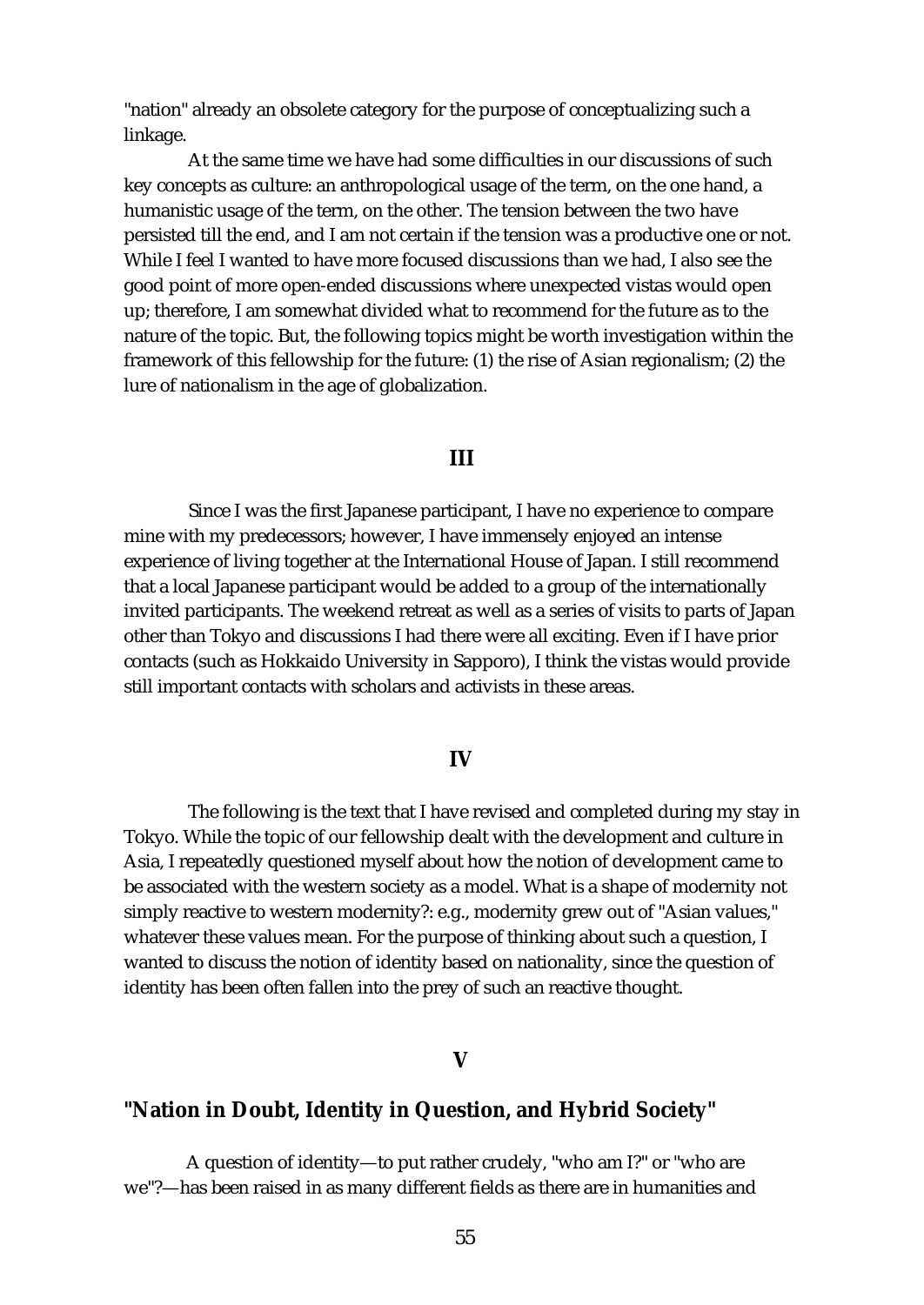human sciences; today, it is the question that has been most often raised, and it is the question whose answers are heatedly debated in those fields. What this question of identity entails exactly depends on some important qualifications that further complicate it. I list, as follows, almost randomly such qualifications: who poses it and to whom, though rhetorically, is it addressed?; in what context is it raised?; when and for what purpose is it raised? To illustrate the importance of these qualifications, I begin this essay by contrasting this question of identity, which was posed from two different positions, one issued from the position of dominance, while the other from that of subordination.

First, the most symptomatic of European imperialism was a literary movement called modernism, the movement which emphasized the irreparable loss and nostalgia for the authentic and organic. Those involved in this movement, including such American figures as Ernest Hemingway, F. Scott Fitzgerald, and Ezra Pound, viewed their world crumbling into chaotic jumble, a clear indication of which was World War I; therefore, they all went to various destinations in Europe for the purpose of regaining a sense of self—their identities—something needed to reimagine critically the nature of European civilization. Already in their effort which I do not uncritically endorse, of course—a question of identity was enmeshed with issues of order, belonging, and displacement, among others.

But, white European males—exemplars of my first position—are not the only ones raising the question of identity; in fact, their displacement was chosen and empowered by the global politico-economic regime of the day, while there were others who had raised the question more forcefully from the position of subordination, the position created by the regime which made Euro-American modernism possible.

*What I have in mind as an example of the second position is that of W.E.B. DuBois. DuBois, an African-American historian and sociologist, stated, in 1903, as follows, prefiguring a question of identity in a surprisingly contemporary manner: "It is a peculiar sensation, this double-consciousness, this sense of always looking at one's self through the eyes of others, of measuring one's soul by the tape of a world that looks on in a amused contempt and pity. One ever feels his twoness—an American, a Negro; two souls, two thoughts, two unreconciled strivings; two warring ideals in one dark body, whose dogged strength alone keeps it from being torn asunder." (The Soul of Black Folk)*

Black identity, according to DuBois in this particular writing, was expressed as the negation of self-identity, that is, "looking at one's self through the eyes of others." Being an "integrationist," (or "assimilationist" might be a more suitable term to describe his position in 1903), DuBois still believed in the ideal of becoming a citizen of the U.S., which had been rejecting "blacks" to the margins of society through its racist practices. It is the duty of black elites so-called "the Talented Tenth"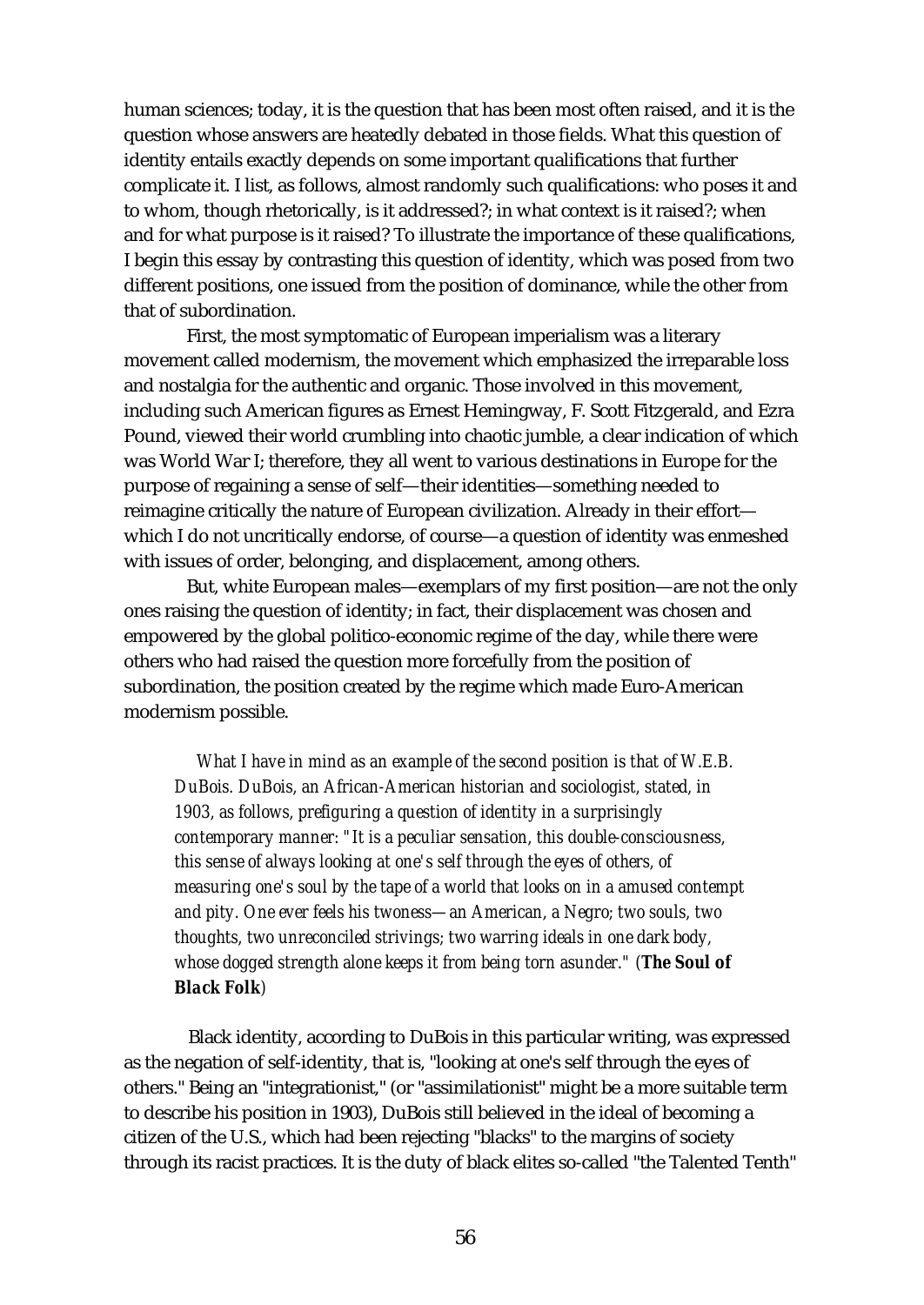to lead this process of assimilation, which he thought would eliminate what he refers to in the quotation above the 'double consciousness.'

I have quoted at length from DuBois, not because I naively identify myself with his position vis-à-vis American society, but because I think that it pointed out difficult issues surrounding the question of identity in the contemporary world. Formulating as questions, I enumerate them as follows: is a nation still adequate unit of belonging?; or, is it an ethnic group adequate unit? how do "immigrants" relate to their newly settled countries?; what kind of identities are articulated in this diasporaic dislocation?; how is national identity constructed?; at what cost?; what is the role of historical memory in the construction of identity?

Thus, a contemporary discussion of identity needs to include a examination of various modes of "belonging" to community—nation-state and ethnic group precisely when such communities are made problematic as the process of globalization constantly denaturalizes the legitimacy of nation-state and ethnic community as the original and primary source of identification, something that grounds a mode of belonging; therefore, I discuss in the following section nationalism in two forms: one based in terms of nationality, the other, ethnicity. Then, turning to a critique of nationalism, I examine in the third section the critical notion of hybridity, also divided in two conceptual polarities.

But, how does such a mode of belonging expressed? One cannot simply express one's identification with a community, unmediated, as it were. My answer at this stage is a tentative one, but is as follows: it is representation in a culture that mediates the individual to a community that calls one's identity into being. Thus, in the following section I would like to discuss, with fear of appearing overly pedantic, some key terms such as representation, culture, and identity, as they relate to a debate on a mode of belonging.

## **Belonging: Nationality and Ethnicity**

Answers to a question, "who am I?" might include such individual attributes as name, gender, sexuality, familial relations, and such social attributes as status, "race," nationality, language, religion, and so on. But, to complicate a process of answering this question, I would like to point out that gender, sexuality, nationality, and "race," for example, are not innocent categories; they imply more than what they mean; connotations always exceed denotations. Being "Japanese" can simply be a statement of nationality, while it conjures, depending on to whom this nationality is expressed, historical memories of war, images of economic expansionism, and secretive political body; such memories and images are then translatable into stereotypic ideas of being "Japanese": aggressive, passive, secretive, avaricious, polite, insolent, all of which are necessarily contradictory, as Ruth Benedict pointed out a long time ago.

Certainly, these connotations do not float in the air, but are socially anchored, produced and reproduced in representational practices. Such representations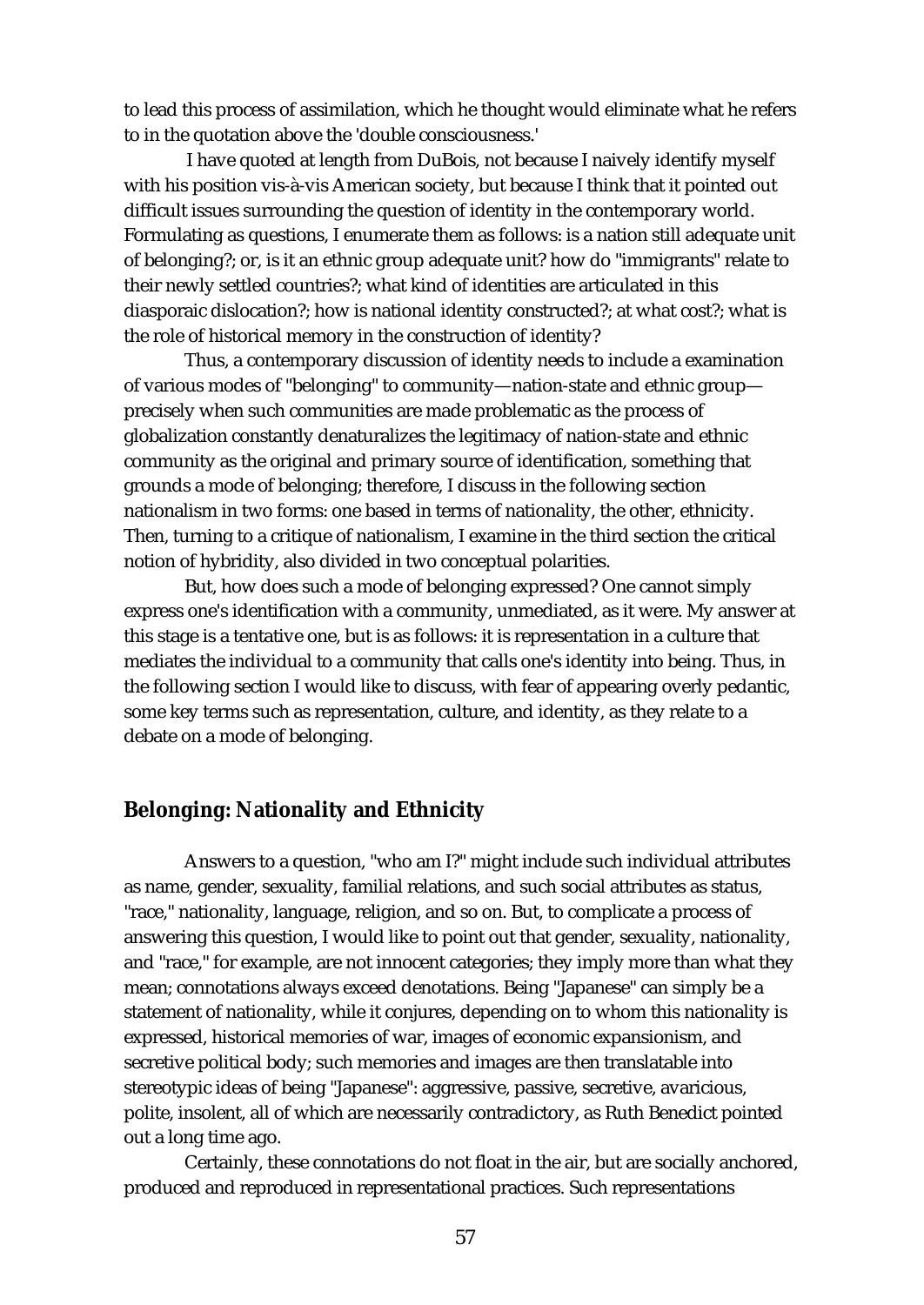produce other-representations as well as self-representations, both of which are configured simultaneously; in other words, representations about the Self are inseparable from creating representations about the Other. Furthermore, since representations socially circulate, the meanings of these representations are not immune to re-evaluation by the subjects in different positions, so to speak, the process referred to below as transcoding. This process has historically occurred frequently not only in colonial contact zones but in national urban spaces.

"Who produces these representations and to what purpose in mind?" is a very important question, as it points to the control and deployment of power, yet "who consumes them, and how?" is as important as the previous question, for it also destablizes the singularly coersive view of power. A representation is interpretable in a sense that its potential for various conflicting meanings is always real; in other words, an act of interpretation plies open potentials for meanings of these representations. For this reason, an identity articulated in representations is actively produced by the power that smoothes contradictory meanings and strives for a unitary meaning to which an individual is invited to identify for a time being. But, the individual in turn negotiates such a meaning, avoiding the final closure to it. Thus, identity is not "being," but "becoming," as Stuart Hall reminds us, a continuous act of negotiation itself.

According to the process of identity formation summarized above, national identity is not simply given. For example, an issue of national identity becomes complicated as soon as it is considered something more than just a legal issue. A question, "who is Japanese?" has been contested historically as a cultural issue; that is, "who is included and who is excluded from this nation?" Okinawan intellectuals, for instance, from Ifa Fuyû to Oshiro Tatsuhiro, have repeatedly raised the following question: "what does it mean to be Okinawan in Japanese nation-state?" To them this question comes from their reflections on experiences and histories of subtle exclusion and marginalization of Okinawan people from Japan. This question raised by Okinawan intellectuals is not simply a question for Okinawans but is also a question for the Japanese mainlanders; since a discussion of Okinawan identity is inseparable from that of Japanese identity at large.

Ifa Fuyû (1876-1947), an Okinawan intellectual of great renown, claimed in 1914 that the incorporation of Ryukyu kingdom, enacted through several stages, had been "a kind of emancipation from slavery." "Emancipation" is a rather shocking term to describe the political process of rendering Ryukyus into Okinawa, the process completed in 1879; this statement comes from Ifa's reading of Booker T. Washington's *Up From Slavery* published in 1901. To avoid a possible misunderstanding, I should emphasize immediately that by the term "slavery" Ifa meant the condition of subordination without a definite sense of identity: Ryukyuans were suspended in the tension—constructed forcefully by others—between being Chinese and being Japanese, the condition preferable to the Satsuma clan which had siphoned revenues from trade relationships between China and Ryukyu kingdom. Thus, Ryukyuan "slavery" prepared financially for the emergence of modern Japanese nation-state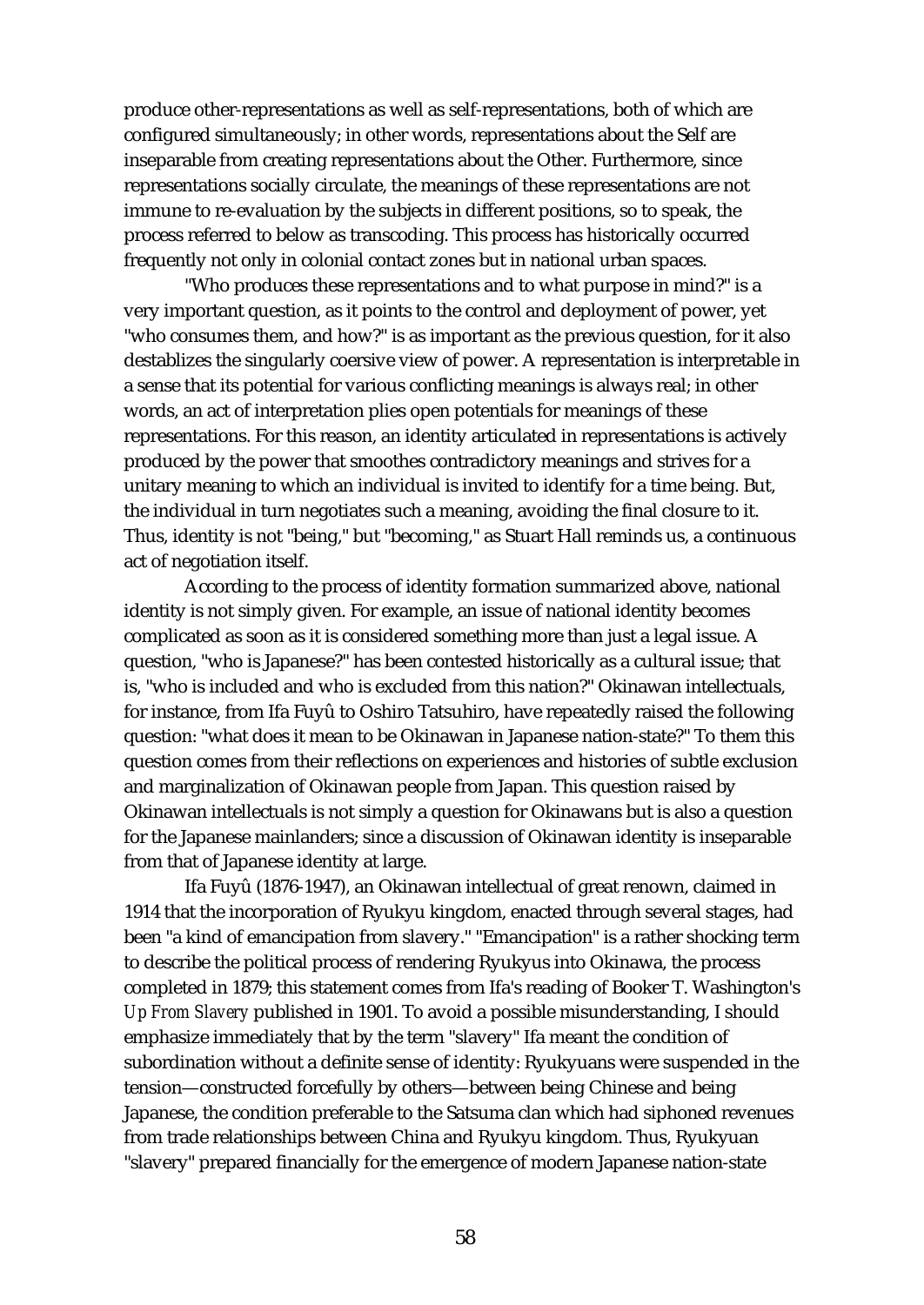since it had supplied wealth for Satsuma clan which was instrumental in 1868 restoration.

Ifa considered national identity was something that had been lacking for Okinawans; in this case, Okinawans as Japanese. His desire for winning recognition from the Japanese is something akin, perhaps, to liberating oneself from "double consciousness," the desire for integration also expressed by DuBois. I think Ifa's effort in recuperating *Omoro*, Okinawan courtly poems, was, academic interest aside, to establish a historical link between ancient Japanese culture with the Okinawan counterpart. Regaining a historical commonality with the Japanese as represented in *Omoro* poems was his way of identifying with the Japanese. (Of course, his intellectual trajectory did not end here, and any extended discussion of it remains outside of the limit of this paper.)

Leaving Okinawa for a moment, I would like to discuss a another way of formulating identity. This time without relying on the promise of integration, one moves toward the opposite direction, that is, separation. Nowadays, this move has been hotly debated because of its association with nationalism (or, its variant, ethnic absolutism) that empowers members tremendously through proposing a unified value system but creates absolute gaps between its members and non-members. The sharp separation of members from non-members are represented in differences between cultures. I should point out that it is not only minority groups that sometimes resort to this mode of formulating identity but the majority in power does as well. Thus, according to conservative critiques like Arthur Schlesinger, an American historian, Afro-centrism, for example, is a form of tribalism, or Balkanization, that potentially disrupts American national unity, because it privileges a distinctive cultural unity among African-Americans, the unity that results in separation. He is vocal in criticizing it, while he remains silent to such an idea as Huntingtonian "clash of civilization," which is clearly based on the same organic and integrated view of culture. Schlesinger considers natural the logic of cultural separation at the level of nationality, but finds "elitist" the same logic at the level of ethnicity.

I repeat that nationalism has not always been the source of evil in contemporary world; its status is really contingent on historical contexts as any form of politics might be. Nationalism among minorities, the oppressed and the marginalized formulates powerful identities through transcoding: a process of assigning new meanings often opposite of dominant ones to the key terms. For example, the term, "black" in the U.S. was revalued by black activists in the sixties as powerful and positive symbol of identification for blacks—"black is beautiful." In the United Kingdom the same term "black"—which only white British people had used to describe non-white peoples—was mobilized in the seventies to consolidate various urban populations of color such as Caribbean, African, and South Asian.

Nationalism invites people to commit themselves deeply to a community through various powerful representations of sentiment and historical memories. It is local and sedentary since it derives its power from territoriality, which is often represented in such expressions as defending one's "homeland" and, in a case of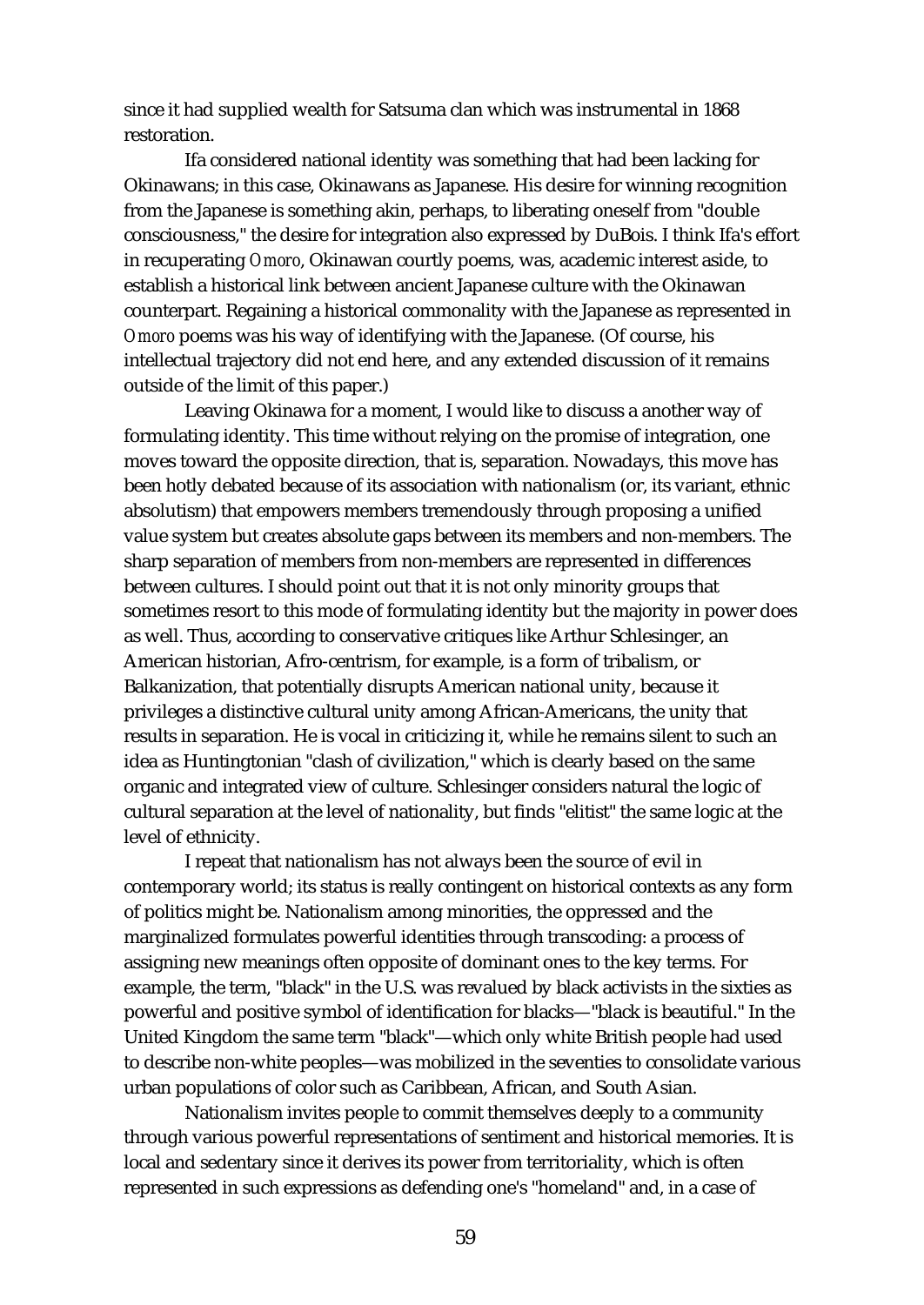diaspora communities, a return to such a place, albeit imaginary. It is a historical fact that (local) nationalism was the driving force behind decolonization movements in Asian and African countries since the end of World War II. I acknowledge well that such movements perhaps remained only reactions to western colonialism; therefore, they retained the logic of Manichean dichotomy which had informed the very colonialism that such movements had tried to overthrow. This is a well-rehearsed point in contemporary discussion on colonialism. Even this might be a case, the logic, I do not think, overrides the power of history; it is incumbent upon us to understand the specificity of historical context in which these movements arose and, certainly, consequences they created, as well.

I present another instance of nationalism from another part of the globe. Recently, I have been studying Maya Indian nationalism in Guatemala, where the Indians (*Indígenas*) are the majority rather than the minority; however, the political power of the country is clearly in the hands of *ladinos* and whites, the minority. The indigenous population is not biologically distinct from *ladinos*; Mayas are distinct from *ladinos* only culturally: Mayas use one of twenty-two native languages, practice folk catholicism, and follow other customary cultural practices in their everyday life.

Often proclaimed in a newspaper is that Guatemala is a country of "*mestizos,*" the "race" produced as the result of mixture of Indians with Spaniards: Guatemala as a truly "hybrid" nation. To assert anything contrary is to rub against this national ideology; consequently, this ideology simply reduces Mayas as underclass, which is in need of modernization. Thus, in the dominant national discourse Mayas are represented as "problem," and they are defined by such terms of negative valence as follows: pre-modern, unsanitary, poor, uneducated, and unenlightened, collective, and so on. This discursive construction of Mayas constantly beckons them to renounce their ethnicity, in short, to integrate themselves into the Guatemalan society, a modern nation based on the model of European nation-state. This discursive construct of Mayas gave rise to a unified Mayan identity; until nationalists have rearticulated the notion of Maya for themselves, Mayas conceived themselves of belonging mainly to linguistically separate counties (*municipios*) rather than something like Maya "nation."

Maya nationalism transcodes "Maya" as the storehouse of positive meanings: ecologically conscious, moral, hardworking, knowledgeable, bearers of wisdom of ancient Maya civilization. It represents its cultural heritage in a very essentialized that is ahistorical—way, in a manner somewhat akin to ethnographic descriptions produced by anthropologists several decades ago. It strives toward opening up a space for Mayas to become subjects of the modern nation-state, Guatemala, without renouncing their ethnic identity by devising strategies of entering modernity: for example, they now have created means of transcribing their languages, creating through vernacular neologism—not direct borrowing from Spanish—vocabularies necessary for modern life, and even lobbying for officialization of four major Mayan languages. At this juncture, I consider Maya nationalism an effective means to combat the power of *ladinos*; without this form of mobilization the Mayas would be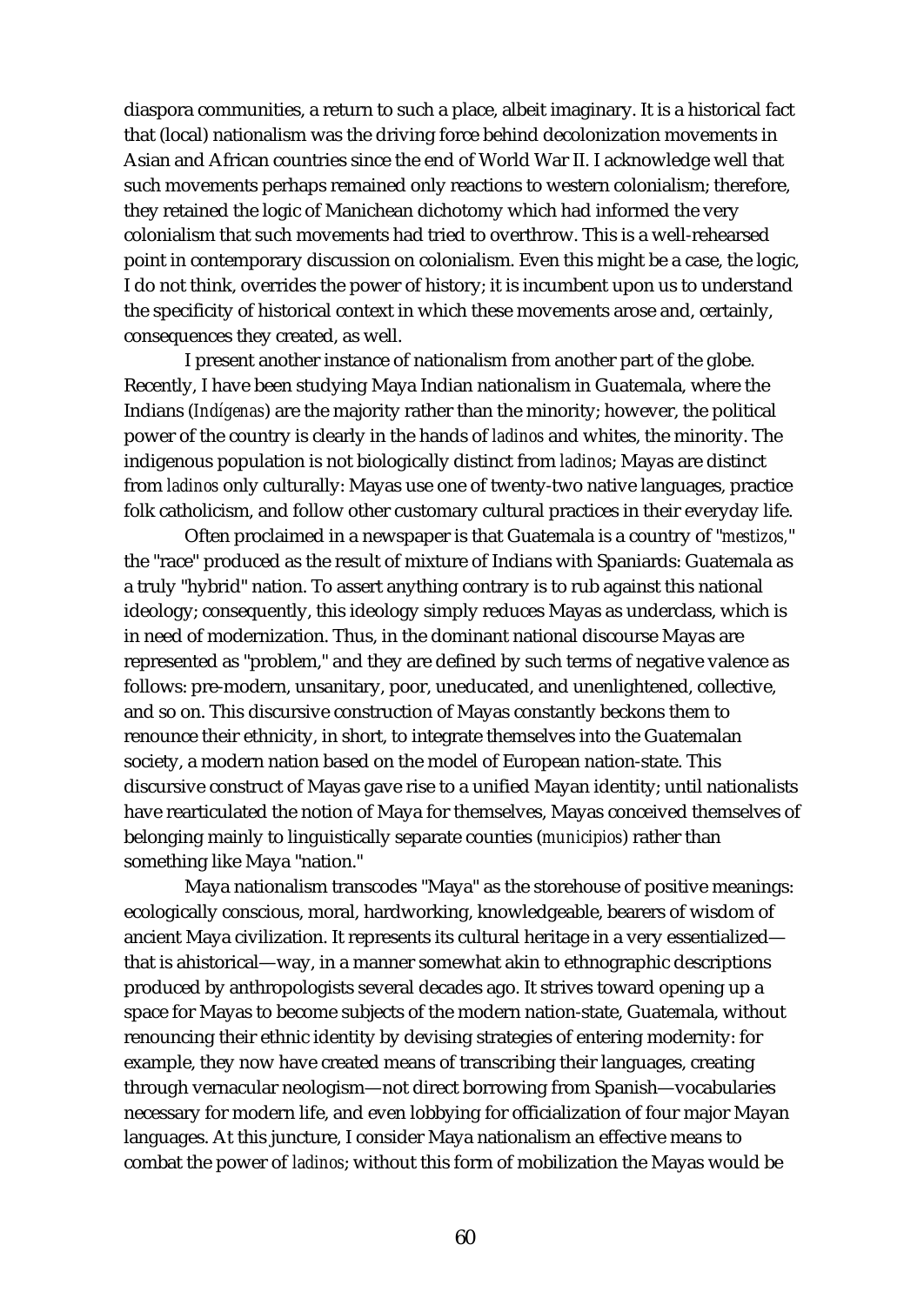left with nothing to protect themselves from the powerful discursive constructs that affect the actions of all involved.

Now, after defending nationalism not only for its political force but also for its cultural empowerment, I introduce critiques of nationalism and ethnic absolutism because I think there are also historical contexts and moments in which such critiques are needed and effective. It is important to keep in mind that any form of politics remains conjunctural; therefore, to use a felicitous expression of Stuart Hall, again, we need to think of it as contingent and positional, that is, "without guarantee."

One obvious feature of nationalism is its tendency to downplay differences among members within a community which it tries to represent politically, while another is to police the boundary between the inside and the outside for the purpose of keeping the inside absolutely distinct from the outside. The unity is created by emphasizing the historical continuity from the time immemorial, establishing the "sense" of linguistic homogeneity, devising ahistorical cultural essence, if not "racial," shared by all.

This unity presupposed by nationalism has been contested. In the age of "postmodern" and global economy, the localized community, whether in a form of nation-state or in a ethnic group, might appear (but to whom?) oppressive because of its drive for unity. While nation-state and organic community have been declining as the source of stable identity, new representations are produced discursively; in other words, the systematic and organic concept of culture is no longer adequate in analyzing current representational practices that produce meanings (amenable for reinterpretation) because such a concept disregards the non-systemic aspects of society, both internally and externally: these representational practices thrive upon positional variations, internally, as well as exploit permeable borders, externally.

Nevertheless, it might be too rush to do away with the concept of culture entirely, since without it the world of meaning would be lost. By the same taken, it might be too problematical to posit a nomadic subject, who feels free of belonging to any community. An alternative is to focus on the representational practices based on such ideas as "import-export, contextual-tactical shifting, local mix-and-match, syncretic recombination" (in James Clifford's phrases), as cultural borders are constantly crossed and recrossed, new technologies invented and marketed as commodities are appropriated creatively for the purpose of making the contemporary life non-identical; thus, emerges a critique of homogenous national time and space. Then, ideas of boundary crossing, syncretism, creolization and intermixture consititute a powerful critique of nationalism that defends the idea of purity: "hybridity," in short, is a key critical term in contemporary discussions of nationalism.

But, as Renato Rosaldo has astutely noted, the idea of hybridity oscillates between two conceptual polarities: (1) hybridity as in-between space of two zones of purity; naturally, the idea of purity is logically prior to that of hybridity (2) hybridity as ongoing condition of all human sociality; for this reason, the idea of hybridity is logically prior to that of purity. Below I discuss these two distinctive conceptual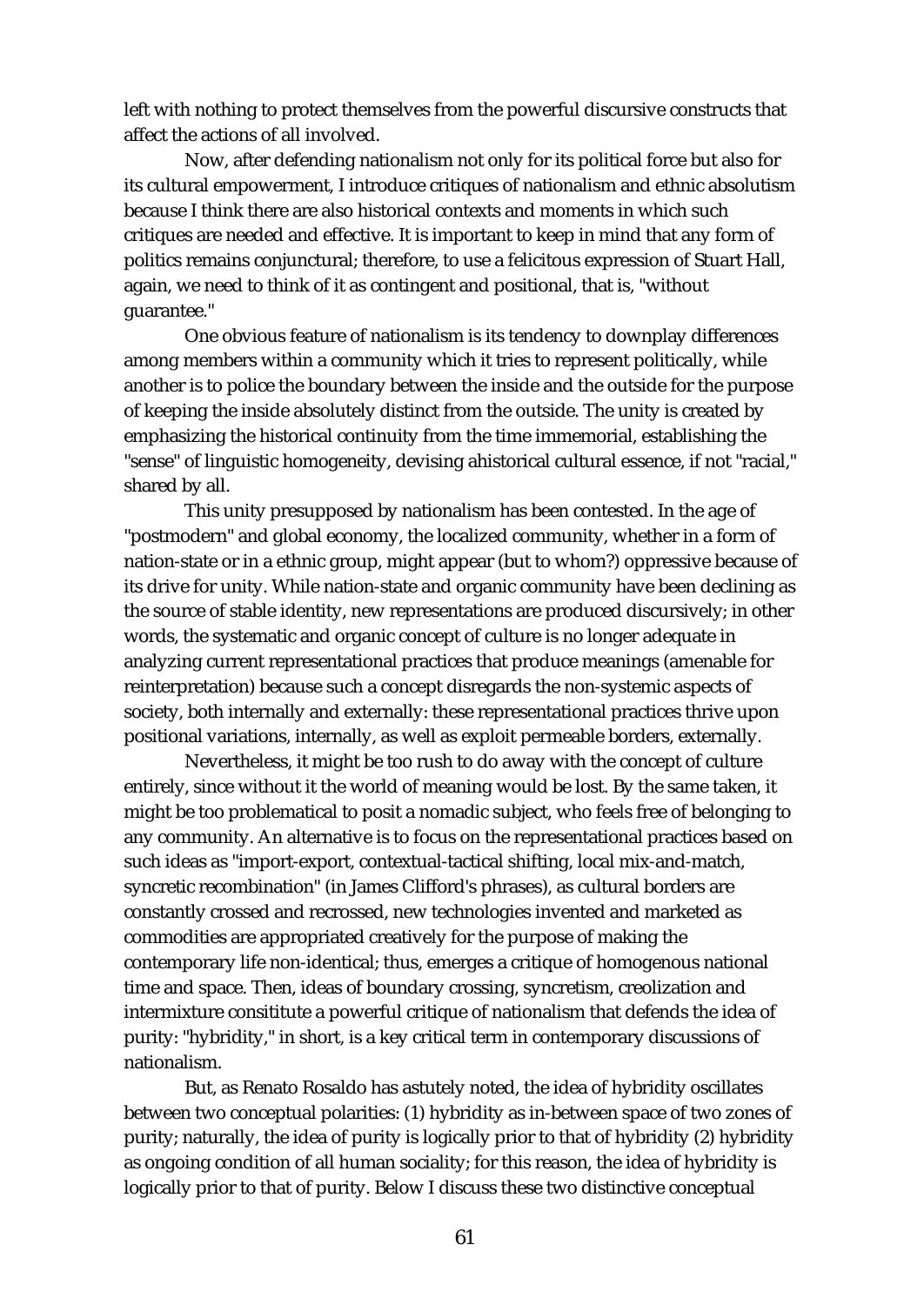polarities, the separation of which is, according to some, crucial for reimaging a possibility for new form of sociality that does not fall into the trap of nationalism.

#### **Hybridity as Critique of Nationalism: Two Polarities**

First, hybridity as cross between two zones of purity. If, for nationalism, locality and sedentariness are key terms, then, for its critiques, the concept of mobility is a key term, traveling becomes a powerful metaphor, and nomad is no longer premodern figure, but a powerful prototype of "postmodern" individual. Exile no longer carries a negative meaning, but positively re-evaluated as one of such "postmodern" metaphors of displacement. Everyone in a sense becomes "crossracial, polylingual, and multicontextual" (in Gomez-Peña's words), in short, a hybrid. Since such a person is a product of difference rather than identity, it might be somewhat misleading to call this form of identity as "identity" at all. In a sense, this notion of hybridity celebrates a concept of nomadic subject, as mentioned briefly at the end of the previous section.

According to this concept of hybridity, it has destabilized the metanarrative of nation-state, as much as the transnational flow of capital and labor power has rendered obsolete an understanding of contemporary economy framed exclusively in terms of national economy: George Lipsitz, a scholar in American studies, has once written that "the power of transnational capital means that all of us must become transnational too."

Although historically important as critique of many taken for granted ideas linked with nationalism, this way of formulating an idea of hybridity, some argues, is a largely self-congratulatory for intellectuals in postindustrial societies; worse, it confuses various modes of movement of people into one grand metaphor of traveling: in what aspects is a position of political refugee from Guatemala living in Illinois under the protection of a catholic priest similar to (and different from) that of privileged intellectual from India, now teaching at a university in Chicago? But, the most notable shortcoming of this facile embracing of nomadism, it seems to me, is its tendency to regard the "community and belonging" non-issue, in other words, its total denial of consideration for developing a possible form of sociality. I find it crucial to keep this critique of "postmodern" nomadism, since I believe that nationalism and its postmodern critique cannot be narrativized in an evolutionary sequence; both remain equally contested ideas.

Second, hybridity as on-going condition of all human sociality. This idea of hybridity is somewhat counter-intuitive because it posits that hybridity is logically prior to purity. According to it, what needs to be examined is the ideological formation of zones of purity, as expressed in nationalism and ethnic absolutism. In a historical examination it takes a form of constructivism, from whose perspective nation-state premised on the linguistic, cultural, or "racial" homogenous structure is not given but historically created; therefore, this idea of hybridity deconstructs nationalism, which emphasizes the historical continuity of nation and its people.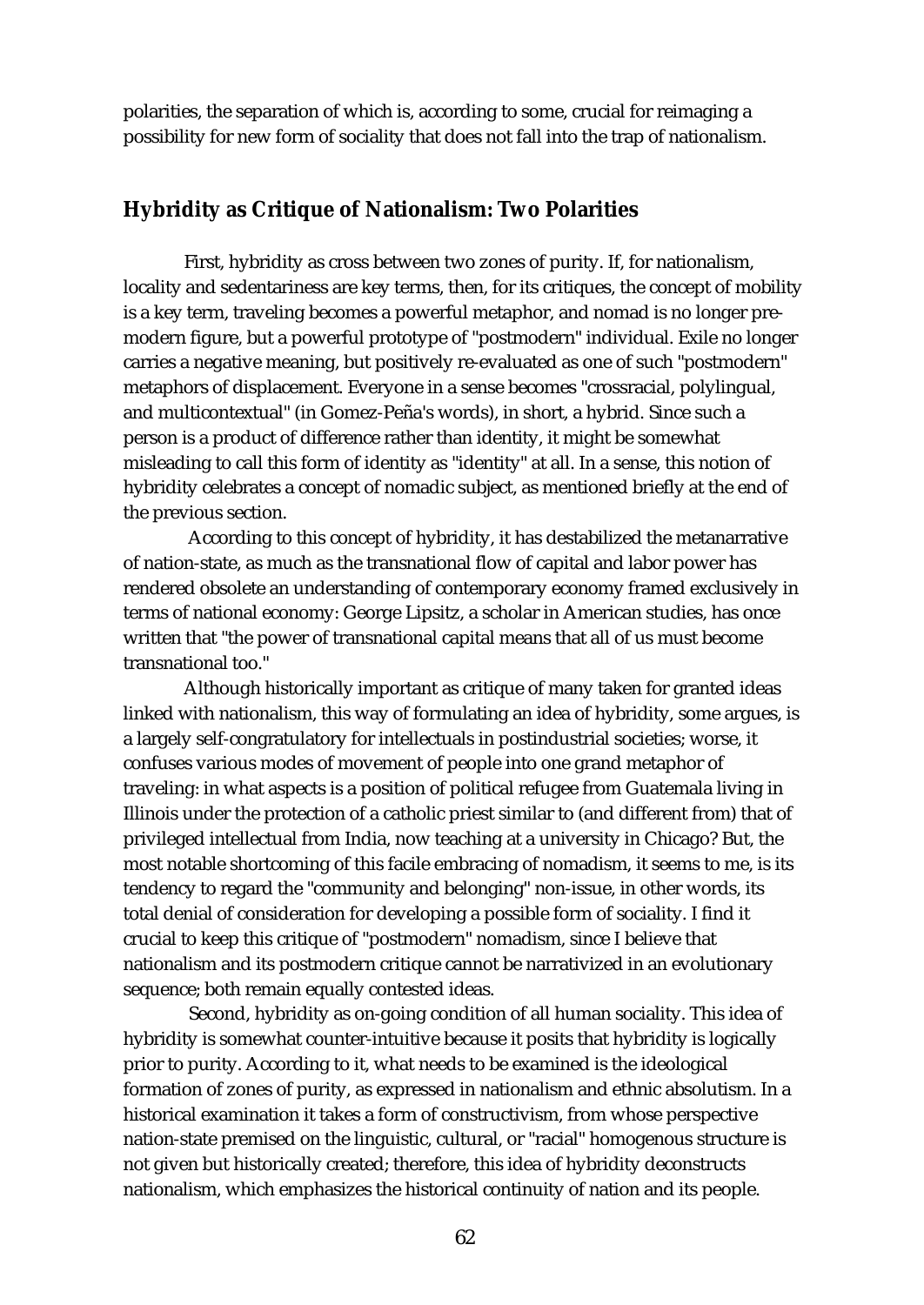It is also effective in criticizing multiculturalism that simply assumes the relative positioning of various cultures would be a solution to the call for more liberal education, the concept of multiculturalism entrenched deeply in the idea of culture as closed system as if it were language. Since language as naturally given has supplied a model of multiculturalism, as Sakai Naoki clearly notes, it is so easy to slide into accepting a almost ahistorical, structuralist view of language, which is expressed clearly in Levi-Strauss's realization that "language can only have [sic] arisen all at once."

On the contrary, Sakai's argument is that the systemicity of language arises first through the detour of learning another language. Conscious recognition of one's language comes only when one learns another; this means that a conscious understanding of "foreign" language is logically prior to that of one's "mother" tongue, and that the desire to learn another language is an act of establishing some form of understanding—"heterolingual address," to use one of his expressions where exists no guarantee in conducting successful communication. This, according to Sakai, is an opposite of nationalism, based on "homolingual address," in which affective communication—"communion," in his word—is always secured through the "natural" sharing of language, history and culture.

Similarly, since Sakai does not presuppose the systemicity of language prior to the intervention of power to form it, the concept of translation, according to him, needs to be reconsidered as one of such power. After translation is completed—the act of establishing links between the previously incommensurable—the systemicity of two languages appear, in a sense, after the fact. Sakai's position, in short, prioritizes the hybrid human sociality over the formation of nation-state and its associated assumptions about language, culture, and people.

I consider Sakai's critique of nationalism insightful and powerful; however, what seems to be lacking is the historical specificity in which his argument is developed. Although he does propose the "heterolingual address," characteristic of human sociality open to others, as alternative to closed, exclusionary mode of sociality, I am not sure how he could envision in concrete terms—rather than present an exercise in deconstruction of nationality and nationalism—a non-exclusionary mode of community. For this reason, I regard his critique as conjunctural, effective in certain historical contexts—the U.S. and Japan—but perhaps less so in other contexts.

In contrast, Paul Gilroy's notion of "Black Atlantic" is highly specific and culturally grounded attempt to criticize nationalism of any form—whether European or black—for the purpose of developing a vision of hybrid sociality, which is, also like Sakai's, prior to the formation of organic and bounded view of culture. Below I would like to discuss briefly what Gilroy proposes and to point some implications his work offers for this forum.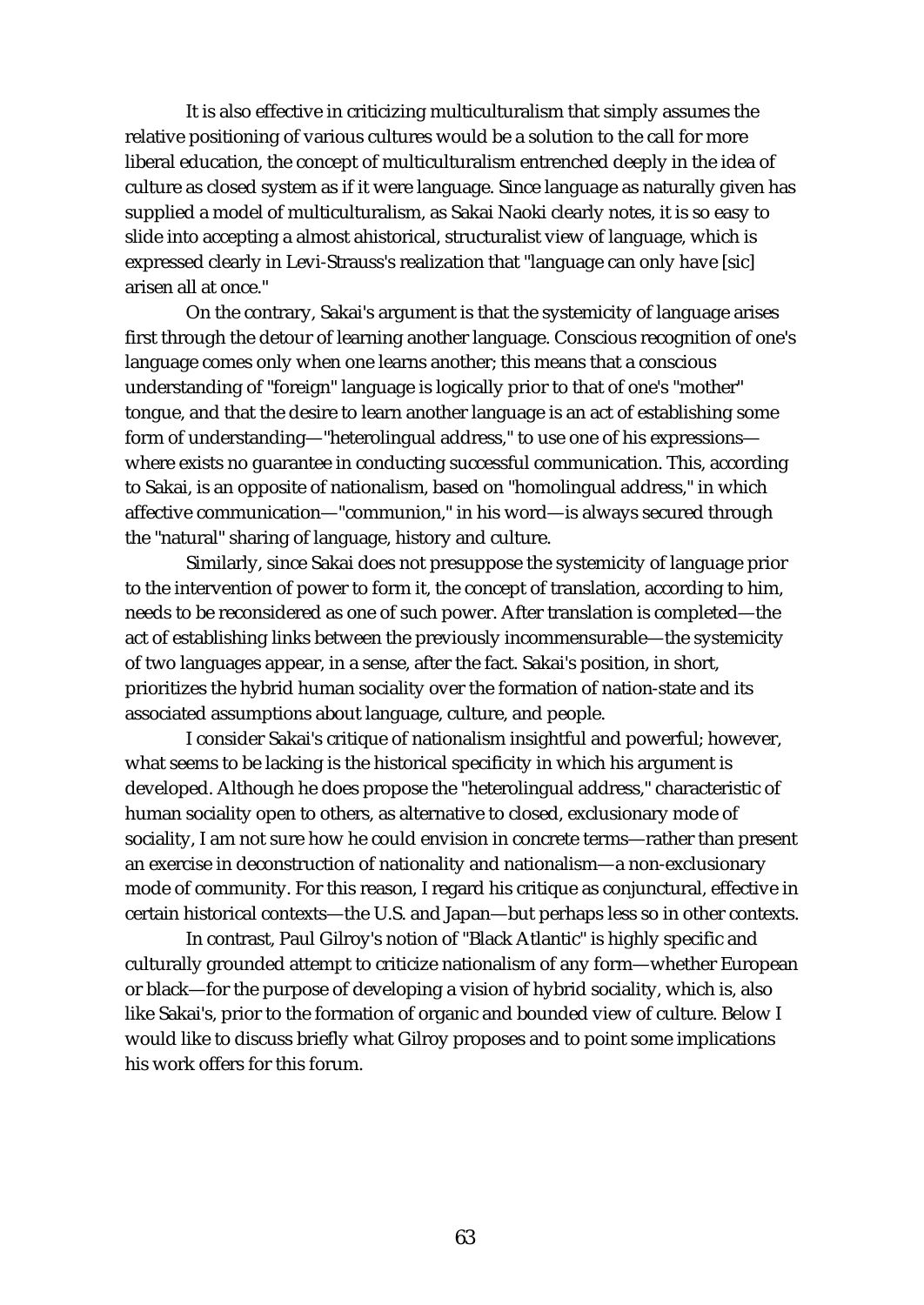## **Conclusion: Linking and Connecting, or Living Otherwise**

Gilroy's magnificent book, *The Black Atlantic*, puts forward two inter-related arguments: (1) blacks are internal to modernity as it developed in Europe; therefore, modernity cannot be a monopoly of European bourgeoisie; (2) modernity cannot be narrativized as a gradual development of nation-states. The agents in his counternarrative to Euro-centric view of modernity are black intellectuals, musicians, and writers, who crossed the Atlantic from the New World to Europe, a direction opposite to the trajectory of slave trade; through the process of this movement created is the black political culture called the "Black Atlantic," the political conception that privileges "route" rather than "root," which is often the key metaphor for nationalism. The "Black Atlantic" proposes a hybrid form of sociality called "diaspora" as alternative to nationalistic form of belonging. "Diaspora," unlike postmodern nomadism, does not do away with the desire for community altogether, but links and connects differences in a web-like fashion to create relations without suppressing these differences. It also aspires to create relations with its adopted locality, as if it were agents of networking the past, present and future. Gilroy further argues that such linkage is, in the case of the "Black Atlantic," culturally specific: various black musical forms—from gospel, blues, and funk to jazz—contain a characteristic, "call and response"; through this antiphony, the culturally specific form, the performer is linked, while remaining distinct, with the audience. Gilroy states that antiphony arose out from spirituals, the storehouse of memory of slavery, which, as Tony Morrison says, is the beginning of modernity.

I am not in a position of outlining any blue print for developing a nonexclusive form of sociality (or what James Clifford has once referred to as "nonexclusive practices of community, politics, and cultural differences") and I know well that such a blue print, if exists at all, needs to come out of effort to see things with dual vision: one eye toward the specific articulation of local history and another toward the specific vision of future, and the effort in the present is to bring the two together.

Any discussion of identity cannot avoid being political, since identity is contested precisely because a certain type of political subject follows from a certain articulation of identity. Identity is discursively constructed in representations; then, in addition to content, form of representations are also made contestable due to the "multi-accentuality of signs" (as vehicles of meanings) that constitute such representations. Since, culture is saturated with representations, no one can take culture, the bundle of meaningful practices, for granted. These concepts are plied open now; none is privileged in a sense that it can ground all other concepts; all of them open to contestation and rearticulation. Thus, the field of meaning, culture, and idenity is political through and through. This political implication of our identity, in a way, creates a sense uncertainty, or a moment of crisis, as Gramsci says, in which "the old is dying and the new cannot be born." This uncertainty, however, is a call for reimagining the nature of community. While a notion of community is predicated on the idea that it is given, taken-for-granted, and assumed; therefore, belonging to a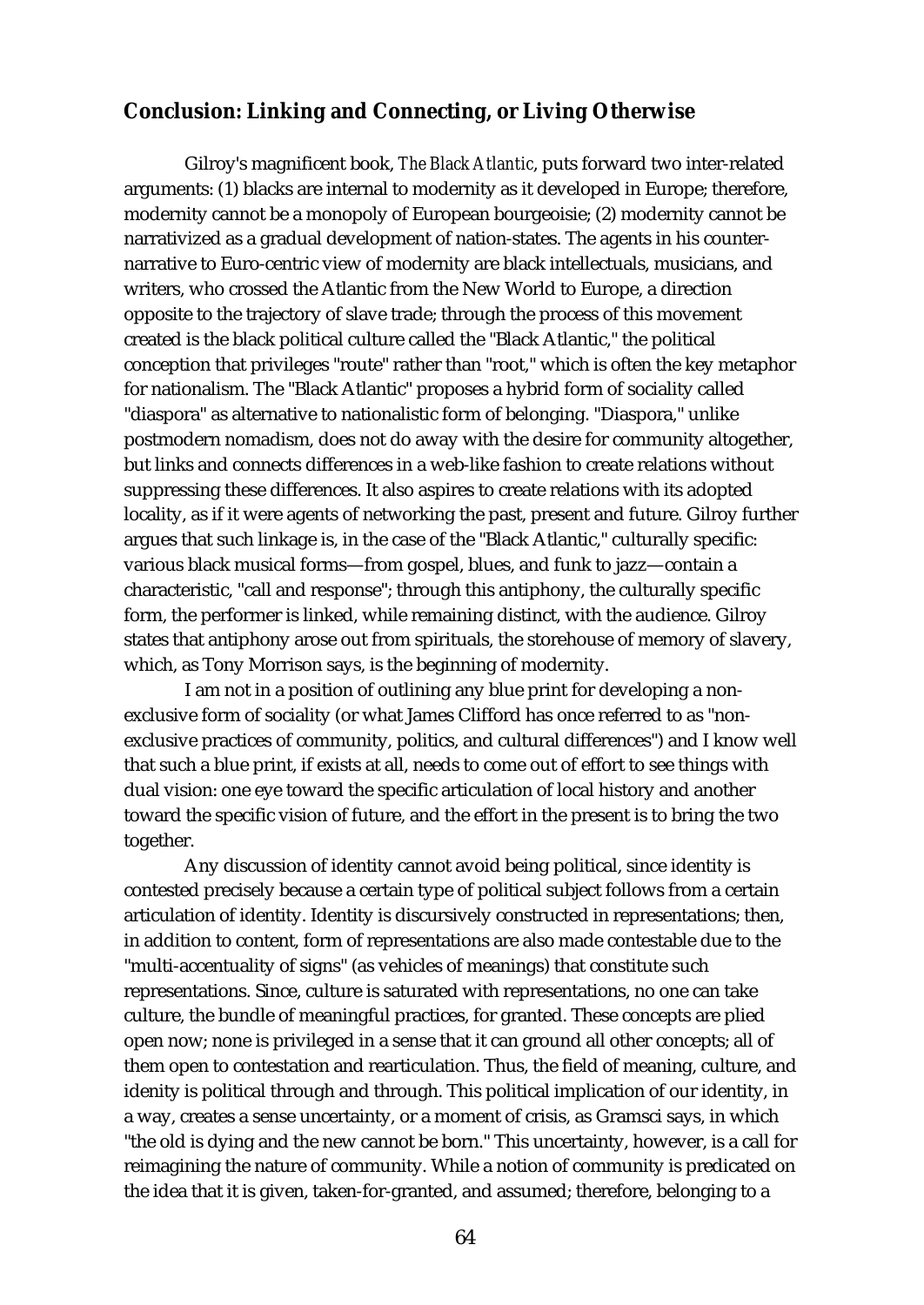community presents us a sense of security, the sense which helps in maintaining the integirty of individual. This uniformitarian notion of community is in predicament, as discussed in this essay. But, I suggest that out of the same sense of uncertainty emerges a search for another notion of community, something still in need of construction rather than given and taken-for-granted; consequently, it still calls for our effort in bringing it about. Thus, a discussion of identity is inseparable from this search for a notion of community other than uniformitarian one. A search for one's identity—"who am I?" always entails another search—"who are we?" A question of identity is always social, while that sociality needs to remain open for individual differences.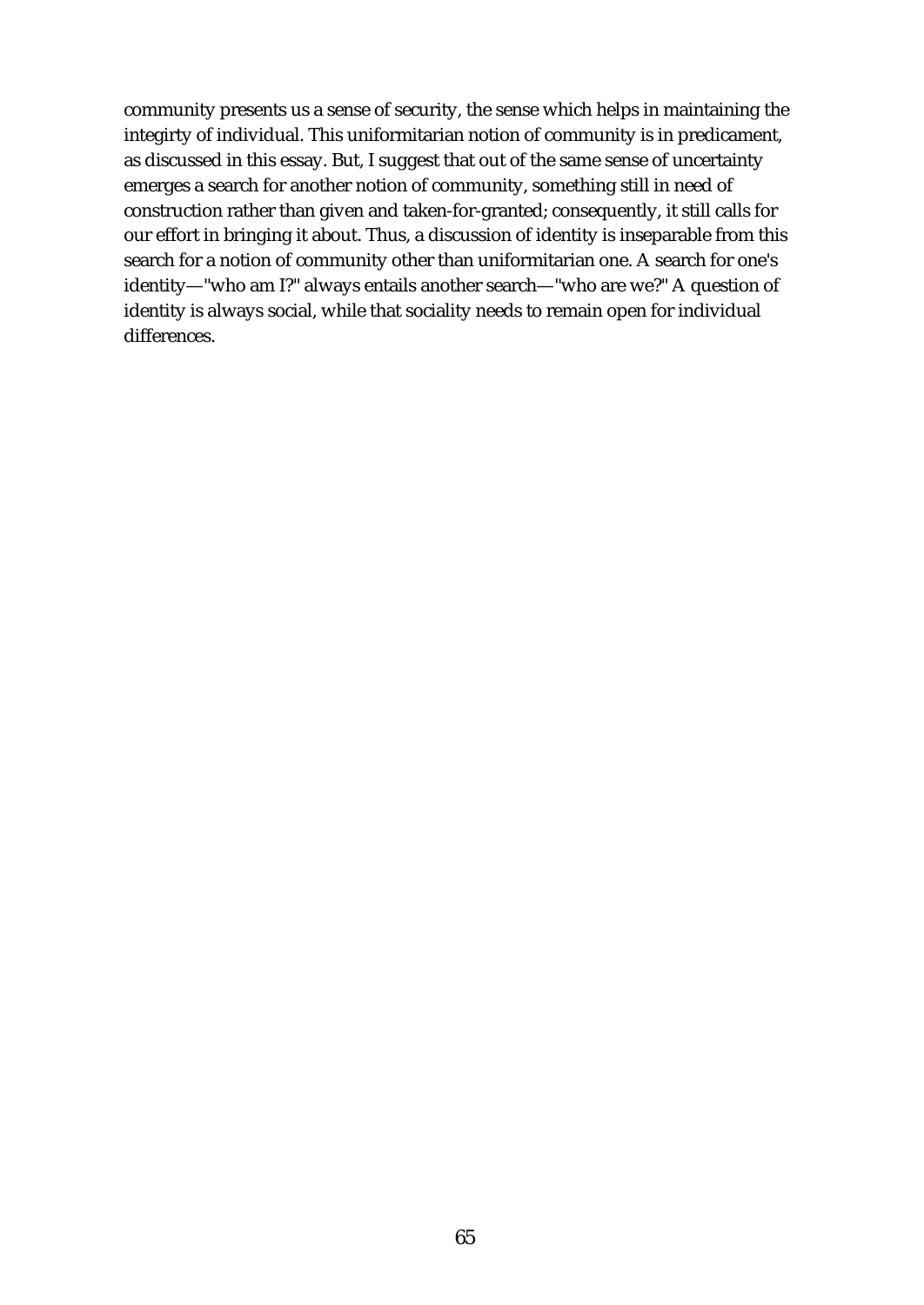## **Asian Public Intellectuals and 'Development with Soul': Report on the Asia Leadership Fellow Program 1997**

**Ishak Bin Shari**

## **Introduction**

I had mixed feelings when I received the letter from the International House of Japan and the Japan Foundation Asia Center inviting me to participate in the Asia Leadership Fellow Program for 1997. On the one hand, I was obviously very happy and greatly honored to be chosen as a participant for several reasons. First, as a student of development economics, the Japanese model of development, which has tremendous influence on the development experiences of the East and Southeast Asian economies, has always attracted my attention. I was keen to learn more about it. One important question that has been raised frequently in evaluating and thinking of the Malaysian development experience, in particular, and developing countries, in general, relates to the argument put forth by Fukuyama. He is well known for arguing that liberal democratic capitalism in the Anglo-American mould is only viable system for the future after the collapse of Soviet communism. This would imply that East Asian mercantilism—state-led and often authoritarian—cannot be a viable alternative. However, there are those who argue that Japanese-style nationalist development offers a far greater challenge to western economic theory than the fallen Soviet system. Hence, my keen interest in investigating whether the Japanese development model could provide a viable alternative development path to other Asian countries as well as developing countries in general. Second, the program would provide me with the opportunity to be away from my usual busy routine and provide the time for me to reflect seriously on many development issues that have bogged my mind for some time. One of the areas of concern for me is on the implications of globalization on the attainment of human development in developing countries such as Malaysia, particularly the pursuit of the goal of social justice. The third reason was the golden opportunity to interact with fellow colleagues from other Southeast Asian countries and Japanese scholars and intellectuals during the duration of the program. Finally, it was hoped that my stay in Japan would allow me to have a better understanding of Japanese society.

On the other hand, I had some apprehensions on my ability to contribute effectively to the program. This is partly due to the broad scope of the general theme of the ALFP, namely 'culture and development.' While I am more familiar with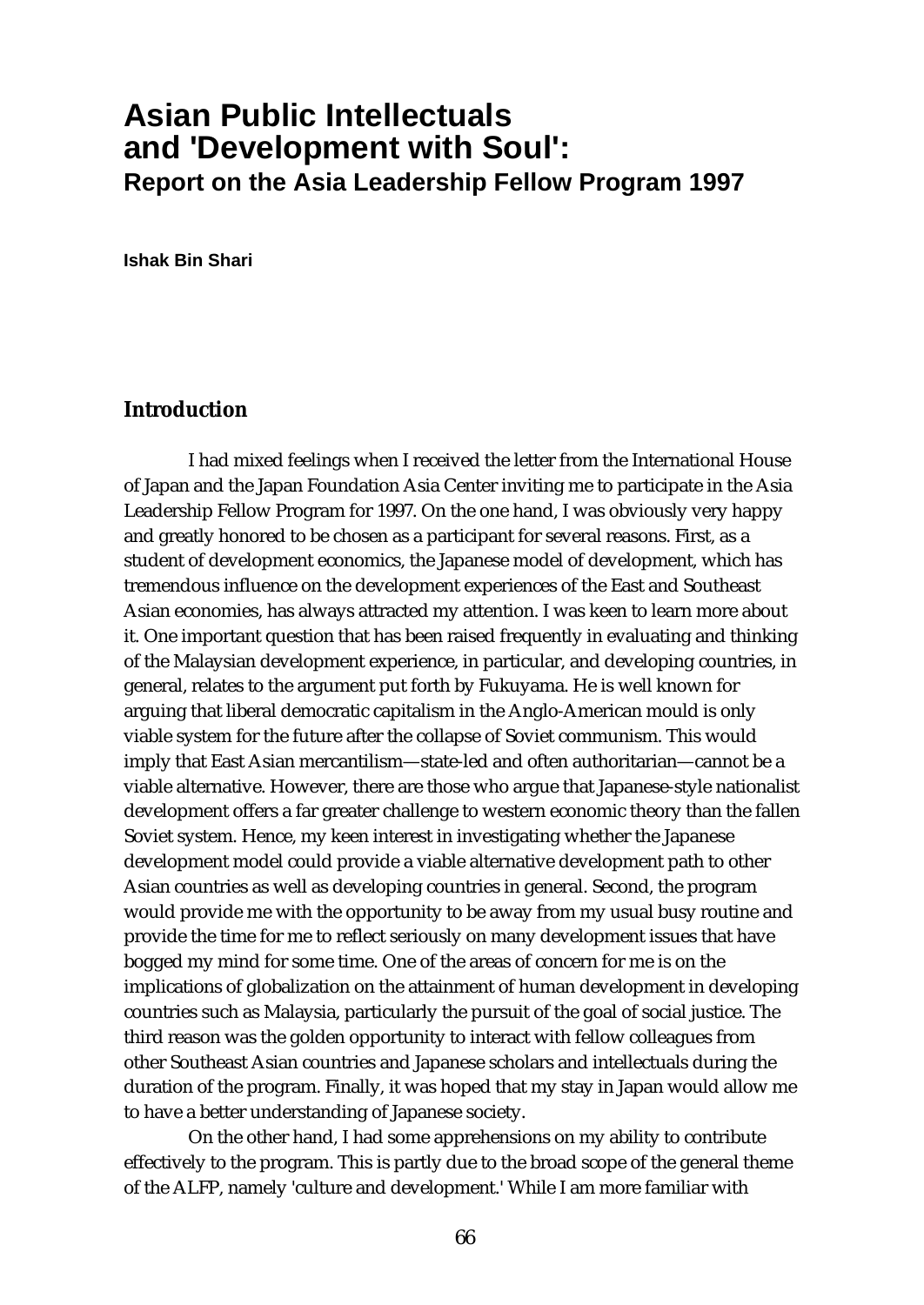development problems and issues and increasingly aware that development is a far complex process and cannot be seen as a single, uniform, linear path, still my understanding of the interrelationship between culture and development is vague. In fact, while culture is one of those words that people have used all the time, they however have much trouble defining it. People have very different things people in mind when they talk about culture. On top of this, the AFLP theme related culture and development. Furthermore, my work commitments the months before my departure for Japan happened to be heavy with several research projects and teaching assignment that needed to be completed. This was the dilemma I faced when deciding whether to accept the invitation or not. After some discussions with close friends and getting the encouragement and support from the university (although I was only given a two-month leave to participate in the activities centered at I-House), I decided to fill in the form confirming my acceptance of the invitation. As was pointed out by some friends, the least I could do was to listen and learn from other fellows of the programme. Furthermore, looking at the list of other participants —Goenawan, Laddawan, Ota-san, and Pao Kun—all special people who have accomplished a great deal in their respective fields, I felt I would definitely benefit tremendously from the program if I could share some of their ideas and experiences. I decided that it was time to listen.

#### **The Two-Month Collaborative Activities and Dialogue**

The way the fellowship program was arranged during the first two months is rather interesting. Although we were the second batch of fellows to participate in the program, many things were not yet fixed. In fact, apart from some planned programs, our facilitator at I-House provided us with the freedom to determine our own agenda during the two months. We were also given the luxury to decide which Japanese scholars/intellectuals to invite as resource persons in our discussion series. As Pao Kun always reminded us, the freedom to be 'irresponsible' given to us was very much appreciated by the fellows. Furthermore, despite our different backgrounds and interest, we managed to engage ourselves in serious discussion on issues of common interest to us under the broad theme of 'Culture and Development.' Here, I must admit that the capable leadership of our 'Pengerusi' (Chairman) Goenawan as well as the extremely loving and philosophical approach of Pao Kun played a major role in getting all of us together in our 'play'. The efficiency and caring hospitality of our host, the International House of Japan and the Japan Foundation Asia Center, also played a significant role in making the program a memorable experience.

Unlike the first group of ALFP fellows, and most likely as a result of their recommendations, we were more fortunate to have the opportunities of making contact with a wider spectrum of Japanese society. Apart from Japanese scholars and intellectuals, the fellows were exposed to representatives of Japanese NGOs, bureaucrats, and the Japanese media. We were also taken for a visit to the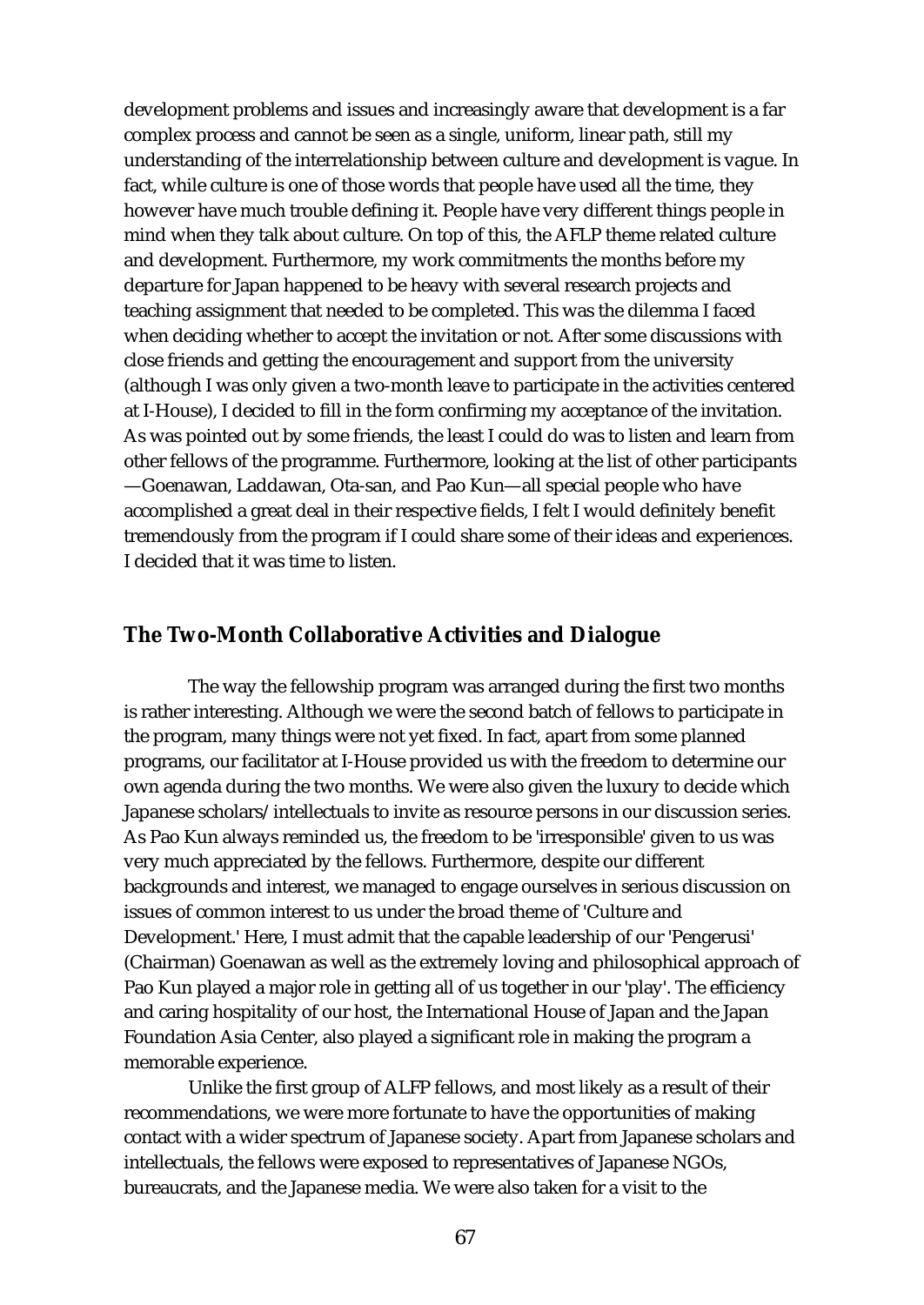marginalized Ainu community in Hokkaido. The facilitator also arranged meetings with scholars and intellectuals from other parts of the world, including the U.S. and New Zealand. The two months stay at IHJ has also helped me to have a better understanding of Japanese society as well as the Thai, Indonesian, and Singaporean societies through my regular contact with fellow colleagues.

The fact that all the five fellows stayed in I-House also helped to promote a closer relationship and comradeship among us. One of the most interesting aspects of our daily lives during the two months of stay in Japan was the extended breakfast meetings among the fellows. Although the agenda was not set, the discussions and exchange of ideas during these sessions were intensive and serious. These heart-toheart discussions also pulled us together despite the different viewpoints and positions each one of us held. Furthermore, such discussions, which also happened during the formal sessions, made the program something special. As I mentioned in my 'goodbye' note to all the other fellows at the end of the two-month stay at I-House, I really cherish the two wonderful and memorable months in Japan and was inspired by my time there.

As for the general theme of the collaborative activities and dialogue, 'Culture and Democracy,' the participating fellows felt that it was broad enough to encompass all our interests. Nonetheless, we did feel that there should be a focus to our discourse. After learning about our respective interests in our earlier discussions, the participating fellows agreed that we should try to focus our discussions on the emancipatory role of culture and development. Hence, it was decided that the theme for our collaborative project should be: 'Culture, Development, and Emancipation: A Search for New Paradigm'. Among the areas of concern planned to be covered in our ensuing discussion series were: the role of tradition, ethnicity, and religion in development; the question of identity in nation-building; the debate on multiculturalism; the role of civil society in development; globalization, migration, and uprootedness; the role of capital and state in development; the role of the arts and public intellectuals. In fact, the resource persons who were suggested to the facilitator of the program were selected based on our interest in the above issues. Nonetheless, as some of the scholars and intellectuals selected were unavailable, I must say that our search for the new paradigm during the two months was just the beginning of a long journey.

On the whole, the two months of intense and thought-provoking discussions held at I-House as well as at various places in Kyoto, Hokkaido, and Ito City were a fruitful period for my own personal development. The various seminars, colloquia, and symposia arranged by the facilitator, as well as those that we had the opportunity to attend during our stay in Japan, brought to my attention many problems and issues that I would have not been aware of had the IHJ and the Japan Foundation Asia Center not provided the opportunity. The continuous dialogue and discussions—both formal and informal—with my fellow colleagues contributed a lot to my understanding of the problems which Malaysia in particular and Asia in general are facing. In fact, the way I approach the issue of my interest—Human development in the Era of Globalization—has been very much altered by the various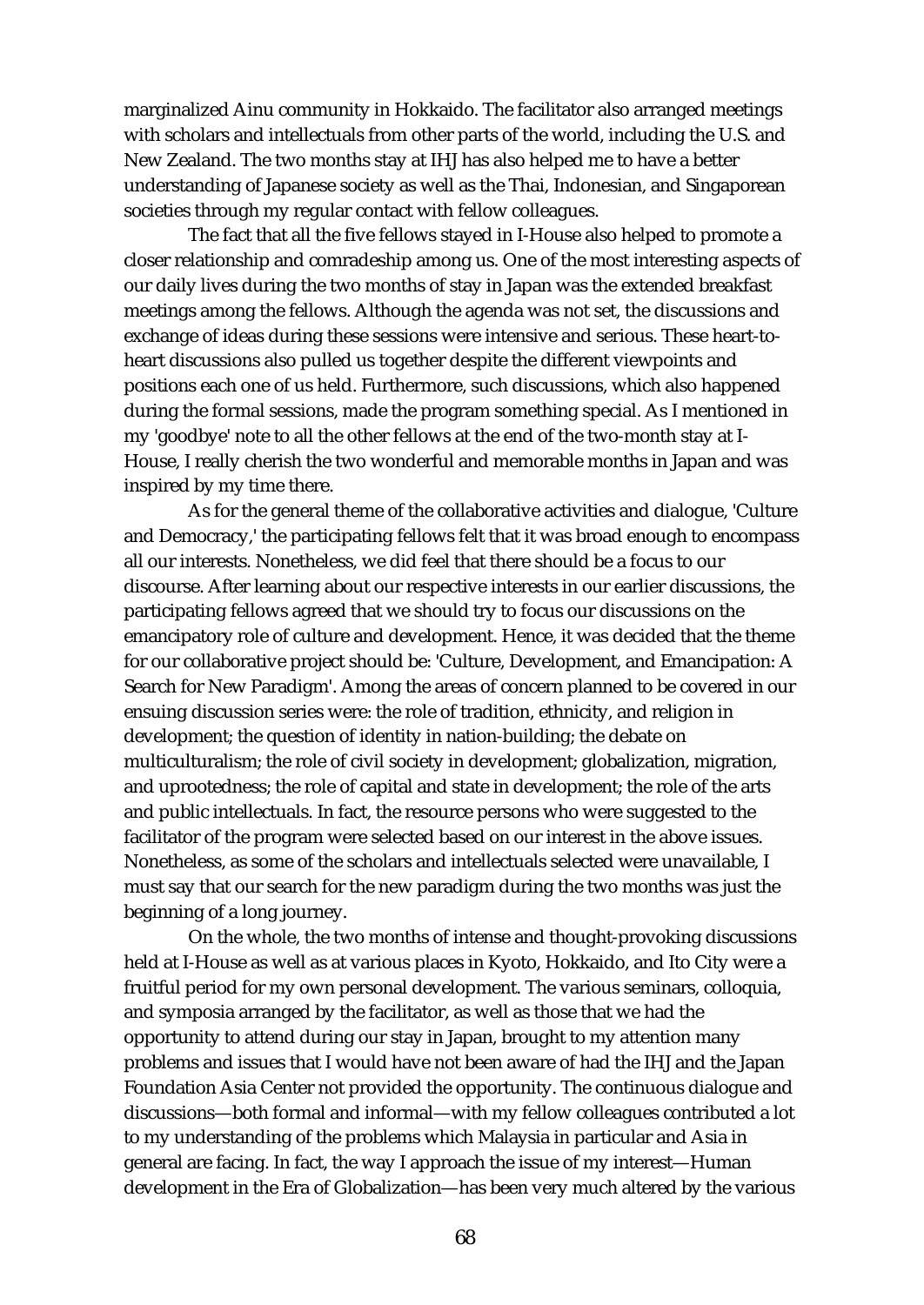discussions on culture and development, creativity and empowerment, and cultural pluralism (see the section on my individual research below).

In addition, the program had also been successful in many ways in attaining some of the objectives of international cultural exchange and co-operation such as the sharing of common values, probing ways for the creation of new values and working together for the understanding and resolution of common issues and problems. In what is increasingly becoming a globalized world, such efforts are definitely necessary and vital to our progress. The importance and the need for working together and promoting solidarity at the global level was nicely stressed by Jacques Delors in the following words: "The world is our village; if one house catches fire, the roofs over all our heads are immediately at risk. If any one of us tries to start rebuilding, his efforts will be purely symbolic. Solidarity has to be the order of the day: each of us must bear his own share of the general responsibility."

#### **Individual Research Project**

During the two-month period in Japan, I did manage to continue with my search for a better understanding of some questions that I had confronted during the course of doing my own research. As presented in some of the sessions with other fellows as well as the seminar at Ito City, my main research focus is the implications of globalization on human development and the elusive search for social justice in a world where neo-liberal ideology dominates. I was not able, however, due to time constraints to pursue seriously my other related interest, i.e., to examine the Japanese development experience and evaluate it as an alternative model for developing countries. I must say that the library at the I-House was really excellent for that purpose but I just did not have the time to read the volumes of books and articles on this issue.

Globalization, aided by the development of modern communications, the establishment of free trade blocks, and the use of multilateral agreements such as the World Trade Organization and global financial institutions such as the IMF and the World Bank, had produced an unprecedented integration of the world economy. Proponents of globalization always argue that this growing integration strengthens competition and ensures the optimum distribution of resources. They claim it will bring rapid economic growth and prosperity for all, including the poor and the marginalized.

However, behind the promises of general prosperity, there exists a grim reality. The stark divergence between the promises of globalization and the reality is indeed very worrying. The move towards trade and financial liberalization during the last decade has been accompanied by several disturbing trends. Among them, the world economy is growing too slowly to generate sufficient employment; there is a widening gap between the rich and poor all over the world; the income accruing to capital has gained over labor; trading in existing assets has become more prominent than creating wealth through new investments as finance has gained an upper hand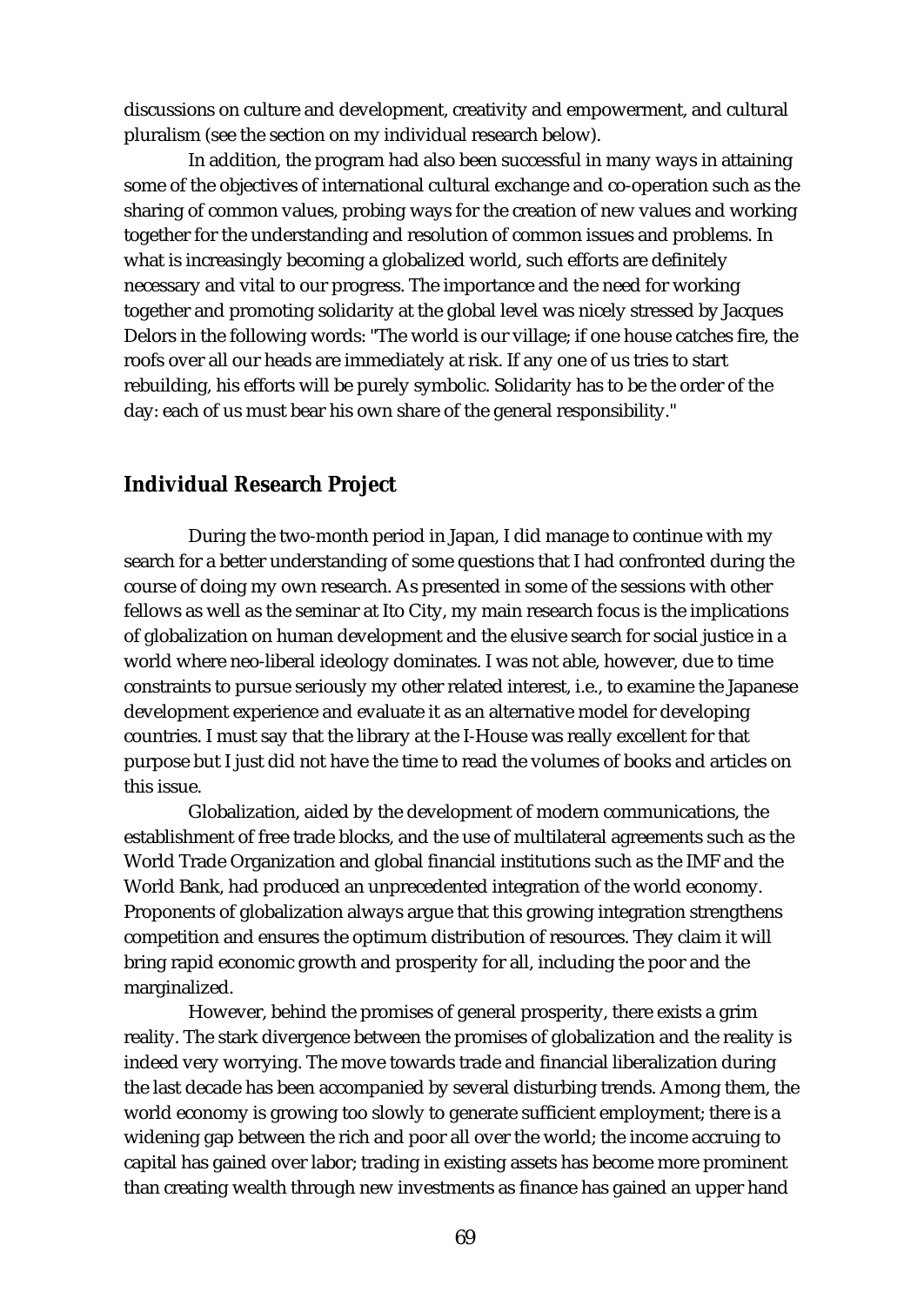over industry; job and income insecurity is increasing; and the growing wage gap between skilled and unskilled labor is becoming a truly global problem. We are also witnessing the disintegration of social order, the rise in violence and homelessness, social alienation and the growing fear of the future. Globalization has also brought massive damage to the natural world as evidenced by global climate change, widespread species loss, water crises, and numerous forms of environmental degradation and depletion.

Furthermore, globalization has not even managed to create the so-called level-playing field that it promises. The multi-lateral agreements continue to reflect power imbalances between the powerful North and much-weakened South. Very few developing countries possess the technological know-how and capital to compete within the global economy. Consequently, the competition to attract foreign capital among the developing countries has led to the lowering of the labor cost, lax environmental and safety regulations and the lowering of the tax rate. Thus, what is happening in many developing countries is not development but a race to the bottom.

Coming from a multi-ethnic and multi-religious society such as Malaysia, I was very much concerned with this trend towards increasing disparity in the distribution of wealth and income in our society as it has the potential of generating ethnic conflict. I could just be reflecting the sensitivity to ethnic 'faultlines' that most Malaysians have acquired since the May 1969 race riots, like the Japanese notice even minor earthquakes. But, as events in the last year had shown, such concern is not without basis. The attacks on Indonesians of Chinese origin during the riots in Jakarta and other parts of the country (including raping of women) were the ugly aftermath of the current financial and economic crisis. In my opinion, these attacks have deep roots in the growing disparities of Indonesian society despite its rapid economic growth during the last three decades. In the case of Malaysia, containing ethnic divisions and disparities along ethnic lines has been one of the central objectives of its development policies and programs. The success of such policies, despite its shortcomings, has so far enabled Malaysia to prevent the reoccurrence of ethnic conflicts thus far. It is also interesting to note that the worsening poverty and problems of inequality have been manifested in the rapid increase in the flow of international migration within the region and the authorities in these countries need to address its attendant problems.

There is another rather frightening development accompanying the above trends; the increasing inequality of income and wealth has acquired a new aura of legitimacy. It has increasingly being argued that this development is both inevitable and necessary. In other words, the suffering of hundreds of millions of people throughout the world is considered to be justified as a 'small' price to pay for the many 'blessing' of world capitalism. Proponents of globalization also speak about how all boats will eventually rise with the tide of economic growth and that some people will have to suffer and shoulder the risks in the short and medium term. What all these disturbing trends imply is the fact that the search for real human development and social justice remains an increasingly difficult task for many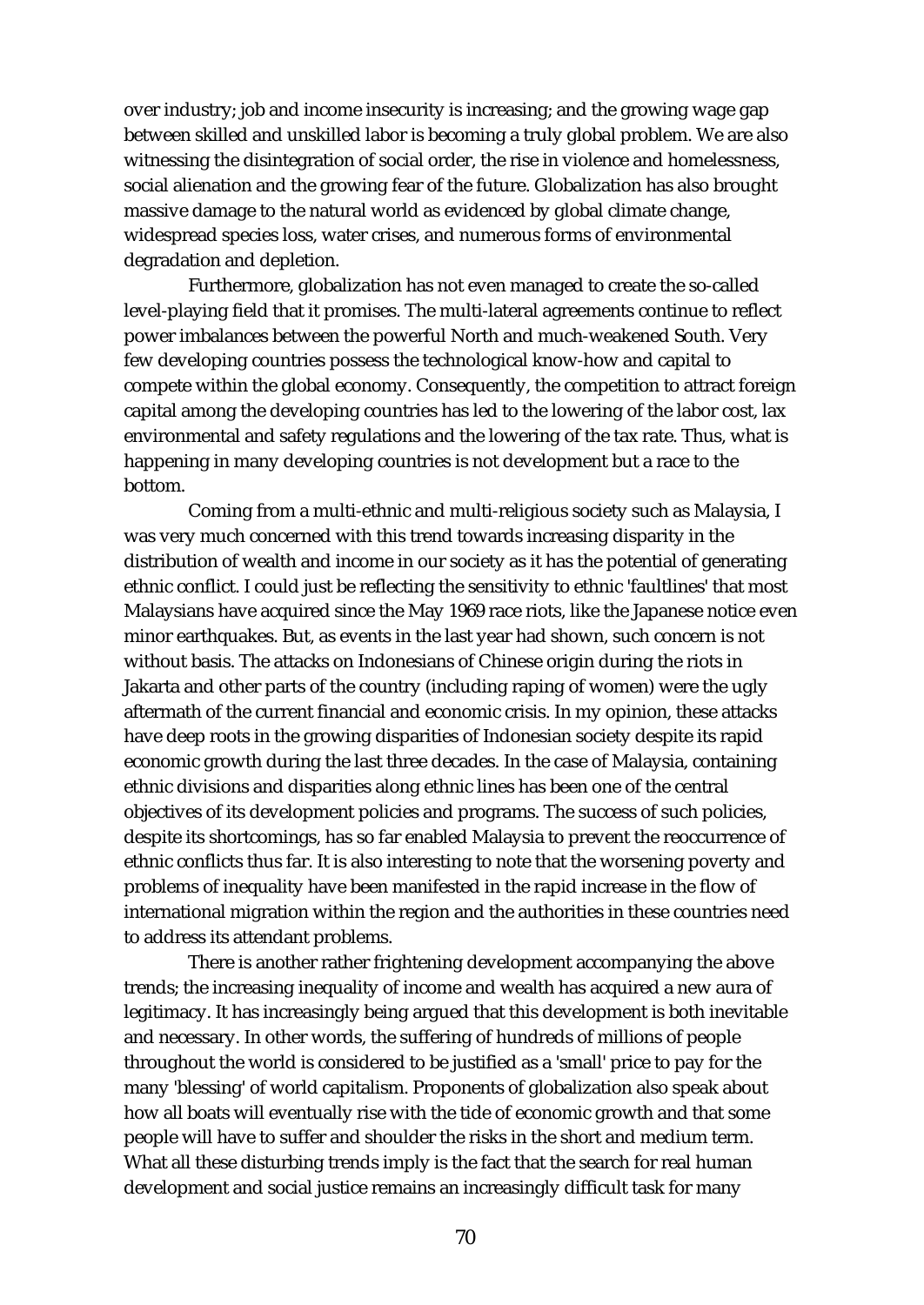developing countries. In fact, with the present financial and economic crisis affecting several countries in Asia—including Indonesia, Malaysia, and Thailand—becoming worse, the number of the unemployed, the poor, the homeless and the landless in these countries have increased rather substantially. In addition, while the people in developing countries have been encouraged to wait for the unseen rewards of globalization, they are rapidly losing whatever democratic space that has been available to them to voice their opposition to these policies and to seek meaningful and sustainable solutions to their problems.

It has been increasingly recognised in recent years that the accelerated processes of globalization have consequently reorganized the economic, political, and social structures of many societies and countries of the world and that more such changes are expected to come in the next few years of the new millenium. However, our understanding of the process and its implications is still limited and the search for new alternatives is just beginning. As we enter the  $21<sup>st</sup>$  century, the tasks of seeking a better understanding of the profound changes around us and defining a new alternative vision and dream for the world become increasingly urgent. Based on this understanding, my current research is trying to contribute in a very modest way towards this task.

In pursuing this research, I am increasingly inclined to believe that there is a real need for building new theories and practices in order to achieve development with emancipation. Presently, despite the progress made in the conception of human development, most economists and politicians still take for granted that development merely concerns economic growth, maximized efficiency, increased production and consumption. Underlying this idea, is the implicit assumption that all people share the same destiny, that they are essentially oriented toward the maximization of material goods, and that this is what ultimately motivates them. The goals of development are thus taken as given and development itself has been redefined as the pragmatic art of development management. It is further assumed that development could be achieved simply by transferring economic, political, and technological processes from the developed to underdeveloped countries.

As correctly pointed out by Saburo Okita: "There is no inherent reason why the organized pursuit of material improvements should automatically result in freedom, respect for humanity, and social justice." This is largely due to the fact that the more generally accepted meanings of development do not take into consideration at all the realities of culture—people's control over their destinies and their ability to view the world in ways which reflect their particular experience. In other words, the whole dimension of culture—beliefs, ideas, meanings, and feelings—are excluded from consideration. Consequently, as shown by the experience of many Asian countries in the last two to three decades, what has been achieved is rapid economic growth without soul.

What I plan to stress in my future research is the need to make culture not a servant of development objectives, but rather as the social basis of those objectives. For example, a healthy, well-educated, skilled, and motivated labor force is definitely a productive asset for development. However, it must be remembered that human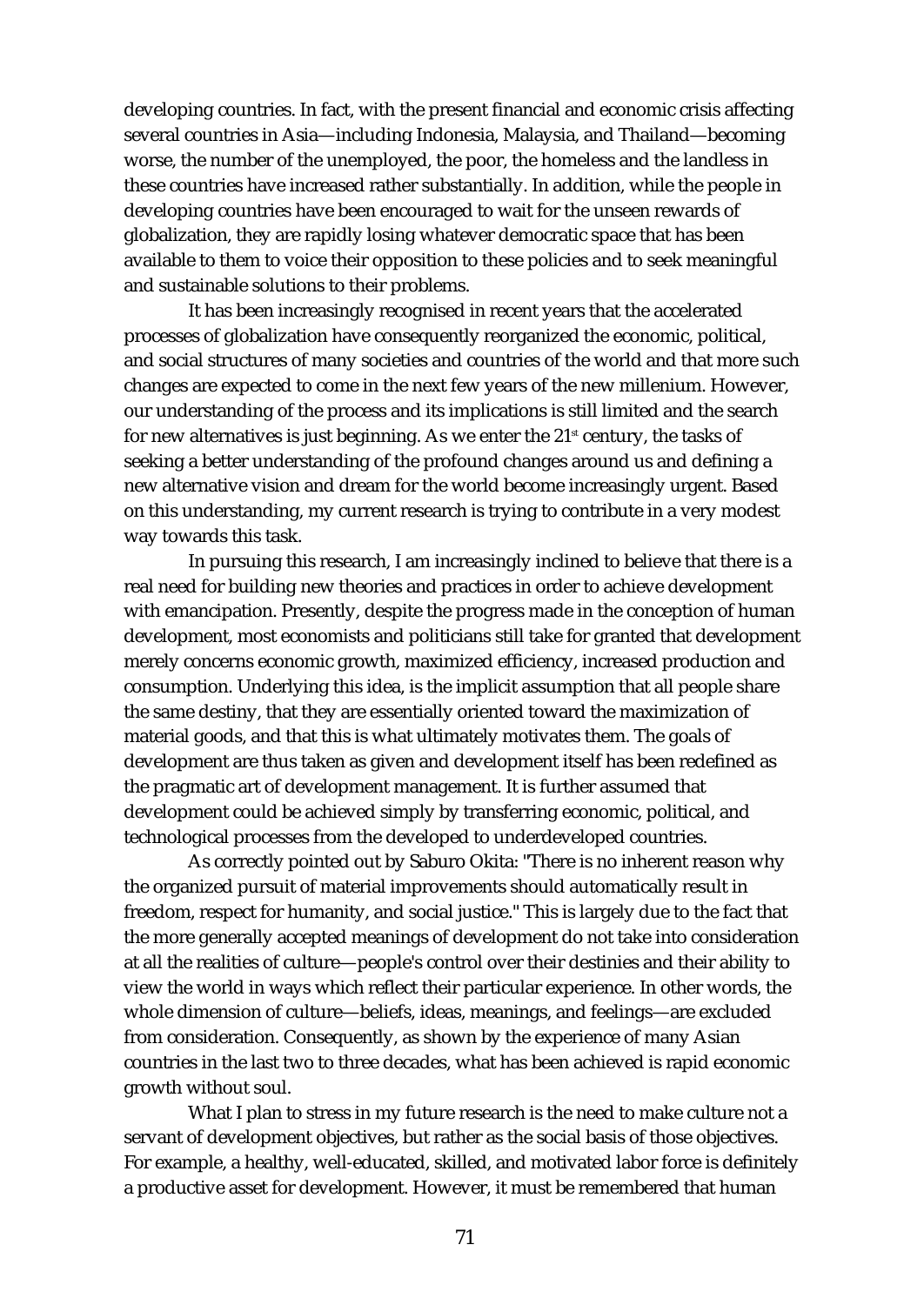beings need to work together and cooperate and interact in may ways. It is in this context that culture plays a crucial role. Culture helps men and women relate to each other and makes the development of the individuals possible. Similarly, culture also defines how people relate to nature and to their physical environment as well as how they express their attitudes to and their beliefs in other forms of life. It is in this sense that human development is ultimately determined by cultural factors. Indeed, we must recognize that development and the economy are part of, or an aspect of, a people's culture.

As for the struggle for social justice, my research will also emphasize the importance of the expansion of civil society. Given the worldwide political and ideological shifts which have so privileged the market economy, individualism, and competition on the one hand and the downsizing everywhere of the state sector on the other, people need to look for other options in their struggle for equitable and sustainable human development. One response to the growing anxieties generated by globalization is the demand to restore a bigger role for the state in protecting its citizens against some of the risks of competition. However, critics of the interventionist state level two convincing arguments against restoring the greater role for the state. First, the experience of our century reveals a propensity and a capacity of the state for totalitarian regulation and repression not only of people but also of institutions, social practice, and the very fabric of ordinary life. Second, the state is a strikingly inefficient economic agent. It is in this context that it is of vital importance to recognize the critical role of civil society. Specifically, civil society will be able to play an effective role in at least three major areas, namely to check both the state and the market, encourage the empowerment of the people, and to promote new ideals. In fact, it has been asserted that equitable and sustainable development can only be achieved through the democratic initiatives of civil society itself. For example, the solution of the problem of environment degradation requires the voluntary participation of every member of civil society in a change of lifestyle geared to equitable and sustainable development in opposition to the model of a dehumanized consumer culture.

Furthermore, in our endeavor to build a better world, cooperation between peoples of different cultures—either within a particular society or among nations will be facilitated and kept within acceptable and constructive limits only if these peoples can see themselves as bound and motivated by shared commitments. Therefore, it is imperative to look for a core of shared ethical values and principles. Its efficacy will depend upon the ability of both the people and the government to transcend narrow self-interest and to agree that the interests of humanity as a whole will be served by the acceptance of a set of common rights and responsibilities. As pointed out by the World Commission on Culture and Development, the search for global ethics will involve culture in a number of ways. Moreover, any attempt to formulate a global ethics must draw on cultural resources, people's intelligence and their emotional experiences, historical memories, and spiritual orientations. Culture, unlike scarce physical resources, will through this process be invigorated and enhanced rather than depleted.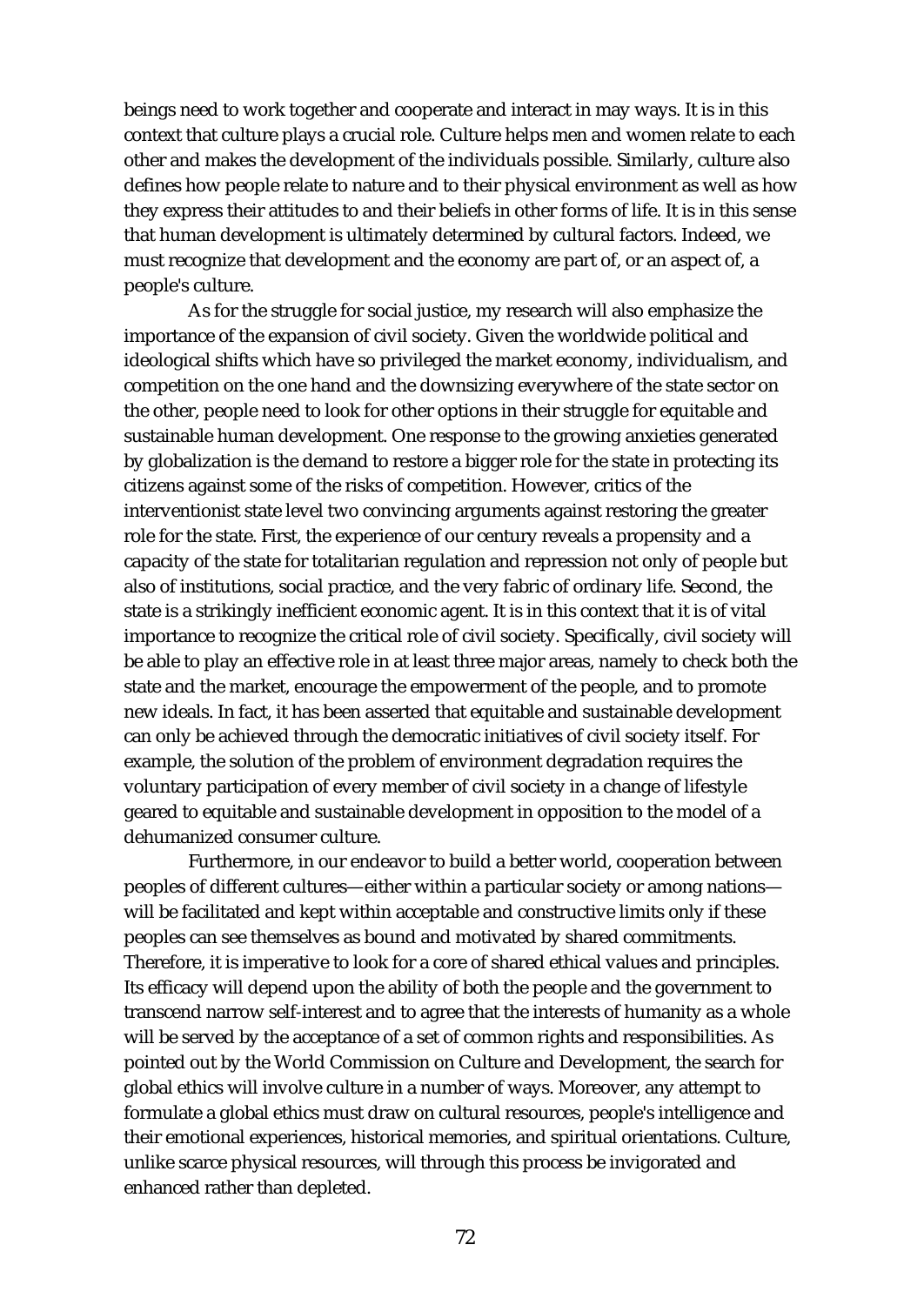The task ahead is going to be a very difficult one. I am really looking forward to future collaboration with researchers from the region who share the search for new alternatives to globalization as defined by the neo-liberals' agenda.

## **Follow-up Activities**

During one of the discussions among some of the ALFP participants and other intellectuals from Southeast Asia, it was strongly felt that the idea of bringing together intellectuals from the region for intense people-to-people dialogue has brought tremendous benefits to the participants and their societies. Thus, it was agreed that efforts should be made to develop similar programs in the Southeast Asian region to enable more participants, including young public intellectuals, to be involved. In order to minimize cost, it was suggested that the participants could just meet in one of the countries in the region. It was also suggested that I should take the initiative to consider the possibility of planning and implementing such a program.

As a follow-up to the suggestion, the Institute of Malaysian and International Studies (IKMAS) at Universiti Kebangsaan Malaysia (UKM) has submitted to the university's management a proposal to set up a fellowship program at the institute. The purpose of the fellowship is to invite a group of selected scholars and people of intellectual distinction from Southeast Asian countries to come together and pursue collaborative discourse and writing in a stimulating milieu.

A major part of this collaborative work is to address some pertinent human development issues facing Southeast Asian countries in the next century. In an increasingly globalized world economy, intellectuals from the South must consider playing their respective roles in two ways. First, an analysis of social transformations and disruptive changes of any country in the region can no longer be addressed separately or on its own without taking into consideration the pace and consequences of changes globally as well as those taking place regionally. A good example is the recent currency and financial crisis faced by the East and Southeast Asian countries (and the increasing likelihood of it becoming a world crisis). Clearly, a comparative and regional perspective enhances one's understanding of the problem.

Second, all such efforts require close co-operation and collaborative work among the region's scholars and intellectuals. This kind of co-operation is especially helpful to countries of the South as they share common problems and interests in confronting the multi-faceted processes of globalization.

The program has been planned to include scholars and intellectuals who work in the fields of culture, society, politics, economics, international studies as well as globalization studies. In particular, the objectives of the program are as listed as follows:

(a) to provide an opportunity for a number of scholars and intellectuals from each country in Southeast Asia to pursue joint or collaborative work at IKMAS. We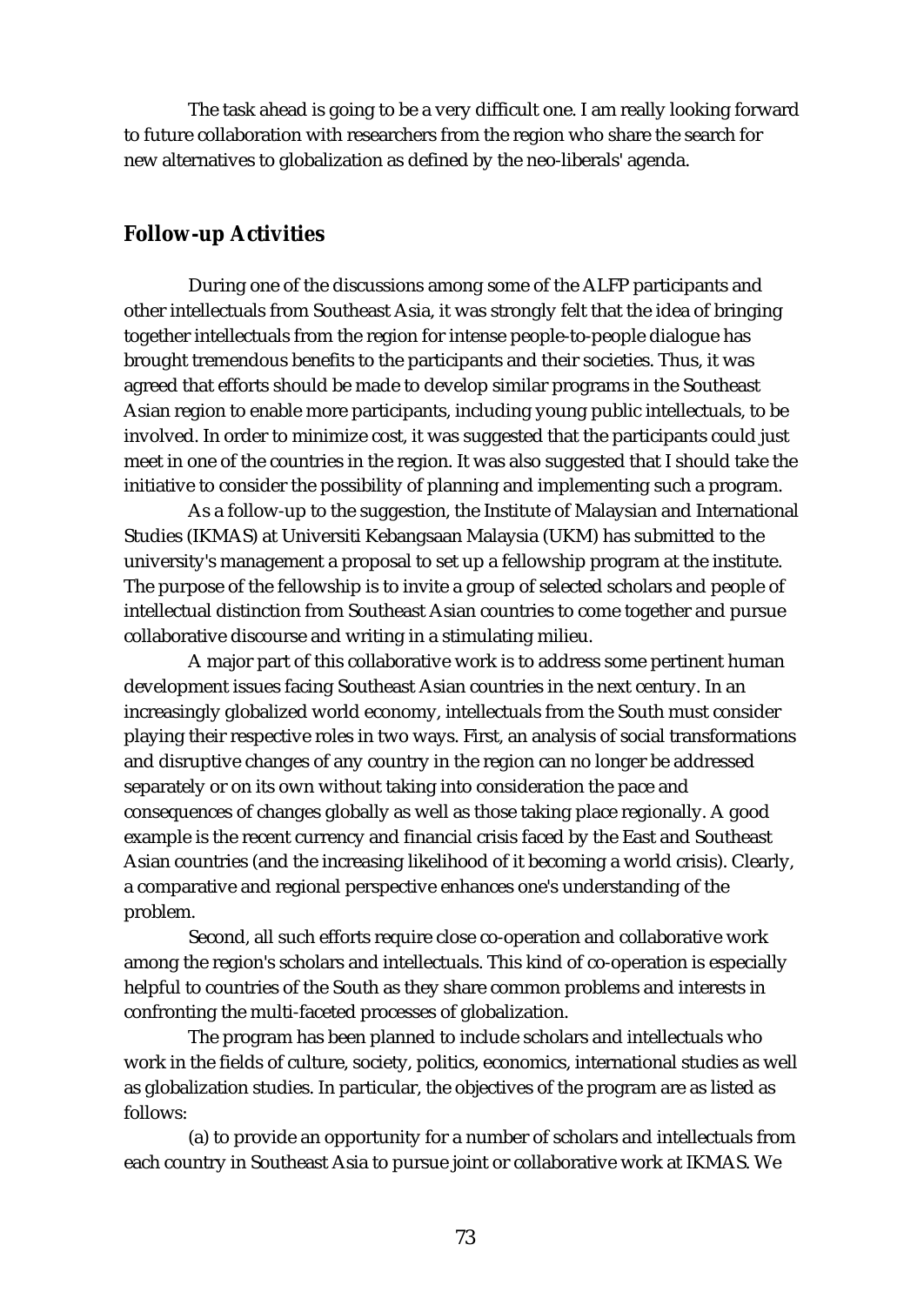hope to provide a conducive and stimulating milieu for these individuals to undertake their collaborative projects;

(b) to facilitate the sharing of knowledge and experience among the scholars and intellectuals thus providing greater impetus for further research and publication in regional and international studies;

(c) to promote an understanding of specific problems and comparative perspectives on various development issues in Southeast Asian countries.The fellows will also be invited to present their views and analyses in seminars and lectures which will benefit the academic community at UKM in particular and Malaysia in general; and

(d) creating a network among Malaysian intellectuals and those in the Southeast Asian region in order to strengthen the collegiality among them and thereby strengthen cooperation between peoples in this region.

This proposal has been approved by UKM's management board and IKMAS is now working to get financial support from various possible sources for the program. If the planned financial contributions from various parties is finalized soon, this fellowship program could be implemented at the end of 1999. It is hoped that the International House of Japan and the Japan Foundation Asia Center could also provide financial assistance to this program so as to hasten its realization.

#### **Suggestions for the Future Program**

I have no major suggestions to make regarding the future programs. What can be said at this juncture is that the fellowship program has indeed succeeded in encouraging an intensive person-to-person exchange of ideas and opinions among the participants during the two-month stay at I-House. The regular meetings and contacts had also enabled the participants to develop a better understanding of issues relating to the theme of the program and developed into a base for a new solidarity among them. However, as was mentioned by a member of the pioneering batch of fellows, understanding is only the beginning and should not be the end. The issue that needs to be addressed by all participants in the future is how to develop this new close friendship into a network of solidarity among Asian intellectuals so that the intellectuals in the region could also contribute in a meaningful manner towards strengthening global civil society. This work of solidarity-building could play a significant role in promoting freedom of expression and communication among Asian intellectuals, as well as defending their rights to organize and advocate for the betterment of their respective societies. The importance and the urgency of efforts towards promoting solidarity is increasingly obvious given the regional nature of many problems facing Asian countries. The recent financial and economic crisis that so quickly engulfed the whole region is a good example of such problems. To face these new challenges requires regional cooperation between all sections of the societies, including public intellectuals, in these countries.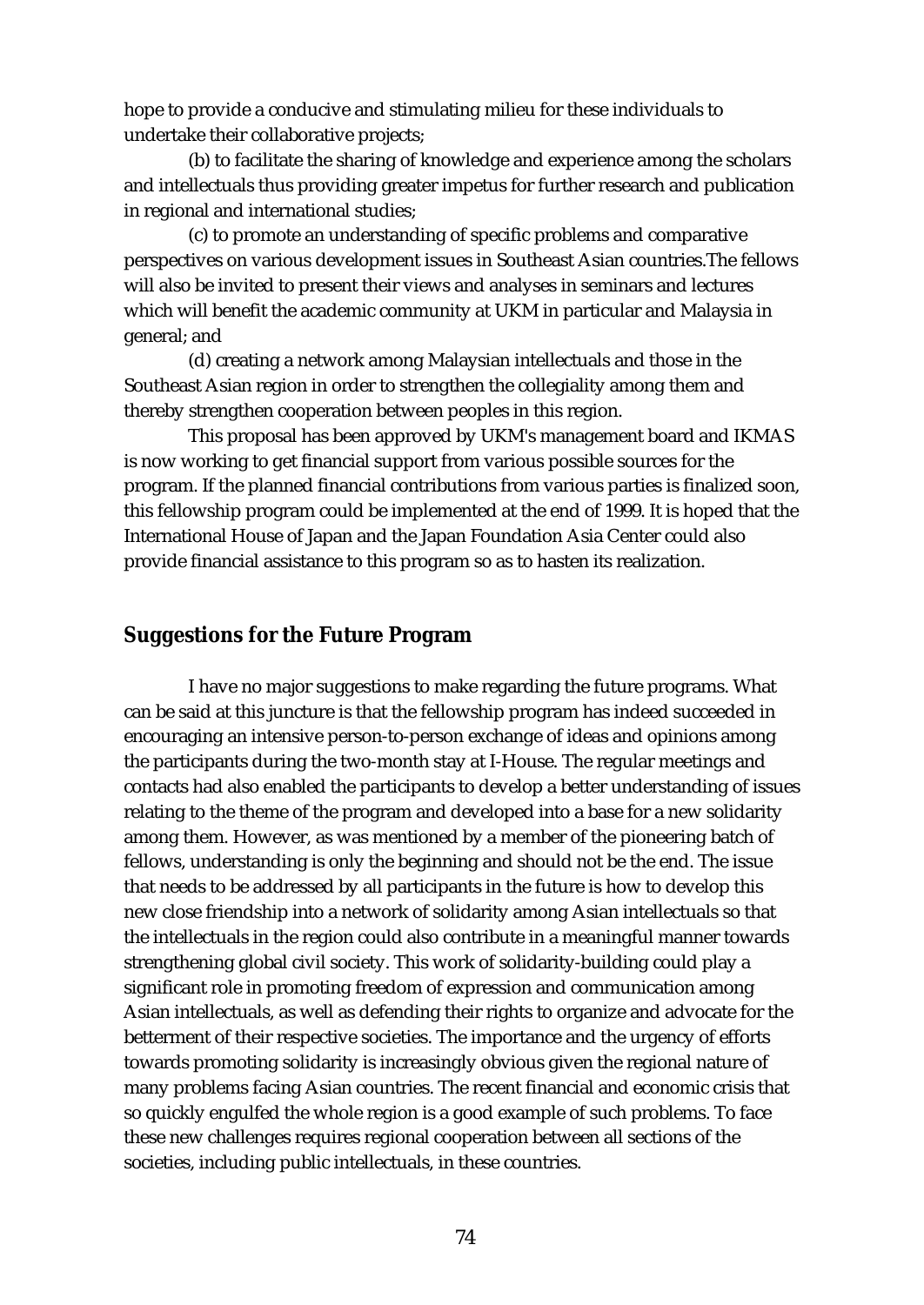For intellectuals, their main role in society is to produce, evaluate, reproduce, and propagate ideas and knowledge for the betterment of society. Given the seriousness of the current financial and economic crisis in many Asian countries, Asian intellectuals have a big role to play in looking for new ideas and a new vision to resolve the problems facing millions of people in the region. So long as this is an unequal world of the poor and the rich, the concept of one world and one planet cannot be realized. The joint responsibility for the health of a global common can only materialize when there exists a shared global prosperity. In short, without global justice, global sustainable human development will always remain an elusive goal. As many have pointed out, the continuous transformation of the concept of global justice into effective concrete policies will indeed be difficult. It is in this particular area that our role as public intellectuals is most crucial and needed. And the first and the foremost task for us is in education. Education empowers individuals and groups by sensitizing them to the various forms of power structures that exist in our respective societies. In addition, intellectuals can also function as a synthesizing force to generate collective action. Social mobilization is particularly important for intellectuals since it is only through people and popular movements that ideas can become socially relevant. Without an audience, the intellectual can still play a role, but unfortunately cannot become an agent for social change.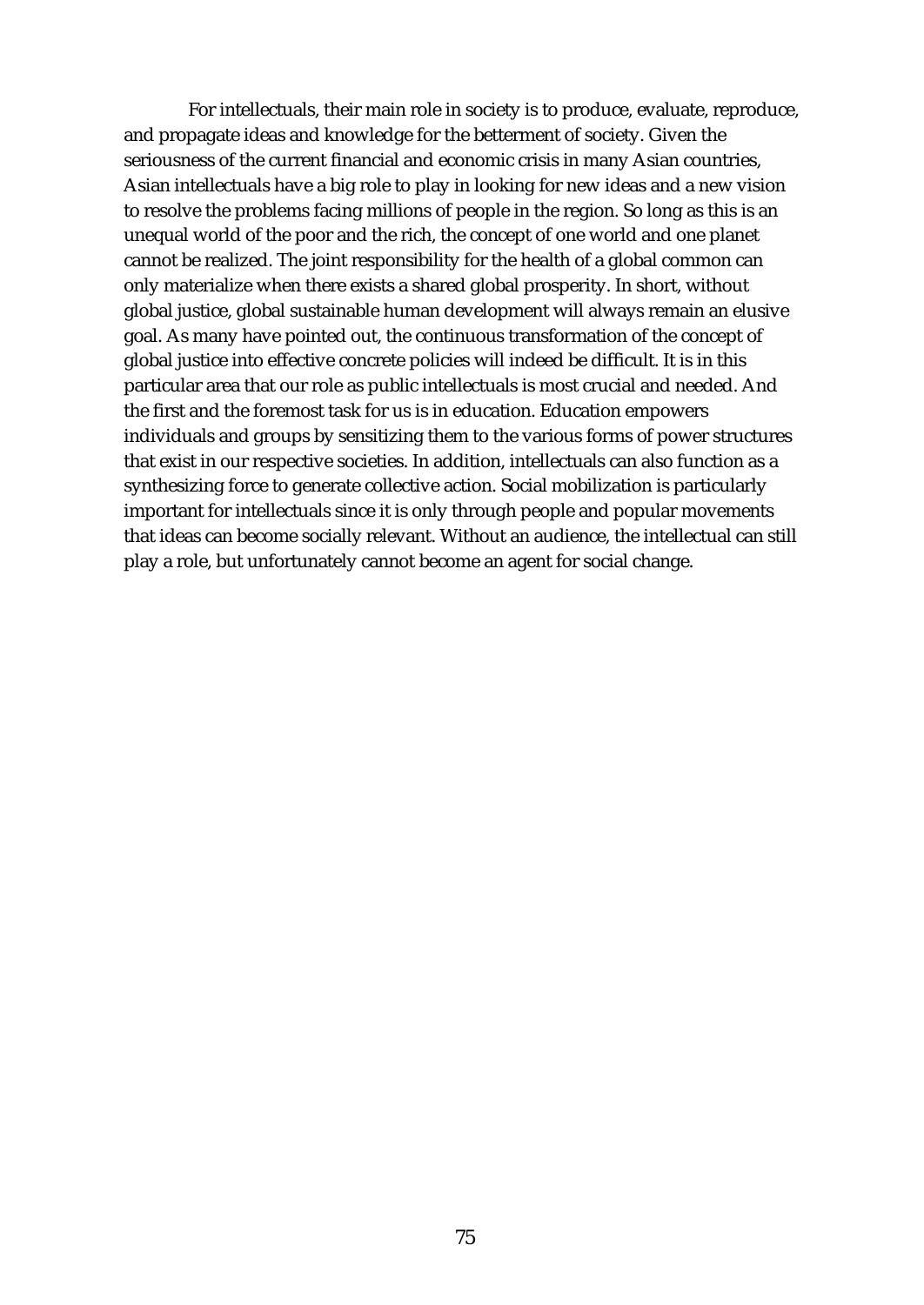# **Asia Leadership Fellow Program Report**

**Laddawan Tantivitayapitak**

## **Introduction**

I always like adventure. Life is an adventure for me. My first adventure was in the Philippines during 1983-1984. My purpose in going to the Philippines at that time was to have a break after six years of human rights work which started in 1976 when the military staged a bloody coup in October 6, also in the same year. My retreat was originally intended to study social work, but it unexpectedly changed one month after my arrival in Manila when former Sen. Benigno Aquino was brutally shot down at the Manila international airport. The event had angered thousands of Filipinos who spontaneously marched down the streets everyday to protest the rule of former President Ferdinand Marcos. I joined the protest actions, while also attending my social work classes. This way, I came to know the Philippines as well as social work theories.

My second adventure was in Japan. It was the second longest break I had from my work life which had continued for more than 12 years after I returned from the Philippines. The excitement offered by my Japan trip was different from that of the Philippines. In Japan, I gained an entirely different perspective and was exposed to intellectual debates. Fortunately, there were no political upheavals that matched the scale I had experienced in the Philippines.

The invocation of fellow fellow Kuo Pao Kun on irresponsibility did not make the rest of my trip to Japan less eventful. In Thailand, reading is considered to be a form of leisure, especially when the reading materials have nothing to do with one's work. I was so delighted to have a lot of time to read. There were so many articles, books, and materials to read, that I ended up without successfully finishing any single book that I had carried in a large travel luggage all the way from Thailand. Instead, I had learned other invaluable things.

The documents we had to read before the group discussions were useful, however, I felt that we did not discuss deeply as it should have been the case. The discussions were rather too broad and general. The strength of our group discussions was not only in the subject themselves, but also the process that they offered us in getting to know each other's perspective better. It was actually important to understand each individual's viewpoint before we could work as a group for the symposium as well as do networking in the future. We had spent a lot of time discussing before we could really settle down and identify what we were aiming at. I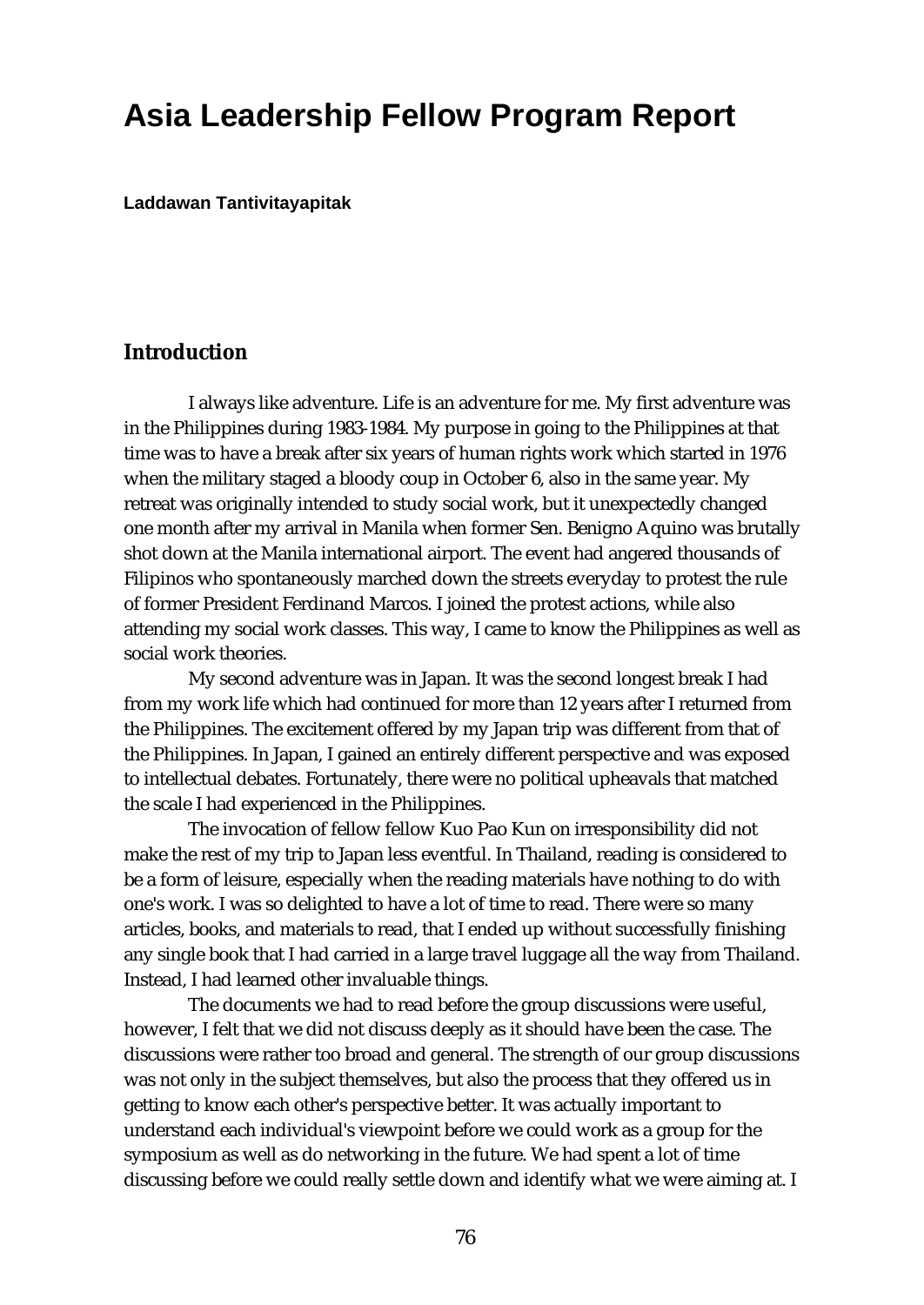think this was an attempt in 'fine tuning' our waves of interests and expertise to come up with some thing novel like a new paradigm. Perhaps, we may be compared to an orchestra or a stage play that needed rehearsals to put all varieties of tunes or characters in a cohesive package before a performance. The 'group intuition' took time to be felt and a lot of efforts were exerted before we could overcome factors that blocked our creativity. I personally was happy with what we had done and accomplished in our workshops as well as the symposium. It did help me in my reflections on my unruly concepts of transparency and highlighted questions to be further discussed or worked out.

I think I should end my report here so I will not be much of a bother to the International House of Japan and Japan Foundation Asia Center by making them read a long report. On second thoughts, I had decided to change my mind. The above was only a preamble, the real and serious stories are contained in the following paragraphs.

#### **Japan Becomes An Interest**

Japan did not interest me before. Among the countries I did like to know deeply were mostly in Southeast Asia and Indochina, Burma in particular. I am also interested in India, Sri Lanka, Nepal, Tibet, Bhutan, etc. However, gradually my fascination with Japan developed. It caught me when I went to Kyoto and Hokkaido. I had to express my gratitude to two materials that I read while I travelled to Kyoto. One is called "World View of Japan" which was translated into Thai. The other was a special magazine feature written by Prof. Nithit Aiewsriwong, a Thai professor who had spent some time in Kyoto. The professor's article was called something like "Kyoto, the shadow of Doi Suthep." (Doi Suthep is a famous tourist spot in Chiangmai province of Thailand). The two materials gave me better a better grasp of Japanese history of development, its culture, as well as its pattern of behavior. They also have helped me afterwards in framing my thoughts, while I was in Japan. I had been wondering for almost a month before I could put my thoughts to rest. As for my fellow fellows, though we did have many things in common, we also had different expectations in relation to one another. The feeling of being relaxed is stronger when one knows exactly where to put one's feet firmly without annoying others. As my knowledge of Japan deepened, I began to appreciate my stay. The images of being 'miserable' while in Japan and the ideas of 'unreachable' Japanese people had gradually been erased, and Japan became a fascination.

The places I visited in Kyoto were so impressive. Among the places I visited, Ryoanji Temple and Shugakuin Imperial Villa were the most impressive places I would like to mention. The impression I got from reading Prof. Nithit's article on Ryoanji, a rock garden, prepared me before the visit. I had been interested in Zen for a long time. I like the way the masters taught his students, which are simple, brief, and precise with its meaningfulness. I had intended to spend more time there for meditation. Before going there, I bought a small book about Zen with the hope of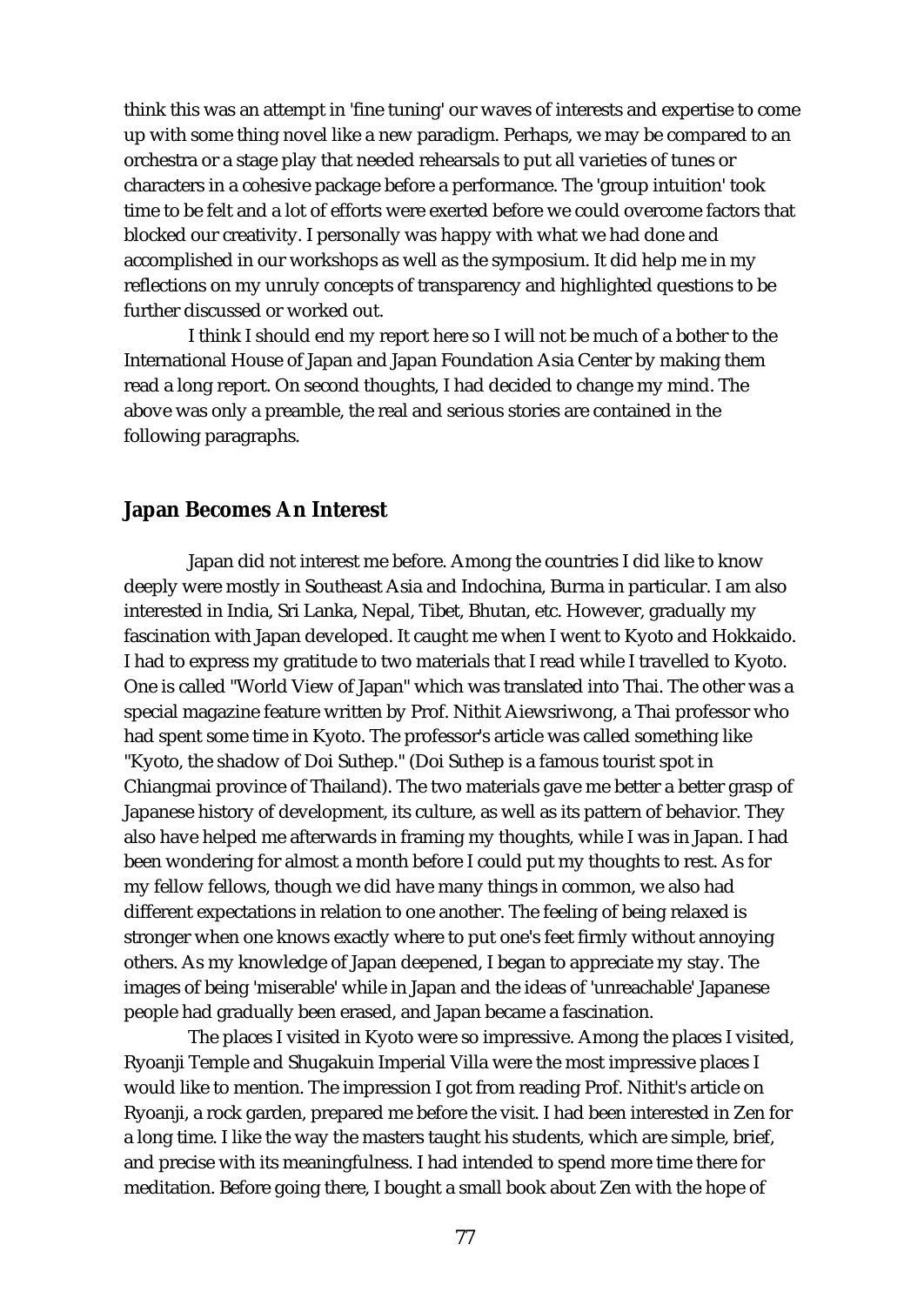reading it there. I arrived at around 3 o'clock in the afternoon. I was quite surprised and a little bit disappointed as it was too crowded. However, the visitors tried to observe silence though it was interrupted from time to time when tourist guides brought in some visitors and gave explanations. I then found a corner to sit down and did my observation with an 'empty mind.' The time passed so fast and before I realized it, the officials were already urging visitors to leave as it was closing time. It was already five o'clock in the afternoon. I did not realize that I was sitting there for almost two hours doing nothing and was totally absorbed by its beauty. It was very simple, but very beautiful. On the way out of the temple, I pictured heaven in my mind. Was that the way people could imagine heaven? The images of the garden had been implanted in my mind and I had peace. I went back to the Japanese inn where we were staying with happiness. "May peace prevail on earth." The Shugakuin Imperial Villa's garden surrounded by natural forest and mountains was so wonderful. While walking behind a Japanese guide, I wondered what was the stimulation in creating this small beautiful garden within a wild jungle. Then suddenly, I was reminded by our discussions on modernization and my insistence on a philosophy of development through the concept of "small is beautiful." And Shugakuin did confirm to me that small could be beautiful even in this wild world of competition. Each woman/man could change this wild world and make it beautiful to live in as did the prince who created the Shugakuin villa. The beauty of small things was in contrast to the large natural jungle, and it just fit perfectly. Small things could be easily managed and handled. When Schumacher invented this idea of "small is beautiful," he also worked for it. He established an institution called "Intermediate Technology Development Group" (ITDG) which supported and encouraged small enterprises based on ethical and environmentally sustainable principles using small-scale technology that could be managed and owned by community-based organizations and groups.

Modernization has been accompanied by consumerism and competition. Consumerism stimulated greed and unnecessary wants through advertisements and all kinds of stimulations, while competition created hate and mistrust. Would we allow our world to develop this way? Women/men are created with instincts of good and bad as well as strength and weakness. If the bad side would over power the good side, what kind of world will we have in the future? I do believe a good world can be created, that the good will of people can be strengthened by giving, replacing greed, and confidence replacing mistrust.

The turmoil of the Thai economy followed by Malaysia and Indonesia and the collapse of Japanese big financial institutions, the bankruptcy of Hokkaido Takushoku Bank, the ruin of Sanyo Securities, and the fall of Yamaichi Securities Co., the oldest and the most vulnerable of Japan's 'Big Four' Brokerages, followed by South Korea's appeals for help from the International Monetary Fund had given significant warnings to the world's development. The reinvestment cycles of surplus gained from certain business had never meant prosperity for the world's majority and it only showed that the unlimited pursuit wealth which could translate to greed, had brought the collapse of the system (especially in the case of financial institutions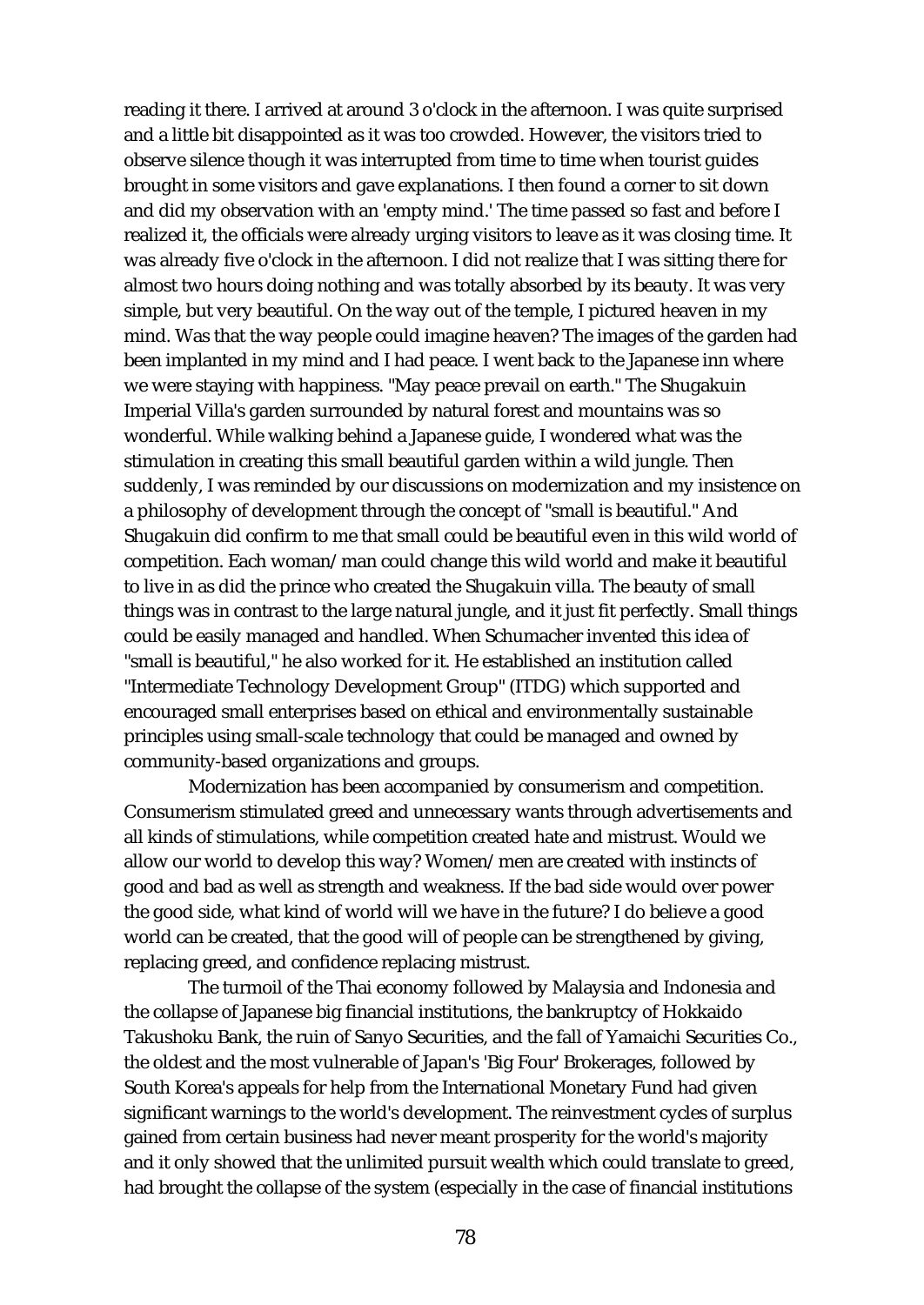which are the backbones of capitalist system). I call this financial institutions as a "eat and sleep tigers" since they do nothing, produce nothing, but earn and make profits from other's efforts. As big companies collapse, the effect will be firstly on labor sector which will inevitably mean unemployment. The rich may suffer some inconveniences, the poor will be poorer, and the poorest of the poor will be the most affected. This uncontrollable system of development in the hands of the few can never be sustained. It may even self-destruct.

The strength of being small lies in its easy-to-organize nature. If small groups of people throughout the world can organize and link up with one another, they can also have a say in how the world is being run by big institutions. We seem to forget the fact that there are more 'small people' than 'big people.' Why do small numbers always have the bigger say?

The prince of Shugakuin Imperial Villa may never know that what he created had inspired people like me to adore the beauty of small things. Shugakuin was created by a prince who had transcended the beauty of wilderness. I think this is one of the strengths of Japanese culture: its ability to create something new from old, to seek strength from weakness.

This is very true when we try to recall Japan's association with China. For centuries, Japan had imported Chinese writing characters, customs, beliefs, traditions, arts, etc., but they have never become 'Chinese' or felt inferior to China. They had the creativity to fashion something that can be called Japanese from Chinese culture.

Before World War II, Japan had sent many people to study abroad and to learn about the world, come back, and contribute in the building of their own country. I believe this had prepared the basic structure for Japan to be Japan today. There could be no doubt how efficient Japan could adopt certain technology to meet its own domestic need. In the political system, Japan had no hesitations in adopting a system of governance that would only give a semblance of democracy.

### **Hokkaido Visit, Asian Values, and Child Labor**

My visit to Hokkaido had brought me another impression of Japan. It was rather strange and sad. The time I visited Hokkaido coincided with the changing of the colors of the leaves as the fall season approached. The mountains of Hokkaido were covered with falling leaves while the new, fresh, and young ones were growing replacing the fallen old ones. The phases of passing away, being born, and growing are what comprised a life cycle. However, what happens in real life is not always as clear cut as each phase would suggest. In a civilized society, the dead should be buried. Burial is one way of paying the dead their due and respect. It is one of the most important ritual we could accord the dead ones.

Allow me to relate here stories I had heard. It is saddening to know that the dead of the Ainu people are being treated as objects of scientific studies, like animals in a laboratory. I can feel the pain of an Ainu who had told me this particular story.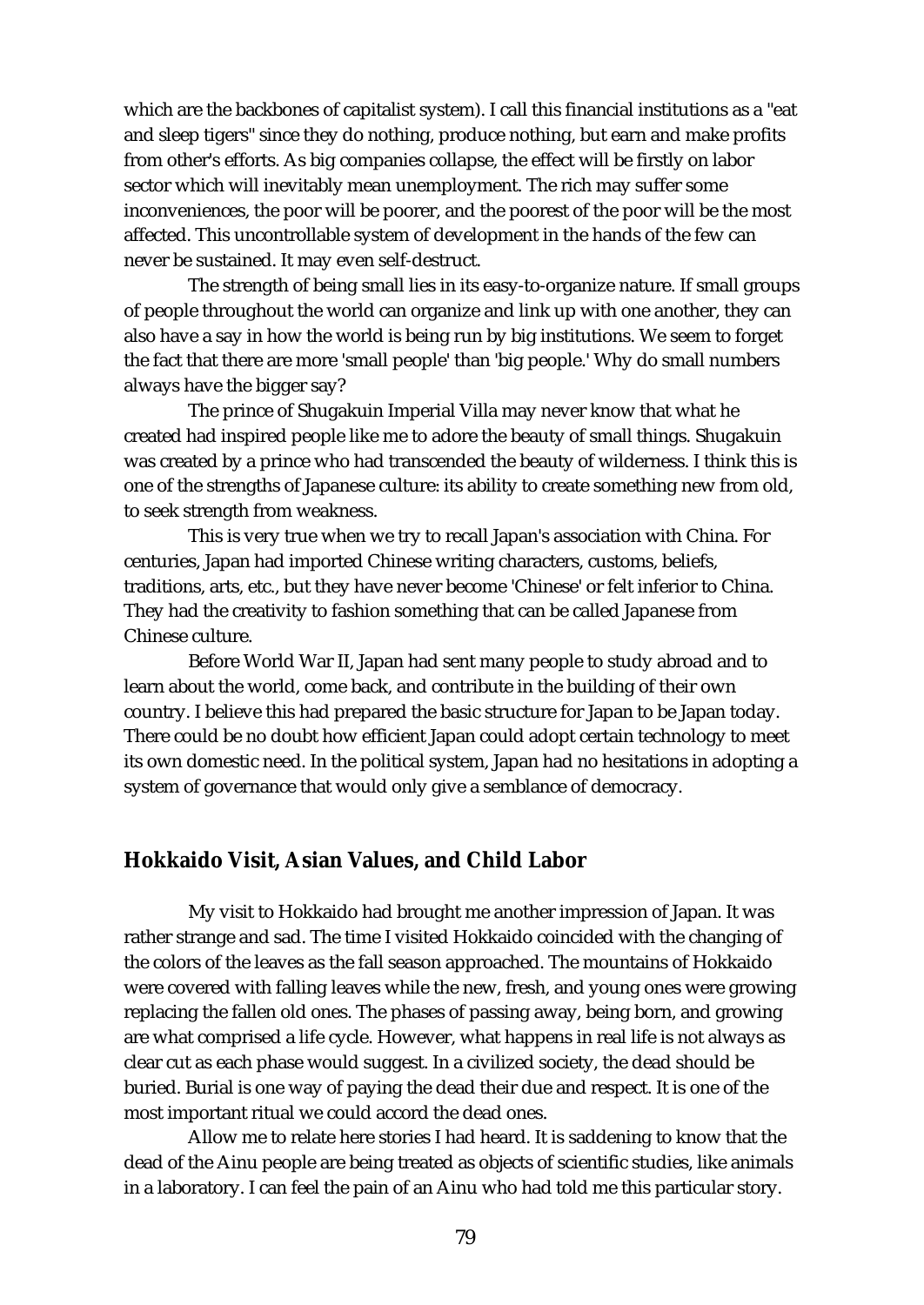As tribal customs and traditions are viewed as exotic by modern men, they become subjects of study or objects of interest by tourists. This had also happened to the hilltribes in the northern part of Thailand. The long-necked tribes were paid to stay in special villages created as tourists spots for tourists to visit and take photos. On the other hand, officials say this practice is one way of preserving culture, but this could also be interpreted as a way of destroying culture, of taking away the pride of the living.

In this multicultural world, mutual relationship and mutual understanding are key words among people living together harmoniously. These concepts do not necessarily translate cleanly as they sound in the real world. The idea of discrimination has been deeply rooted in one's mind. It is common for people from different cultures treat to each others differently. It is not acceptable to have one culture be treated as superior to other cultures. It is unfortunate that this exists in our society nowadays.

Discrimination is consciously and unconsciously rooted in and will never be solved if no serious measures are being taken to deal with it. The more important thing is that these measures have to be implemented with great care and sensitivity. In these way, rights and equality could be observed and maintained. When I mention rights, it would be inevitable for me to say something about Asian values. I cannot subscribe to the concept that rights should be nationality-specific or values should be according to region such as Asian values and western values. Rights as in human rights are always universal.

One of the two key arguments is that Asian values puts more emphasis on economic rights before political rights. In other words, people need to be fed first before they can have rights to voice out or choose what they want. For me, this argument is illogical, to give priority to economic rights over other rights. Why would the Burmese people want to have huge hotels for tourists, while they have no homes to stay?

The other argument is about internal affairs, meaning, one country should not interfere another country's affairs. I have doubts whether in this modern world of sophisticated communications technology and complicated economic interdependence we can have a nation which we could call as completely sovereign on its own? The fall of the Thai baht had been said to cause the economic turmoil in the region. The interdependence among countries has been deeply enhanced during the last several decades. It is hard to reject that problems in one country will not have impacts on other countries.

Human rights violations in Burma therefore inevitably affect Thailand, when hundreds of thousand of children and people flee from oppressions in their motherland, immigrate to Thailand seeking asylum politically or economically, even at the time when Thailand is facing its own severe economic crisis. How can one live in peace while his neighborhood is on fire? The badly performing Thai economy had not stopped children from neighboring countries from coming to Thailand to work. In fact war and poverty in the neighboring countries had increased the number of displaced people seeking refuge in Thailand.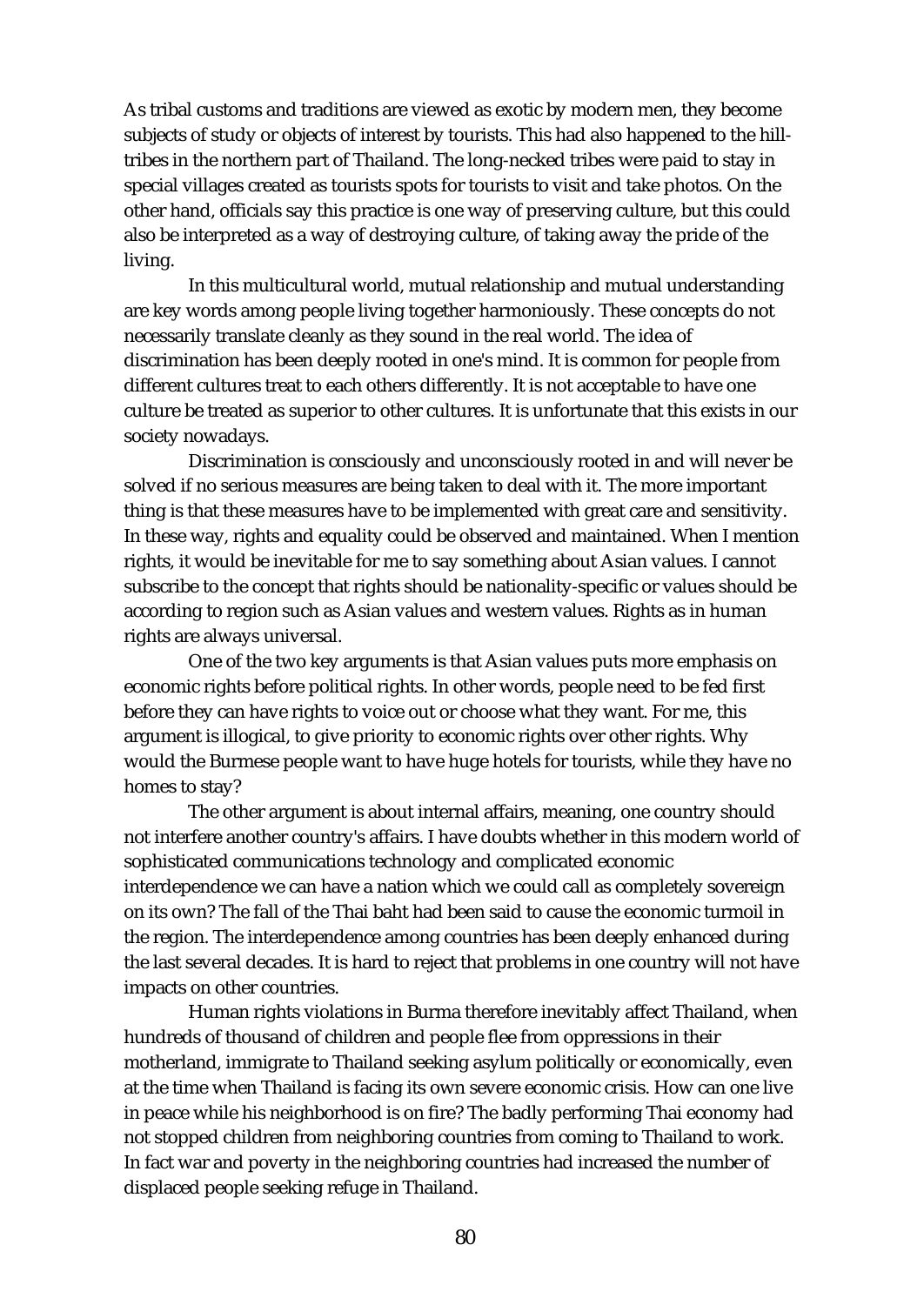Sanphasit Koompraphant, director of the Center for the Protection of Children's Rights, which was awarded the human rights award from the Foundation of Human Rights in Asia, Japan, said the children were desperate for a better life and were so poor that they were barely affected by the regional recession. Employers took advantage of the children by cheating them of their wages or calling the police to arrest them before their wages were paid. The highest daily wage that these children could earn in Burma was the equivalent of 15 baht. In Thailand, they could earn up to 50 baht. Most children risk working in Thailand, even though it is hard because in their country it is even more difficult to find work. If they have 10,000- 20,000 baht back home, they could live comfortably for years. In Burma, child labor was used to build roads and pipelines without pay. Others were conscripted. Nevertheless, the children worked in Thailand like adults, up to 10 hours a day and 28 days a month. Many worked as petrol pump attendants, in restaurants, and resorts, as maids and sales representatives, in the flesh trade and in the fishing industry.

It is estimated that apart from the 740,000 adult laborers registered with the Interior Ministry, there are about 100,000 foreign child workers. Academics concerned with foreign labor had estimate that there are about one million foreign workers in Thailand, of which 20 percent are children. Burmese children and minorities such as the Tai Yai, Mon, and Karen worked in Chiang Rai, Kanchanaburi, Samut Sakhon, Mae Hong Son, and Bangkok.

### **Lek: A Thai in Tokyo**

The fate of many poor people who are seeking better fortunes in Japan may not be different from those across the border sneaking into Thailand. I met Lek in Ban Sala. Ban Sala is a shelter that provides assistance to female foreigners who either have legal or illegal status in Japan. They give legal advice and provide temporary shelter for women who are in need. Many of those who come to them are women who were abandoned, badly treated, physically and mentally abused by their Japanese husbands. Lek is a Thai who speaks some Japanese. She came to Japan eight years ago. Before she came here, she was told that she will work in a restaurant. Like many others, upon arrival, she was forced to have sex with her Japanese clients. Lek can be considered remarkably good-looking at her age. She met her husband and decided to stay with him. They have three children. Her husband is a laborer. He frequently quits his job, and sometimes disappears from the house. Last year, Lek and her two children were thrown out of their department because she had no money and her husband was nowhere to be found. The Thai embassy had asked Ban Sala to help her as she was pregnant at that time. Through Ban Sala's assistance, Lek gave birth, the husband came back and looked for her. They reconciled and stayed together. But it did not last long. Her last baby died of suffocation from milk sucked from her. The husband left her again. Tai Gung, her eldest son, is about four years old. But he cannot speak. It seemed that he has some nerve problems. But from my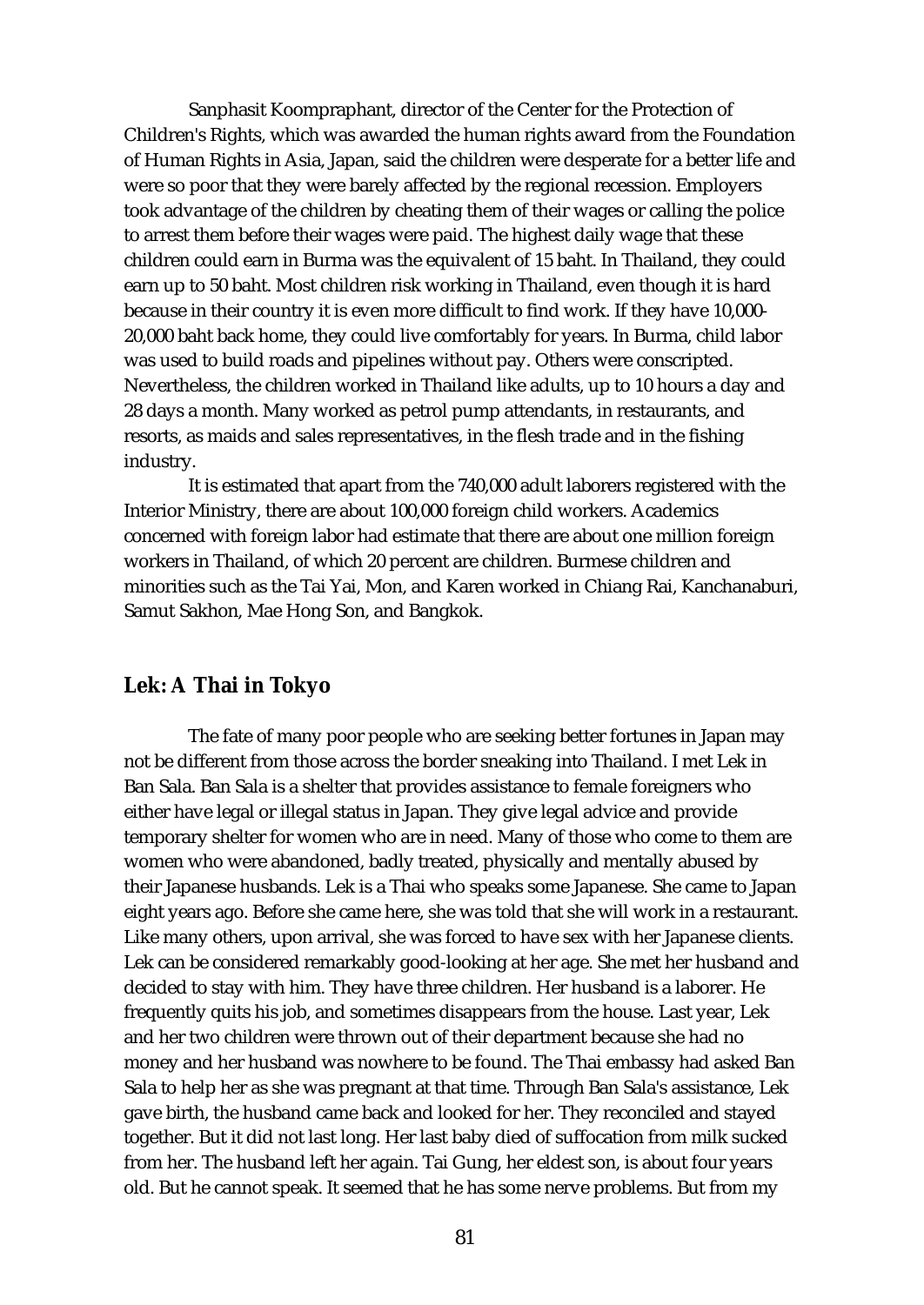observations, he could understand well if he is treated properly. Since Lek speaks two languages, Thai and Japanese and she keeps switching from one to another. This might be the cause of the speech problems of Tai Gung who tries to follow her and ends up confused. Lek is confused also. She feels alone in Japan with no friends to really talk with. She does not know of any Thai community where she could find help with regard to her problems. Her two children are giving her heavy burden that she is immobilized emotionally and psychologically. Her second daughter is about one year old. I felt sorry for her and for her two children. I met her husband briefly. According to Lek, he is a few years older than her. The staff in Ban Sala said that he always shouts at her and blames her for everything. I believe that he has never listened to her.

I wonder how many people in this borderless world are facing this circumstances. They are ill-prepared to deal with cross-cultural relationships, their children bear the brunt of the tragedies, ending up as victims. What would happen when these children grow up? Are they going to blame their parents or the society for its inability to help them? As the world is transformed into a borderless one, the present system does not accommodate, but rather obstructs nurturing relationships among people. The attempts of a certain state to control its citizens as well as foreigners had not facilitated mutual respect and understanding between the local citizens and foreigners. When we look back into the history of people's migration from one country to another, we would see that law and order have had impacts on people's personal relationship. Problems range from children without citizenship, illegal immigrants, etc.

In Thailand, we treat people differently if they come from poorer countries like Laos, Vietnam, Cambodia, or Burma in particular if they have illegal status. Some think that it is simple logic that if they have illegal status, they could be treated without dignity. As the world develops, the poor and those who do not benefit from this development are looking for better opportunities in other countries. They end up being exploited.

### **Foreigners in Japan and Election Processes**

It is then through this mutual respect of rights and equality with understanding and cooperation that people could live in harmony and peace. I am so happy to learn from the newspapers today (Nov. 27) that the Governor of Tokyo, Mr. Aoshima Yukio has chosen 25 non-Japanese from 16 countries to form the Tokyo Foreign Advisory Council with the purpose of giving foreign residents a voice in Tokyo's administrative policies. They held their first meeting on Wednesday 26 November where several serious issues were raised for the council to discuss including education, discriminatory practices, public support for international schools, welfare and insurance systems, counselling services for foreigners, and foreign residents' right to participate in local elections and assemblies. By nationality, the council consists of four Koreans, three Chinese, two Filipinos, two Americans,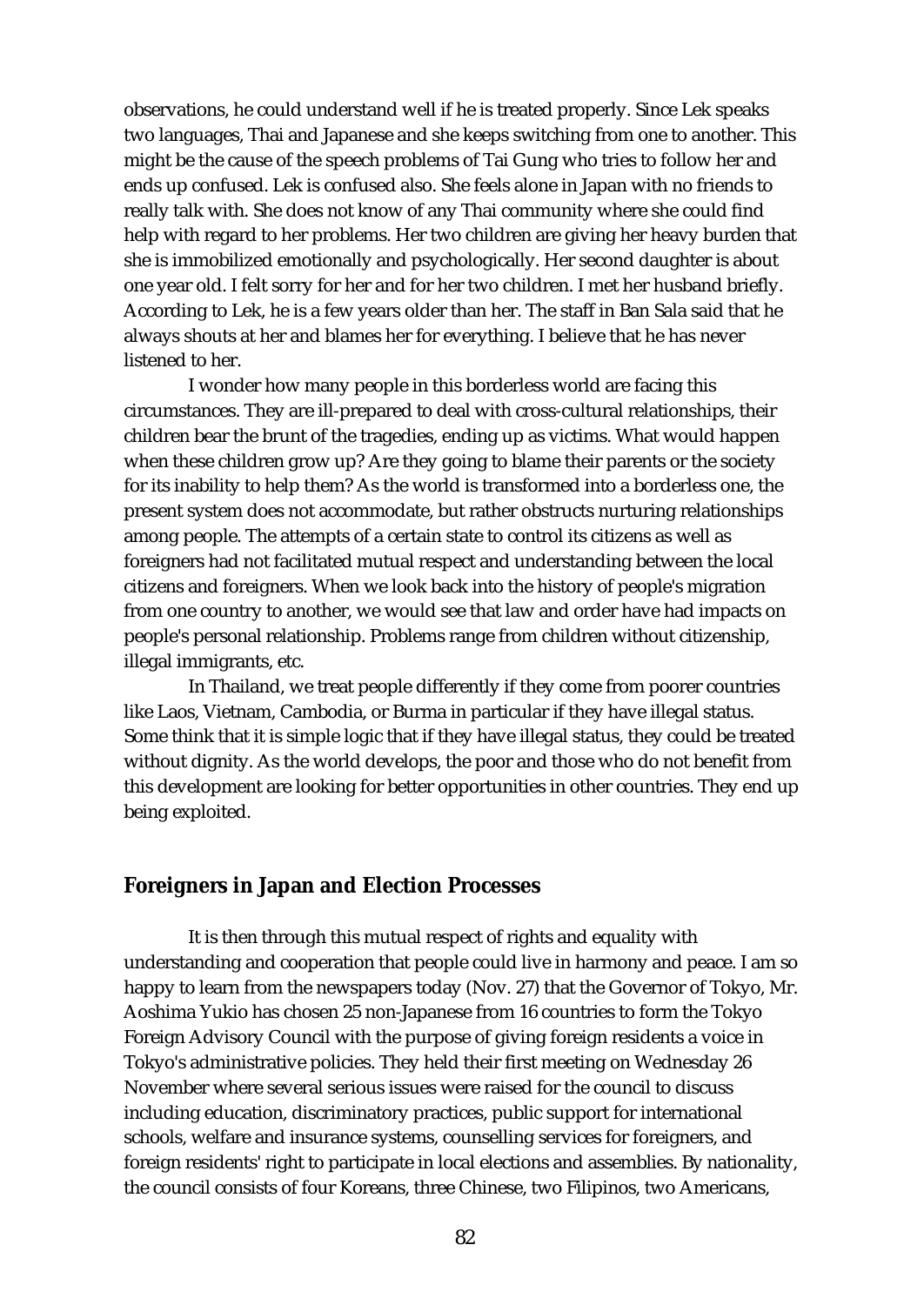two British, two Brazilians, and one each from Thailand, Burma, France, Iran, Australia, Bangladesh, Germany, Vietnam, Sri Lanka, and Colombia. About 260,000 people from 170 countries are in Tokyo and are registered as foreign residents.

This is a good program that other countries like Thailand may choose to follow. If Japan could be a leader in an attempt to accommodate and accord equality to people living and contributing in a particular society, I would wholeheartedly support it. I have indeed learned a lot from Japan. Apart from many other things, I was able to utilize my time to enrich my knowledge on political exercises such as elections. It is crucial not because of the subject matter, but also the timing when Thailand is in the process of drafting new laws on elections, commission on elections, and political party laws under the new constitution. Several important points that I had learned are as follows:

1. Organs for election management composed of Central Election Management Council (CEMC) for proportional representation, Prefectural Election Management Committees (PEMC) for single constituency and local (prefectural) election, and Municipal Election Management Committees (MEMC) only for local (municipal) elections and the Elections Department of MHA.

2. CEMC directs and supervises PEMC concerning elections only on proportional representation. MHA is empowered to direct and supervise PEMC concerning election on single-member constituency system for Diet members and local authorities. Also PEMC can direct and supervise the MEMC on its local election.

3. CEMC is responsible only for proportional representation while it supervises and not controls the PEMC in its management on proportional representation.

4. There are 17 officials at the elections department of MHA. I am not quite sure whether there are still elections department at the prefectural and municipal levels. As the PEMC and MEMC are considered special employees of local administration, I suppose during elections they will include more people to do management work for elections e.g., like superintendents of the poll or ballot counting, observers of the poll or of ballot-counting, elections meeting, elections submeeting, etc.

The most powerful authority during general election is the Ministry of Home Affairs' elections department and the PEMC supposedly representing political parties in a way as they are chosen by the assembly from each prefecture. This can be a certain level of check and balance whether the PEMC is doing its work properly. Unlike in Thailand where politicians do not pay much attention to monitoring the irregularities of their competitors during elections.

5. One professor said that CEMC is nothing, but just a 'paper tiger.' For general elections, PEMC and MHA have significant roles.

6. Election campaign period for general and local election is very short (say, 12-17 days and five -17 days, respectively). There are a number of restrictions on election campaigns like public-speaking, street rallies, broadcasting, campaign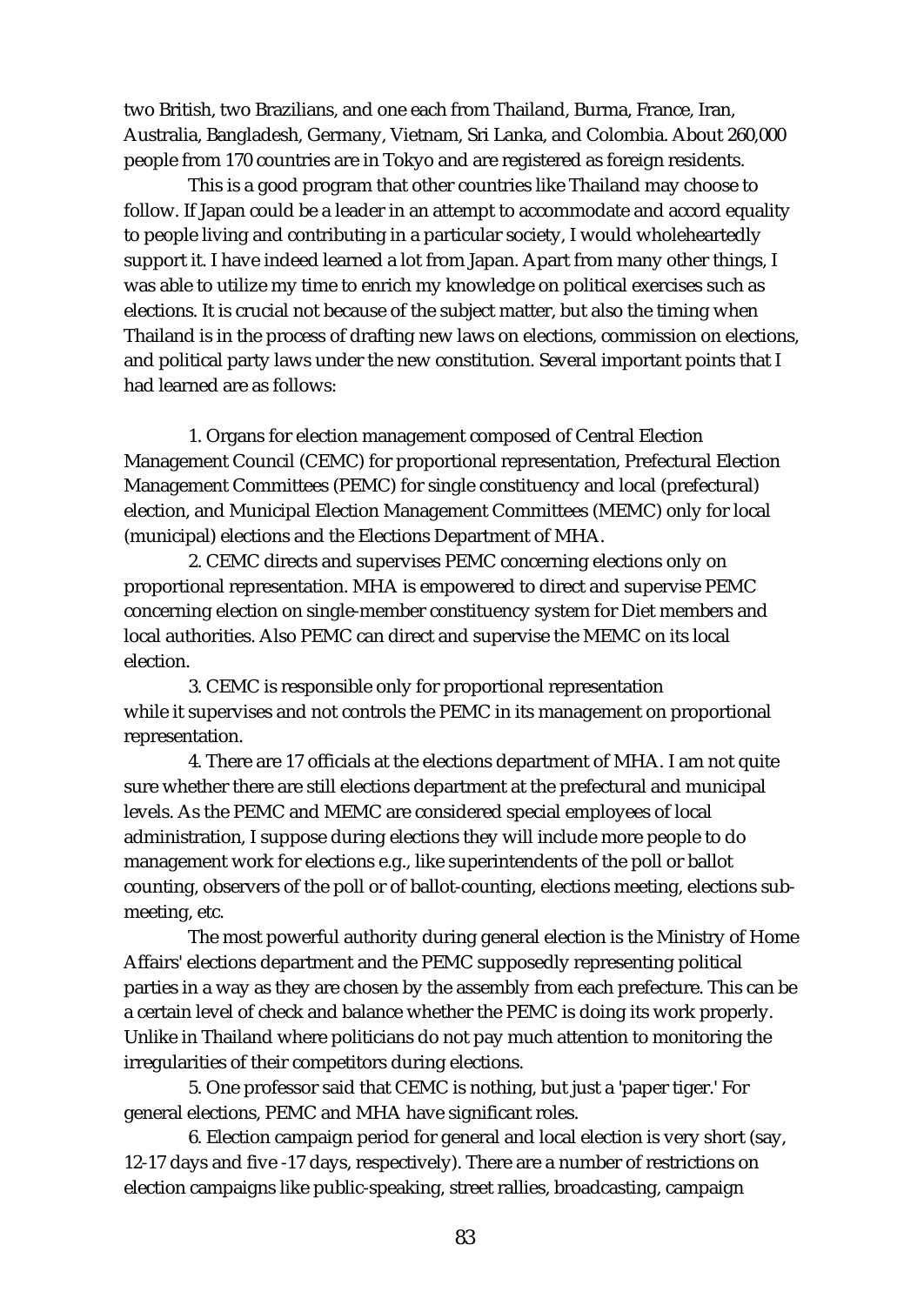literature (postcards, handbills), poster, banners, lanterns, sign-boards, newspaper advertisements, etc.

7. Financial Control. There are conflicts of statements between two documents I have read. One is from the election system in Japan, the other is from MHA. I think I should rely on MHA document. It states that "for the purpose of eliminating inequalities in campaigns due to economic factors and also to alleviate the economic burden, the expenditures for election campaigns are limited to a certain amount (art. 194)". They show table of limits on expenditures for candidates on single-member constituency for both houses, members of assemblies, gubernatorial and mayoralty elections. They do not apply this in elections for both houses under the proportional representation system.

The candidates are required to appoint a person to be responsible for the revenue and expenditures for election campaigns (campaign accountant). A campaign accountant must keep the records of all revenues including contributions and expenditures and report on the status of receipts and disbursements to the election management committee. A summary of this report is to be made public. There are several restrictions of contributions.

There are separate regulations on financing of Political Activities which is under "Political Funds Control Law." Political parties, political funding organizations, and fund management organizations, etc. are considered as political organization under this law. A political party may designate one organization as its 'Political Funding Organization" where it gives financial support to a political party and has the privileges for the receipt of political contributions. At the same time, a politician or a candidate may designate one organization as "fund management organization" in order to administer political funds as well as having privileges for the receipt of political contributions.

Political organizations must submit annual financial reports of their political activities to the PEMC or MHA. This report is published annually in the official gazette of the national or prefectural government.

There are also subsidies for political parties under the "law for government subsidies for political parties" effective 1995.

The restriction on election campaign and financial control is very relevant to the Thai situation, however, the only problem that might be raised on how feasible its implementation can be. Japanese police system is much more effective than our police system. In financial control, the tax system is a significant gauge, while our system is not yet fully functional nor effective.

8. Guilt-by-association. The involvement is up to the level of organized election campaign manager and not including canvassers because of the problem of decoys, entrapment, etc. They have no mechanism in monitoring this. It is the duty of police. The voter in certain areas can file a case in court.

Vote buying is our major problem when politicians invest huge of amounts of money to buy their way to power, and the policemen are under the influence of politicians.

9. Absentee-voting. First, the absentee-voter has to inform the municipal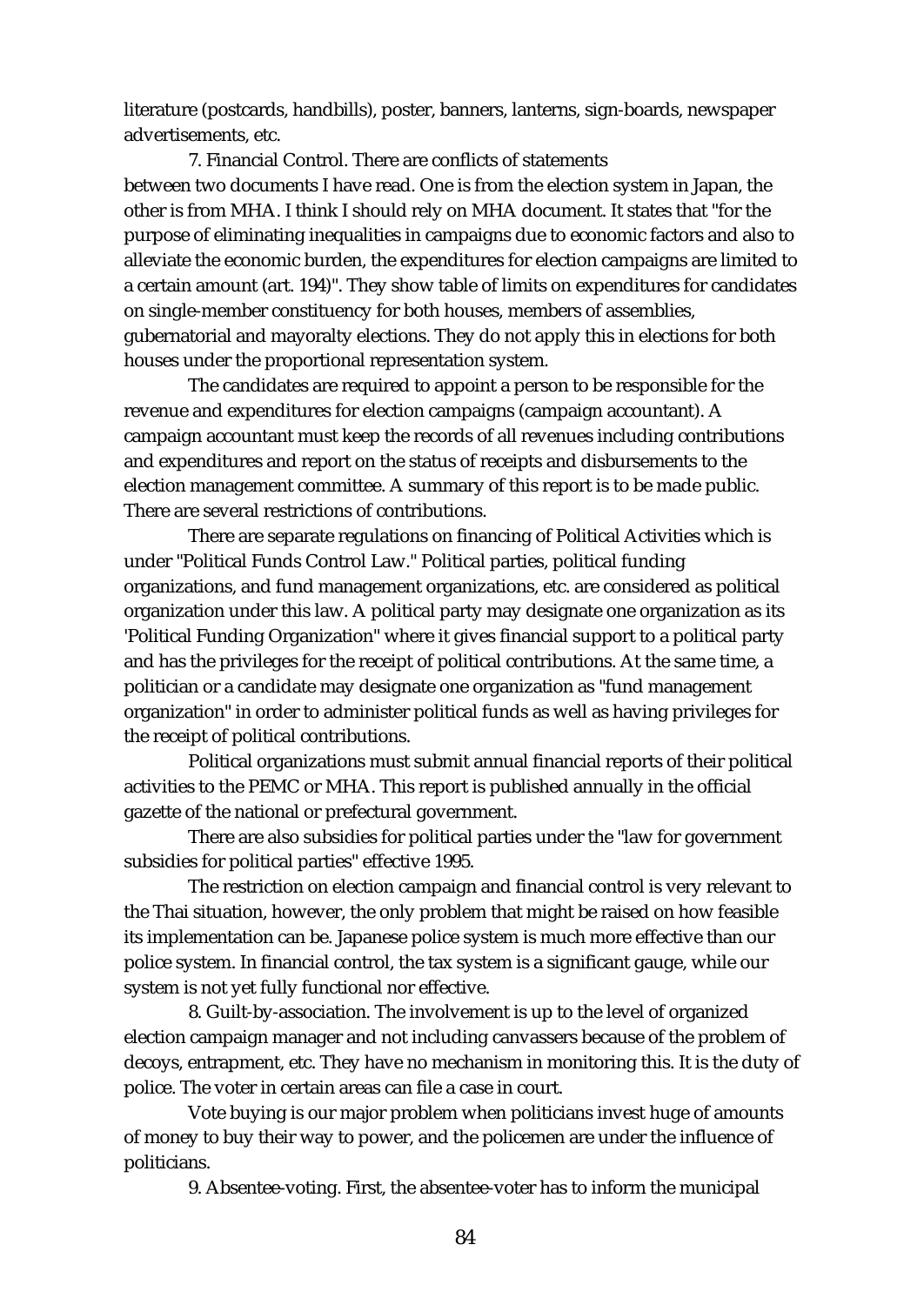authorities of his/her residence where he/she wants to vote and inquire about election documents such as ballots. The municipal authorities will then give the voter a certain document and inform his/her of the municipality where the voter has to submit the ballot. During the campaign period before election day, the voter can go to the designated municipal office and submit the ballot. The voter must put the ballot inside an envelope and seal it. The voter has then to put the sealed envelope into another envelope and again seal it and then sign it. On the second envelope, a witness from the municipal office will also have to affix his/her signature on the envelope. The second envelope will have to be put into a third envelope before it is finally dropped into the ballot box. The ballot has to be placed inside three envelopes. In case of absentee-voting by mailing, this is strictly regulated and allowed only in cases of sickness. In the case of absentee-voting by mailing, the third envelope will have to have an address. (Note that Japanese residing abroad have no voting rights.) The election officials will then check the voter's signature by comparing it with the registered absentee-voters' list and if it is correct, the envelop with the ballot will be put in a separate ballot box for counting afterwards. Sometimes, the absentee voters are required to affix photos in the second envelop, but this varies from one area to another.

Thailand will employ the absentee-voting procedures for the first time under the newly-drafted constitution.

10. It is quite complicated to explain how they drew the lines for constituencies. But they had a 'constituency committee' which was empowered to work on this delicate matter before it was enacted into law by the Diet.

'The plans of demarcation of the single-member constituencies are made by the Deliberative Council of Demarcation of Constituencies for the House of Representatives and then proposed to the Prime Minister who reports to the House. Based on the proposal of the plan, the revision of the Election Law is legitimated to amend the boundaries of constituencies.

At the time of the planning, the Council must primarily consider that the maximum disparity in the number of people among the constituencies be under two. In addition to this, the council has to take into account the border of administrative areas as well as the geographical and transportation situations (Art.3 Par. 1 of the Law for Establishment of the Deliberative Council of Demarcation of Constituencies)."

According to one Japanese academic, the representations of the constituents are not fairly distributed with regard to population. This is politics.

#### **Civil Society**

My report will be glaringly incomplete if I did not mention civil society. I would like to conceptualize civil society and incorporate with it the basic principles of 'SACRIFICE'.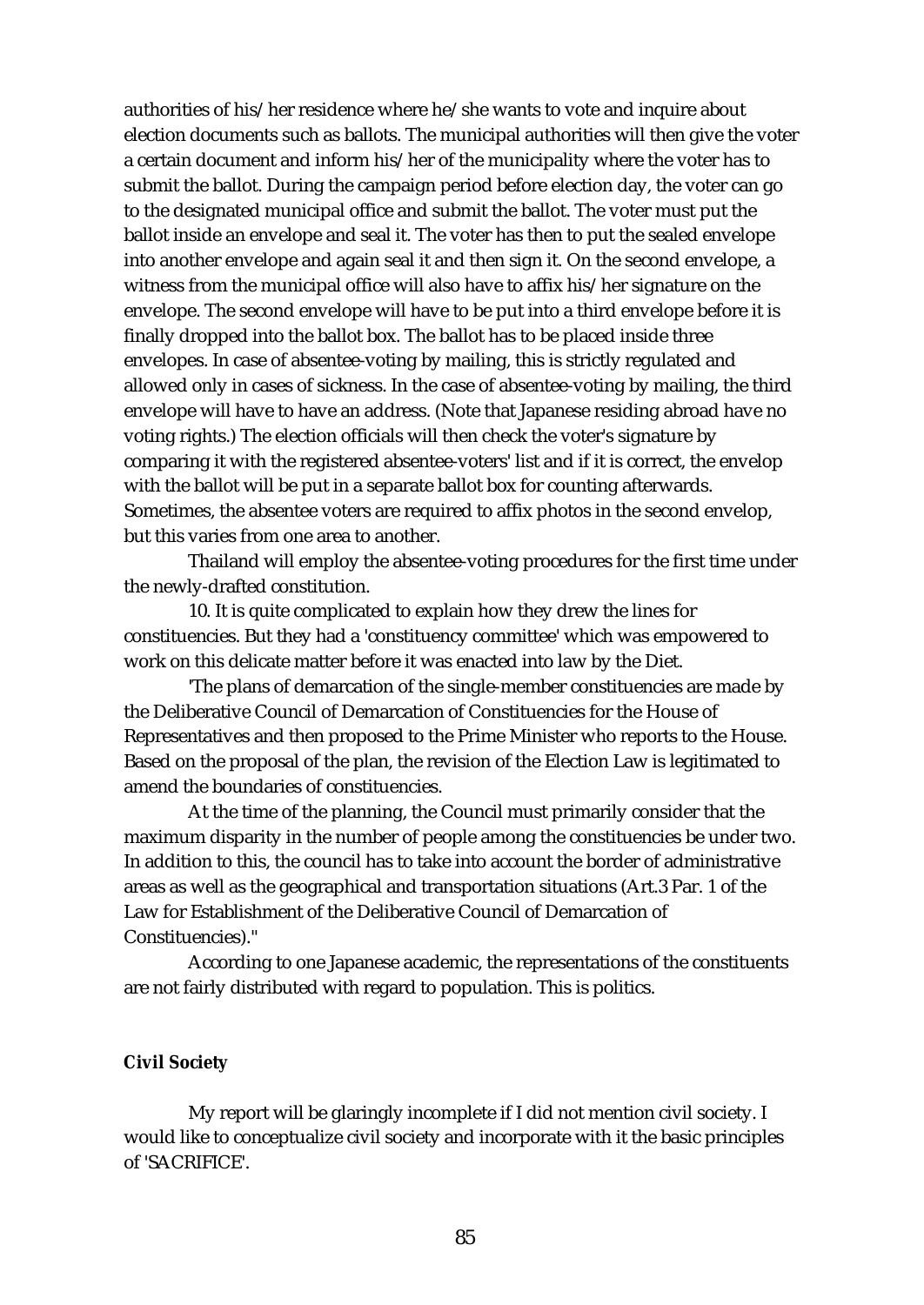civil society = Sincerity + transparency Altruism + sensitivity Compassion + mindfulness Responsibility + confirmative Intuition + creativity Fearless + courage Information + technology Consistency + continuous Empowerment + networking

These basic principles will enhance and strengthen movements geared toward creation of a regional society which links people to local self-governance. The story of People's Agricultural Plan for the  $21<sup>st</sup>$  century (PAP21) can be an example of the empowerment of civil society between Japan and Philippines. I met Muto Ichiyo who introduced to me Rev. Fr. Ben E. Escrupulo, the executive director of PAP21, and Sr. Norma G.Mugar, the general manager of Alter Trade Corp. in Philippines. They had related to me the exciting story of PAP21 which I later saw in video.

PAP21 is an integrated socio-economic and ecological plan which ultimately is aimed at transforming the Negros island's economy dominated by sugar industry into a rich, organic agriculture-based economy through the empowerment of the grassroots communities supported by local and Japanese NGOs. It is a long-term program aimed at creating a regional society where popular governance, economic independence, and self-reliance of the people as well as conservation of nature are simultaneously pursued in a single process. This process is promoted independently from, while interacting with, the dominant systems through the revitalization of agriculture based on eco-cycles.

Peasants, farmlot workers, urban poor, and other sectors of the local population have collaborated to enter into mutually complementary material linkages, and worked out their integrated plans. For instance, fishing people provide unmarketable small fish as compost materials, while urban poor communities launched new business collecting raw materials from city garbage that can be made into compost. They receive farm products in return. Integrating animals husbandry into this process is essential as the key element to ensure the circulation of organic materials. Compost centers, pig centers, and other cooperative-managed facilities are introduced as nodes of the socio-economic network. In this sense, it is differentiated from mere popularization of organic farming, or development projects aimed at increasing household cash incomes. Co-operatives form the basis for this process, ensuring multiple cycles of materials at the level of each farming household, village, province, and the whole island.

Four major people's organizations in Negros, DKMP for peasants, DALO for farmworkers, KIMA for fisherfolk, and KAOSA for the urban poor act as the core of PAP21 center which is set up together with local and Japanese NGOs to promote the island-wide socio-economic transformation process. The bilateral partnership between Negros peoples and Japanese NGOs has been actively functional since 1986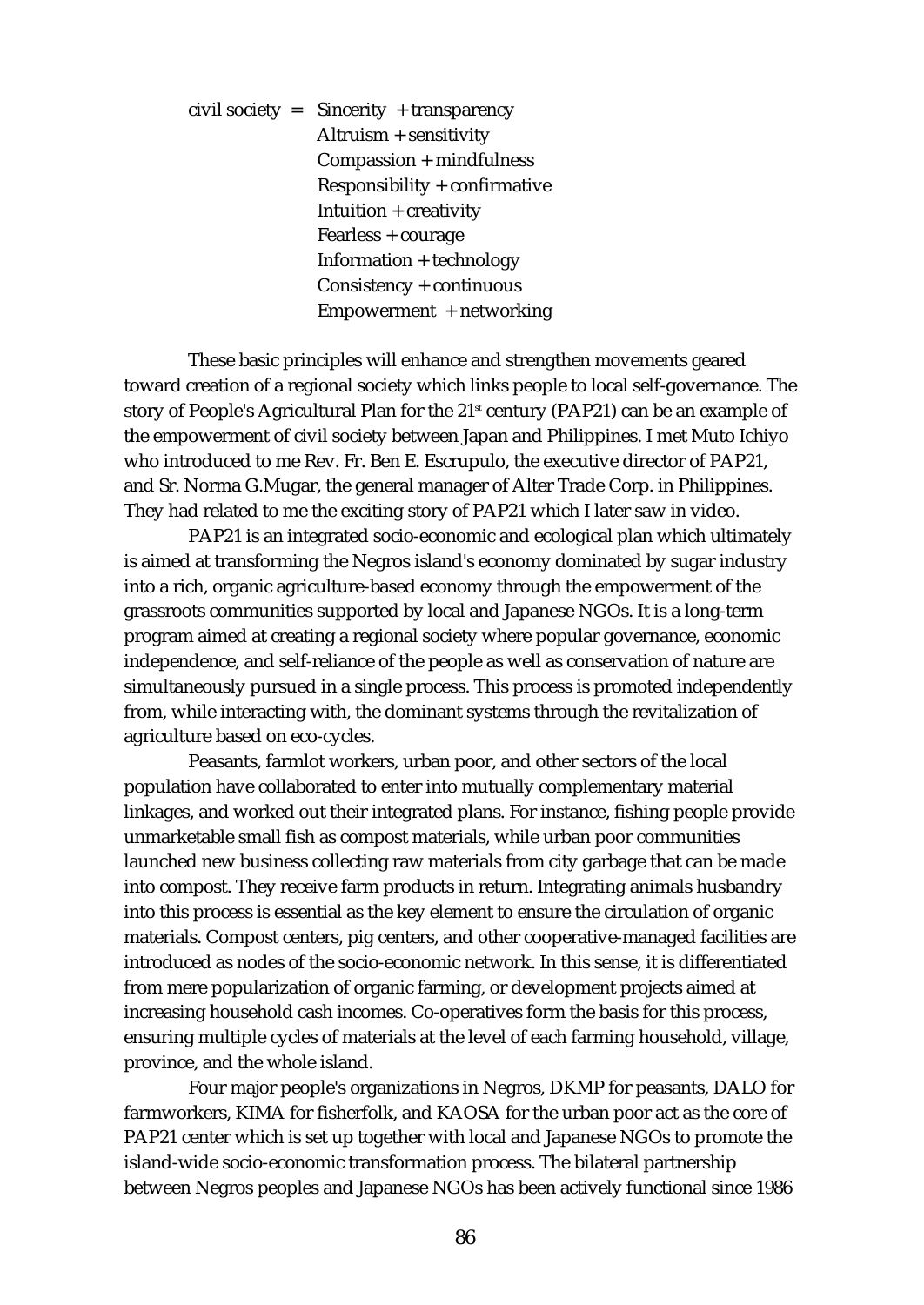when an emergency appeal came from Manila to the Japan Coalition for Philippine Concerns (JCPC) to provide emergency relief for Negros sugar workers and their families suffering from mass unemployment and widespread starvation following the world sugar market crash. Since then, they have been developing this partnership by stages and through trial and error.

Civil Society is a way of life where people have committed themselves not for power but for what they believe is the best for their community and for their society. It is like a nest where 'mother-bird' and 'father-bird' fly from one tree to another tree bringing stems to build nest for their baby-birds. It is a nest of the world where all creatures are living together in peace and harmony.

I would like to end this report with the "country song of popular rights" as a reminder on the spirit of Japanese people who had struggled for rights and democracy, which I believe, will never die from the hearts and minds of the Japanese people.

> "Country Song of Popular Rights" (*Minken inaka uta*) by Ueki Emori, an influential thinker who subscribed to the western versions of natural right doctrine, in 1879

*Man is free.*

*The head thinks and the heart feels; The body moves and runs; Man surpasses all other wonderful creatures. The heart and body are Comparable to the universe. Man's freedom does not allow a dearth of liberty; We are free; we have rights. The people of Japan must claim their rights; If we do not, then our companion is shame.*

*Though the birds have wings they cannot fly; The caged bird can see the outside. Though the fish have fins they cannot swim; They netted fish sees the sea beyond. Though the horses have hooves they cannot run; The tethered horse sees the grass out of reach. Men are endowed with arms and legs, We have hearts and minds But today we have no liberty or rights, If we calls ourselves men Then each person must himself stand up and say, "Man has rights." The mind must think and the mouth must say,*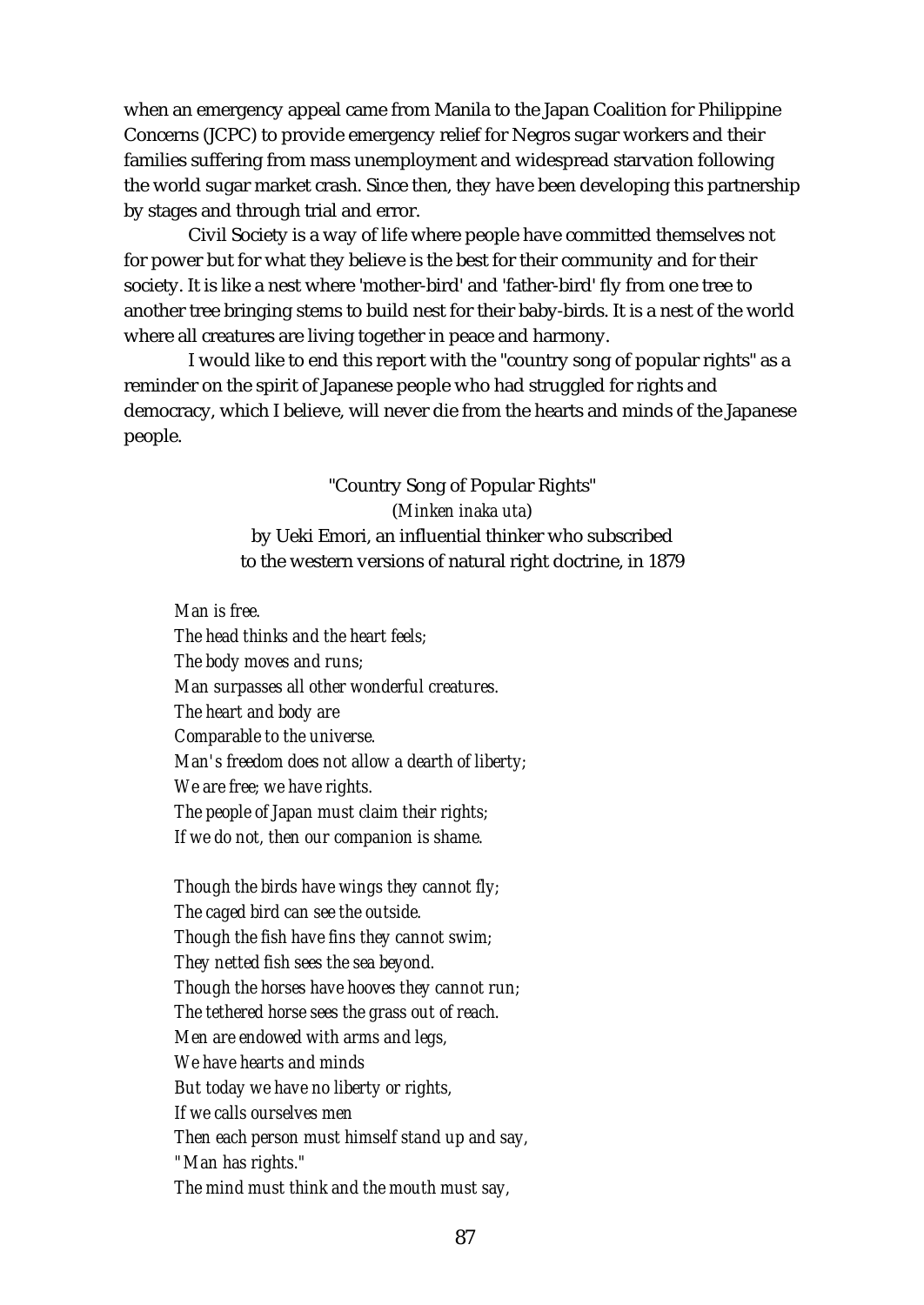*"Whether freedom continues or ceases We all hear and feel its calls.*

*The rights of freedom are possessed by everyone; Freedom is a gift of heaven. Men have both intelligence and strength; There is no gain in not using them. Living without freedom, not having freedom Is the same as being dead.*

*Think of the salt; salt is salt because it is salty; If it's not salty then it is the same as sand; Sugar is sugar only because it is sweet; If it's not sweet it might as well be dirt. Man is man only if he is free. If he is not free, he is like a puppet.*

*From ancient times government has been oppressive and tyrannical, It destroys homes and kills people It suppresses speech and prohibits discussion. Does it do anything that is good? For this kind of government The granting of rights and liberty is seen As swallowing a bitter mixture of salt and sand, Not sweet like the earth. Whether rich or poor, strong or weak, All men are the same under heaven. No one is above another and no one is beneath another.*

*The people of Japan call for the extension of rights, But there are no methods to extend our rights, Because the law allows us no freedom. If a government is evil, If it checks the freedom of the people, If it checks their wealth and takes their money, If it does these wicked things without good reason, Then it makes a great mistake.*

*The people's welfare is unobtainable. Let's resolve for constitutional laws And for the early popular election of an assembly. Onward! Onward! People of our country. Let's push for the rights of liberty.*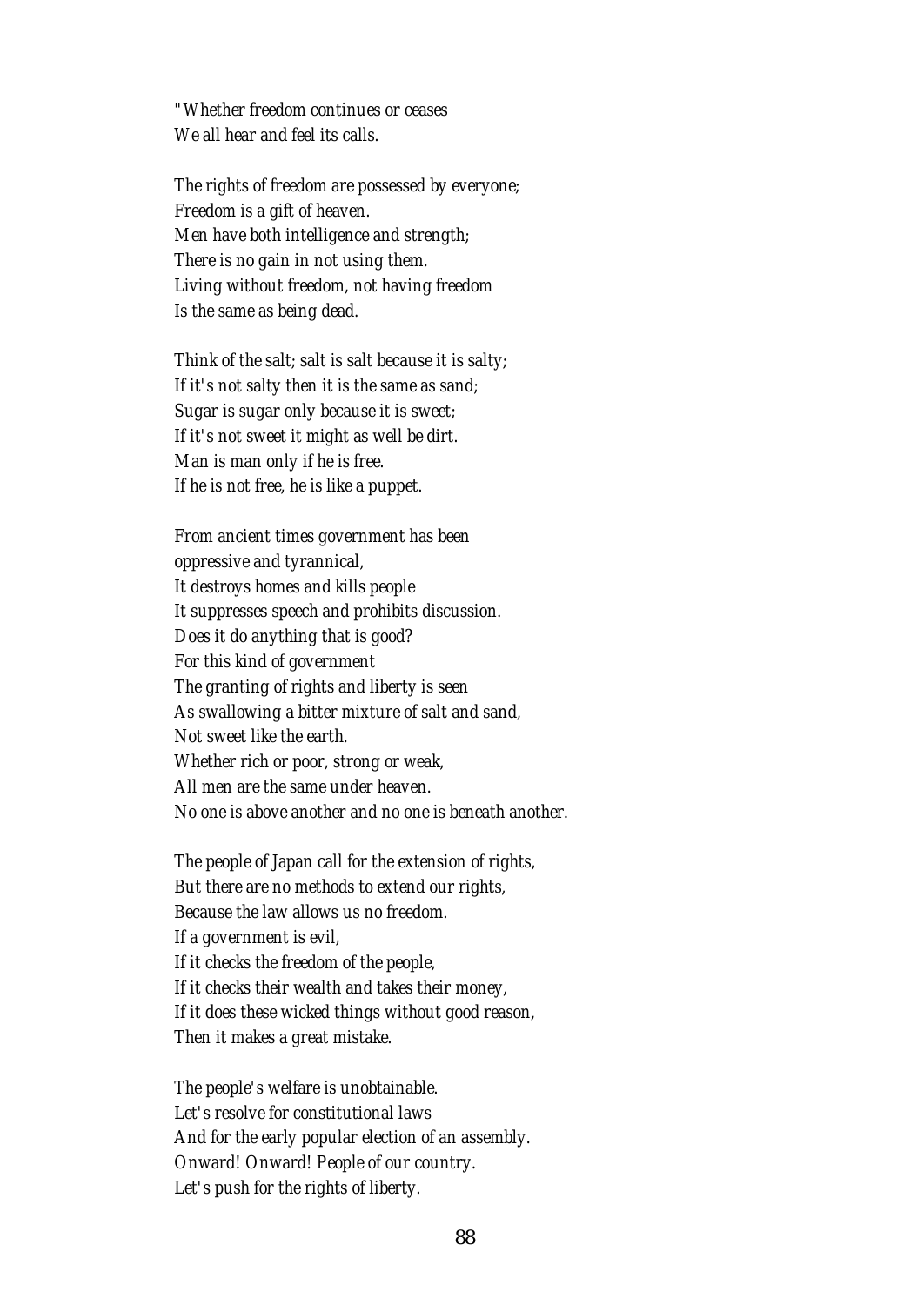*Work diligently, thirty million people, All together;*

*Rise up, be prosperous and go forward. A political system of constitutional freedoms Is the pressing need of today. Cultivate wisdom and pursue scholarship Become enlightened people and Let's make brilliant the majesty of our country.*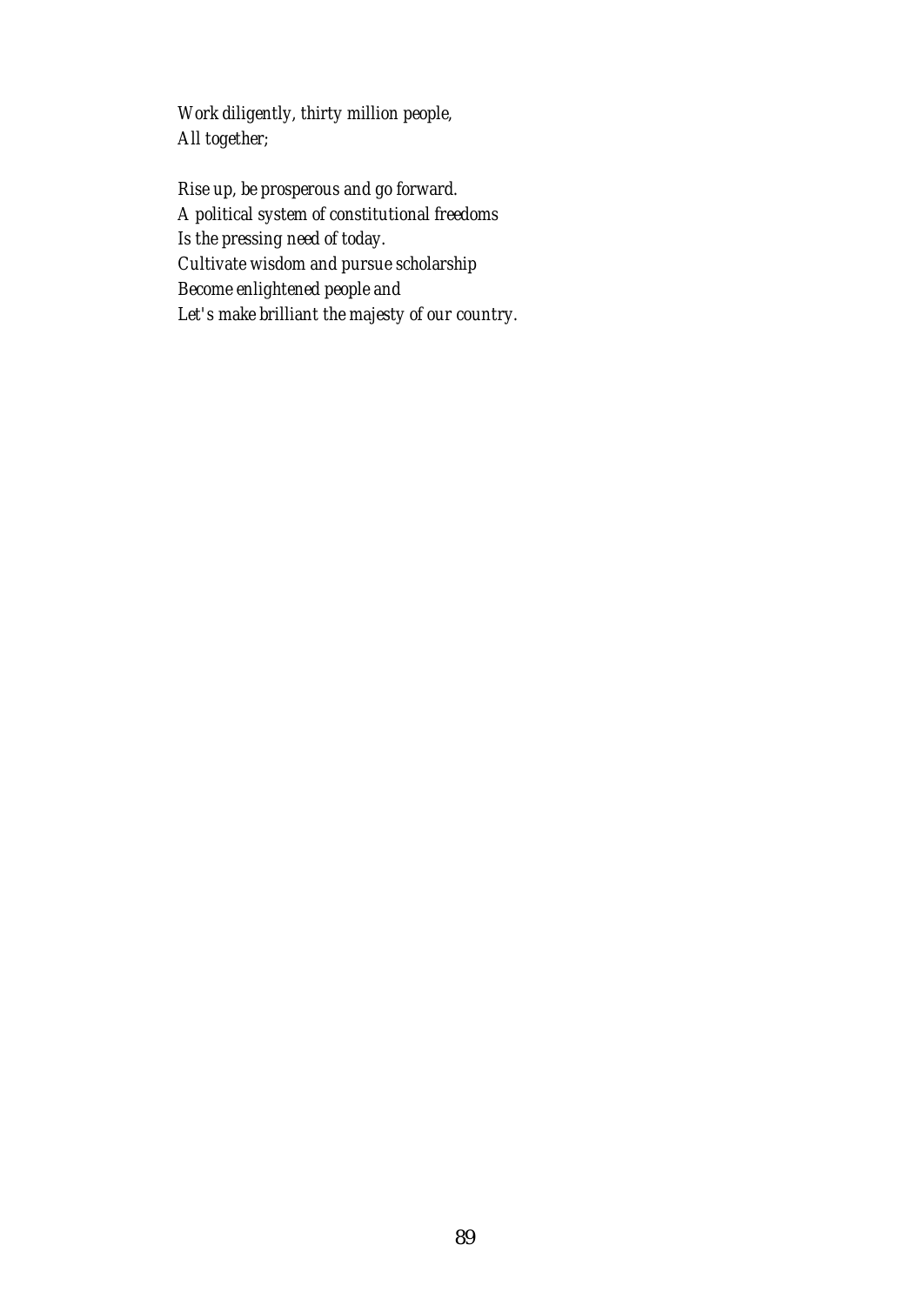# **Research Papers**

*The following papers were written by three of the fellows during their period of residence in the International House of Japan. These papers of Goenawan Mohamad, Ishak Bin Shari, and Ota Yoshinobu supplement their final reports for the fellowship which appeared in the previous section. The International House of Japan Bulletin 18:1 Winter 1998 edition printed these three articles.*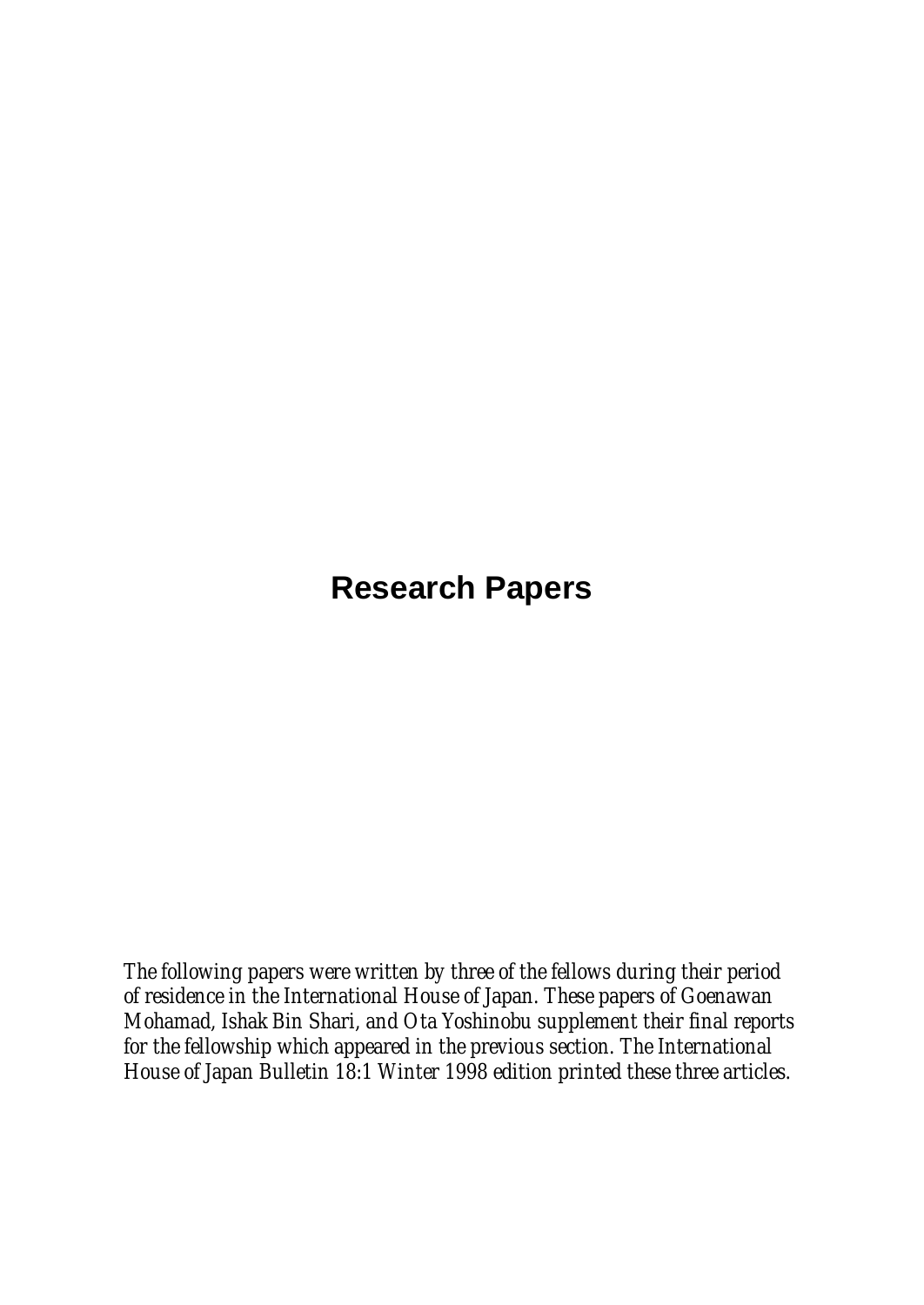## **Baldwin's Garment: Identity and Fetishism and Other Issues of Difference**

**by Goenawan Mohamad**

*An identity is questioned only when it is menaced, as when the mighty begin to fall, or when the wretched begin to rise, or when the stranger enters the gates, never, thereafter, to be a stranger.—*James Baldwin, The Price of The Ticket

In the beginning are our differences. The words are from Hélène Cixous, the French philosopher, whose writings on feminism speak eloquently on "The new love [that] dares for the other, wants the other."<sup>1</sup> But the words might as well be a line from any writer commending the dominant trend of contemporary intellectual and political movements. One may point out that today we are observing a kind of rebirth of the late 18th century European reaction to the Enlightenment as claim of universalism. Yet the current emphasis on differences has a greater variety. It can be a legitimate insistence on developing a space for diversity and change; but it can also be a violent rebuke to any assumption stemming from both Marxist and liberal ideals—both in a deep crisis—of shared human destiny. There is a remark about the end of the 20th century, attributed to historian Eric Hobsbawm, that says, rather pensively: "What holds humanity together today is the denial of what the human race has in common."2

The first encounter with difference requires a myth, and we have the story of the fall of Man. If one believes in the Bible's tale of creation, it was Adam's wish, in his first pang of solitude. And God created woman. And then the serpent tempted her, and she tempted Adam in turn, and both ate the forbidden fruit from the Tree of Knowledge. Thus difference was born as an epistemic moment. As the Bible describes it, it was a highly upsetting incident, or even an act of sin. God banished Adam and Eve from Paradise because of it.

My impression is that in this part of the Bible God shows His preference for a state of pure innocence that ensures an undivided mode of being. The text gives the image of a Supreme Being who is always more willing to repress any claim of discord in an image that is probably the ultimate paradigm of our own age-old anxiety. This is the kind of dread that regularly surfaces, in the famous words of Michel Foucault, "as if we were afraid to conceive of the Other in the time of our own thought."3 However, it is also the same God, at least in His later appearance in the Koran, who claims that He created different people so that they could understand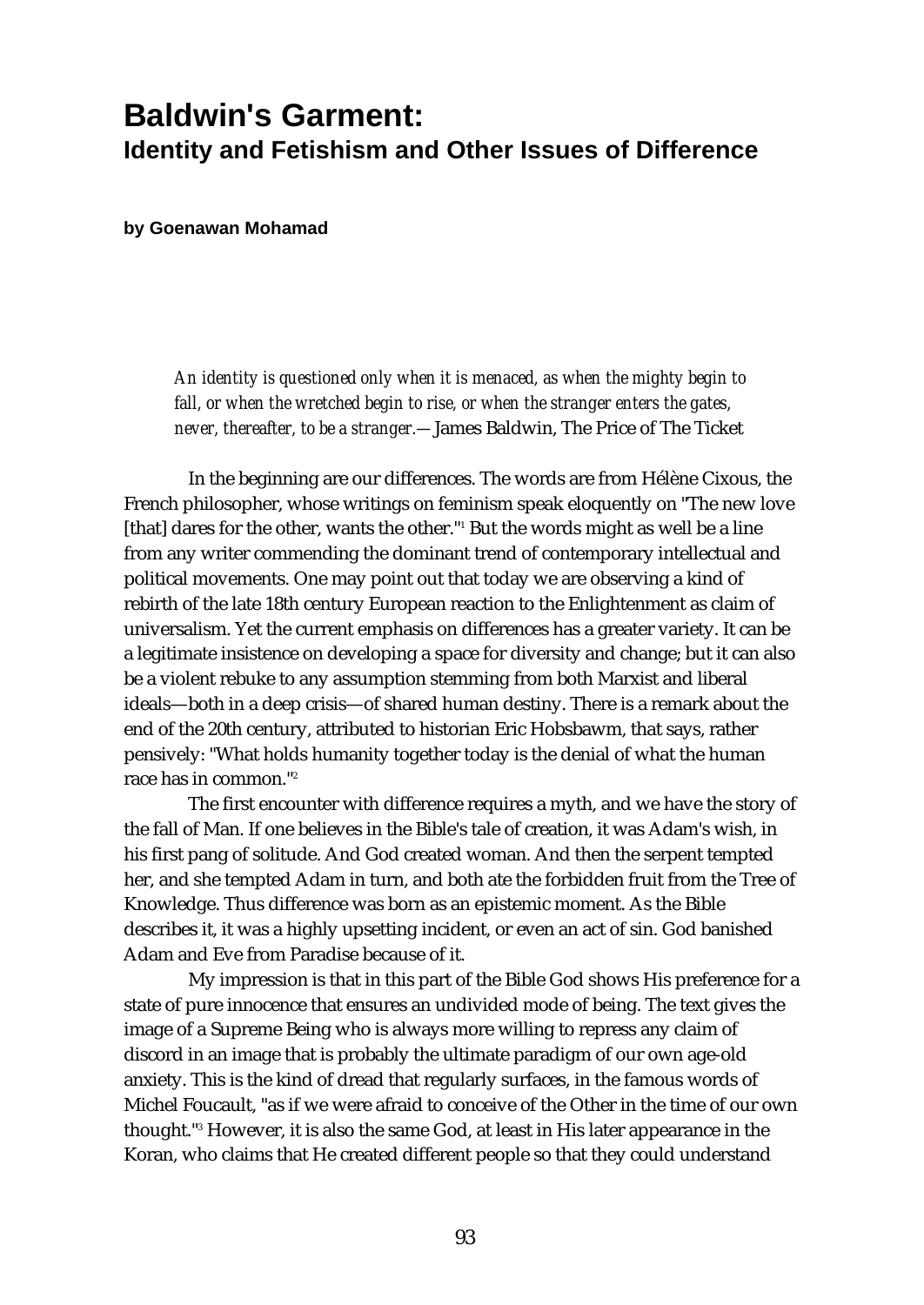each other, and that Adam's departure from Paradise was not actually a punishment, but a mandate to represent Him on earth.

Hence, the persistent ambivalence towards the Other. Modernity is referred as one of its narrations. The disenchantment of the world is both a farewell to innocence and a first step to comprehend (which means also to "grasp") various realities outside the cogititator, in a Cartesian protocol of knowing. This business of grasping has something to do with the praxis of emancipation; man and woman being freed from a condition of ignorance and dependence—but also with the rapacious process of colonizing life, the unpredictably plural. Centuries of imperialism, a child of modernity, had brought different people to one big arena of contest. It was a conquest over heterogeneity by setting up categories (and hierarchies) of civilization before, and after, eliminating the weak. At the same time, it put a particular condition referred by Marx as "Asiatic mode of production," or "rural idiocy" if you will, in its various forms, under a system secured by modern powers of money and weapons.

Unlike imperialism of the past, today's appeal of globalization rests on its promises of equal opportunity. And yet globalization is a game mostly played by transnational financial markets, movable capital and high-tech information businesses. The movement of immigrant workers, cosmopolitan intellectuals, technocrats and refugees of all kinds may also be a portent of eroded national boundaries. But for better or for worse, there is no single border. On that account, no global village, open and unsuspecting—ever exists. The majority of people remain physically attached to a particular geographical site, and besides, an encounter with the Other often gives rise to an even more acute sense of territorial imperatives, both in terms of space and of "culture." The Tree of Knowledge gives fruits of sundry tastes. Some are nice, others bitter.

This is, of course, an old story. In the  $19<sup>th</sup>$  century Japan there were two books about *hizakurige*, "a journey on foot instead of horseback, and thus a journey of people with considerably less than aristocratic means."4 The first story, told by Jippensha Ikku, (*Tōkaidōchū Hiza-kurige*, published in 1802, became an instant bestseller), is about two characters, Yajirobei and Kitahachi, who took a trip from Edo to Settsu and beyond. It is a kind of travel writing focusing on local dialects and customs in various places in Japan, with a certain purpose to endow its readers, in the words of Mertz, "with the fundamentally unifying identity of nation." The opening passage of Ikku's narrative suggests a praise of the peace the present enjoys, and also an appreciation of the glorious, albeit violent, deeds of "our warlike heroes" of the great age. By linking the nation's identity with the historical past, Mertz argues, "the narration avoids the problematic politics of how individual readers are diversely subject to the contemporaneous powers of the state." Interestingly, at the end, because of the way the *Hizakurige* develops, the reader is no longer invited "to take on the identities of distant co-nationals." Instead, the narration "encourages the reader to enjoy their many differences." In other words, the nation, for this reader, "is always outside the individual, and the individual is eventually restricted to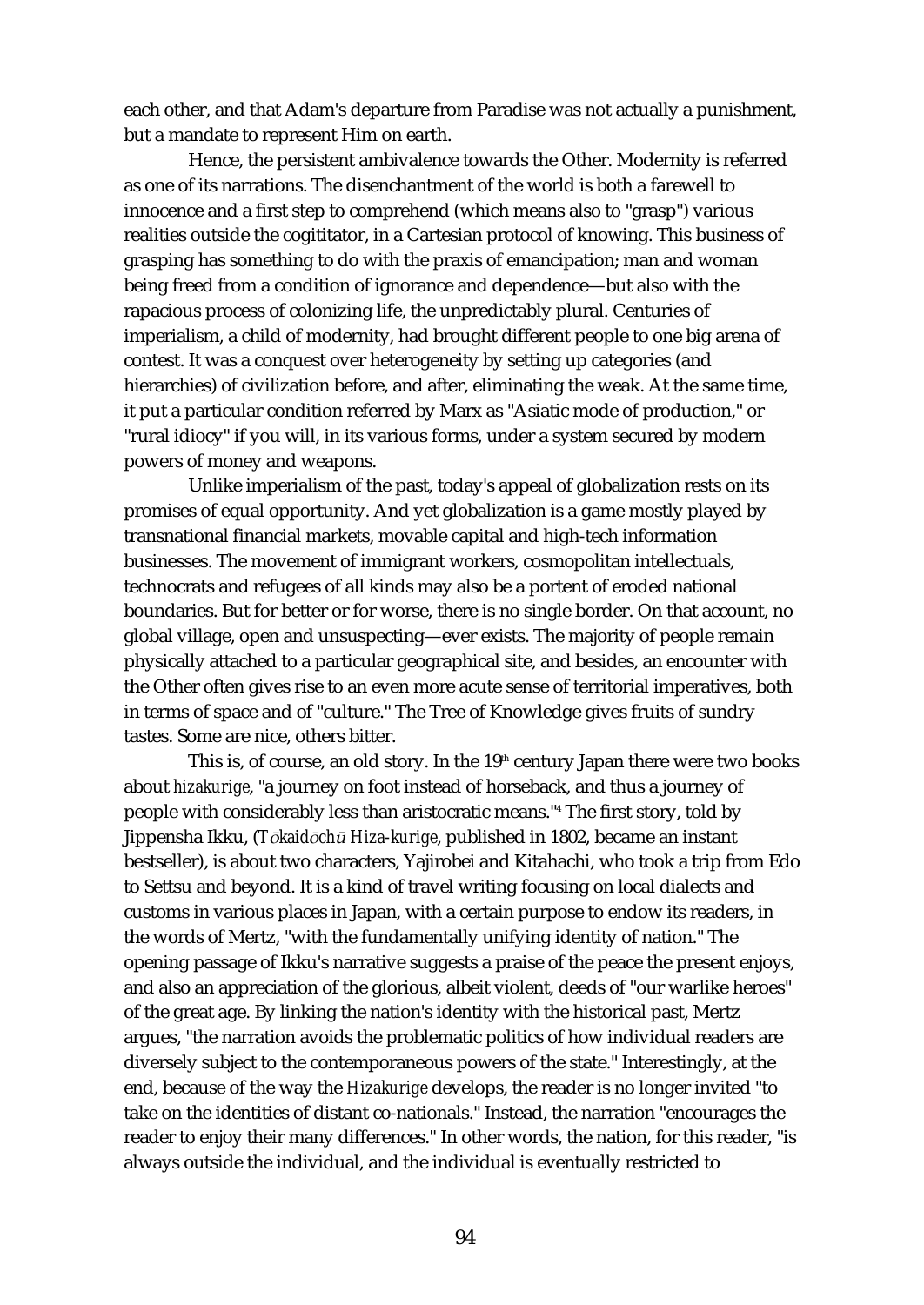occupying only a single point within its kaleidoscopically variegated cultural network<sup>"5</sup>

The other *Hizakurige* is written by Kanagaki Robun almost seventy years later, or in 1870, less than three years after the Meiji Restoration. Designed to draw on the commercial success of Ikku's story, Robun's *Seiy*ø *D*ø*ch*¨ *Hizakurige* has two main characters presented as the grandsons of Yajirobei and Kitahachi. However, both members of the new generation, instead of pursuing their grandfathers' trek, left Japan and went by steamship to visit places outside their country, on their way to The London World's Fair. Again, Mertz's research and insight are helpful in interpreting the story in the perspective of identity and difference. In contrast to Ikku's story, the result of Robun's narrative is "a radically rarified and internalized view of nation and, ultimately, race, that pervades both self and other." The voyage is like a metaphor of moving up, treading "the path of civilization." Based on a linear idea of progression, it provides "a mapping of international hierarchy," with the line framed in terms of military and economic power.

No wonder that Yaji and Kita find foreigners in places like Suez unappealing. "Suez has no grass or trees," the story describes the African port; "the houses are few and far between, made of mud and small stones. The people are black, and it goes without saying how dirty it is." According to Mertz, in Robun's account of the journey, foreigners rarely speak, and when they interact with Yaji and Kita, it is more often as thieves or tricksters. At the end, the two travelers find themselves increasingly "in the position of representing more than their locality, and their identity even as Edoites becomes untenable." They have become Japanese nationals. Japan as an "imagined community" is born inside them, and the Edo background of their origin is now only a thing to remember, albeit longingly.

To remember implies a previous act, or a trace, of forgetting. I think Ernst Renan is right, when he speaks of the relation between the nation and forgetting.<sup>6</sup> But of course, like remembering, forgetting is a discriminatory modus operandus; somehow there is always a process of selection about which part of one's experience is to be deleted from one's file of memories. The end result has its cut in shaping one's identity, either national or otherwise. Often it creates a more or less complete linear form that becomes a perimeter to keep out "dubious" elements.

The two stories from Japan are two varieties on a theme, i.e. identity formation through a process of encounter with the Other. Ikku's narrative suggests the way identity—in this case national identity—is related to the self in a special way, probably like a garment to the body. I borrow the metaphor from James Baldwin. "Identity would seem to be the garment with which one covers the nakedness of the self," he says in the work I quote in the opening of this essay. The question is of course how tight the garment is in the case of people like the older Yaji and Kita. I would say it is not so loose (although it is best, according to the manner Baldwin recommends, to be "a little like the robes of the desert, through which one's own nakedness can always be felt, and, sometimes, discerned"). Nevertheless, for the two travelers, the garment, or their sense of identity, is certainly not something totally inwrought in their inner selves. The two Japanese fictive characters will never let it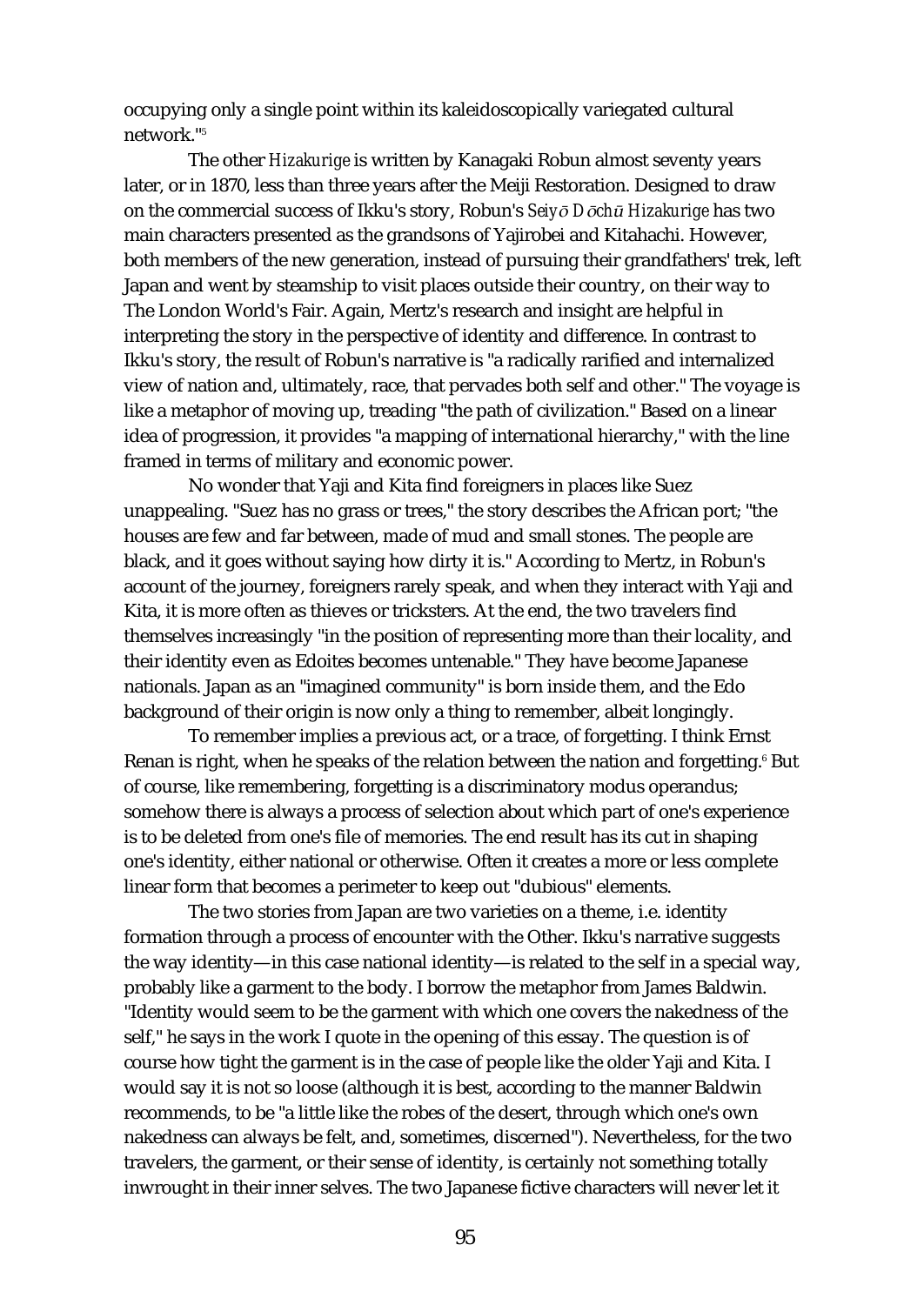fall nor be changed, and they may never have the will nor the power to trust in their own nakedness, but it is conceivable to see them combining the garment with other garments and still look natural. In their case, identity is not set against difference. In contrast, Robun's story is an instance in which the self not only resists any degree of nakedness, but also objects the use of garment as a metaphor for identity. They see their particular notion of Japanese-ness not only something imbedded in their being, but its very sum and substance. It is singular.

This is the beginning of what I call "Identity-Fetishism." It starts with being aware that there is a different way of doing a similar thing. Afterward, the difference is attributed to a group of people marked out by certain specificity, either of geographic, historical or biological nature. The final step is to transmute the difference into essence, or race, or paradigm.

Actually, there is nothing unusual in the awareness of being different from one group of people and being similar to another group. This generates a need to have a common symbol of belonging and develops into a more structured form of self-understanding, as well as a way to deal with the world outside. In its more assertive expression, it is both an assertion of presence and a statement of defiance. The result is today's politics of identity, through which people from different gender, race and other badges of belonging come forward and negotiate to have their voices heard and their dignity respected—sometimes in a violent way.

To be sure, this is all a natural response to long years of discrimination or exclusion. But there is also another way to explain the hardening of boundaries between different groups of people. The world today comprises of an expanding market economy generating the rise of capital and prevalent commodification. And, of course, many things go unevenly. The ensuing fragmentation of large and small communities brings along a centrifugal upturn. A sense of loss and uncertainty comes right after it. The crisis of both of Marxism and the liberal ideal everywhere helps to fan the embers. A great number of people begin to secure an identity and a role in the cosmos immune to erosion.

It is no wonder that one of the impacts of "progress" in East Asia, the Middle East and Africa, in which a sector of the society lays claim to modernity, is a visible, often noisy, return to "tradition." It is a dialectical vortex of centripetal and centrifugal forces. At a time when technology and the allure of modernity is seemingly undermining the distinctions between cultures, a local drive for power comes to the scene to assert itself and make a statement of its uniqueness, carrying the banner of "nationality," "ethnicity" or "religiosity." In a sense, it is probably not very different from what Clifford Geertz calls "moral double-bookkeeping."7 Today, a great number of people, while eagerly embracing the high-tech gadgets they acquired, try to revive once-forgotten symbols, rituals, and structures. They take great pains to construct, and invent, "the uncorrupted source," or "the pure origin," or any kind of primal paradise. They happily put forward the premise that social groups have essential identities, and that your "culture" is your destiny. This is probably the explanation of the upsurge of Islam, Hindu, and Christian labels of "fundamentalism." This is also probably the explanation of the use of Confucianism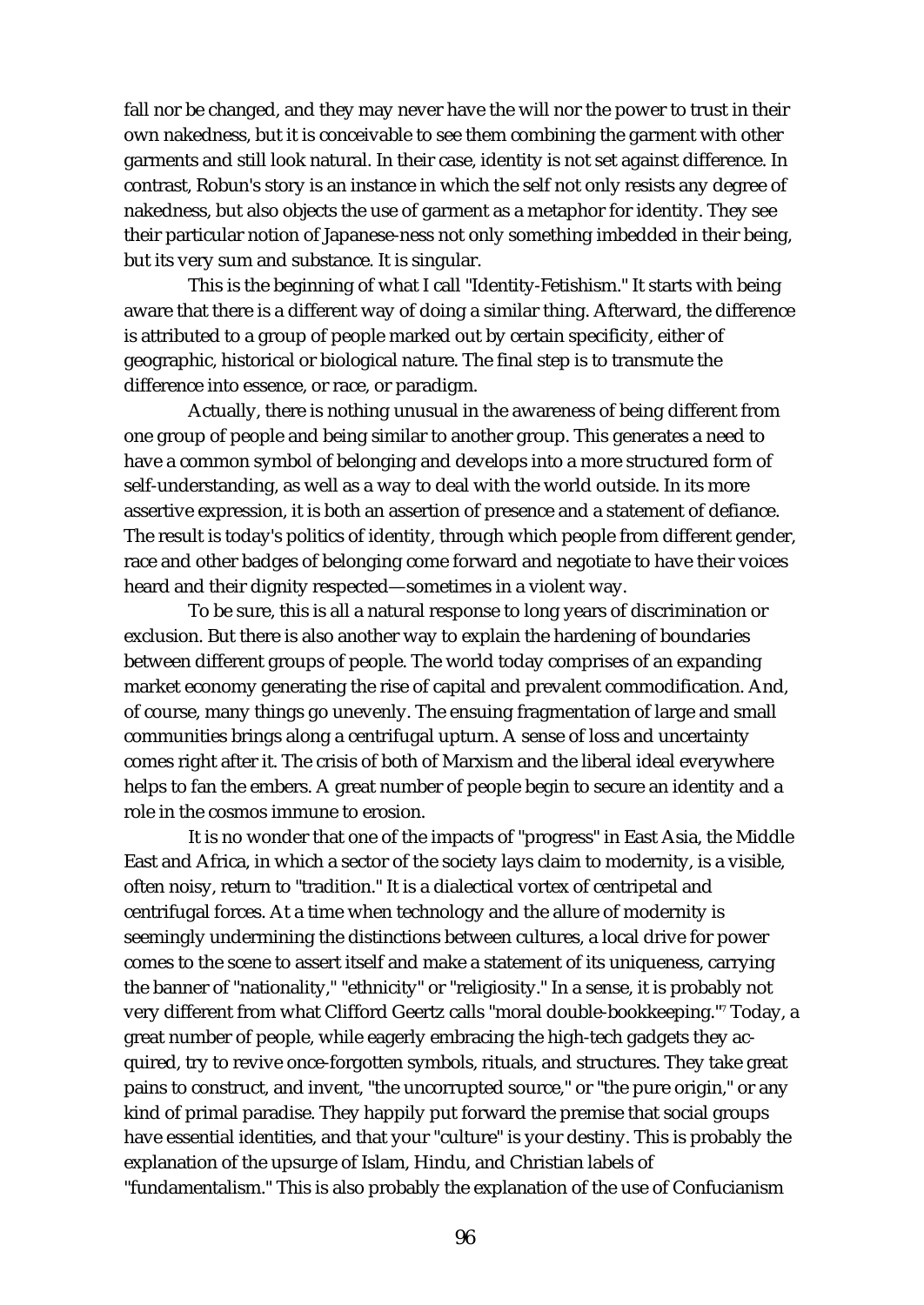both to boast of East Asian economic achievements and to discourage democratic changes.

What is curious is that this revival of tradition goes hand in hand with the drive for more modernization. Let's take Singapore as an example. In many respects, Singapore is a contemporary paragon of a modernizing Asia. It has one of the most proficient bureaucracies in the world and efficient judicial institutions. It has become an excellent environment for international trade and investment—a perfect milieu to generate a consistently strong economic performance. It is essentially a secularized system created to serve a well-defined goal and the traffic of messages dominated by purposive rationality. Seeing Singapore from this perspective, one may wonder whether this is a place of the grim Weberian image of the modern future, where people live as "specialists without spirit, sensualists without heart." However, this interior of near-perfect modernity also stores up something different. While employing the same political mode western countries use, Singaporean government leaders keep drumming in the virtue of "Asian values," particularly their Confucian variation.

Primarily they do it as a resistance to the American and European ideals of human liberty which are often propagated by the media and promoted through political diplomacy. No doubt, there is an element of resentment in this new insistence on traditional values. The Singaporean ruling elite, like many of its colleagues from other parts of Asia and Africa, is understandably uneasy, even angry, finding itself living in a world constructed, maintained and judged by others. Hence the show of independence. But there is also another rationale behind the current "neo-traditionalism." Living for many years in an environment signified by both a "disenchantment of the world" and an unabashed pragmatism, Singaporean view of tradition is more in the nature of a strategic action than of a nostalgic exercise. The return to tradition aims at finding a way to legitimize control and through such a control to stave off the "side-effects" of modernization.

### **The Modern Self**

It is commonly known that the modernization process requires technical innovations, capital accumulation, marketing and managerial productiveness, and so forth. Its prerequisites are, among others, a drive for efficiency, well-organized processes of production and a rational agreement for frugality and for temporary forfeiture. However, the very success of economic development has given birth to a new hedonism. The danger is that the new hedonism, stimulated by mass consumption, will eventually undermine the conditions supportive to a continuing growth of capitalism. But there is a problem. Unhealthy as the hedonism is, it helps the consumer goods industry to continue and flourish. To unravel the dilemma, you have to balance the increasing impulse for prompt prosperity and the expanding claim for development's gain with a good management of human drives and needs. In other words, to maintain the vigor of the bourgeois mode of modernity, you have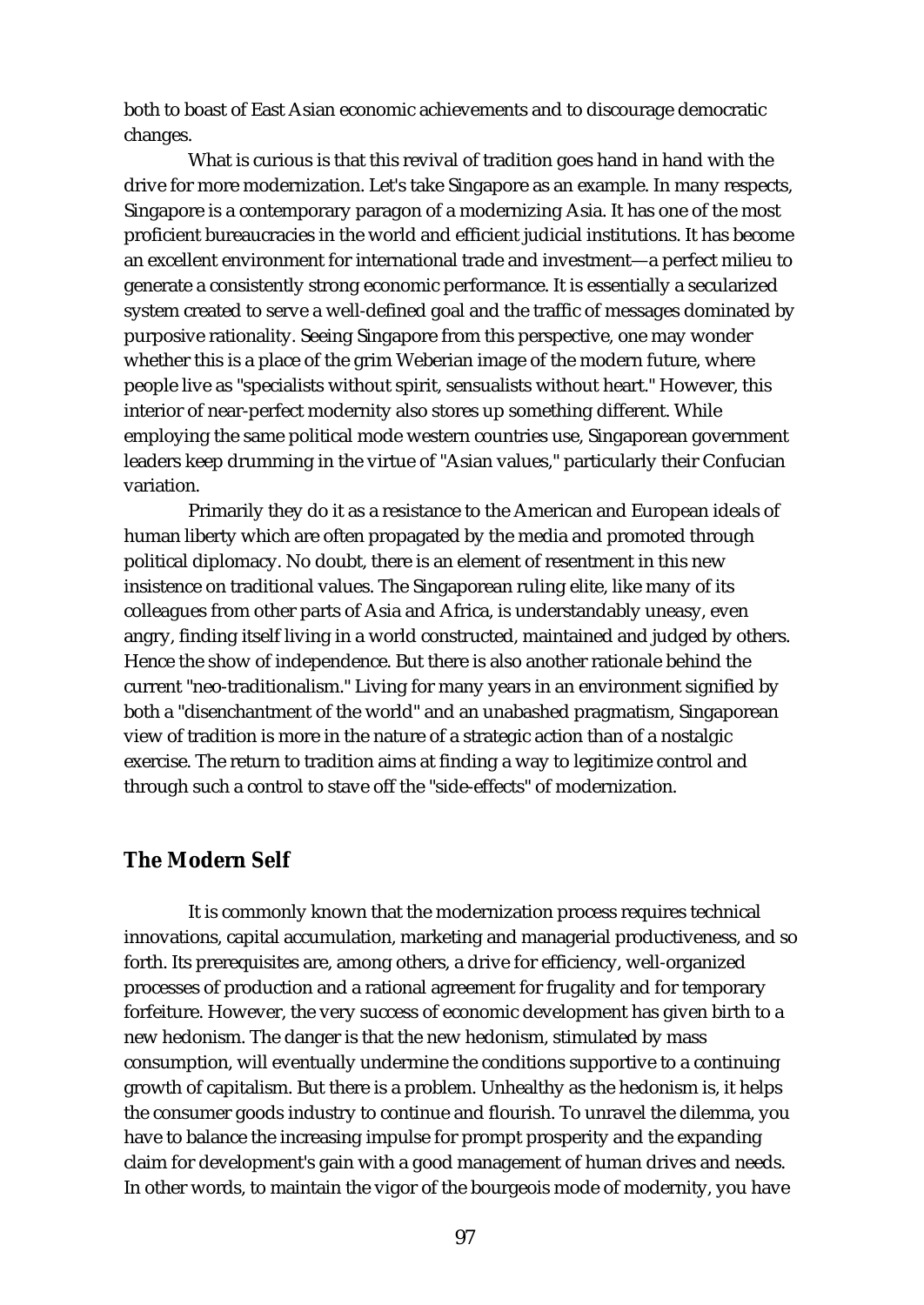to regain the kind of consensus tradition used to furnish—a consensus for common self-restraint. Hence the recurrent insistence on a nation's "cultural identity."

But there should be a caveat here. A clearly demarcated culture, perceived as a coherently structured entity, is a folly. To be sure, in Southeast Asia, the leaders persistently argue for "Asian cultural values" in politics. But the concept is preposterous, since Asia is such a diverse place; not everyone in the region eats with chopsticks, believes in karma, has more than one wife, or has a strange work ethic indescribable to an American Mormon or a Calvinist Swiss. It is equally difficult to apply a single-culture concept even to a seemingly homogenous group of people like those living in Bali and in Japan. Under the rug of similarity, there is always an internal struggle between different local expressions to achieve a certain degree of social predominance. Some are repressed or assimilated. In a less liberal atmosphere, they are even presented as being mere parasites living outside "the center" and getting their vital sources from what "the center" offers. Yet even the notion of "the center" is problematic. Cultural expressions take place in the contested space of social existence. The winner calls the shot. He or she makes his or her kind of symbols and structures the only legitimate origin of meaning. The loser immediately becomes the unwelcome Other.

For this reason, I'd rather use a different approach to "culture." To me, culture is simply a process of production of intellectual and artistic resources. The keyword is "process." Of course, old-school ethnographers (also ideologists and political leaders) tend to ignore it. They prefer to talk about established rituals, social formations and structures. They are oblivious to the fact that the description of these rituals, social formations and structures are likely the results of an "experiencedistant concept," (as contrasted to "experience-near concept," to use psychoanalytic jargon), that say very little about what is classified and conceptualized. What the ethnographers, ideologists and the rest of us have are only parts of cultural texts, interpreted and reinterpreted by experts and laymen alike.

The trouble is that in reading various cultural texts one often harbors a consistent bias against the notion of "change." The urge to constitute "a culture" to define a common identity is the most prevalent mistake in our contemporary discourse. It freezes the actual catalyst that brings changes and is fraught with moments of unpredictability during society's creative interplay. In doing so, it moves against the notion of "text" itself, since it denies the property of a cultural expression to be mixed or blended with other cultural expressions. No doubt, the labeling serves a purpose. It makes a well-organized cultural catalogue.

This brings me back to the problem of identity, which is a kind of labeling. Let me tell you one story. I once lived in Bruges, a beautiful Flemish Belgian town close to the North Sea. It was in mid-1960s, and I believe I was the only non-white among the population of fifty-thousand. Each day the town seemed to reclaim the presence of history, particularly its own history. The city was first built in the 9th century. Practically every day I walked on its old cobbled streets. Almost every morning I passed the charming Rozenhoedkaai canal, marveling at ancient Flemish buildings overlooking its green, quietly flowing, stream. Every hour the time was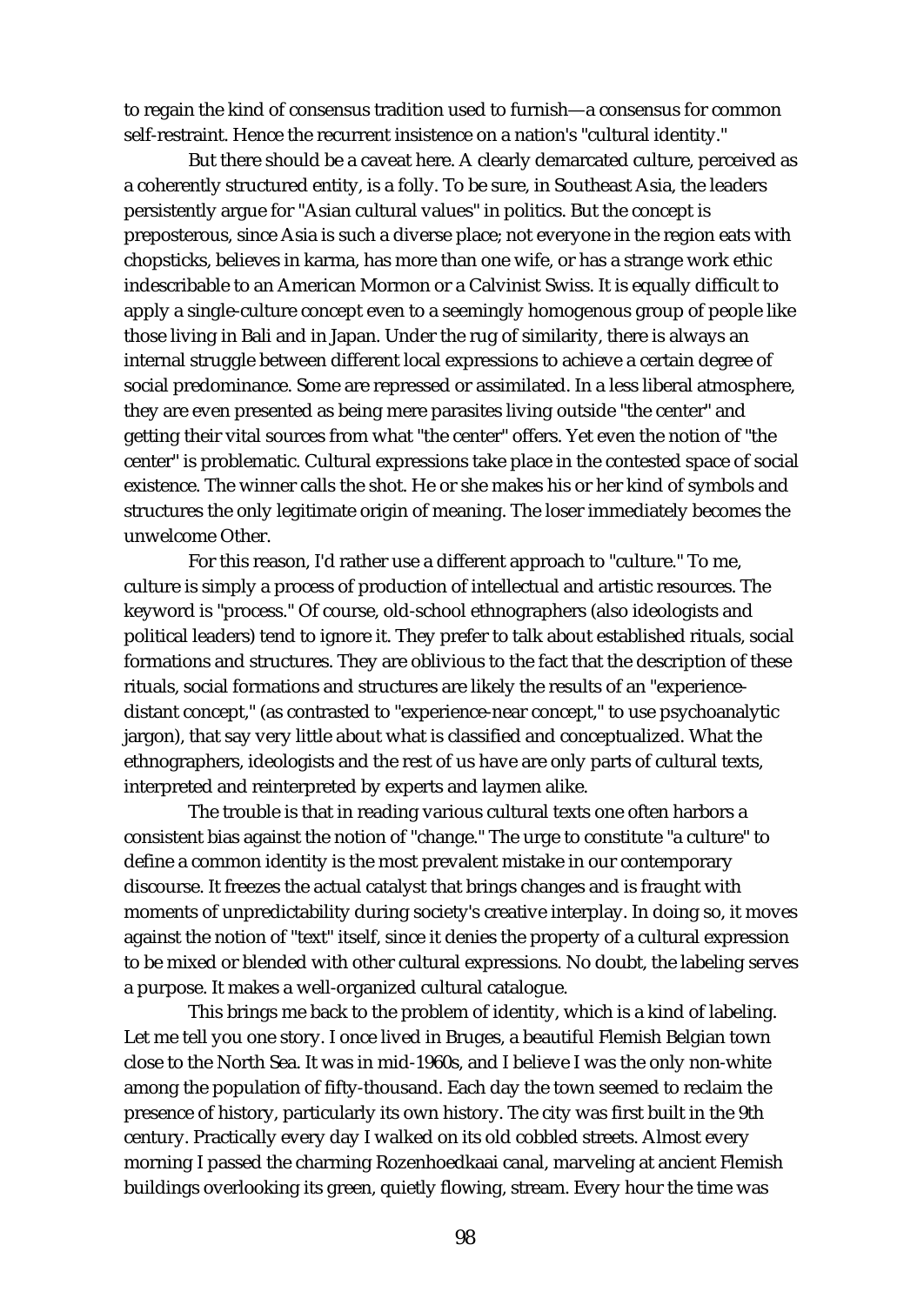announced to all corners of the town by a part of Mozart's "Eine kleine Nachtmuzik," ringing proudly in the town's sky. As every Bruges person would tell you, the rococo melody came from the forty-seven carillons played at the top floor of the belfry in the Market Hall. The town people, the tourist books, and the encyclopedia told me that the tower was an impressive medi-eval construction from the 14th century, a part of the landscape that has also the ornate 550-years old Stadhuis, the seat of the municipal administration, around the corner.

In short, the past was a routine presence, but it was not my past. Each time I passed the Market Place, I was fully aware that even if I decided to be a citizen of Bruges, with a genuine love for the town, I would never be a legitimate part of its collective memory. I would always be an outsider, or at best, a latecomer. Every spring the people of Bruges celebrate their memories during the Holy Blood procession. They parade in colorful dresses enacting familiar Biblical stories, portraying heroic accounts of the Crusades, and recreating the images of their ancestors thus producing their own well-organized catalogue of important events from Jesus in Jerusalem down to the local medieval burghers. In short, this is their way of creating a long but clear line out of a rather complicated past. And because the images of the past are in no way near to the image I have (if I have it at all) of my ancestors, or of my own past, the line that was drawn continued to become a border of identities.

Little did I know that this ritual of remembering is actually a kind of apology for a previous forgetting. Recently I learned, to my surprise, that architecturally Bruges is entirely a fake and depends for its charm largely on the British. A new book by historian Roel Jacobs tells it all. The Market Hall with its belfry turns out to have been a 19th century pastiche. The Rozenhoedkaai dates all the way back to 1932. Jacob's book says that it was the English who settled in Bruges in the mid-19th century who were chiefly responsible for preserving the town's ancient image, while the official Belgian attitude was that of indifference.<sup>8</sup>

But what is the use of "truth" in this matter? Not much, probably. And yet in identity formation, some half-truths, or even a false premise, can be both powerful and insidious. More poignant, and certainly more widely known than my Bruges story is that of James Baldwin in a Swiss village, as he tells it in his famous *Notes of a Native Son*. He was the first black man coming to the village, which was not exactly a remote place; it was only about four hours drive from Milano and three hours from Laussane. In fact, he was a rather familiar visitor to the place; he had been there four times. The villagers knew his name, although they never used it when they talked to him. They also knew that he was from America, although it turned out that they, in their charming and naïve manner, never really believed it. For them, and they expressed it without malice, a black man had to be from Africa, like all the blacks they "helped" to convert to Christianity by donating money to the village church. Increasingly, the writer became aware of how history formed factions; history had become an exclusive space, representing race, asserting biology. No matter how accustomed he was to the place and the people, he would forever remain outside the world which the white people of the Swiss village, and their ancestors, had created.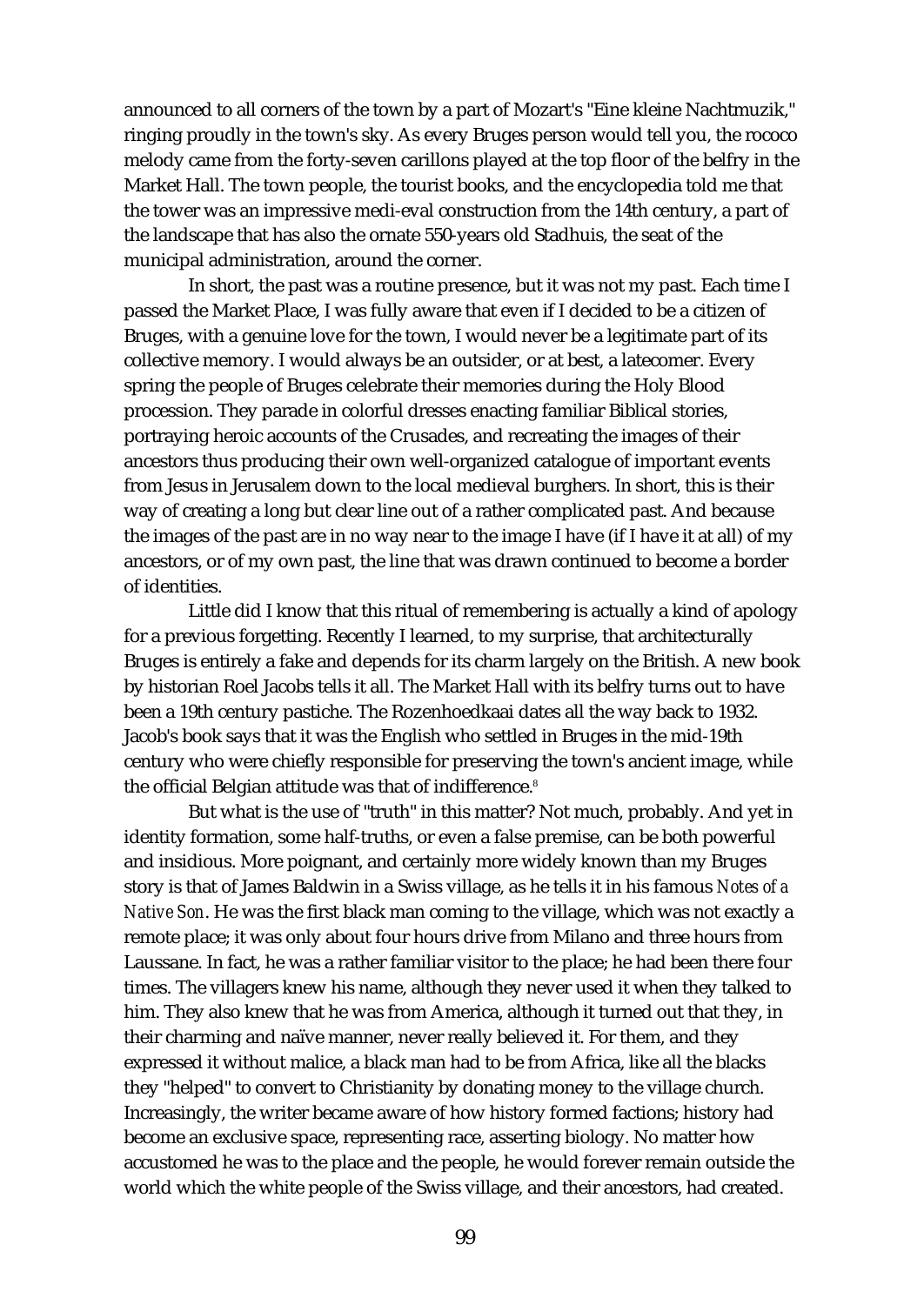This meant the world of European civilization, its missionary Christianity, its conquest in Africa, its support of slavery, even its other variations, i.e. the urban sprawl of New York of which the villagers from one generation to another had never seen and from which part of the earth Baldwin came. At the end, with a trace of pain, the essay acknowledges that this kind of history will stay in the black man's mind like a nightmare he cannot wake up from. He would rather forget his past, but it was his lot. Let me quote from what he says about himself and his Swiss neighbors:

"The most illiterate among them is related, in a way that I am not, to Dante, Shakespeare, Michelangelo, Aeschylus, Da Vinci, Rembrandt, and Racine; the cathedral at Chartres says something to them which it cannot say to me, as indeed would New York's Empire State Building, should anyone here ever see it. Out of their hymns and dances come Beethoven and Bach. Go back a few centuries and they are in their full glory—but I am in Africa, watching the conquerors arrive."9

It is a powerful testimony of anguish. Yet to me the essay, written in 1953, twenty years before *The Price of The Ticket* was first published, fails to register a significant point: even if history had helped to produce Baldwin's "Nigger-ness," it can have no natural, as well as no total claim over him. Just as the continuity with the past my Bruges story is a simulacrum from a selective memory, so is the link between Baldwin's Swiss villagers and New York's Empire State Building of the whites. The past, theirs and also his, has no single corridor. Besides, it is never simply there. It is a matter of social signification; therefore it inherits interpretative problems, of which the answer is never irrefutable. The image of things centuries ago, or centuries to come for that matter, is not necessarily of a conquering Swiss tribe taking over Baldwin's helpless African ancestors.

I am using Baldwin's essay and my Bruges story, as well as Robun's narrative, as a way of arguing that the choice and the representation of a particular past, like the mapping of people and places in the "path of civilization," can become a determining line between "us" and "them." And yet it is the capacity of imagining that authenticates history and geography. It creates a more or less linear form, maybe a Caucasian chalk circle, expressing the territorial imperative to mark who should be inside and who should be not.

Of course, it has something to do with power. Maybe this is the reason why Foucault's "pancratic" view of the world as something permeated by power that comes from everywhere, dour as it is, has quite a strong resonance in contemporary debates. I have my argument against this, but let's put the matter aside for a while. Let's put it this way: the capacity of imagining is tied up with the power to sanction an imagined identity. This makes the role of our "experience" as a keystone of our identity questionable. Hence the familiar post-modernist view that identity is a construct. In this perspective, our experience of being "black," or "woman," or "Asian," requires, as it were, a constant re-reading. In fact, the post-modernists insist that our experience has never had a fixed and stable presence to serve as confines of our social identity. Worse still, as writers of post-colonial studies would urgently point out, a category of identity involves a particular material history in which a subject is constituted and indexed (for example, as "Burmese," or "Indian") by alien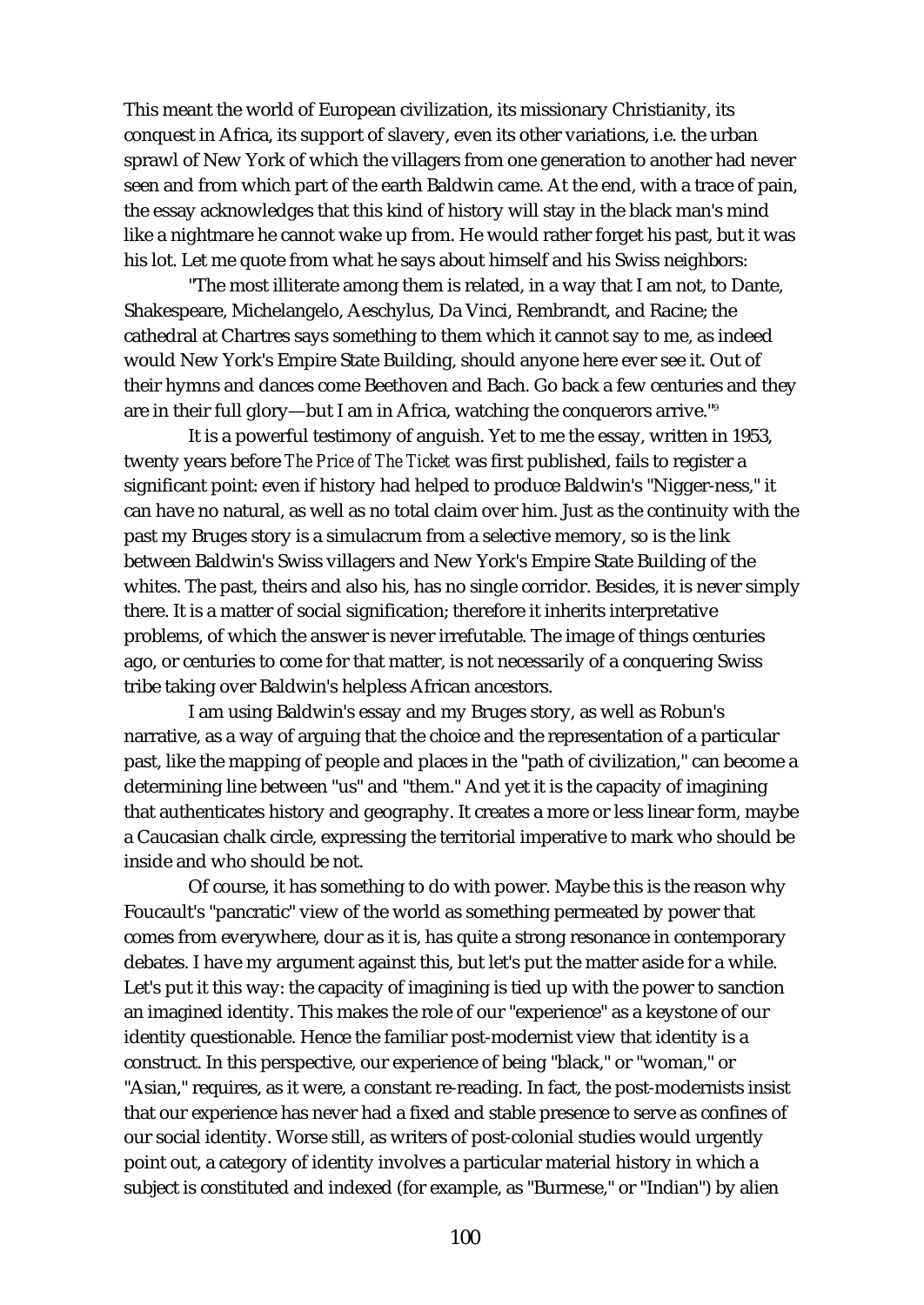forces—and the label sticks. Therefore, as Gayatri Spivak asserts, names like "Asian" are not anchored in identities. "They are incessant fields of recoding that secure identities."10

The post-modernist position cherishes differences, and inevi-tably, on the issue of identity, it shows contradictory slants. It has a strong bent to question consensus-building narratives and an acute misgiving of what it perceives as homogenizing hegemony. It promotes the praxis of "micro-politics," consisting of political agendas and actions with neither great theory nor great ambition to build a New World, in a time when old revolutionary parties have been discredited and liberal democratic institutions spurned. Post-modernist insight is also an appreciation of the abandoned, of the useless, of people thrown overboard. By and large, it cheers the political movement of minorities. Accordingly, it has an innate link with today's noise of identity politics. And yet, its view of identity lends no support to strengthening any communal gird, which is a necessary step in political formation. In like manner, it impairs the bond created by a group of people as a result of common suffering, like the Jews after a progom, or the Bosnian Moslems during a massacre. To them identity is their very survival kit, as a response to being marked for systematic victimization.

There are also problems arising from the post-modernist delight of difference. This has something to do with its dismissive, and sometime distrustful view of universality. Reading Lyotard's celebrated argument for post- modernity, for example, is like reading a treatise on tolerance. But it also sounds like an advocacy for indifference. He rightly finds fault with the claim for universal validity of the "grand narratives." He censures hegemonic discourse posturing as solid "scientific" propositions and context-free reasoning. Accordingly, he speaks for the need to appreciate different kinds of knowledge coming from different cognitive contexts. Since their relevant criteria are different, "All we can do is gaze in wonderment at the diversity of discursive species," he says.11 But this espousal for difference played incessantly, as it were, on Derrida's "groundless chessboard," is actually a mixed bag of attitudes. When it gives credence to the belief in multicultural societies, it unwittingly also serves as an apology for an apartheid of values. At the end of the day it may become a respectable "ethics of indifference" towards the Other. Hobsbawm's timely remark about the end of the 20th century, quoted in the beginning of this essay, is not about an imaginary situation. It is time, then, to find out whether it is possible to look at the problem of identity differently. Let me begin with a reminder that identity seems to have become a perimeter of "we" rather than of "I." The perimeter expands (or otherwise shrinks) in an epistemic moment in front of the Other. Therefore the "we" is contingent. In the Indonesian language, for example, there are two distinct words for "we": *kita* will include the second person, while *kami* will exclude him or her. The act of inclusion, or exclusion for that matter, does not totally depend on the side of the person(s) who speak. It depends on a concrete speech-situation, which is also the case when one has to choose the appropriate word for "I" or/and for "you." I think there is nothing uniquely Indonesian about it. The Japanese language has many more words meaning "I" and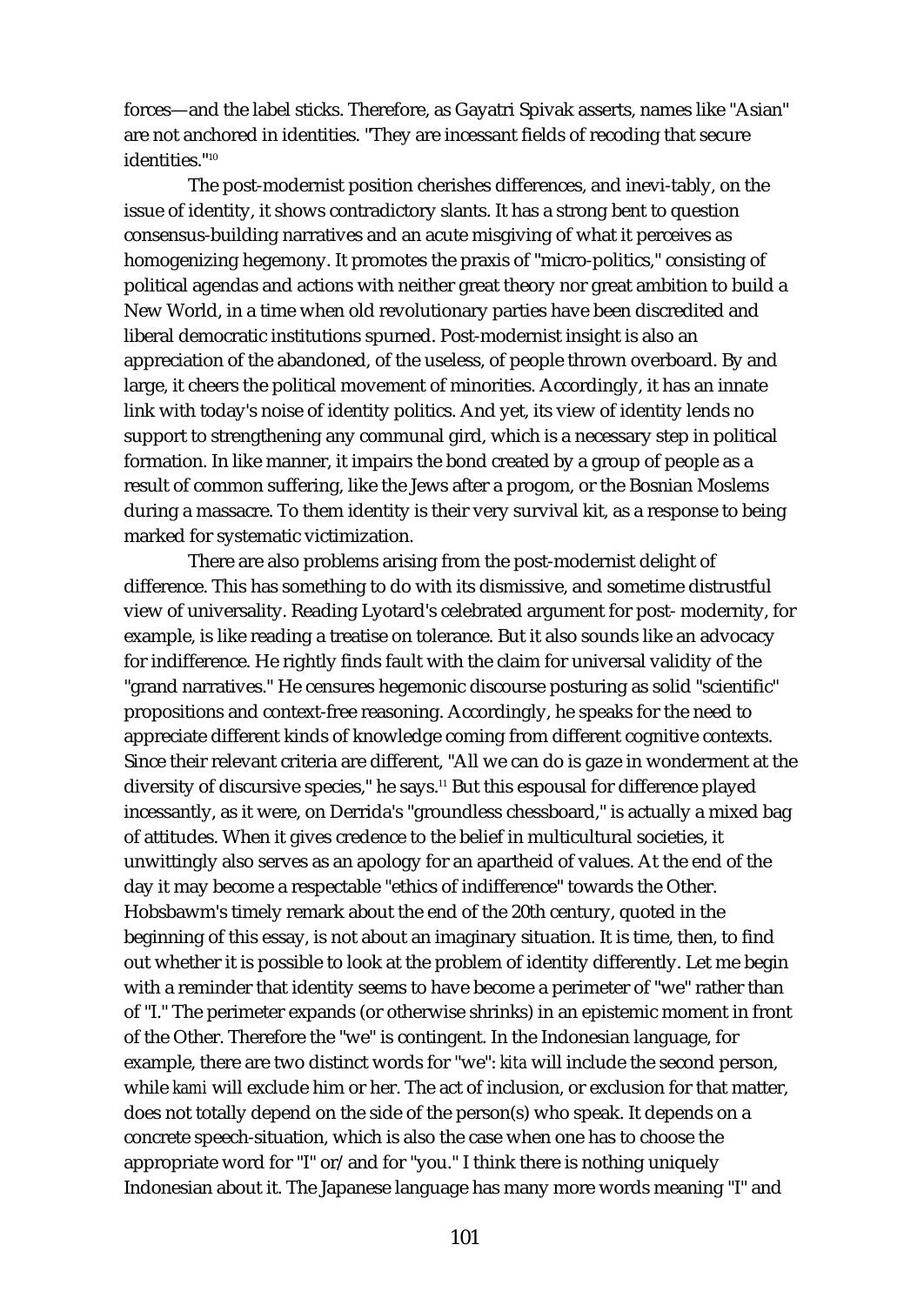often the Japanese use none in their expressions, and French, like German, has two words for "you." The word in language, as Mikhail Bakhtin reminds us, "is half someone else's" and signs arise only on "interindividual territory."12 And I think we can also say the same thing of the constitutive process of experiences and identities: they are "dialogic" and "situated," and they occur in the creative relation with the Other.

For this reason, Emannuel Lévinas's insight is inspiring. For him, identity is not shaped "egologically," but ethically. To be sure, his idea of asymmetrical notion of responsibility (the Other is above me, not reciprocally next to me) may sound too sweet to the real world of human relations. But we live in an age where so often the face of the victim is smashed and forgotten. The horror of "ethnic cleansing" in the former Yugoslavia is still with us. Hence the urgency of Lévinas's ethics of the "concrete Other": it is an ethics wary of the insistence of one kind of "we" (*kami*) at the expense of the other kind (*kita*). Its starting point is not a centered subject fixed within an identity that claims an essential difference from another identity.

In this matter, it shares the notion of "textuality" of the postmodernist. Textuality, as Spivak says, is "where the self loses its boundaries." Because there is always the "trace of the other in the self," identity and consciousness never becomes fully self-present.<sup>13</sup> However, there is some- thing that the postmodernists seem to overlook, something that Lévinas's ethics is somehow capable to suggest, and that is the pain inflicted on the body during torture, murder, starvation and solitary confinement. Through pain, hunger, and sexual desire, the body, particularly the face, is "real": it is something interpreted and yet it is also an agency asserting its presence. We look at it and find it like a rare piece of glass from a broken mirror, reminding us of other pieces that may be dumped or crushed in the other side of the room—and I think that is a moment of our unspoken covenant of being human. The manifold meanings of birth, sexuality and death provide no final discourse. Yet they allude to a universal bond before, or beyond, what Theodore Adorno refers to, with scorn, as "identity thinking," which is the kind of cognitive process that puts the multiform tangle of the natural state into abstract grids.

In which case, Baldwin's metaphor of identity may not be wide of the mark. "Identity would seem to be the garment with which one covers the nakedness of the self," he says, therefore, "it is best that the garment be loose, a little like the robes of the desert, through which one's nakedness can always be felt, and, sometimes, discerned." This is, of course, not to make identity an inconsequential cover. But it is a way to free oneself each time from any repressive, "colonialist" (or "nationalistic," for that matter) formation of subjectivity. Therefore "nakedness" may suggest vulnerability, and yet ultimately it is the "trust in one's nakedness is all that gives one the power to change one's robes."14

The issue is, of course, freedom. It means that we are not only dealing with an issue of the category of space and identity, but a movement of spaces and identities. As Edwards Said puts it, "no one is purely one thing."15 The disintegration of the traditional world as well as the old global order has brought along a certain degree of recognition of the undefinable self. Perhaps, this is a part and parcel of the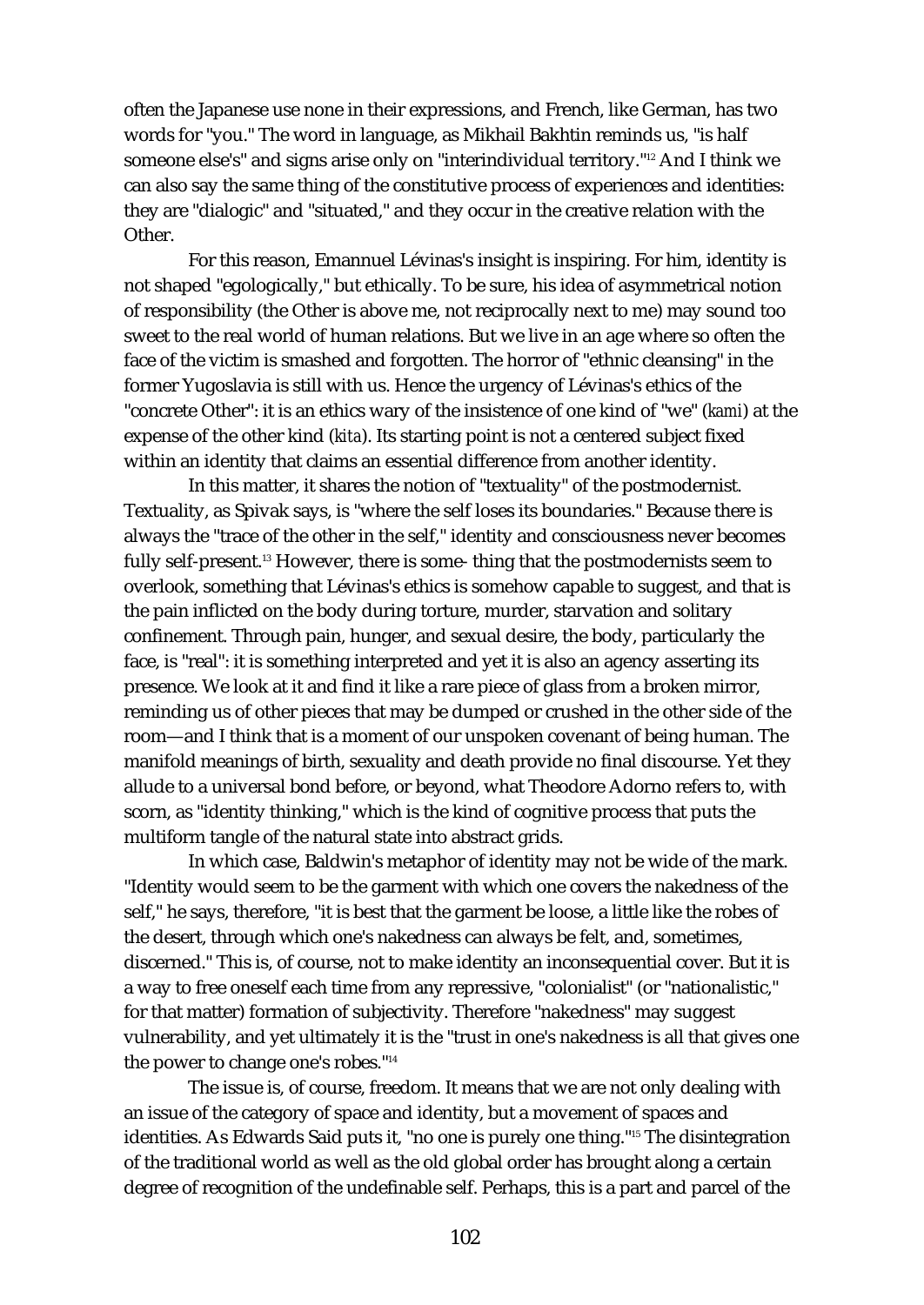liberating nature of modernization—something many modernizing elite of today likes to ignore. Admittedly, there has always been a lingering doubt whether human liberty is what is at stake in the dilemma of political emancipation in a non-European society. The problem is that in many non-European societies, the individuation process is a precarious thing. It is not always maintained by the institutionalization of separate personhood.

A self is constantly a fragile phenomenon, a potential victim of either the powerful gaze of Authority or of collective project. The question is whether it is desirable to protect and develop its potentialities. I believe it is, if we share the idea of creating non-repressive type of order and reason. Order and reason, implied in the quest for modernity itself, tend to trample the indefinable self, by putting it into concepts of identity and categories. As Adorno would put it, it is always important to see what eludes the concept, so we may not "drown the scream of its victims."

## **Notes**

- 1. Hèléne Cixous, "The Laugh of the Medusa," in *New French Feminism*, ed. Elaine Marks and Isabelle de Courtivron (New York: Schocken, 1981), pp. 263-64.
- 2. Lecture to the American Anthropological Association, reproduced in *Anthropology Today*, February 1992.
- 3. In *The Archeology of Knowledge*, trans. A.M. Sheridan Smith (New York: Harper and Row, 1972) p. 12.
- 4. I am indebted to John Mertz's excellent discussion on the two *Hizakurige*, "Close Encounters of the First Kind: Jippensha Ikku, Kanagaki Robun, and the Literary Construction of National Identity," *Asian Cultural Studies* (International Christian University, Mitaka-shi, Tokyo, March 1996, pp. 43-58.
- 5. Ibid.
- 6. In Homi K. Bhabha (editor), *Nation and Narration*, (London and New York: Routledge, 1993), p.11. Renan says: "...the essence of a nation is that all individuals have many things in common and also that they have forgotten many things."
- 7. In his *Islam Observed*, (Chicago: University of Chicago Press, 1968), p. 117. One can discern a similar symptom almost everywhere in the "Third World." Geertz writes about Indonesia and Morocco. On China, Joseph Levenson reminds us about the difference between "tradition" as a primary and serious commitment to Confu- cianism and "traditionalism" as a "psychological device" against change. See his *Confucian China and Its Modern Fate* (Berkeley: University of California Press, 1968), pp. xxix-xxx. On the Arab World, see Fouad Ajami, *The Arab Predicament: Arab Political Thought and Practice Since 1967* (Cambridge: Cambridge University Press, 1981), p. 138-200.
- 8. *Guardian Weekly*, November 2, 1997, p. 24.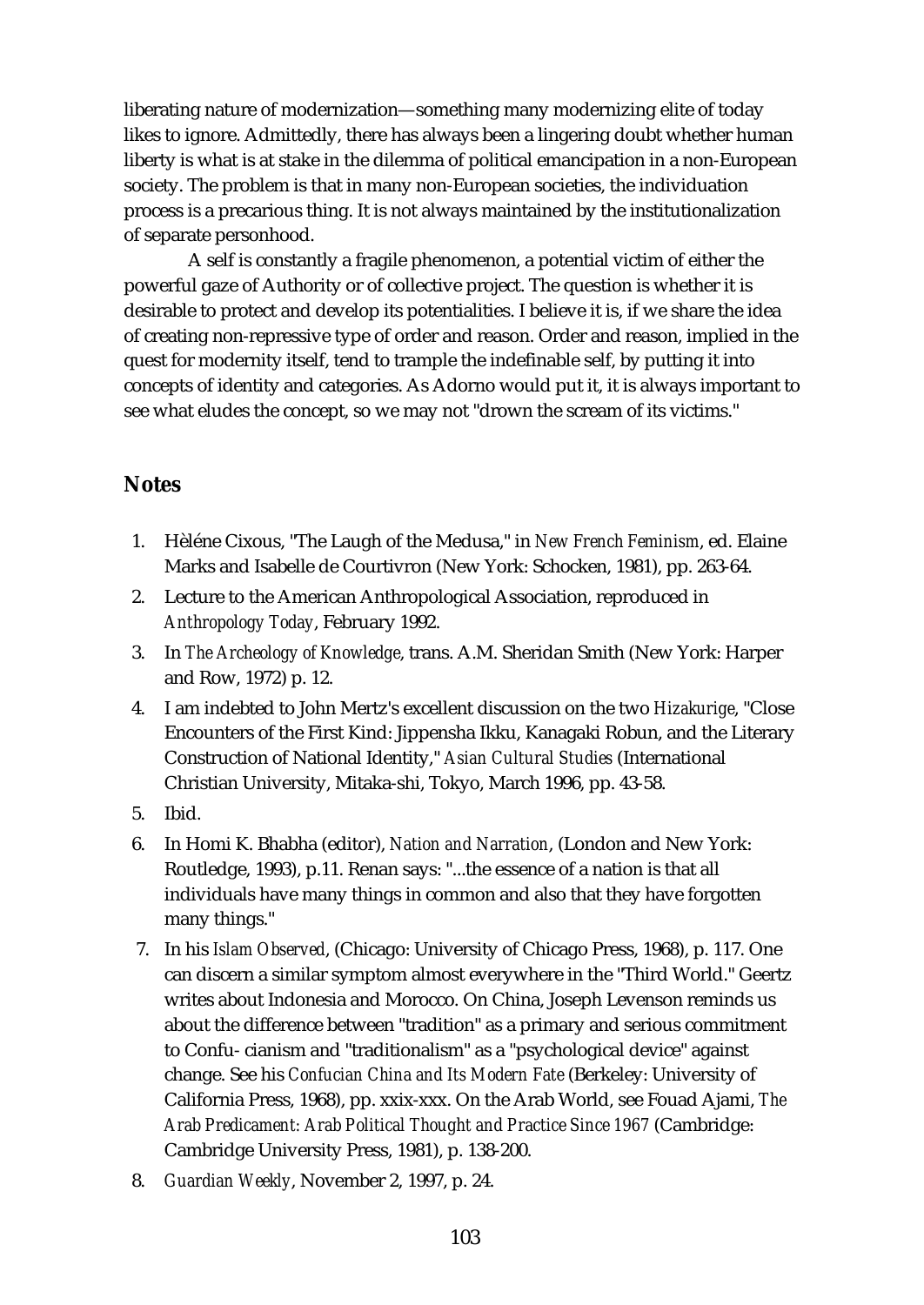- 9. See *Notes of A Native Son*, (Boston: Beacon Press, 1984), pp. 159-175.
- 10. Gayatri Chakravorty Spivak, "Inscriptions: Of Truth to Size," in *Outside in the Teaching Machine* (London: Routledge, 1993) p. 211. An earlier post-modernist stand on experience and identity is formulated by Jonathan Culler more than a decade ago: "For a woman to read as a woman is not to repeat an identity or an experience that is given but to play a role she constructs with reference to her identity as a woman, which is also a construct." Quoted from *On Deconstruction* (Ithaca: Cornell University Press, 1982), p.64.
- 11. Jean-François Lyotard, *The Post-Modern Condition*, trans. Geoff Bennington and Brian Massumi (Minneapolis: University of Minnesota Press, 1984), p. 26.
- 12. Quoted in V.N. Volosinov, *Marxism and the Philosophy of Language*, trans. Ladislav Matejka and I.R. Titunik (Cambridge: Harvard University Press, 1986), p.12. See also Bakthin's *The Dialogic Imagination*, trans. Caryl Emerson and Michael Holquist (Austin: University of Texas Press, 1981).
- 13. "The Politics of Translation," *Outside the Teaching Machine*, pp.180 and 179. On Lévinas's ethics, see Matustik's interpretation: Lévinas's ethics of concrete other is ever suspicious towards totalitarian ambitions of liberal egological freedom; towards historical projection of the ego on revolutionary identity; to-wards conservative nostalgia for the ego of a nation, party, totem or church; and towards the present age ethos celebrating the end of history and the ubiquity of power." In Martin J. Matustik's, *Postnational Identity*, (New York; London: The Guilford Press, 1993), p.191.
- 14. In his *Les Damnés de la Terre*, (Paris: Maspero, 1961), Frantz Fanon warns of the danger of "micronationalisms," which are themselves legacies of colonialism. "Colonialism does not simply state the existence of tribes; it also reinforces and separates them." (p.70). This can be used as an apology for centralistic nationalism in many new nation-states, but it can serve as a warning of how identity-fetishism based on race, tribe, religions are all as repressive and disruptive as colonialism. James Baldwin's quotations are from *The Price of the Tickets*, Sect. 2, "The Devil Finds Work" (1985; first published in 1976).
- 15. Edward W. Said, *Culture and Imperialism* (New York: Alfred A. Knoff, 1993), p. 336.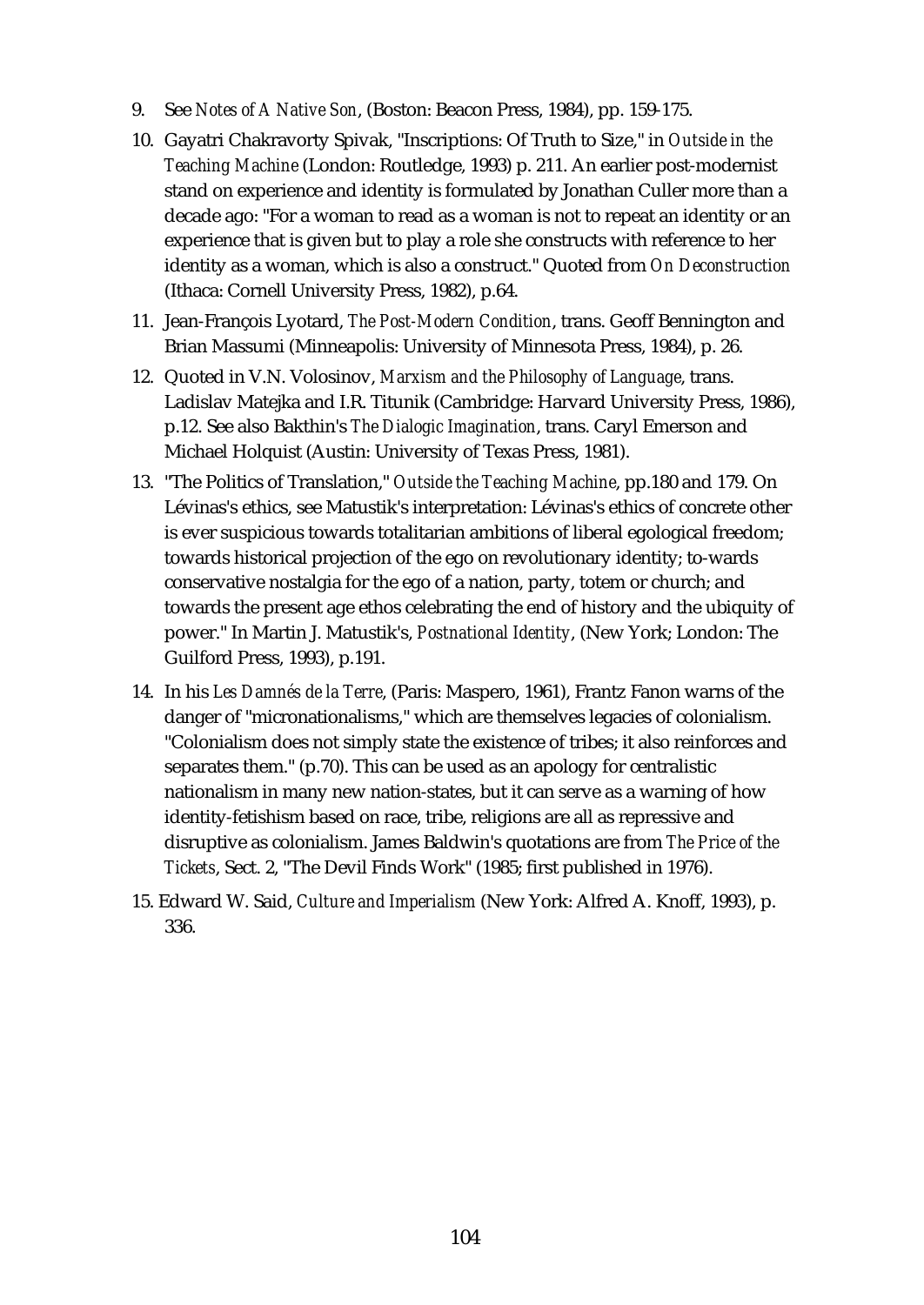## **Globalization and Human Development**

### **by Ishak Bin Shari**

During the last few years a new definition of development has emerged. It is no longer merely focused on economic growth nor just the rapid and sustained expansion of productivity and income per capita. It is, rather, seen as a process that enhances the freedom of peoples, allowing them to pursue whatever they value. In other words, development is viewed as a process of liberation of both society and individuals from poverty, deprivation, dependence and exploitation.

This interpretation of human development is important because of the way it interprets the role of culture. Earlier definitions had but a small role for culture. It was viewed as merely instrumental—it could help or hinder. In the Asian context, Confucianism was said to encourage hard work and healthy living, thus promoting capital accumulation and entre-preneurial skills. Culture was seen not as something valuable in itself but as a means of promoting and sustaining economic progress.

In the fuller definition of development, culture is no longer reduced to this subsidiary position. Instead, while not denying its promoting of economic growth, it is acknowledged to have a more far-reaching function. Culture is desirable in itself; it gives meaning to human existence. As pointed out by the World Commission on Culture and Development (1995), "culture is to be considered not as a servant of ends, but as the social basis of those ends themselves."

Human development ought to focus on the individual human being, one who is both the ultimate object as well as the most important instrument of this development. A healthy, well-educated, skilled and motivated labor force is definitely a productive asset. However, it must be remembered that human beings need to work together and cooperate and interact in many ways. It is in this context that culture plays a crucial role. Culture helps men and women relate to each other and makes the development of the individual possible. Similarly, culture also defines how people relate to nature and to their physical environment, through which they express their attitudes to and their beliefs in other forms of life.

It is in this sense that human development is ultimately determined by cultural factors. Indeed, we must recognize that development and economy are part of, or an aspect of a people's culture.

Culture then is not merely a means to material progress. Rather it is the end and aim of a development defined as an expansion of human capabilities in all forms and as a whole. Hence any definition of development must recognize terms that include cultural growth.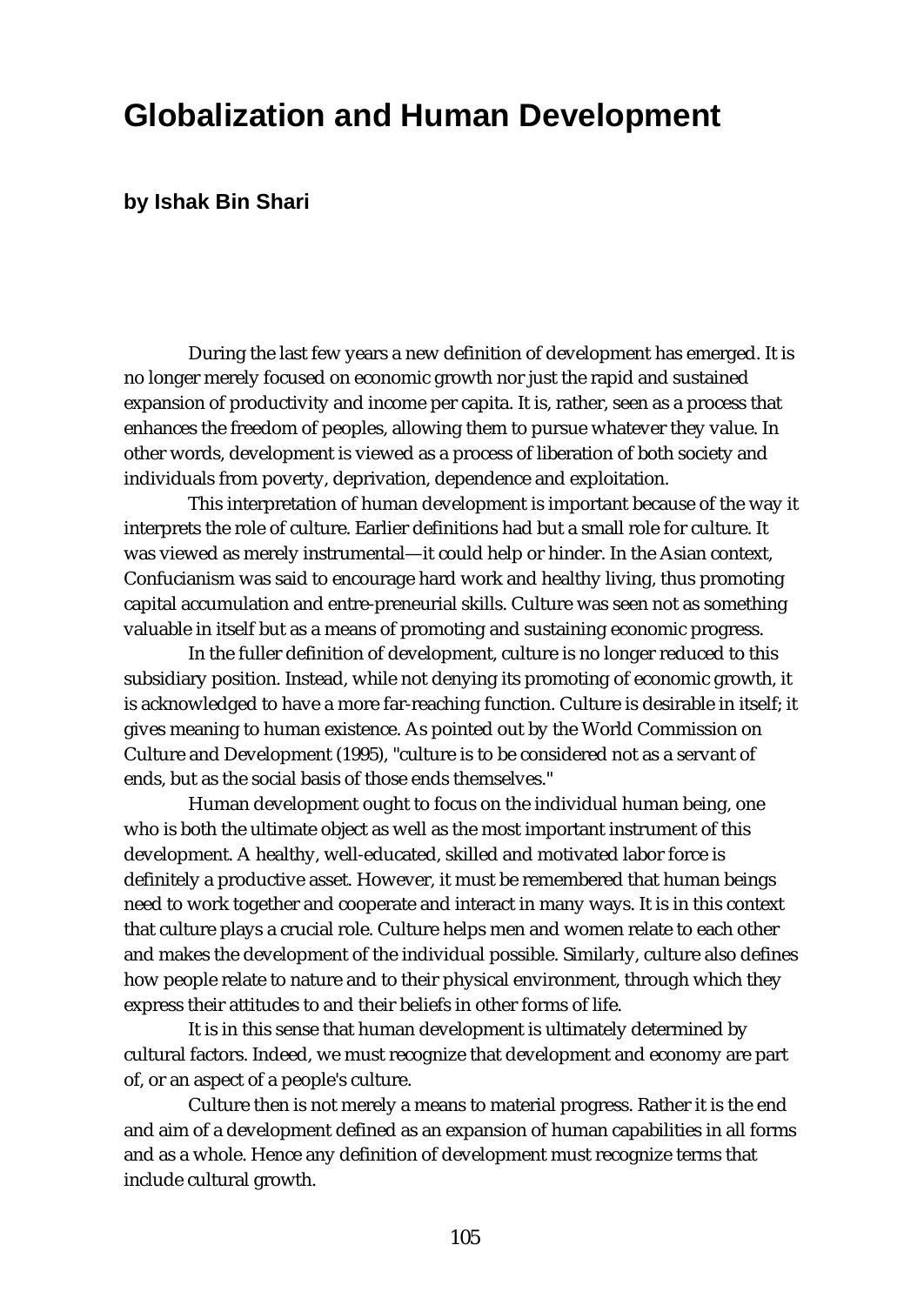### **Globalization and Disparity**

While there is a welcome urge to rethink the concept of development, actual development is not proceeding in a welcome direction. With the collapse of the Soviet Union and the end of the Cold War, market economy and democracy would appear to have triumphed.

The expansion of trade and markets have produced profound changes in the socio-economic conditions and cultures of societies around the globe. In fact, the scale and depth of market expansion (encouraged by modern methods of communication and policies of governments and agencies such at the IMF and the World Bank) seem to have reached a new stage.

Capitalism and a consequent market expansion seem to reign supreme. It is common to hear the assertion that we now live in an era in which the greater part of social life is determined by global processes, in which national culture, national economics and national borders are dissolving.

Central to this perception is the notion of a rapid progress of globalization. It is said that a truly global economy is emerging, one in which distinct national economies and therefore domestic strategies for national economic management are increasingly irrelevant. It is further claimed that the world economy has internationalized its own dynamics, that it is dominated by uncontrollable market forces, that it has its own principal economic actors, that truly trans-national corporations which owe allegiance to no nation or state and may locate wherever the global market indicates maximum advantage.

While recognizing that there is some skepticism toward this view, I do want to focus on some implications of such a development, particularly in the context of achieving an equitable development—such an important component of human development.

Contrary to the claims of supporters of economic and financial liberalization, the movement toward rapid market expansion in the last few decades has been accompanied by disturbing trends. In a recent report, UNCTAD listed a number of these. They include the fact that world economy is growing too slowly to generate sufficient employment; that there is a widening gap between the rich and poor all over the world; that income accruing capital has gained over labor; that as finance gains an upper hand over industry, trading in existing assets has become more lucrative than creating wealth through new investments; that job and income insecurity is increasing; and that the growing wage gap between skilled and unskilled labor is becoming a true global problem.

In other words, equitable development—an important component of human development—remains a serious issue. Some statistical evidence indicates that the North-South per capita income gap has moved from 10 to 1 in the 1960s to 17 to 1 in the 1990s. In the Asia-Pacific region where economic growth rates have remained high, the gap between high income and low income countries is even more acute. The per capita income gap between Japan and China is 80 to 1, while that between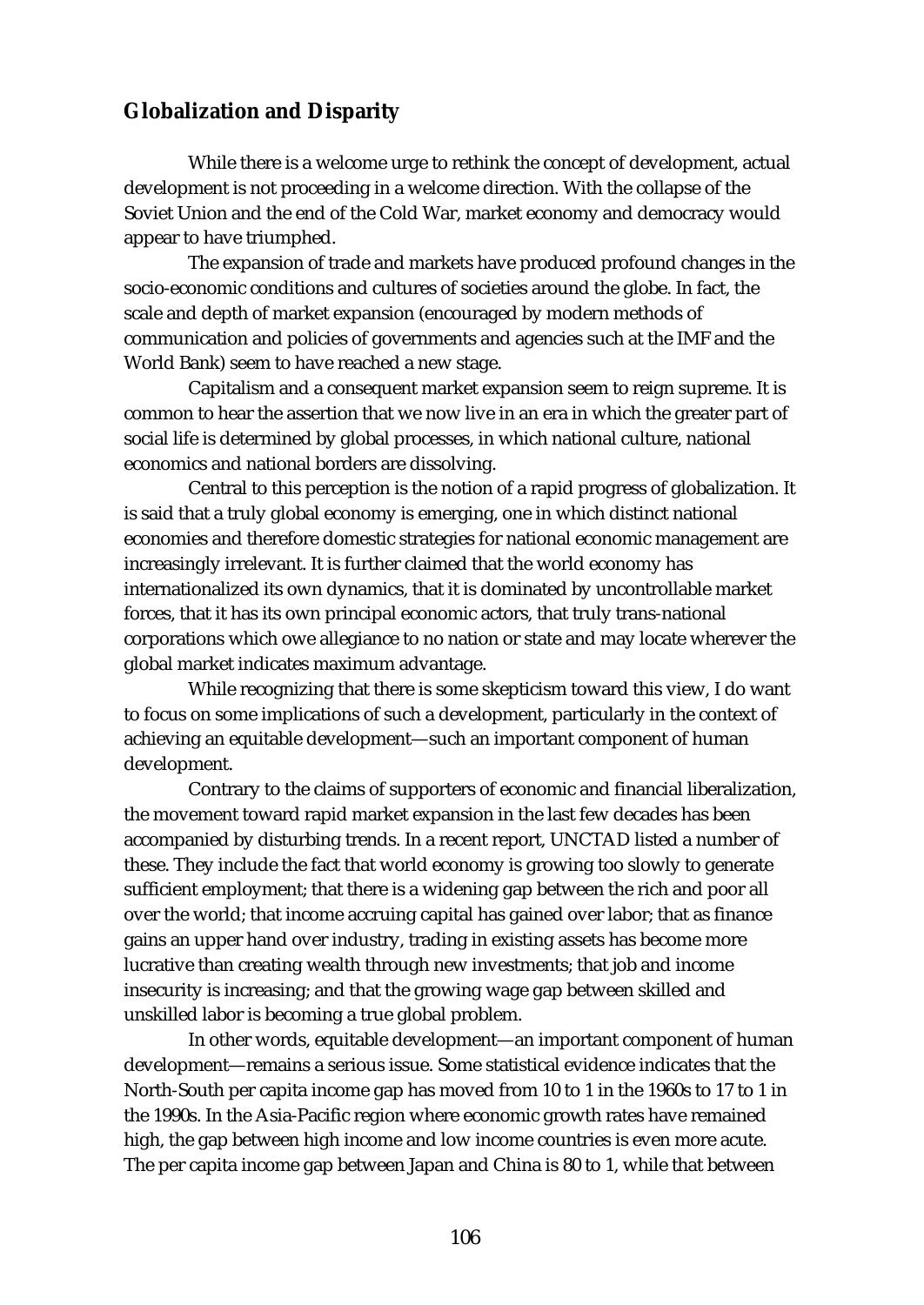Singapore and Indonesia is 30 to 1. Of course, per capita income in terms of the US dollar does not indicate much about the real living standard or the purchasing power of a national currency. But in a world of increasing interdependence such a widening gap is not a healthy sign.

Another disturbing development is the reversal of a trend in declining income inequality in many countries in the East Asian region, including Japan. At the same time, as a consequence of the recent currency and financial crises in this region, there is also been a reverse in the hitherto declining trend of the number of population classified as living in absolute poverty.

In a multi-ethnic and multi-religioned country such as Malaysia, these developments may have significant political and social implications. It is also important to mention that the problems of poverty and of increasing inequality are also manifested in the increased flow of international and domestic migration within the region.

Income equalities are also on the rise in other parts of the world. In the US, for example, the growing increase in the after-tax-income of the richest one percent (between 1980 and 1990) is so large that it equals the total income of the poorest twenty percent. What is more frightening is the fact that this inequality of wealth has acquired a new aura of legitimacy. It is now argued that this development is both necessary and inevitable; it is justified as a small price to pay for the many "blessings" of capitalism.

In part this increasing trend of income inequality is partly to be explained by the weakening of working class power and the strength of the trade union movement as a result of globalization, the resurgence of a free market economy and other developments which fragmented the solidarity of the workers' movements. Further, the decline of the worker's movement in industrialized countries as a political force means that one of the major functions of the welfare state—namely legitimization appears no longer an important one. Indeed, one might say that democraticconsumer capitalism has become self-legitimating. In the absence of a credible alternative to market capitalism, the inequality and insecurity inherent in the system is becoming far more acceptable. In fact, it has been argued that the absence of credible alternatives and the consequence of the acceptance of inequality, indicates a new situation, since the birth of industrial capitalism.

Another imbalance growing more dangerous in the world today is that between society and the natural environment—something which severely affects the sustainability of the development process.

In the pursuit of rapid growth through industrialization and the excessive exploitation of natural resources, many forests are rapidly vanishing and environmental degradation and pollution have become increasingly difficult problems. At the same time, the migration of whole populations to urban areas has resulted in a huge increase in slum areas, thus worsening the environment.

It must be recognized that increasing disparities and a sharp decline in the living standards of large sections of the population could provoke a real reaction. The forms so far taken by such a reaction are not encouraging. Increasing inequality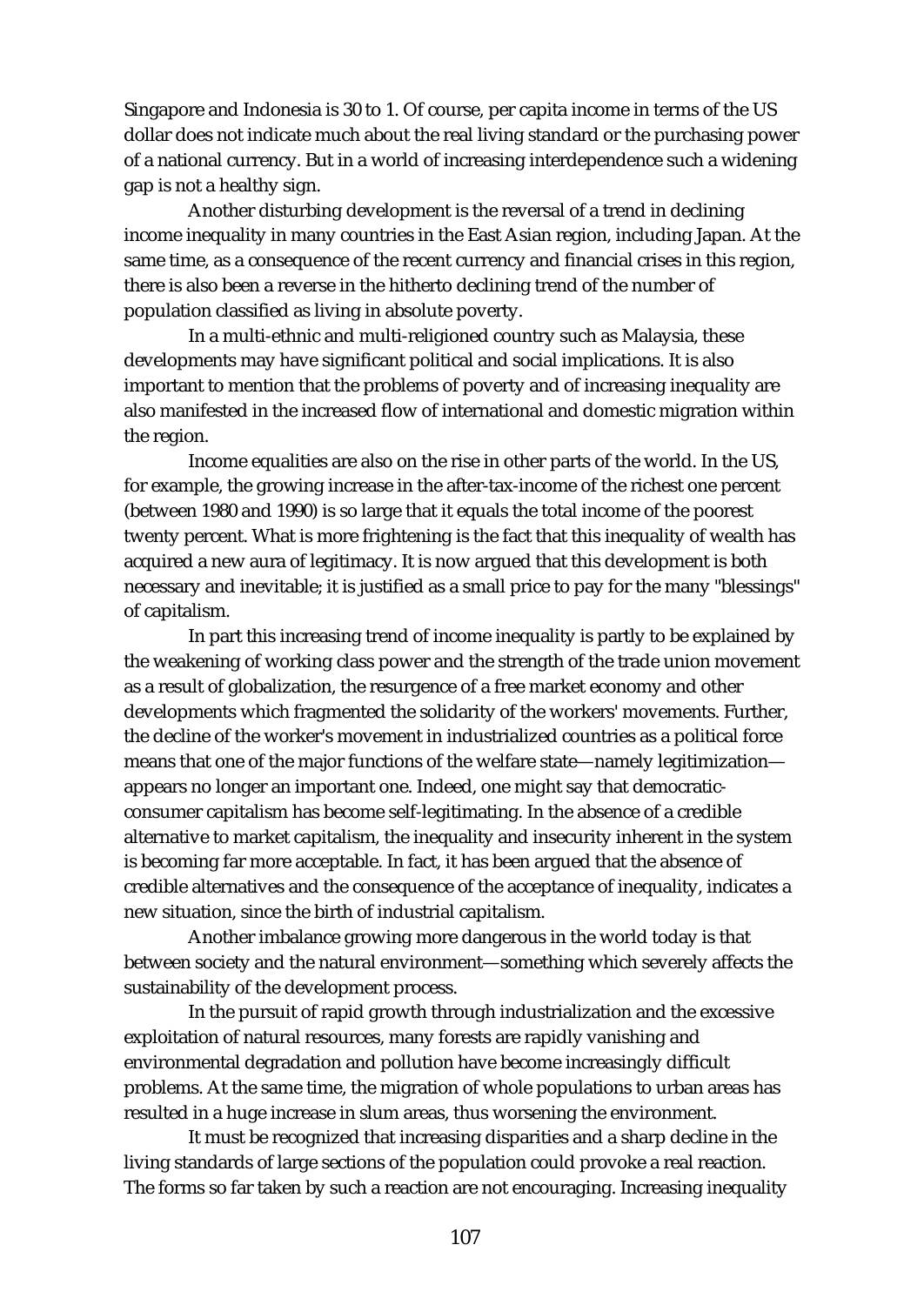and poverty have given rise to an increasing incidence of violence, crime, and other forms of deviance. At the same time, given the weakness of what has been the traditional left, right-wing populism and extremism is likely to benefit. Discontent and insecurity are being channeled into racism, economic protectionism and other forms of national chauvinism.

### **The Importance of Civil Society**

Given those worldwide political and ideological shifts which have so privileged the market economy, individualism and competition on the one hand and the downsizing everywhere of the state sector on the other, what are the options open to people in their struggle for an equitable and sustainable human development?

One form of response to the growing anxieties generated by marketization is a stronger role for the state in protecting its citizens against some of the risks of competition. It has even been argued that state intervention is important in order to minimize the social imbalance of openness to the international economy. In 1997 Dan Rodnik pointed out that the postwar period has witnessed highly contradictory trends in the growth of foreign trade on one hand and the growth of government on the other. The increased role of government is particularly striking in the U.S. and the Netherlands. He further argued that the driving forced behind governmental expansion during the fifty years after World War II was an increase in social spending, particularly involving income transfers.

The strong correlation between the degree of exposure to international trade and the importance of government in the economy led Rodnik to conclude that the social welfare state has been the flip side of the open economy. He therefore argued that in order to reduce the deepening social fissures which might harm society, and to ensure cooperative social bases, policy makers worked out to complement the external strategy of liberalization with an internal strategy of compensation, training and social insurance for those groups who are most likely to be adversely affected.

However, critics of the interventionist state today level two convincing arguments against increasing the role of the state. First, the experience of our century reveals a propensity and a capacity of the state for totalitarian regulation and repression not only of people but also of institutions, social practices and the very fabric of ordinary life. Second, the state is a strikingly inefficient economic actor. At the same time, today's world is also characterized by the erosion of the whole sovereign state system.

It is in this context that it is of vital importance to recognize the critical role of civil society. This entity has been defined as "the intermediate space between the family and state," but excluding the capitalist market economy. As Yoshikazu Sakamoto in 1997 noted, it is "a democratic transformative public space based on the reciprocal recognition of the dignity of the equal rights of human beings."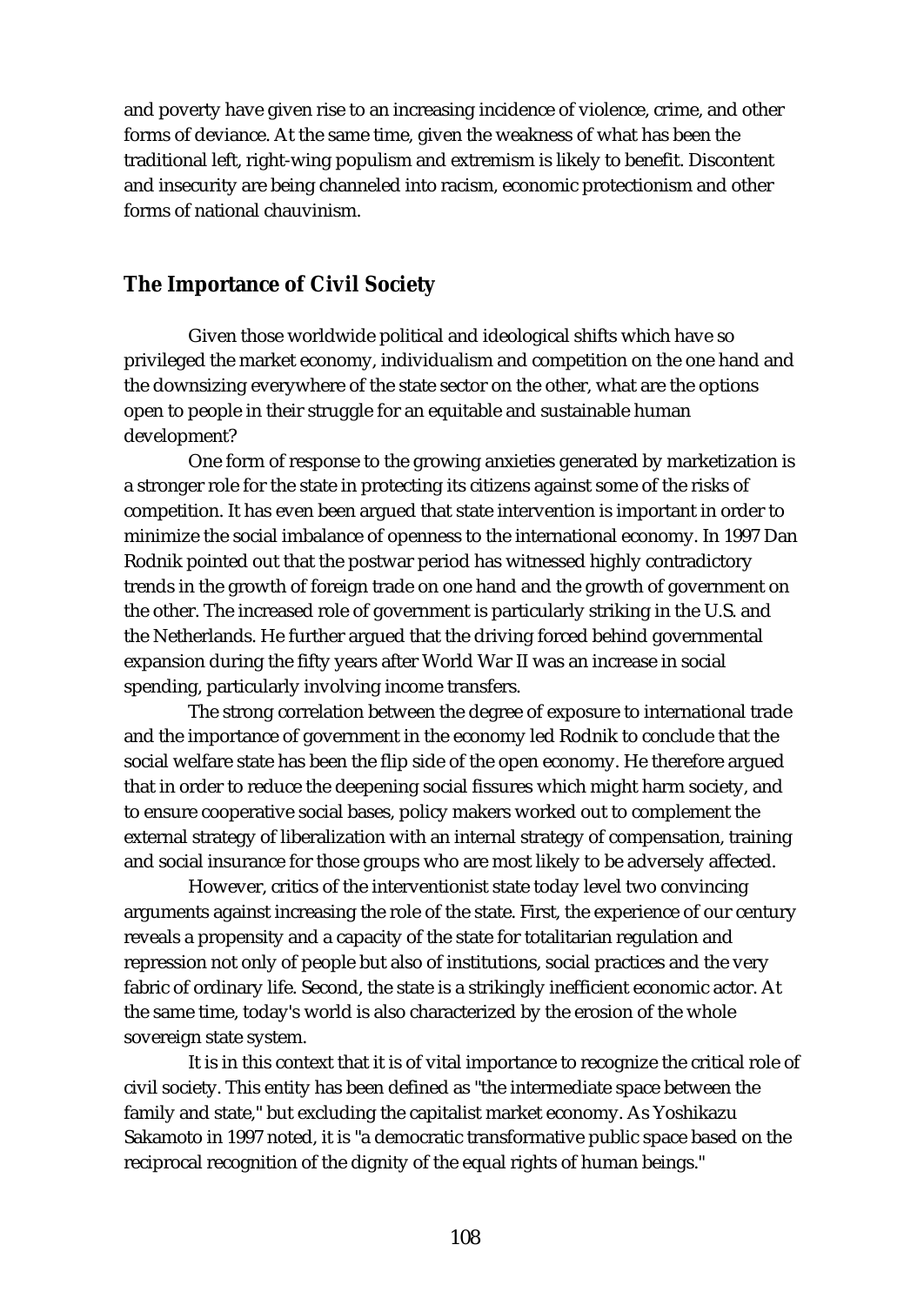I share the view that the expansion of civil society is crucial to human development. It will enable more effective roles in three major areas and will check both the state and the market, encourage the empowerment of the people toward greater participation, and it will encourage the promotion of new ideals. In fact, as Sakamoto pointed out, both the objects of alleviation and the ultimate elimination of poverty and inequitable development, as well as the prevention of environmental decay and the restoration of ecological balance cannot be attained by the command economy as empowered by the state from above or by the neo-liberal market economy run by competitive corporate forces trying to maximize their profits.

Rather, equitable and sustainable development could be achieved through the democratic initiatives of those in civil society itself. For example, the solution of the problem of environment degradation would require the voluntary participation of every member of civil society in a change of life-style geared to an equitable and sustainable development in opposition to the model of a dehumanized consumer culture.

In fact, against the powerful march of globalization of the free market, there have been increasing efforts by those in civil society to look for alternatives. The examples of the Grameen Bank<sup>1</sup> in Bangladesh and the Projek Ikhtiar<sup>2</sup> in Malaysia have, though in their early stages, provided alternative credit facilities to the poorest in the rural areas of those countries. They are well-known examples of the indigenous initiative in the creation of a real alternative development.

In Japan, some groups of farmers and consumers are now conscious not only of prices and safety of agriculture products but also of global environment and the fairness of trade. They now see that even if trade is economically fair in free-market terms, this does not necessarily mean that it is environmentally, ecologically or spiritually fair.

At the same time they are also frustrated by the liberalization policies of agricultural products. They strive to find an alternative linkage between producers and consumers, not only within Japan but also with other countries. Their efforts may be small but they have the potential of developing into the establishment of an alternative global culture through the power of the people themselves.

In this respect too, the idea of cultural freedom as promoted by the World Commission on Culture and Development is crucial. Cultural freedom, by protecting alternative ways of living, encourages creativity, experimentation and diversity, the very essentials of human development. Indeed, it is the diversity of multi-cultural societies and the creativity to which diversity gives rise that makes such societies innovative, dynamic and enduring.

Hence, in my view, developing a balanced relationship between the state market and civil society will be crucial to the attainment of an equitable, sustainable human development. We must always remember that the market has always existed and that it is not a creation of modern capitalism. Thus we need to evolve an equitable and ethical market.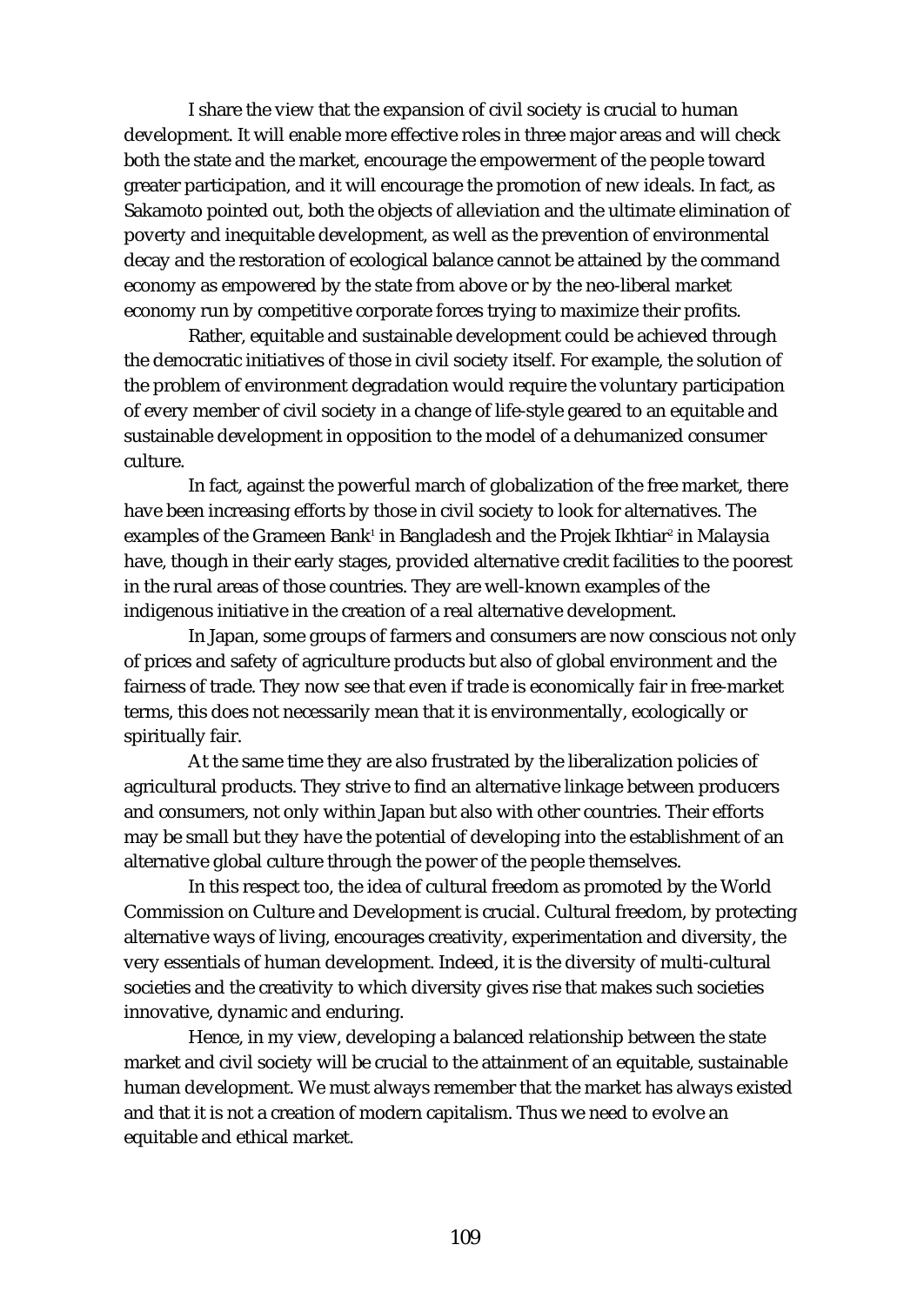### **Culture and Development**

In conclusion, it is important to again stress that the meaning of development cannot be taken for granted. Presently, despite the progress made in the conception of human development, most economists and politicians still take for granted that development merely concerns economic growth, maximized efficiency, increased production, and consumption.

Underlying this idea is the implicit assumption that all people share the same destiny, that they are essentially oriented toward the maximization of material goods and that this is what ultimately motivates them. On the social and political front, development is equated with efforts to create and transfer institutions which are believed to be conducive and to support both the economic processes and "democracy." The goals of development are taken as given. It follows that "development" itself has been identified as the pragmatic art of development management.

However, this meaning of development, as has been pointed out above, takes into no consideration at all the realities of culture which have to do with people's control over their destinies, their abilities to view the world in ways which reflects their particularly experience.

If development becomes simply a global process whereby the economy and military exert more powerful control and dominate and shape the lives of others for their own ends, then whole cultures (meaning beliefs, ideas, meanings, feelings) are left out of consideration. When this occurs it is meaningless to speak of human development. As was well pointed out by the World Commission on Culture and Development, development divorced from its cultural context is growth without soul.

It is obvious therefore that development is more than a simple transferring of economic, political and technological processes from the "developed" world to the "under-developed" one. Unfortunately, from the perspective of conventional development discourses, it is extremely difficult to conceive of other different world views as equally worthy of consideration. In fact, very rarely are other ways of life being considered as having equal value or of providing fulfillment or satisfaction. As a result, the ways of life of indigenous peoples through the world is being seriously threatened. The great diversity of human societies, of ways of solving problems, of creating meaningful existence, of organizing human relations, of adapting to different environments, are destroyed by development as conceived and implemented by the powerful elite.

In an effort to redefine development which emphasizes the importance of culture it is also crucial to maintain a proper balance between tradition on one hand and modernity on the other. Although there are tendencies toward maintaining or returning to more ancient traditions (including tribalism) most people wish to participate in "modernity" in terms of their own traditions.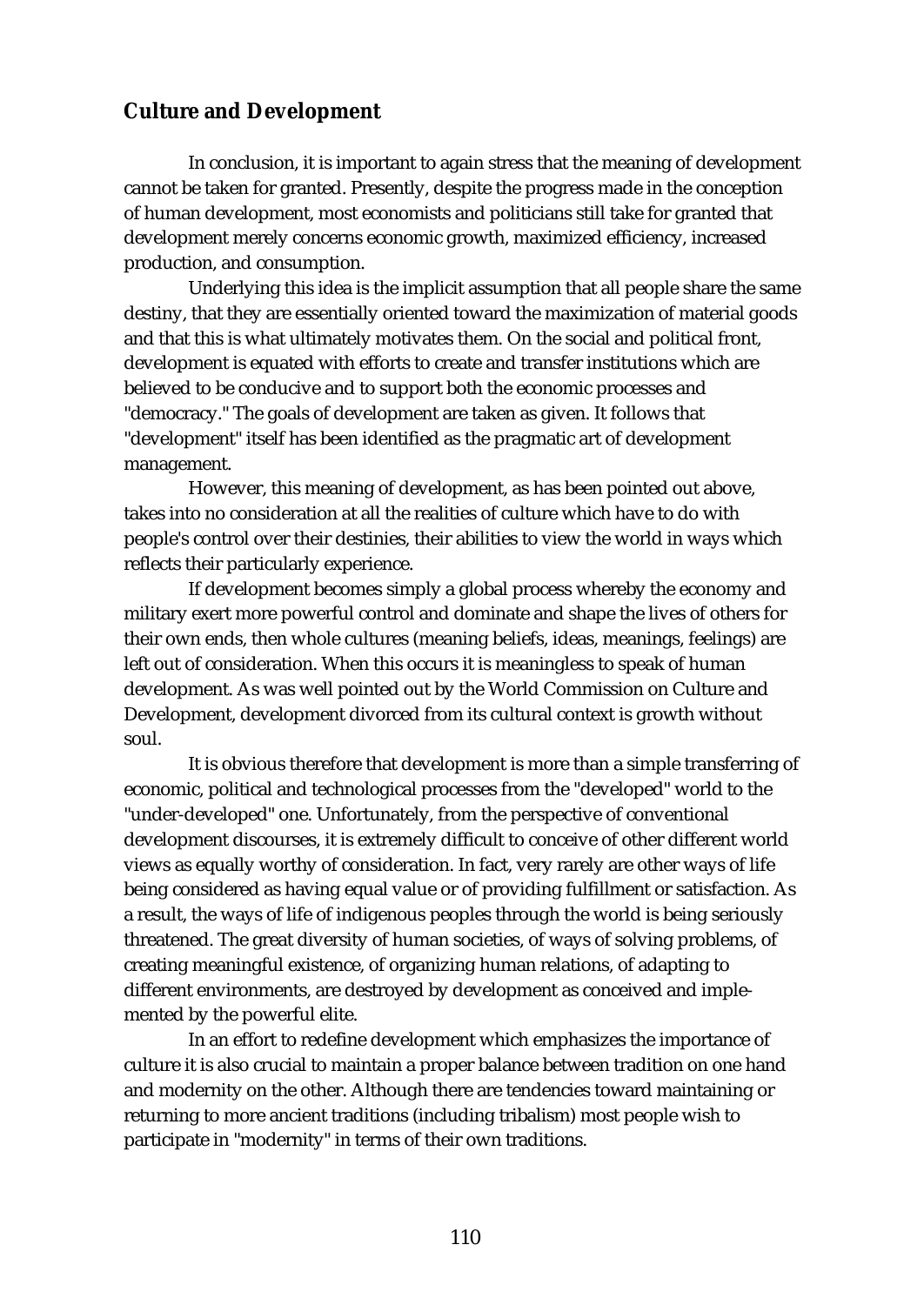They consider that some features of traditional societies are worth preserving in their own right, while others will have to be adapted to the requirements of a changing and progressing world.

In fact, some may need to be implanted from outside. Some Asian countries, particularly Japan, appear to have succeeded in this better than others. Traditional consumption habits, community loyalties, patterns of cooperation and traditional hierarchies seem to have contributed to the extraordinary economic growth of Japan and some other East Asian countries. It must be admitted, however, that in recent years, the internationalization of production and the changing of values that emphasize individual life rather than corporate life have been leading to some serious problems in these very societies.

In our endeavor to build a better world, cooperation between different peoples—all from different cultures and with different interests—will be facilitated and kept within acceptable and even constructive limits only if these peoples can see themselves as bound and motivated by shared commitments. Thus, it is imperative to look for a core of shared ethical values and principles. Its efficacy will depend upon the ability of both the people and the government to transcend narrow selfinterest and to agree that the interests of humanity as a whole will best be served by the acceptance of a set of common rights and responsibilities.

As pointed out by the World Commission on Culture and Development, the search for global ethics will involve culture in a number of ways. Moreover, any attempt to formulate a global ethics must draw on cultural resources, people's intelligence and their emotional experiences, historical memories and spiritual orientations. Culture, unlike scarce national resources, will through this process be invigorated and enhanced rather than depleted.

Involuntary poverty and social exclusion are evils in modern society that need to be eradicated. However, all too often the very process of development which is supposed to alleviate, results in creating more poverty and economic oppression. For example, in the transition from subsistence-oriented agriculture to commercial agriculture, impoverished women and children are sometimes hit hardest. In the transition from a rural, traditional society, in which the extended family takes care of its more unfortunate members, to a market system in which the community has yet to develop an alternative welfare system, the fate of these victims is often cruel. In the transition from rural patron-client relationships to relations based on the cash nexus, the poor suffer by losing one type of support without gaining the other. In the transition from an agricultural to an industrial society, the majority of the rural population are neglected by the public authorities in favor of urban populations. In the transition from centrally planned to market-oriented economies, and from autocracies to democracies, inflation, mass unemployment, poverty, alienation, and crime all have to be confronted.

This does not mean that development is necessarily bad and should be rejected. What is most needed is the rethinking of the development paradigm. So long as this is an unequal world of poor and rich, the concept of one world and one planet cannot be realized. The joint responsibility for the health of a global commons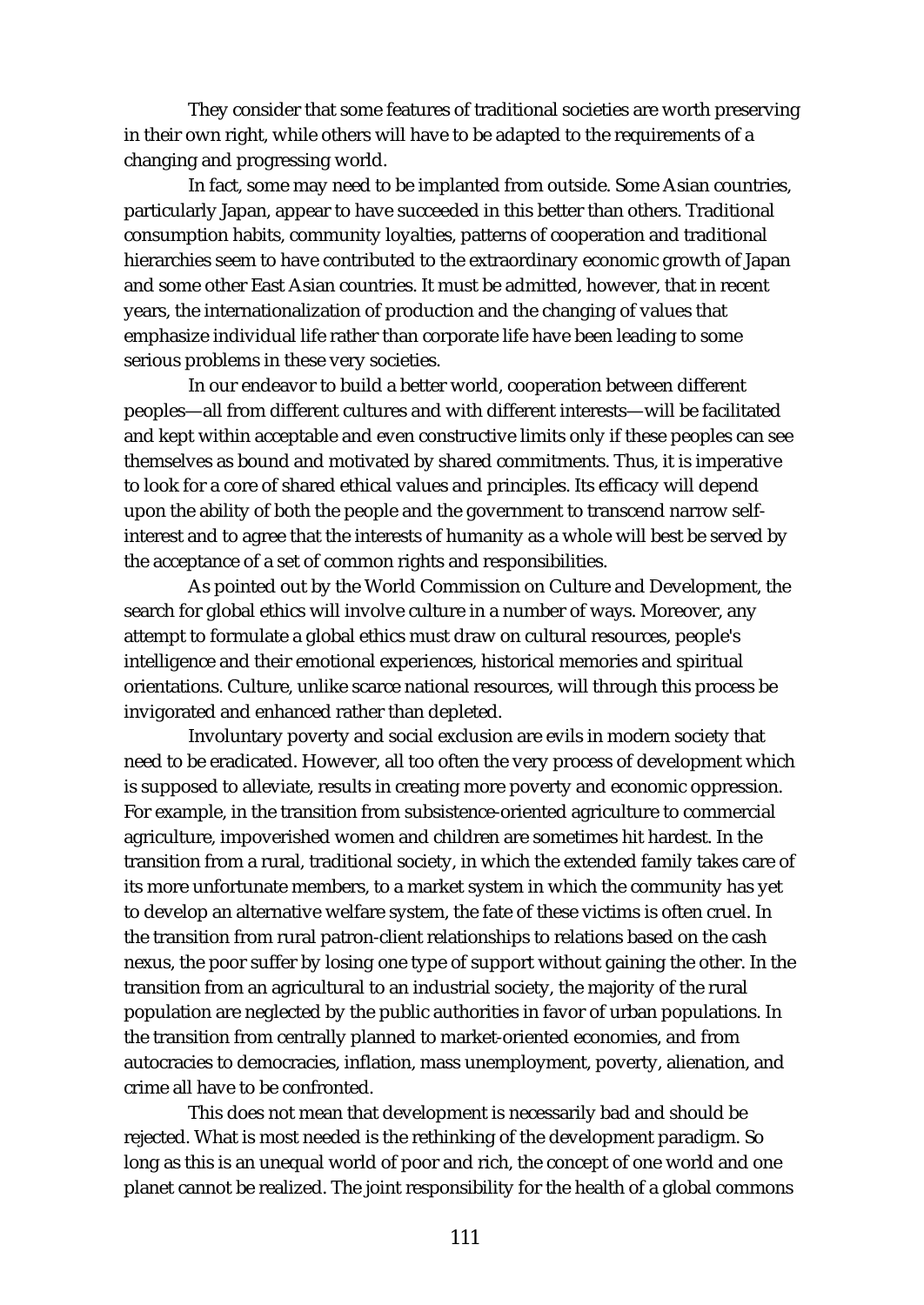can only be materialized when there exists shared global prosperity. In short, without global justice, global sustainable human development will remain always an elusive goal.

### **Notes**

- 1. Grameen Bank ("Bank of the Poor,") is a financial institution in Bangladesh providing small, non-collateral loans to the very poor to enable them to start small businesses. The loans are paid back in small weekly amounts. Established in 1983, the bank now successfully operates in over half of in Bangladesh's 68,000 villages with a total of 2.1 million borrowers, 94 percent of whom are women. One-third of Grameen's customers are now out of the poverty groups while another one-third are close to crossing the poverty line.
- 2. Projek Ikhtiar is a micro-lending scheme which also provides small loans without collateral to the poor in Malaysia. The project is modelled after the Grameen Bank but with some adjustments to suit the local conditions. The implementation of the projects is being carried out by a non-government organization, *Amanah Ikhtiar Malaysia* (AIM). Again, women are the major recipients of the loans and the loan repayment rate is more than 95 percent.

## **References**

Dani Rodrik, "Sense and Nonesense in the Globalization Debate," *Foreign Policy*, Summer Issue, 1997.

Yoshikazu Sakamoto, "Civil Society and the Democratic World Order," *Innovation and Transformation in International Studies*, Cambridge University Press, 1997.

UNESCO, Our Creative Diversity: *Report of the World Commission on Culture and Development*, Paris, 1996.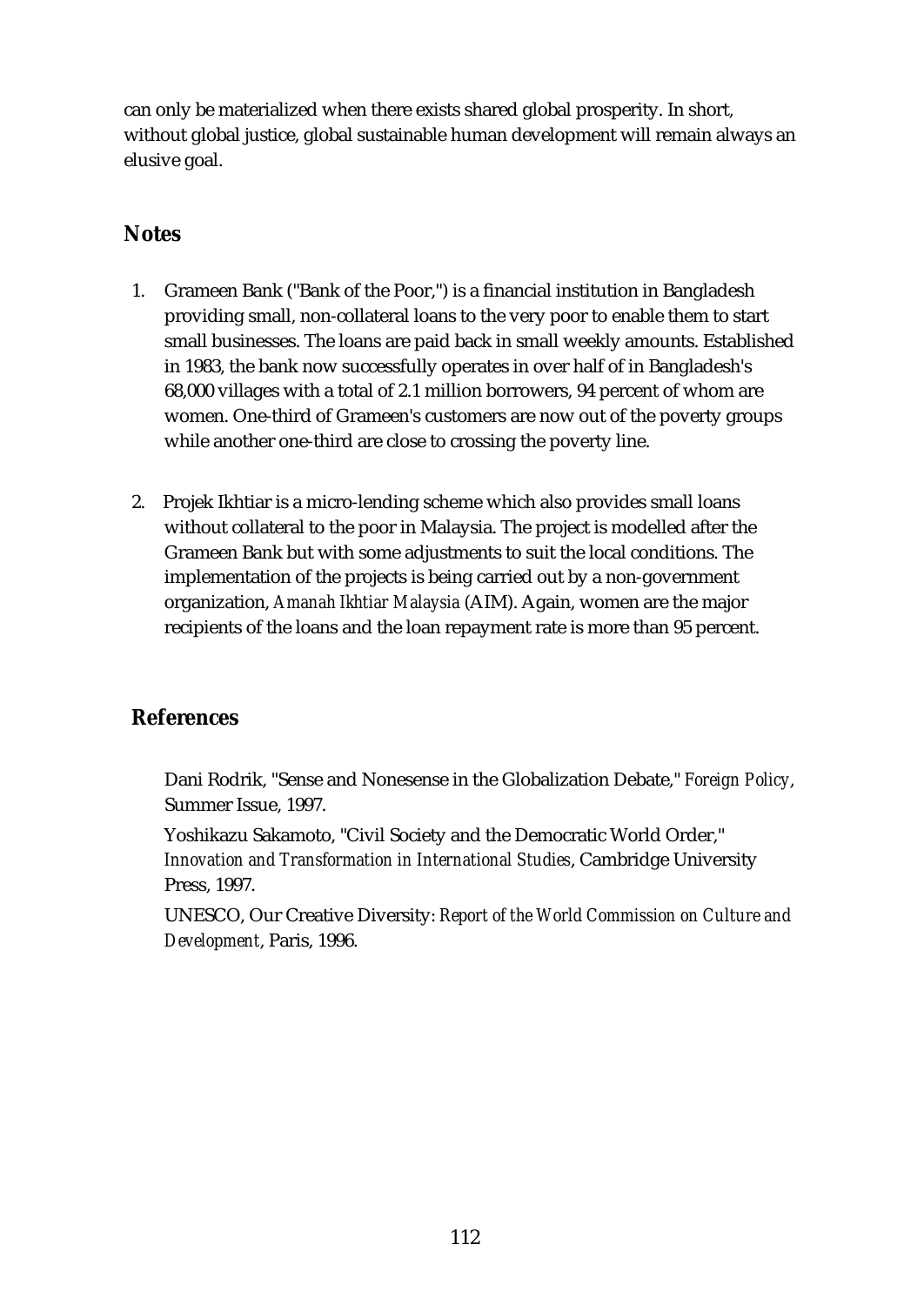## **Nation in Doubt, Identity in Question, and Hybrid Society**

**Ota Yoshinobu**

A question of identity—put rather crudely, "who am I," or "who are we"? has been raised in as many different fields as there are in humanities and human sciences; today, it is the question that has been most often raised, and it is the question whose answers are heatedly debated in all those fields. What this question of identity entails exactly depends on some important qualifications that further complicate it.

I list, as follows, almost randomly, such qualifications: who poses it and to whom, even rhetorically, is it addressed?; in what context is it raised?; when and for what purpose is it raised? To illustrate the importance of these qualifications, I want to contrast this question of identity, posing it from two different positions; that of dominance and that of subordination.

First, the question most symptomatic of European imperialism was posed by a literary movement called modernism, a movement which emphasized the irreparable loss and nostalgia for the authentic and organic. Those involved in this movement, including such American figures as Ernest Hemingway, F. Scott Fitzgerald, and Ezra Pound, viewed their world crumbling into chaotic jumble, a clear indication of which was World War I; therefore, they all went to various destinations in Europe for the purpose of regaining a sense of self—their identities something needed to re-imagine critically the nature of European civilization. Already in their effort—which I do not uncritically endorse, of course—a question of identity was enmeshed with, among others, issues of order, belonging, and displacement.

But white European males—exemplars of my first position—are not the only ones raising the question of identity; in fact, their displacement was chosen and empowered by the global politico-economic regime of the day, while there were others who had raised the question more forcefully from the position of subordination, the position created by the regime which made Euro-American modernism possible.

Who I have in mind as an example of the second position is W.E.B. DuBois. DuBois, an African-American historian and sociologist, stated, in 1903, as follows in this quotation from *The Soul of Black Folk*, a question of identity in a surprisingly contemporary manner: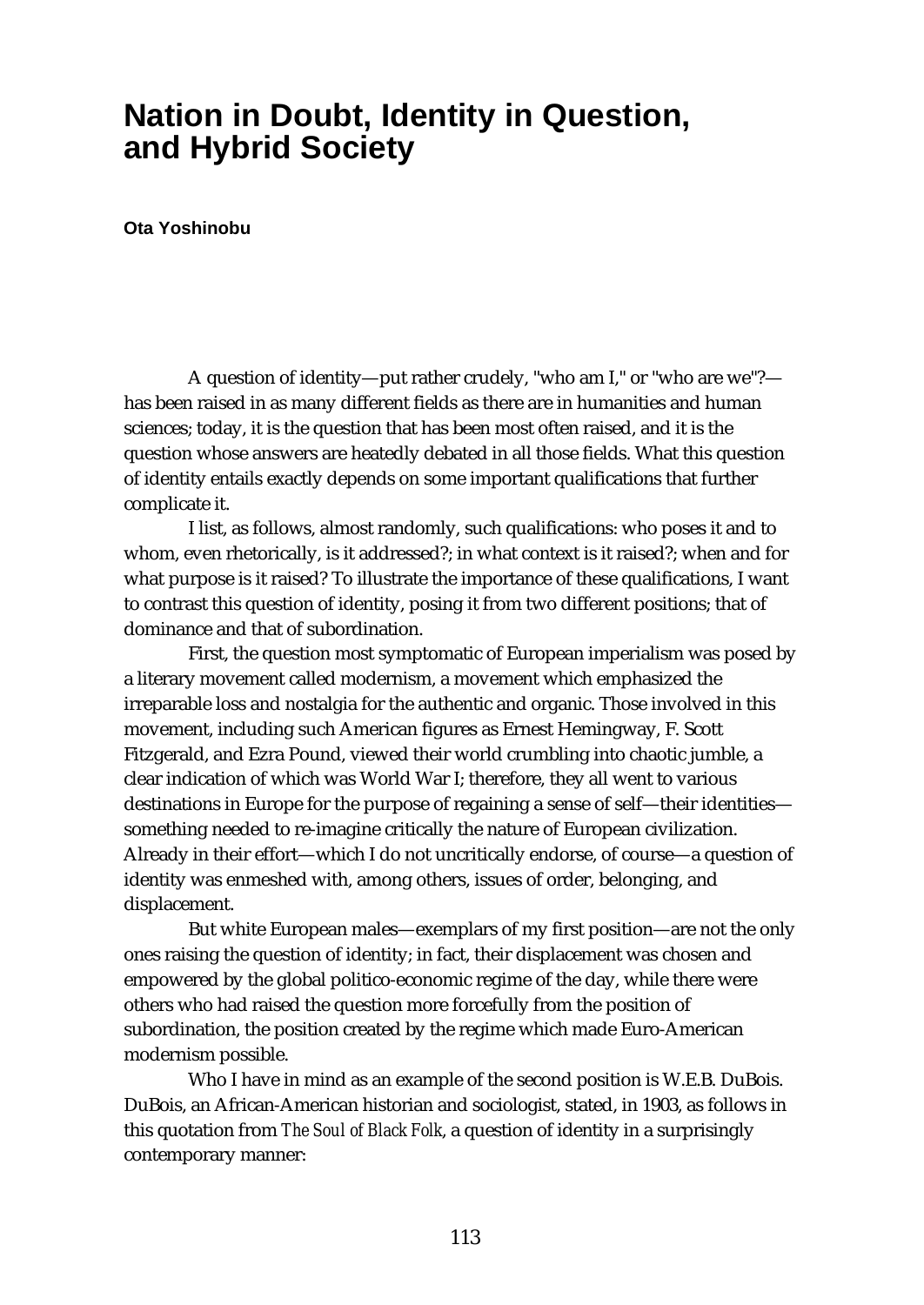"It is a peculiar sensation, this double-consciousness, this sense of always looking at one's self through the eyes of others, of measuring one's soul by the tape of a world that looks on in an amused contempt and pity. One ever feels his two-ness an American, a Negro; two souls, two thoughts, two unreconciled strivings; two warring ideals in one dark body, whose dogged strength alone keeps it from being torn asunder."

Black identity, according to DuBois in this particular writing, was expressed as the negation of self-identity, that is, "looking at one's self through the eyes of others." Being an "integrationist," (or "assimilationist" might be a more suitable term to describe his position in 1903), DuBois still believed in the ideal of becoming a citizen of the U.S., a country which had been rejecting "blacks" to the margins of society through its racist practices. It is the duty of black elite's so-called "Talented Tenth" to lead this process of assimilation, which he thought would eliminate what he refers to in the quotation above as the "double consciousness."

I have quoted at length from DuBois, not because I naively identify myself with his position vis-à-vis American society, but because I think that he pointed out difficult issues surrounding the question of identity in the contemporary world. Formulating as questions, I enumerate them as follows: is a nation an adequate unit of belonging? Or, is the ethnic group an adequate unit? How do "immigrants" relate to their newly settled countries? What kind of identities are articulated in this diasporaic dislocation? How is national identity constructed? At what cost? What is the role of historical memory in the construction of identity?

Thus, a contemporary discussion of identity needs to include an examination of various modes of "belonging" to community—nation-state and ethnic group precisely when such communities are made problematic as the process of globalization constantly denaturalizes the legitimacy of nation-state and ethnic community as the original and primary source of identification, something that grounds a mode of belonging; therefore, I discuss in the following section nationalism in two forms: one based in terms of nationality, the other, ethnicity. Then, turning to a critique of nationalism, I examine in the third section the critical notion of hybridization, also divided in two conceptual polarities.

But, how is such a mode of belonging expressed? One cannot simply express one's identification with a community, unmediated, as it were. My answer at this stage is a tentative one, but it is as follows: it is representation in a culture that mediates the individual to a community that calls one's identity into being. Thus, in the following section I would like to discuss, despite a fear of appearing overly pedantic, some key terms such as representation, culture, and identity, as they relate to a debate on a mode of belonging.

### **Belonging: Nationality and Ethnicity**

Answers to the question, "who am I?" might include such individual attributes as name, gender, sexuality, familial relations and such social attributes as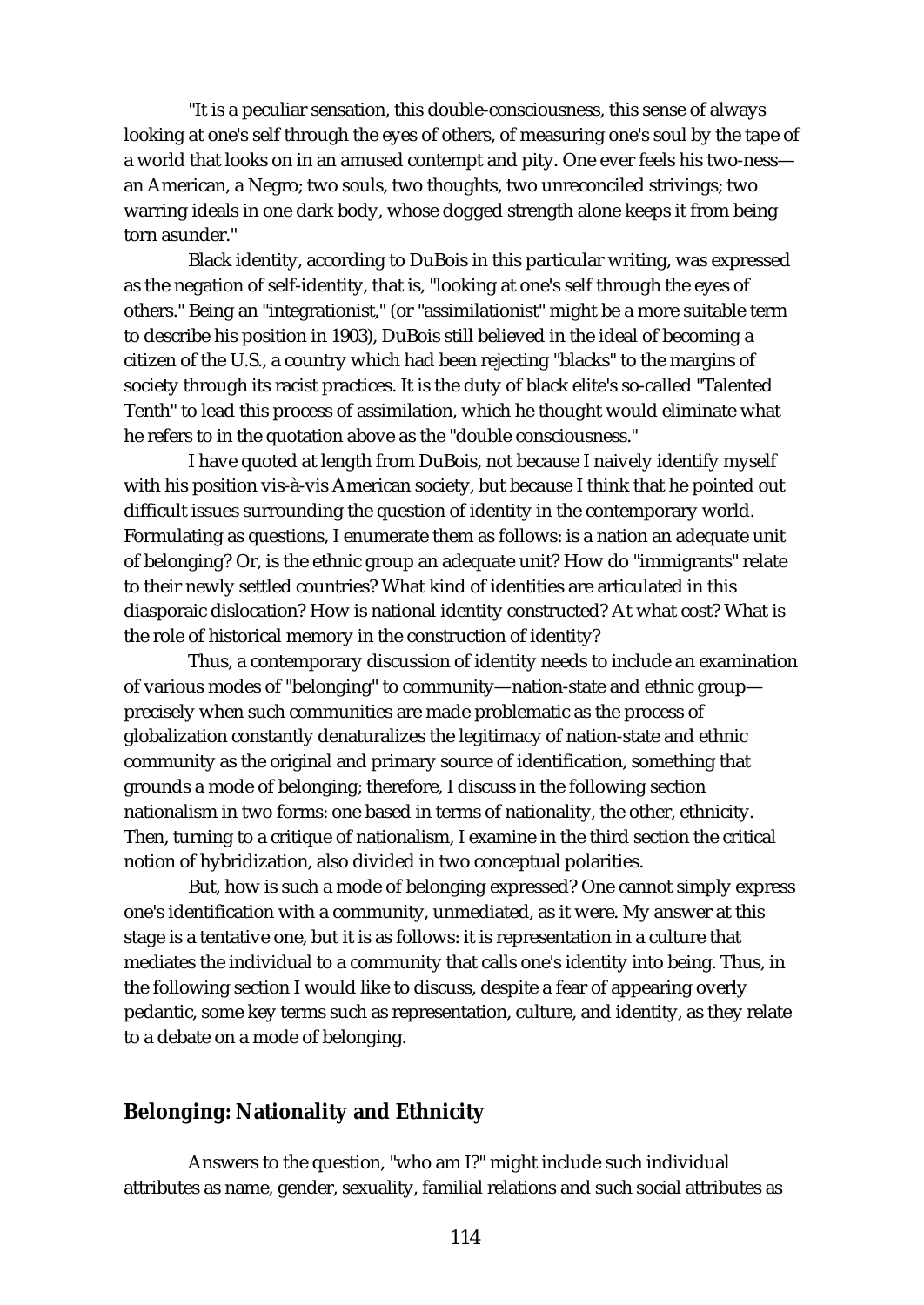status, "race," nationality, language, religion, and so on. But, to complicate the process of answering this question, I would like to point out that gender, sexuality, nationality, and "race," for example, are not innocent categories; they imply more than what they mean; connotations always exceed denotations. Being "Japanese" can simply be a statement of nationality, while it conjures, depending on to whom this nationality is expressed, historical memories of war, images of economic expansionism and secretive political body; such memories and images are then translatable into stereotypic ideas of being "Japanese": aggressive, passive, secretive, avaricious, polite, insolent, all of which are necessarily contradictory, as Ruth Benedict pointed out a long time ago.

Certainly, these connotations do not float in the air, but are socially anchored, produced and reproduced in representational practices. Such representations produce other-representations as well as self-representations, both of which are configured simultaneously; in other words, representations about the Self are inseparable from creating representations about the Other. Furthermore, since representations socially circulate, the meanings of these representations are not immune to re-evaluation by the subjects in different positions, so to speak, the process referred to below as transcoding. This process has historically occurred frequently not only in colonial contact zones but in national urban spaces.

"Who produces these representations and to what purpose in mind?" is a very important question, as it points to the control and deployment of power, yet "who consumes them, and how?" is as important as the previous question, for it also destabilizes the singularly cohesive view of power. Presentation is interpretable in the sense that its potential for various conflicting meanings is always real; in other words, an act of interpretation pries open potentials for meanings of these representations. For this reason, an identity articulated in representations is actively produced by the power that smoothes contradictory meanings and strives for a unitary meaning to which an individual is invited to identify for a time being. But, the individual in turn negotiates such a meaning, avoiding the final closure to it. Thus, identity is not "being," but "becoming," as Stuart Hall reminds us, a continuous act of negotiation itself. According to the process of identity formation summarized above, national identity is not simply given. For example, an issue of national identity becomes complicated as soon as it is considered something more than just a legal issue. A question, "who is Japanese?" has been contested historically as a cultural issue; that is, "who is included and who is excluded from this nation?"

Okinawan intellectuals, for instance, from Ifa Fuyū to Oshiro Tatsuhiro, have repeatedly raised the following question: "what does it mean to be Okinawan in the Japanese nation-state?" To them this question comes from their reflections on experiences and histories of subtle exclusion and marginalization of the Okinawan people from Japan. This question raised by Okinawan intellectuals is not simply a question for Okinawans but is also a question for the Japanese mainlanders; since a discussion of Okinawan identity is inseparable from that of Japanese identity at large.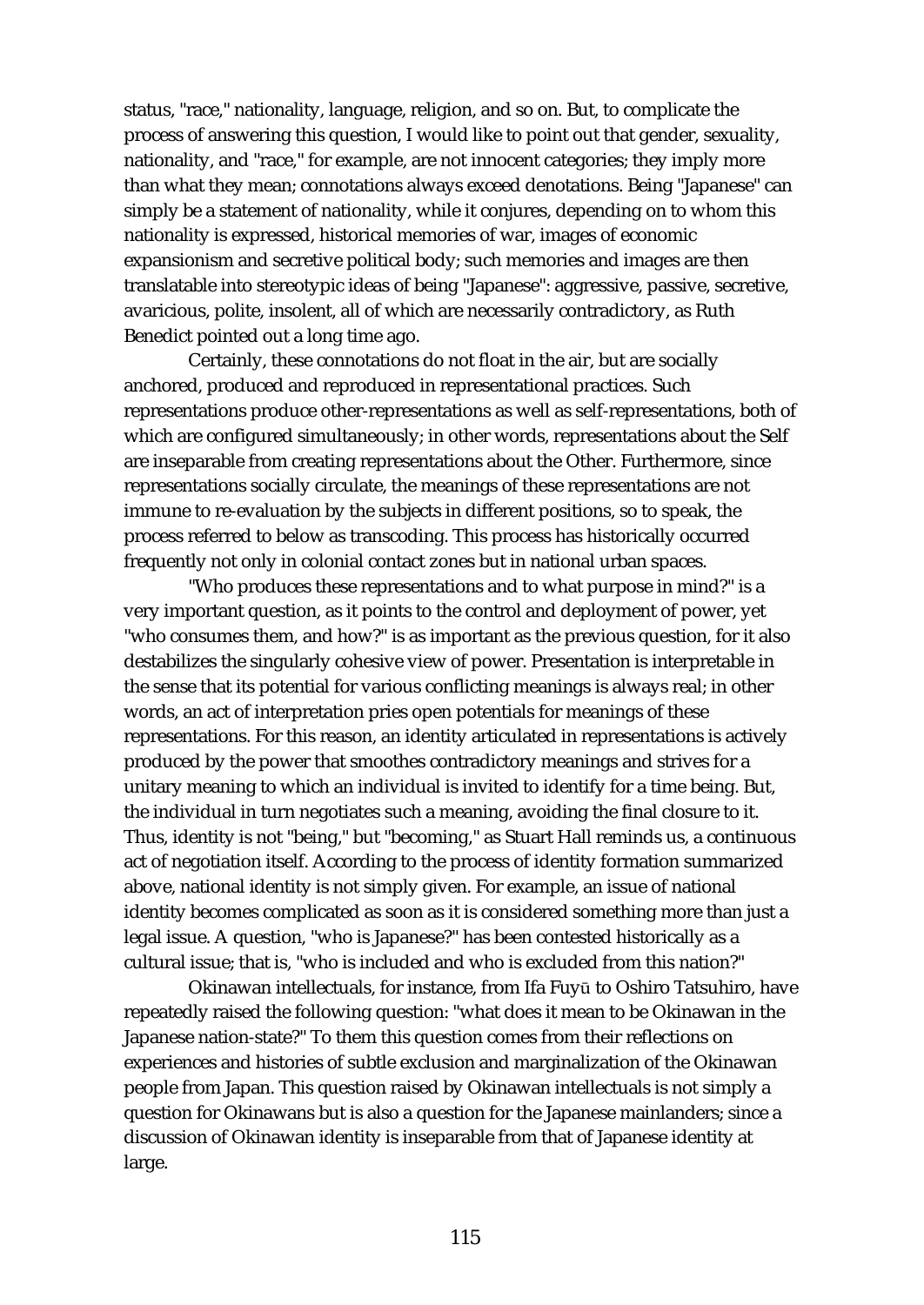Ifa Fuyū (1876-1947), an Okinawan intellectual of great renown, claimed in 1914 that the incorporation of Ryukyu kingdom, enacted through several stages, had been "a kind of emancipation from slavery." "Emancipation" is a rather shocking term to describe the political process of rendering the Ryukyus into Okinawa, the process completed in 1879; this statement comes from Ifa's reading of Booker T. Washington's *Up From Slavery* published in 1901.

To avoid a possible misunderstanding, I should emphasize immediately that by the term "slavery" Ifa meant the condition of subordination without a definite sense of identity: Ryukyuans were suspended in the tension—constructed forcefully by others—between being Chinese and being Japanese, a condition endorsed by the Satsuma clan which had siphoned revenues from trade relationships between China and Ryukyu kingdom. Thus, Ryukyu "slavery" financially prepared for the emergence of the modern Japanese nation-state since it had supplied wealth for Satsuma clan which was instrumental in 1868 restoration.

Ifa considered national identity something that had been lacking for Okinawans; in this case, Okinawans as Japanese. His desire for winning recognition from the Japanese is something akin, perhaps, to liberating oneself from "double consciousness," the desire for integration also expressed by DuBois. I think Ifa's effort in reviving the *omoro*, Okinawan courtly poems, was—academic interest aside—to establish a historical link between ancient Japanese culture with the Okinawan counterpart. Regaining a historical commonality with the Japanese as represented in *omoro* poetry was his way of identifying with the Japanese. (Of course, his intellectual trajectory did not end there, but any extended discussion of it remains outside of the limits of this paper.)

Leaving Okinawa for a moment, I would like to discuss another way of formulating identity. This time without relying on the promise of integration, one moves toward the opposite direction, that is, separation. Nowadays this move has been hotly debated because of its association with nationalism (or, its variant, ethnic absolutism) that tremendously empowers members through proposing a unified value system but creates absolute gaps between its members and non-members. The sharp separation of members from non-members is represented in differences between cultures. I should point out that it is not only minority groups that sometimes resort to this mode of formulating identity; the majority does as well. Thus, according to conservative critiques like Arthur Schlesinger, Afrocentrism, for example, is a form of tribalism that potentially disrupts American national unity, because it privileges a distinctive cultural unity among African-Americans, the unity that results in separation. He is vocal in criticizing it, while he remains silent to such an idea as Huntingtonian "clash of civilizations, "which is clearly based on the same organic and integrated view of culture. Schlesinger considers natural the logic of cultural separation at the level of nationality, but finds "elitist" the same logic at the level of ethnicity.

I repeat that nationalism has not always been the source of evil in the contemporary world; its status is really contingent on historical contexts as any form of politics might be. Nationalism among minorities, the oppressed and the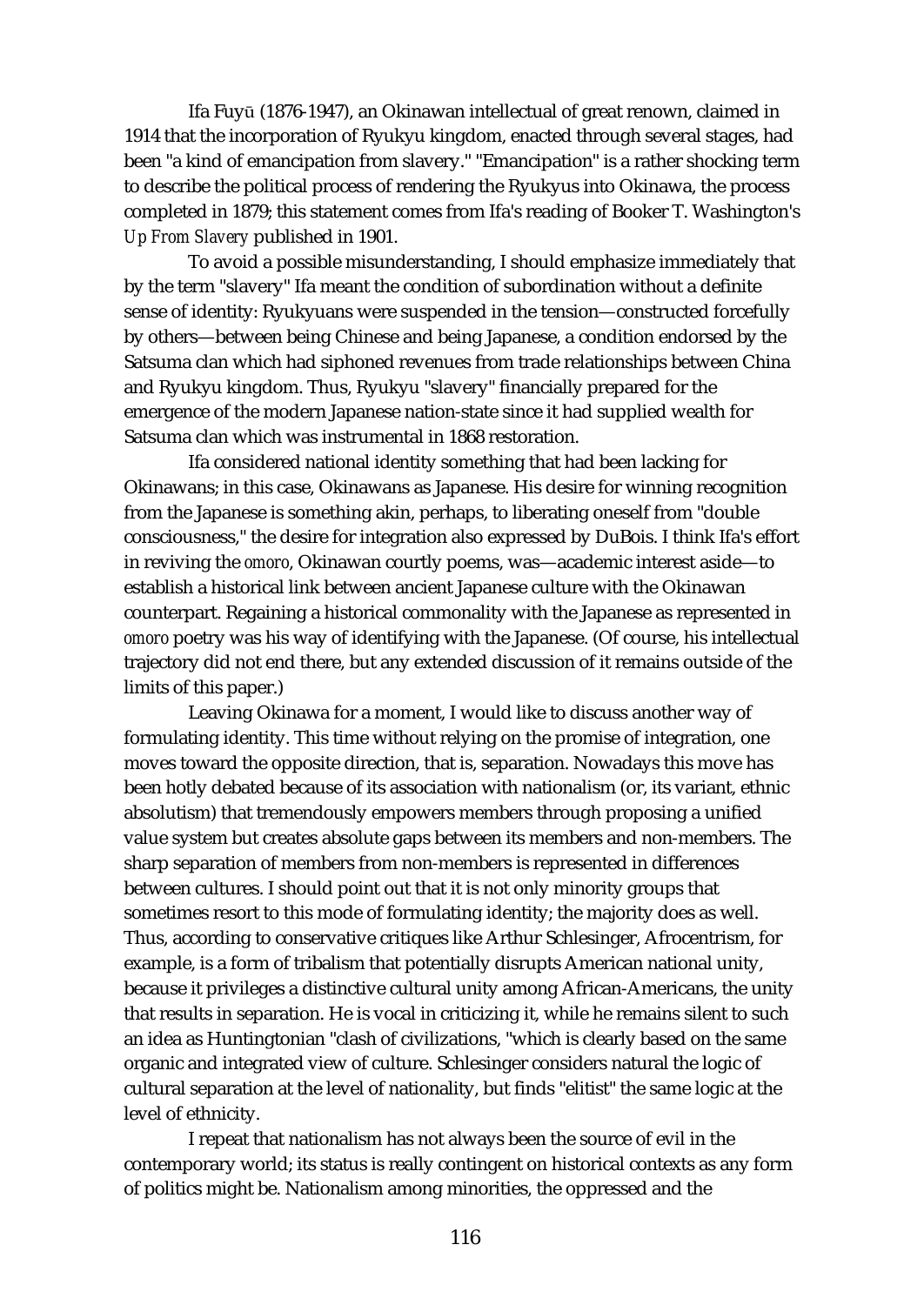marginalized formulates powerful identities through transcoding: a process of assigning new meanings often opposite in dominant tones to the key terms. For example, the term, "black" in the U.S. was re-valued by black activists in the sixties as powerful and positive symbol of identification for blacks—"black is beautiful." In the United Kingdom the same term "black"—which only white British people had used to describe non-white peoples—was mobilized in the seventies to consolidate various urban populations of color such as Caribbean, African, and South Asian.

Nationalism invites people to commit themselves deeply to a community through various powerful representations of sentiment and historical memories. It is local and sedentary since it derives its power from territoriality, which is often represented in such expressions as defending one's "homeland" and, in a case of scattered communities, a return to such a place, albeit imaginary. It is a historical fact that (local) nationalism has been the driving force behind de-colonization movements in Asian and African countries since the end of World War II. I acknowledge as well that such movements perhaps remained only reactions to Western colonialism; therefore, they retained the logic of the Mani-chean dichotomy which had informed the very colonialism that such movements had attempted to overthrow. This is a well-rehearsed point in any contemporary discussion on colonialism. This logic, I do not think, overrides the power of history; it is incumbent upon us to understand the specificity of the historical context in which these movements arose and, certainly the consequences they created.

I present another instance of nationalism from another part of the globe. Recently, I have been studying Maya Indian nationalism in Guatemala, where the Indians (*Indígenas*) are the majority rather than the minority; however, the political power of the country is clearly in the hands of *ladinos* and whites, the minority. The indigenous population is not biologically distinct from *ladinos*; Mayas are distinct from *ladinos* only culturally: Mayas use one of twenty-two native languages, practice folk Catholicism, and follow other customary cultural practices in their everyday life.

It is often maintained that Guatemala is a country of "*mestizos*," the "race" produced as the result of mixture of Indians with Spaniards: that Guatemala is a truly "hybrid" nation. To assert anything contrary is to rub against this national ideology; consequently, this ideology simply reduces Mayas to an underclass, which is in need of modernization. Thus, in the dominant national discourse Mayas are represented as a "problem," and they are defined by such terms of negative valence as follows: pre-modern, unsanitary, poor, uneducated and unenlightened, collective, and so on. This discursive construction of Mayas constantly beckons them to renounce their ethnicity, in short, to integrate themselves into the Guatemalan society, a modern nation based on the model of European nation-state. This discursive construct of the Mayas gave rise to a unified Mayan identity. Until nationalists have re-articulated the notion of Maya for themselves, Mayas conceived themselves of belonging mainly to linguistically separate counties (*municipios*) rather than something like Maya "nation."

Maya nationalism transcodes "Maya" as the storehouse of positive meanings: ecologically conscious, moral, hardworking, knowledgeable, bearers of wisdom of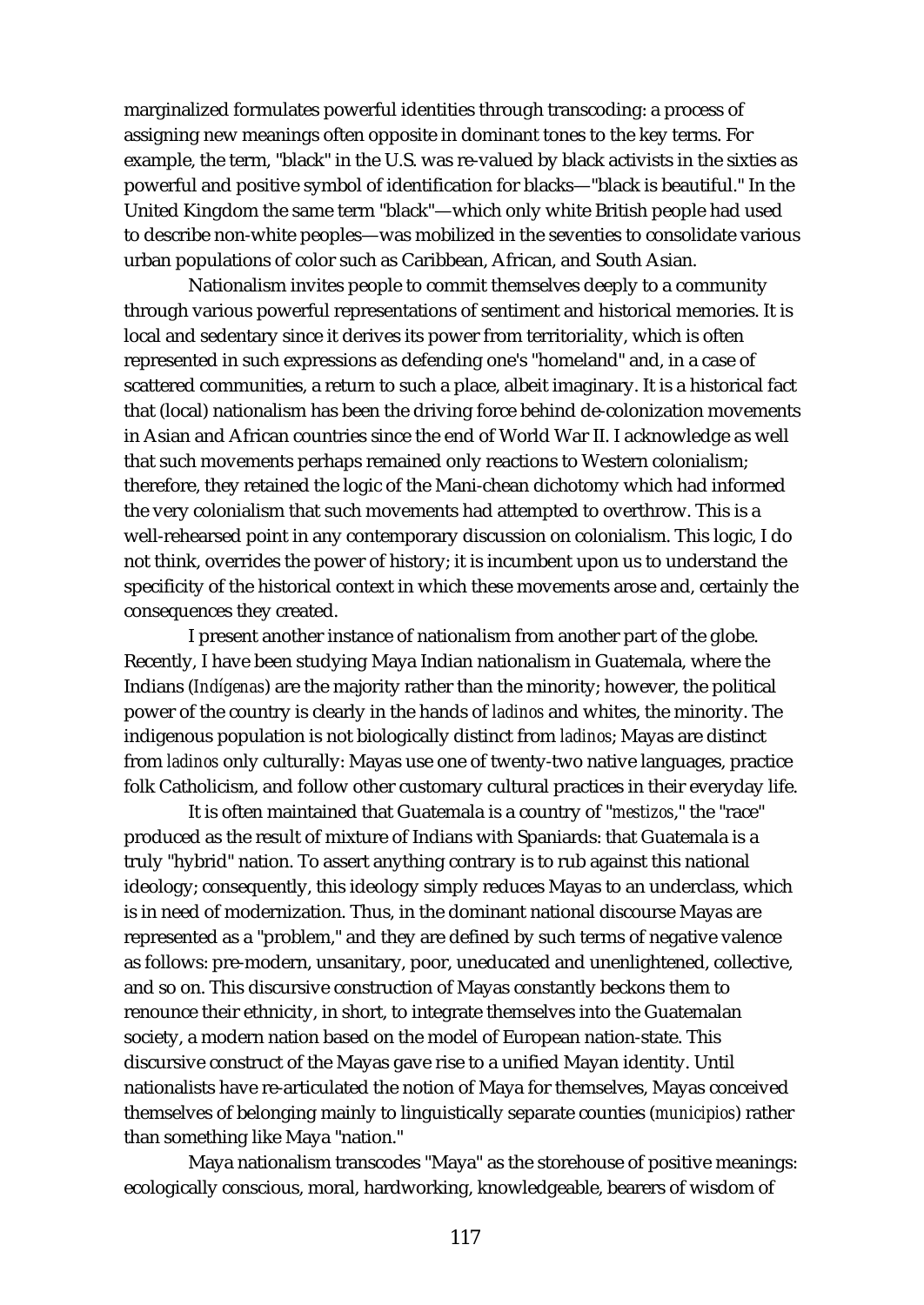ancient Maya civilization. It represents its cultural heritage in a very essentialized that is an historical—way, in a manner somewhat akin to ethnographic descriptions produced by anthropologists several decades ago. It strives toward opening up a space for Mayas to become subjects of the modern nation-state, Guatemala, without renouncing their ethnic identity by devising strategies of entering modernity. For example, they now have created means of transcribing their languages, creating through vernacular neologism—not direct borrowing from Spanish—vocabularies necessary for modern life, and even lobbying for official recognition of four major Mayan languages. At this juncture I consider Maya nationalism an effective means to combat the power of *ladinos*; without this form of mobilization the Mayas would be left with nothing to protect themselves from the powerful discursive constructs that affect the actions of all involved.

#### **Another View**

Now, after defending nationalism not only for its political force but also for its cultural empowerment, I would like to introduce critiques of nationalism and ethnic absolutism because I think there are also historical contexts and moments in which such critiques are needed and effective. It is important to keep in mind that any form of politics remains conjectural; therefore, to use a felicitous expression of Stuart Hall again, we need to think of it as contingent and positional, that is, "without guarantee."

One obvious feature of nationalism is its tendency to down play differences among members within a community which it tries to represent politically, while another is to police the boundary between the inside and the outside for the purpose of keeping the inside absolutely distinct from the outside. The unity is created by emphasizing the historical continuity from the time immemorial, establishing the "sense" of linguistic homogeneity, devising an historical cultural essence, if not "racial, "at least shared by all.

This unity presupposed by nationalism has been contested. In the age of "postmodernism" and global economy, the localized community, whether in a form of nation-state or in an ethnic group, might appear (but to whom?) oppressive because of its drive for unity. While nation-state and organic community have been declining as the source of stable identity, new representations are produced discursively; in other words, the systematic and organic concept of culture is no longer adequate for analyzing current representational practices that produce meanings (amenable for reinterpretation) because such a concept disregards the nonsystemic aspects of society, both internally and externally. These representational practices thrive upon positional variations, internally, as well as exploit permeable borders, externally.

Nevertheless, it might be too rash to do away with the concept of culture entirely, since without it aworld of meaning would be lost. By the same token, it might be problematic to posit a nomadic subject, which feels free of belonging to any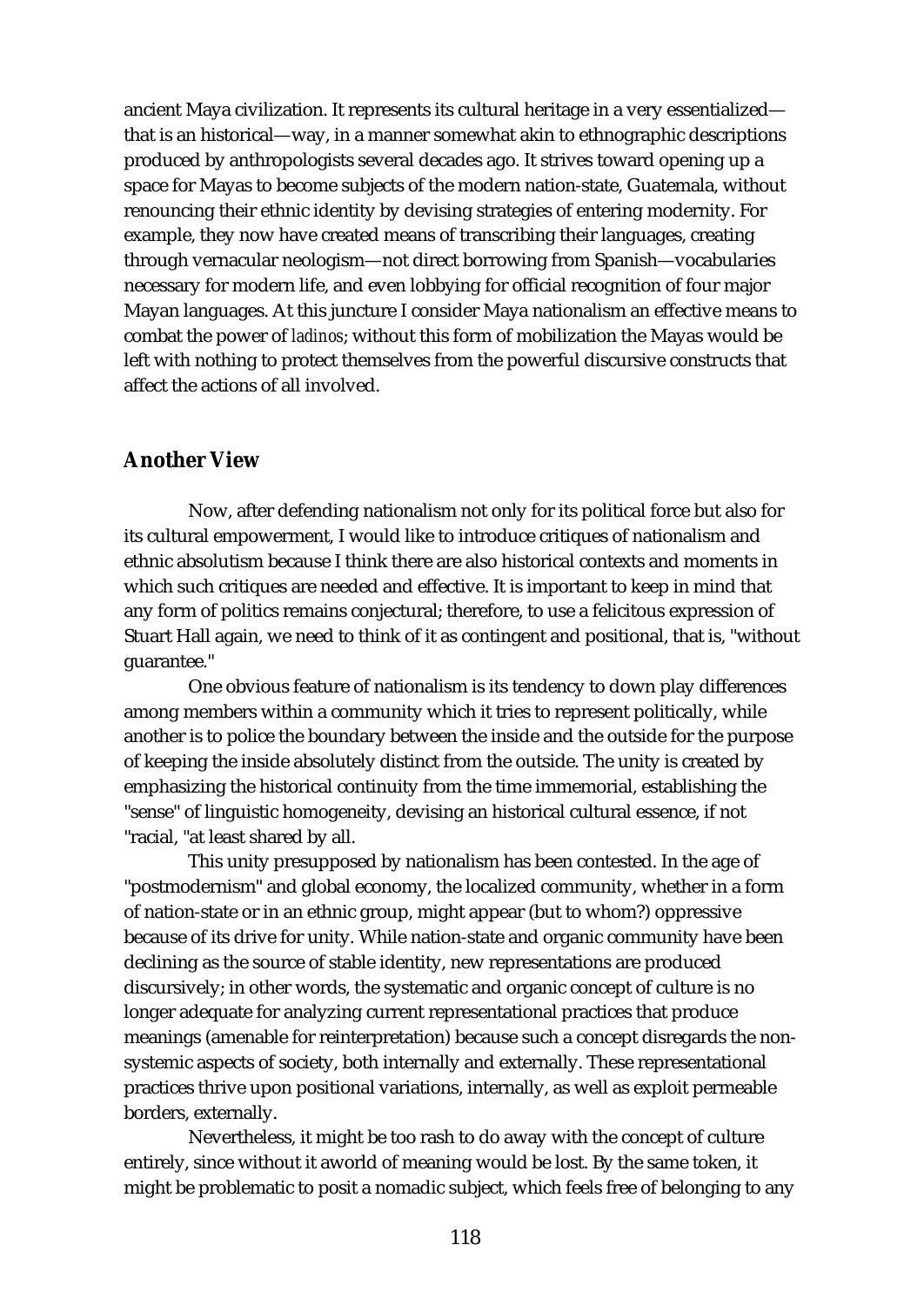community. An alternative is to focus on their presentational practices based on such ideas as "import-export, contextual-tactical shifting, local mix-and-match, syncretic recombination" (in James Clifford's phrase), as cultural borders are constantly crossed and re-crossed, new technologies invented and marketed as commodities are appropriated creatively for the purpose of making the contemporary life nonidentical. Thus emerges a critique of homogenous national time and space. Then, ideas of boundary crossing, syncretism, creolization and intermixture constitute a powerful critique of nationalism that defends the idea of purity: "hybridization," in short, is a key critical term in contemporary discussions of nationalism.

But, as Renato Rosaldo has astutely noted, the idea of hybridization oscillates between two conceptual polarities: (1) hybridization as in-between space of two zones of purity; naturally, the idea of purity is logically prior to that of hybridization (2) hybridization as ongoing condition of all human sociality; for this reason, the idea of hybridization is logically prior to that of purity. Below I discuss these two distinctive conceptual polarities, the separation of which is, according to some, crucial for re-imagining a possibility for a new form of sociality that does not fall into the trap of nationalism.

#### **Hybridization as a Critique of Nationalism: Two Polarities**

First, hybridization as a cross between two zones of purity. If, for nationalism, locality and stasis are key terms, then, for its critiques, the concept of mobility is a key term, traveling becomes a powerful metaphor, and the nomad is no longer pre-modern figure, but a powerful prototype of "post-modern" individual. Exile no longer carries a negative meaning, but is positively re-evaluated as one of such "post-modern" metaphors of displacement. Everyone in a sense becomes "crossracial, polylingual, and multi-contextual" (in Gomez-Peña's phrase), in short, a hybrid. Since such a person is a product of difference rather than identity, it might be somewhat misleading to call this form of identity as "identity" at all. In a sense, this notion of hybridization celebrates a concept of a nomadic subject, as mentioned briefly at the end of the previous section.

Accordingly, this concept of hybridization has destabilized the metanarrative of nation-state, as much as the transnational flow of capital and labor power has rendered obsolete an understanding of contemporary economy framed exclusively in terms of national economy. George Lipsitz, a scholar in American studies, has once written that "the power of transnational capital means that all of us must become transnational too."

Although historically important as critique of many such taken for granted ideas linked with nationalism, this way of formulating an idea of hybridization, some argue, is a largely self-congratulatory stance for intellectuals in post-industrial societies; worse, it confuses various modes of movement of people into one grand metaphor of traveling: in what aspects is a position of political refugee from Guatemala living in Illinois under the protection of a Catholic priest similar to (and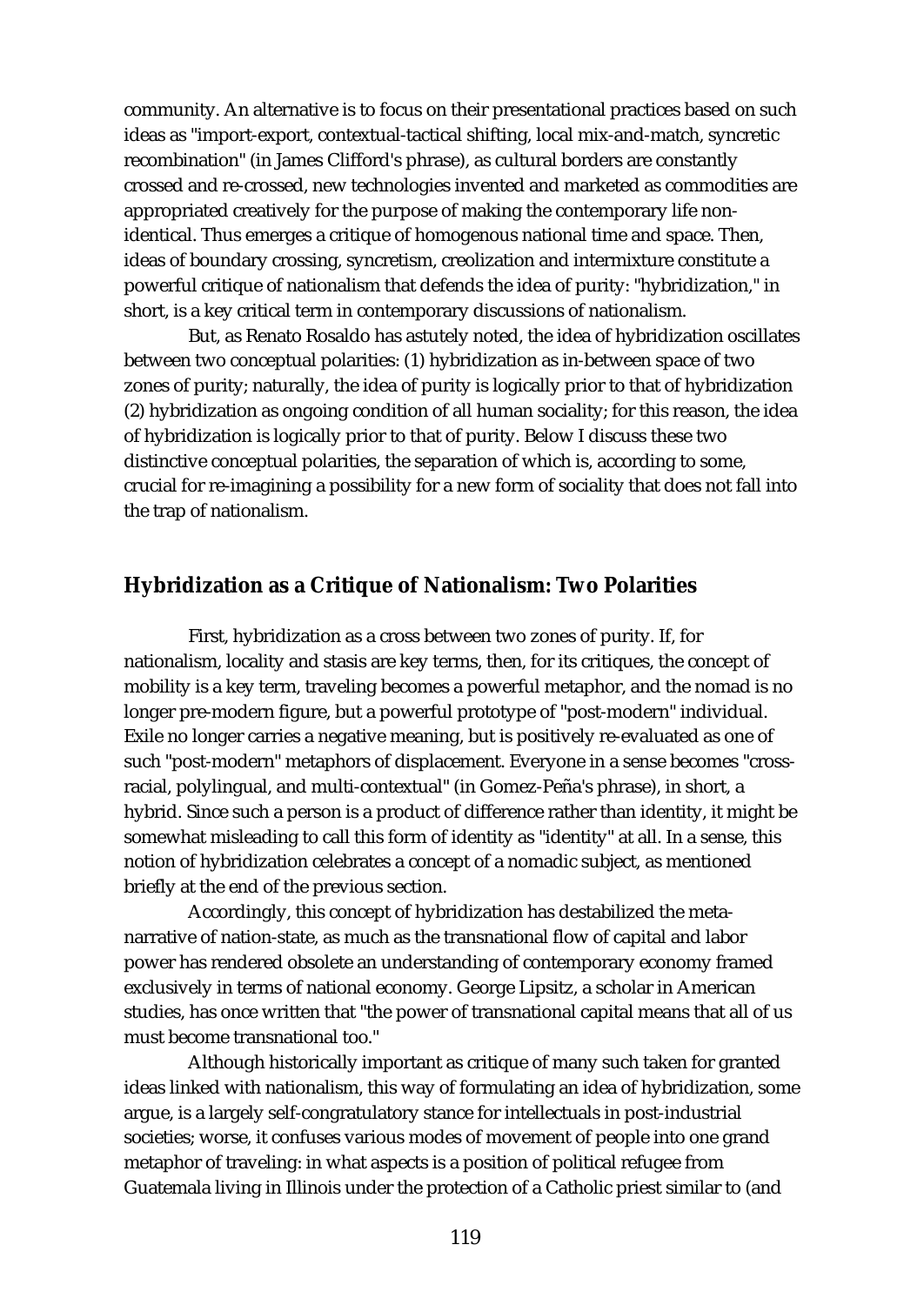different from) that of privileged intellectual from India, now teaching at a university in Chicago?

But, the most notable short coming of this facile embracing of nomadism, it seems to me, is its tendency to regard "community and belonging" as a non-issue, in other words, its total denial of consideration for developing a possible form of sociality. I find it crucial to keep this critique of "post-modern" nomadism, since I believe that nationalism and its postmodern critique cannot be narrated in an evolutionary sequence; both remain equally contested ideas.

Second, hybridization as on-going condition of all human sociality: this idea of hybridization is somewhat counter-intuitive because it posits that hybridization is logically prior to purity. According to it, what needs to be examined is the ideological formation of zones of purity, as expressed in nationalism and ethnic absolutism. In a historical examination it takes a form of constructivism, from whose perspective nation-state premised on the linguistic, cultural, or "racial" homogenous structure is not given but historically created. Therefore, this idea of hybridization deconstructs nationalism, which emphasizes the historical continuity of nation and its people.

It is also effective in criticizing multiculturalism that simply assumes the relative positioning of various cultures would be a solution to the call for more liberal education, the concept of multi-culturalism entrenched deeply in the idea of culture as closed system as if it were a language. Since language as naturally given has supplied a model of multiculturalism, as Sakai Naoki clearly notes, it is so easy to slide into accepting an almost ahistorical, structuralist view of language, which is expressed clearly in Levi-Strauss's realization that "language can only have [sic] arisen all at once."

On the contrary, Sakai's argument is that the systemicity of language arises first through the detour of learning another language. Conscious recognition of one's language comes only when one learns another; this means that a conscious understanding of "foreign" language is logically prior to that of one's "mother" tongue, and that the desire to learn another language is an act of establishing some form of understanding—"heterolingual address," to use one of his expressions where there exists no guarantee of conducting successful communication. This, according to Sakai, is opposite to nationalism, based on "homolingual address," in which effective communication—"communion," in his word—is always secured through the "natural" sharing of language, history and culture.

Similarly, since Sakai does not presuppose the systemicity of language prior to the intervention of power to form it, the concept of translation, according to him, needs to be reconsidered as one of power. After the translation is completed—the act of establishing links between the previously incommensurable—the systemicity of two languages appear, in a sense, after the fact. Sakai's position, in short, prioritizes the hybrid human sociality over the formation of nation-state and its associated assump- tions about language, culture, and people.

I consider Sakai's critique of nationalism insightful and powerful; however, what seems to be lacking is the historical specificity in which his argument is developed. Although he does propose the "heterolingual address," characteristic of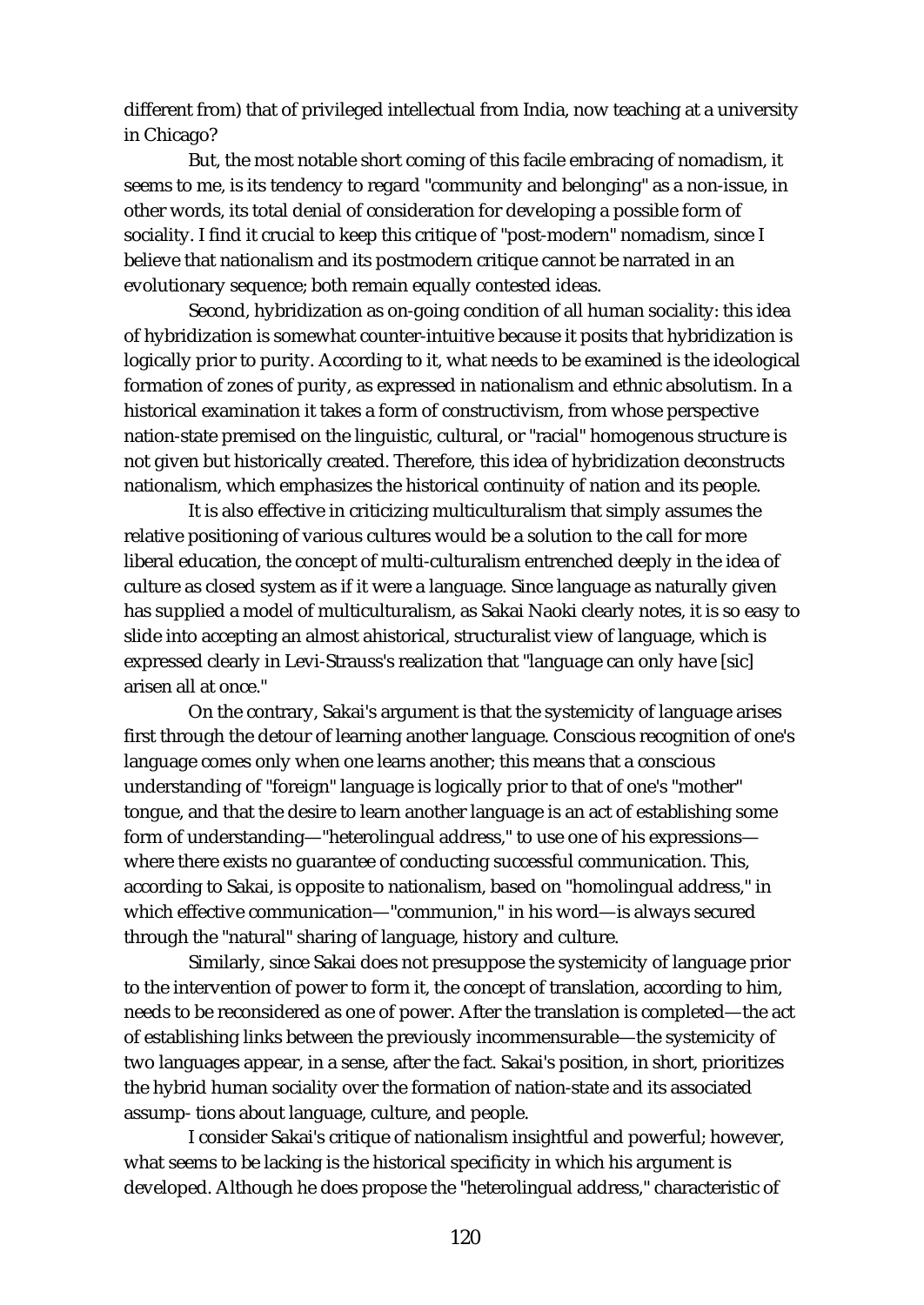human sociality open to others, as alternative to closed, exclusionary mode of sociality, I am not sure how he could envision in concrete terms a non-exclusionary mode of community. For this reason, I regard his critique as a conjunct, effective in certain historical contexts—the U.S. and Japan—but perhaps less so in others.

In contrast, Paul Gilroy's notion of a "Black Atlantic" is a highly specific and culturally grounded attempt to criticize nationalism of any form—whether European or black—for the purpose of developing a vision of hybrid sociality, which is, also like Sakai's, prior to the formation of organic and bounded view of culture. Below I would like to discuss briefly what Gilroy proposes and to point some implications his work offers for this forum.

#### **Linking and Connecting**

Gilroy's magnificent book, *The Black Atlantic*, puts forward two inter-related arguments: (1) blacks are internal to modernity as it developed in Europe; therefore, modernity cannot be a monopoly of European bourgeoisie; (2) modernity cannot be narrated as a gradual development of nation-states. The agents in his counternarrative to Euro-centric view of modernity are black intellectuals, musicians, and writers, who crossed the Atlantic from the New World to Europe, a direction opposite to the trajectory of slave trade; through the process of this movement created is the black political culture called the Black Atlantic, the political conception that privileges "route" rather than "root," which is often the key metaphor for nationalism. The Black Atlantic proposes a hybrid form of sociality called "Diaspora" as alternative to nationalistic form of belonging. "Diaspora," unlike postmodern nomadism, does not do away with the desire for community altogether, but links and connects differences in a web-like fashion to create relations without suppressing these differences. It also aspires to create relations with its adopted locality, as if it were agents of networking the past, present and future. Gilroy further argues that such linkage is, in the case of the Black Atlantic, culturally specific: various black musical forms—from gospel, blues, and funk to jazz—contain a characteristic, "call and response"; through this antiphony, the culturally specific form, the performer is linked, while remaining distinct, with the audience. Gilroy states that antiphony arose out from spirituals, the storehouse of memory of slavery, which, as Tony Morrison says, is the beginning of modernity.

I am not in a position to outline a blueprint for developing an non-exclusive form of sociality (or what James Clifford has once referred to as "non-exclusive practices of community, politics, and cultural differences") and I know well that such a blueprint, if exists at all, needs to come out of effort to see things with dual vision: one eye toward the specific articulation of local history and another toward the specific vision of future, and the effort in the present is to bring the two together.

Any discussion of identity cannot avoid being political, since identity is contested precisely because a certain type of political subject follows from a certain articulation of identity. Identity is discursively constructed in repre- sentations; in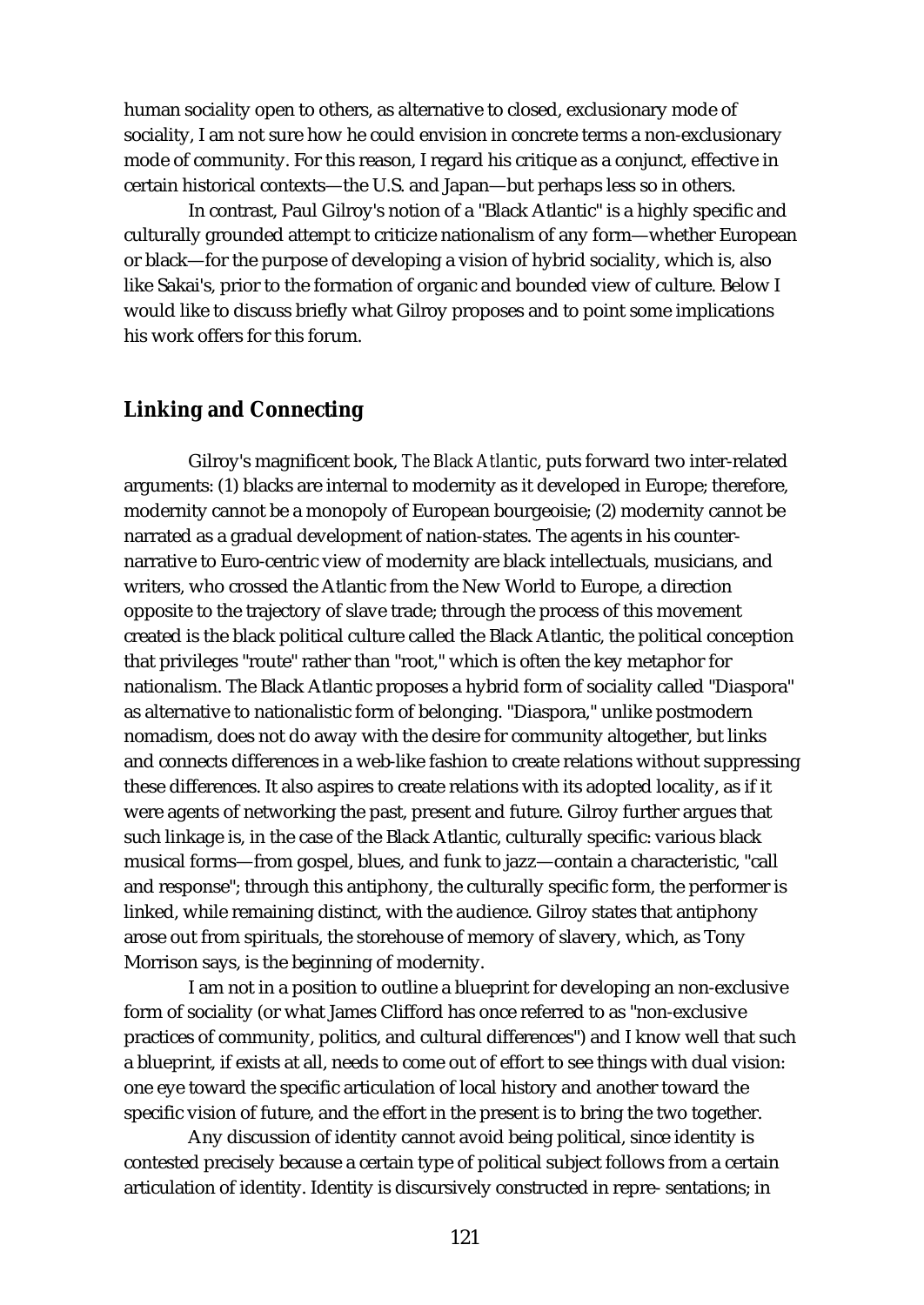addition to content, form of representations are also made contestable due to the "multi-accentuality of signs" (as vehicles of meanings) that constitute such representations. Since, culture is saturated with representations, no one can take culture, the bundle of meaningful practices, for granted. These concepts are pried open now; none are privileged in a sense that they can ground all other concepts; all of them are open to contest and re-articulation. Thus, the field of meaning, culture, and identity is political through and through. This political implication of our identity, in a way, creates a sense of uncertainty or a moment of crisis, as Gramsci says, in which "the old is dying and the new cannot be born."

This uncertainty, however, is a call for re-imaging the nature of the community. While a community is often predicated on the idea that it is given and assumed, therefore, belonging to a community presents us with a sense of security; a sense which helps us maintain the integrity as an individual. This uniformitarian notion of a community is a predicament, as I have discussed before. But, I suggest that out of the same sense of predicament and uncertainty emerges a search for another notion of community as something still in need of construction rather than taken for granted. Consequently, it still calls for our efforts in bringing it about. Thus, a discussion of identity is inseparable from this search for a notion of community, unless it a for an uniformitarian one. The search for one's identity, "who am I?" always entails another search—"who are we?" The question of identity is always social, but the society must remain open to individual differences.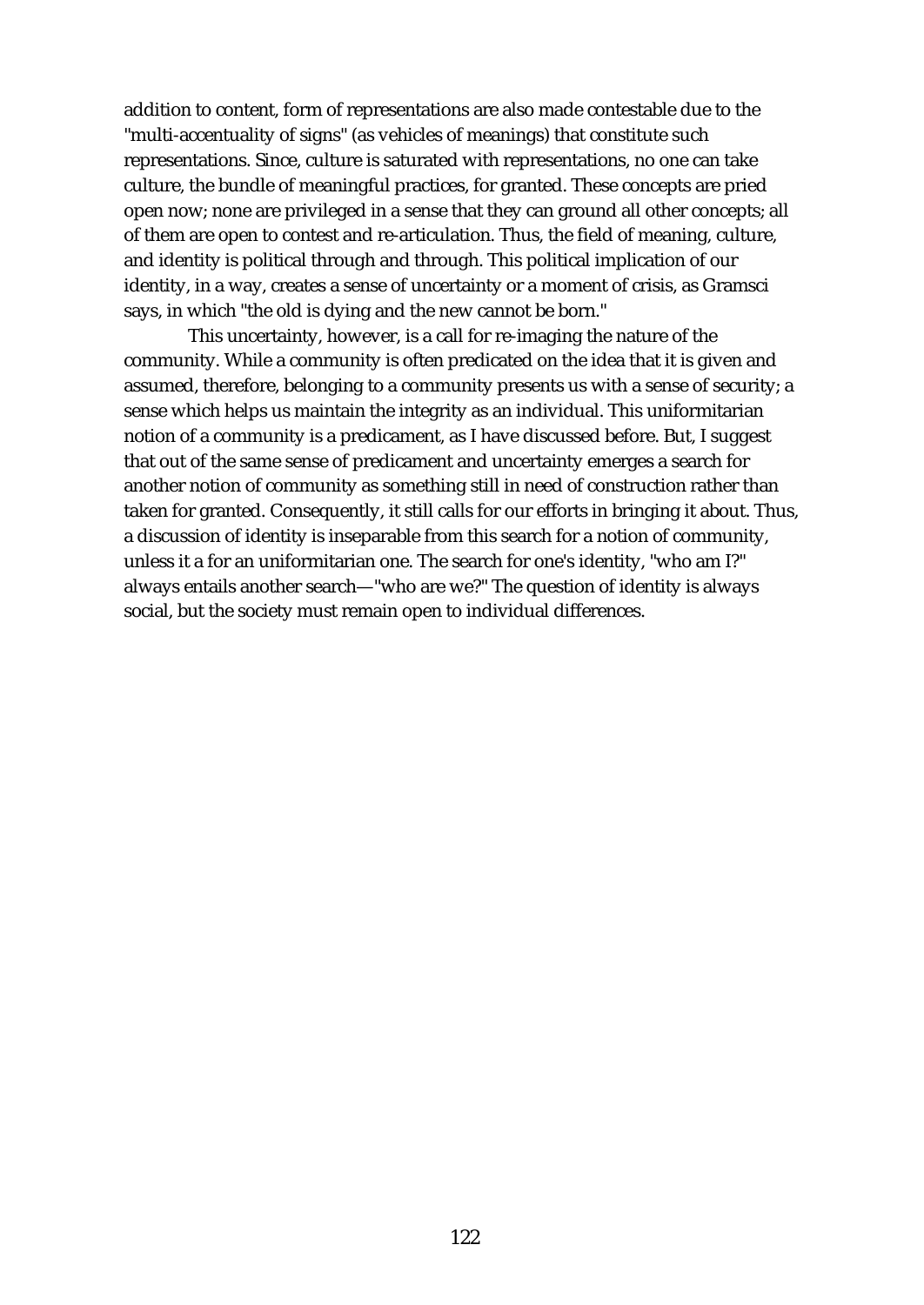# **Asia Leadership Fellow Program 1997 Program Staff and Resource Persons**

## **Resource Persons:**

| Hata Tatsuya       | Secretary General, Sotoshu Volunteer Association |  |
|--------------------|--------------------------------------------------|--|
| Inoue Reiko        | Pacific-Asia Resource Center                     |  |
| Ito Michio         | Secretary General, Japanese NGO Center           |  |
|                    | for International Cooperation                    |  |
| Kajiwara Kageaki   | Professor, Hokkaido University                   |  |
| Katakami Keiichi   | Ministry of Foreign Affairs, Japan               |  |
| Lummis, Douglas    | Professor, Tsuda College                         |  |
| Nishikawa Jun      | Professor, Waseda University                     |  |
| Sakamoto Yoshikazu | Professor Emiritus, University of Tokyo          |  |
| Shiraishi Saya     | Professor, Kyoto Bunkyo University               |  |
| Shiraishi Takashi  | Professor, Kyoto University                      |  |
| Taniyama Hiroshi   | Secretary General, Japan International Volunteer |  |
|                    | Center                                           |  |
| Tsuru Akiko        | <b>Executive Secretary, Japan NGO Network</b>    |  |
|                    | on Indonesia                                     |  |
| Wakisaka Noriyuki  | Editorial Writer, Asahi Shimbun                  |  |
| Yamaguchi Noboru   | <b>Colonel, National Defense Agency</b>          |  |
| Yoshino Kosaku     | Professor, University of Tokyo                   |  |

### **Izu Retreat Participants:**

| <b>Thanet Aphorusuvan</b> | Lecturer, Thammasat University                      |
|---------------------------|-----------------------------------------------------|
| Hamashita Takeshi         | Professor, University of Tokyo                      |
| Koizumi Junko             | Associate Professor, Tokyo University               |
|                           | of Foreign Studies                                  |
| Nagafuchi Yasuaki         | Associate Professor, Nagoya Institute of Technology |
| Sekimoto Teruo            | Professor, University of Tokyo                      |
| Tsuboi Yoshiharu          | Professor, Waseda University                        |
| Wakisaka Noriyuki         | Editorial Writer, Asahi Shimbun                     |
|                           |                                                     |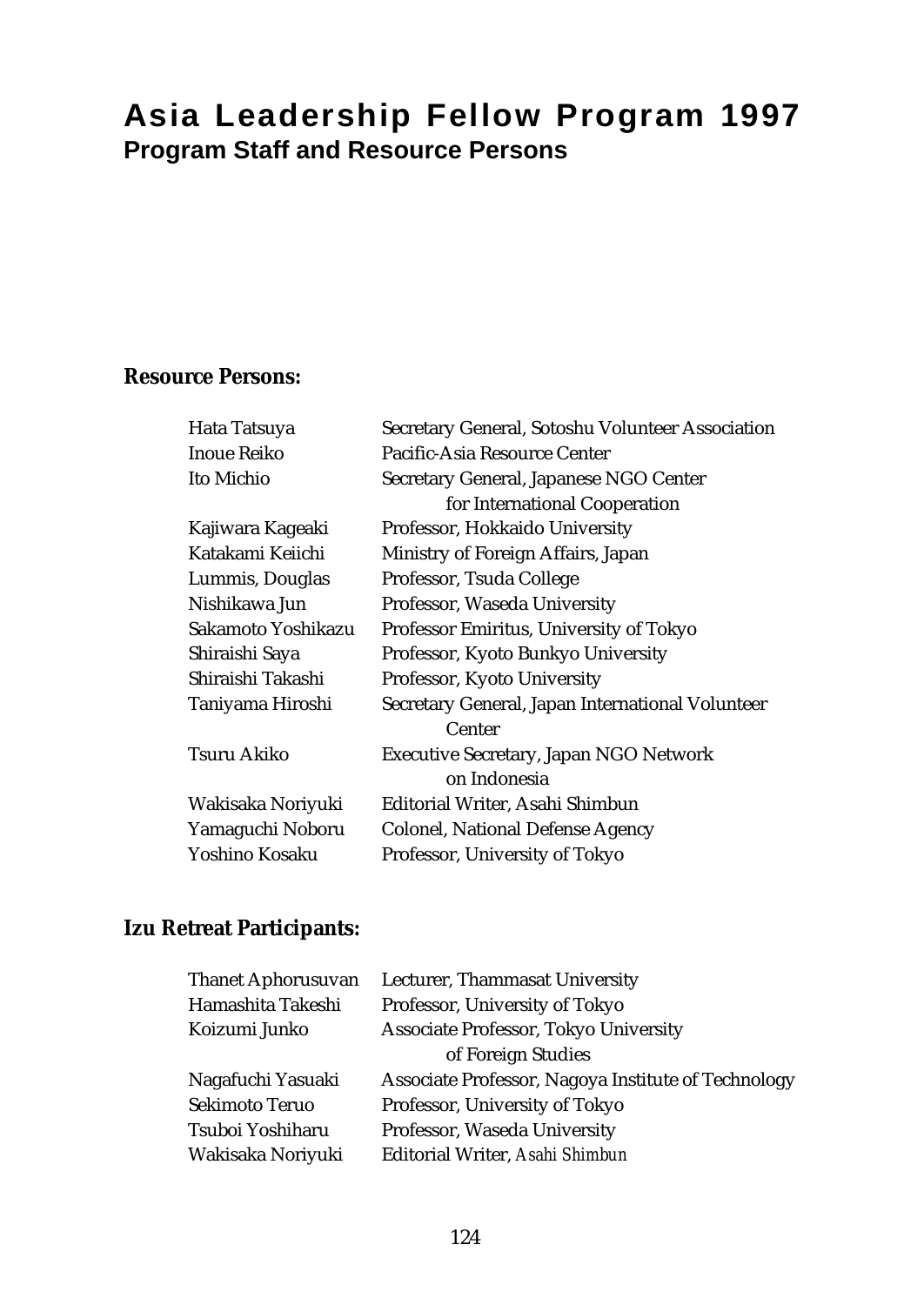# **The Japan Foundation Asia Center**

| Masahiko Noro      | <b>Managing Director</b>                 |
|--------------------|------------------------------------------|
| Mariko Oka-Fukuroi | Director, Intellectual Exchange Division |
| Maho Sato          | <b>Intellectual Exchange Division</b>    |
| Alan Feinstein     | Coordinator                              |

## **The International House of Japan:**

| Mikio Kato      | <b>Executive Director</b>    |
|-----------------|------------------------------|
| Tatsuya Tanami  | <b>Program Director</b>      |
| Isamu Maruyama  | <b>Chief Program Officer</b> |
| Naoko Shimamura | Program Officer              |

# **Rapporteur/ALFP 1997 Program Report Editor**

Ibarra C. Mateo